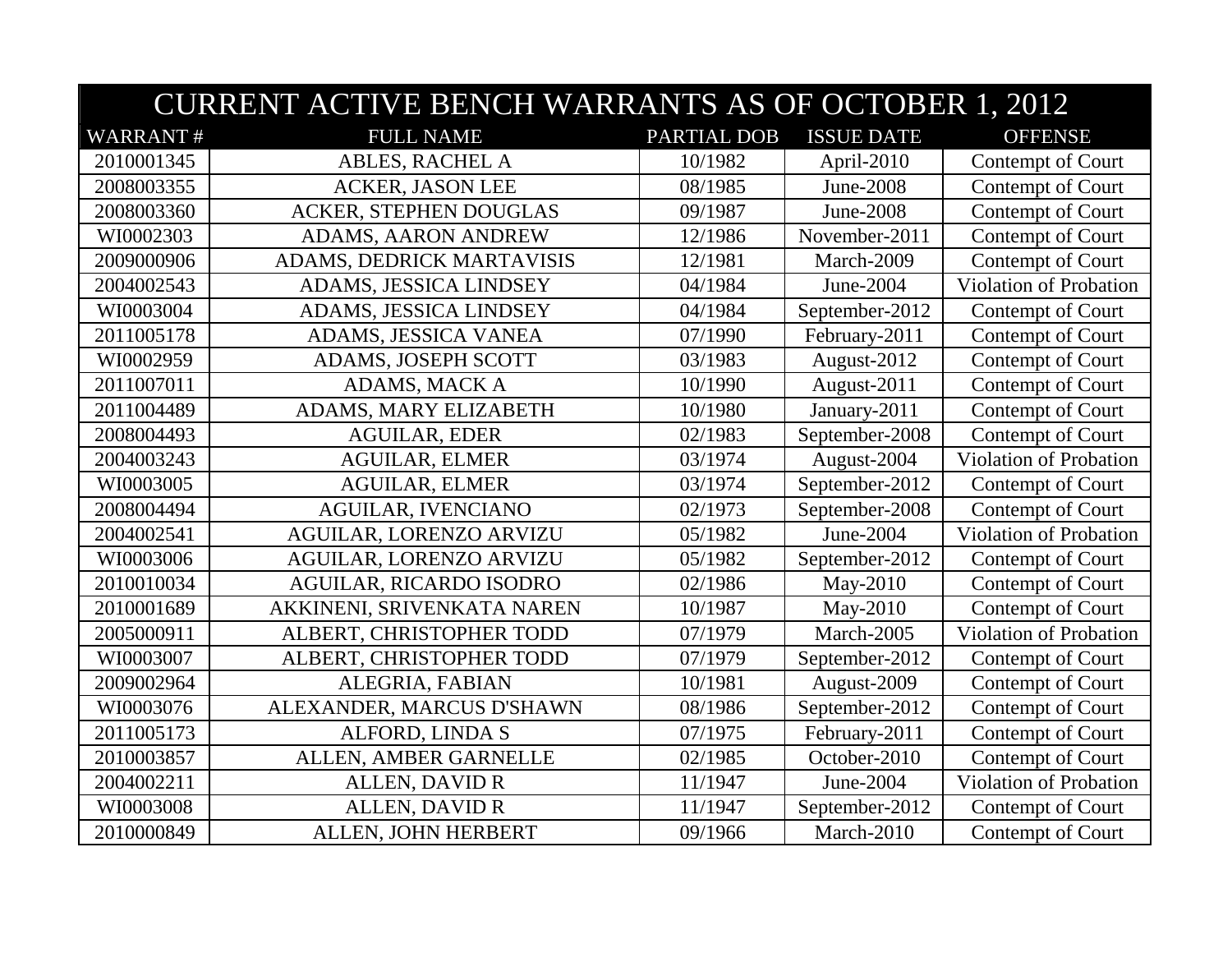|                 | <b>CURRENT ACTIVE BENCH WARRANTS AS OF OCTOBER 1, 2012</b> |             |                   |                        |  |
|-----------------|------------------------------------------------------------|-------------|-------------------|------------------------|--|
| <b>WARRANT#</b> | <b>FULL NAME</b>                                           | PARTIAL DOB | <b>ISSUE DATE</b> | <b>OFFENSE</b>         |  |
| WI0002409       | ALLEN, LATONIA ROCHELLE                                    | 11/1964     | December-2011     | Contempt of Court      |  |
| 2011004478      | ALLEN, MARK                                                | 07/1968     | January-2011      | Contempt of Court      |  |
| 2001000766      | ALLEN, NATHANIEL                                           | 08/1957     | April-2001        | Violation of Probation |  |
| WI0003009       | ALLEN, NATHANIEL                                           | 08/1957     | September-2012    | Contempt of Court      |  |
| 2011006658      | ALLEN, TALAYA D                                            | 11/1987     | July-2011         | Contempt of Court      |  |
| 2011004487      | ALLEN, TIFFANY MONAY                                       | 04/1982     | January-2011      | Contempt of Court      |  |
| 2009001518      | ALLEN, TONYA                                               | 05/1977     | May-2009          | Contempt of Court      |  |
| WI0003010       | ALLGOOD, WILLIE M                                          | 07/1957     | September-2012    | Contempt of Court      |  |
| 2002001180      | ALLGOOD, WILLIE M.                                         | 07/1957     | May-2002          | Violation of Probation |  |
| WI0002655       | ALSTON, EMMA LEE                                           | 06/1949     | March-2012        | Contempt of Court      |  |
| 2008005467      | ALVARADO, EDUARDO JORGE                                    | 08/1992     | November-2008     | Contempt of Court      |  |
| WI0002978       | ANDERSON, ALEX DEWAYNE                                     | 08/1964     | August-2012       | Contempt of Court      |  |
| 2010003770      | ANDERSON, CARLTZ JERMONZ                                   | 04/1991     | October-2010      | Violation of Probation |  |
| WI0003011       | ANDERSON, CARLTZ JERMONZ                                   | 04/1991     | September-2012    | Contempt of Court      |  |
| 2003001896      | ANDERSON, CRAIG A                                          | 09/1970     | June-2003         | Violation of Probation |  |
| WI0003030       | ANDERSON, CRAIG A                                          | 09/1970     | September-2012    | Contempt of Court      |  |
| 2011006072      | ANDERSON, DEMARCUS LOQUZE                                  | 11/1983     | May-2011          | Contempt of Court      |  |
| 2010002781      | ANDERSON, HENRY LEE                                        | 08/1959     | July-2010         | Contempt of Court      |  |
| 2010000356      | ANDERSON, ISONE MICHELLE                                   | 10/1989     | January-2010      | Contempt of Court      |  |
| 2008004545      | ANDERSON, KIMBERLY MICHELLE                                | 05/1987     | September-2008    | Violation of Probation |  |
| WI0003012       | ANDERSON, KIMBERLY MICHELLE                                | 05/1987     | September-2012    | Contempt of Court      |  |
| 2009000056      | ANDERSON, LARRY ALAN                                       | 12/1955     | January-2009      | Contempt of Court      |  |
| 2009001950      | ANDERSON, NATASHA DENNISE                                  | 10/1974     | June-2009         | Contempt of Court      |  |
| 2011005250      | ANDERSON, NICHOLE DANIELLE                                 | 11/1985     | March-2011        | Contempt of Court      |  |
| 2008004648      | ANDERSON, TRESSA YVONNE                                    | 07/1971     | September-2008    | Contempt of Court      |  |
| 2009001951      | ANDERSON, TRYMANE LOUIS                                    | 10/1980     | June-2009         | Contempt of Court      |  |
| 2010000080      | ANDERSON, WADE DANIEL                                      | 12/1986     | January-2010      | Contempt of Court      |  |
| 2010000839      | ANGEL, JOSE DELACRUZ                                       | 04/1982     | March-2010        | Contempt of Court      |  |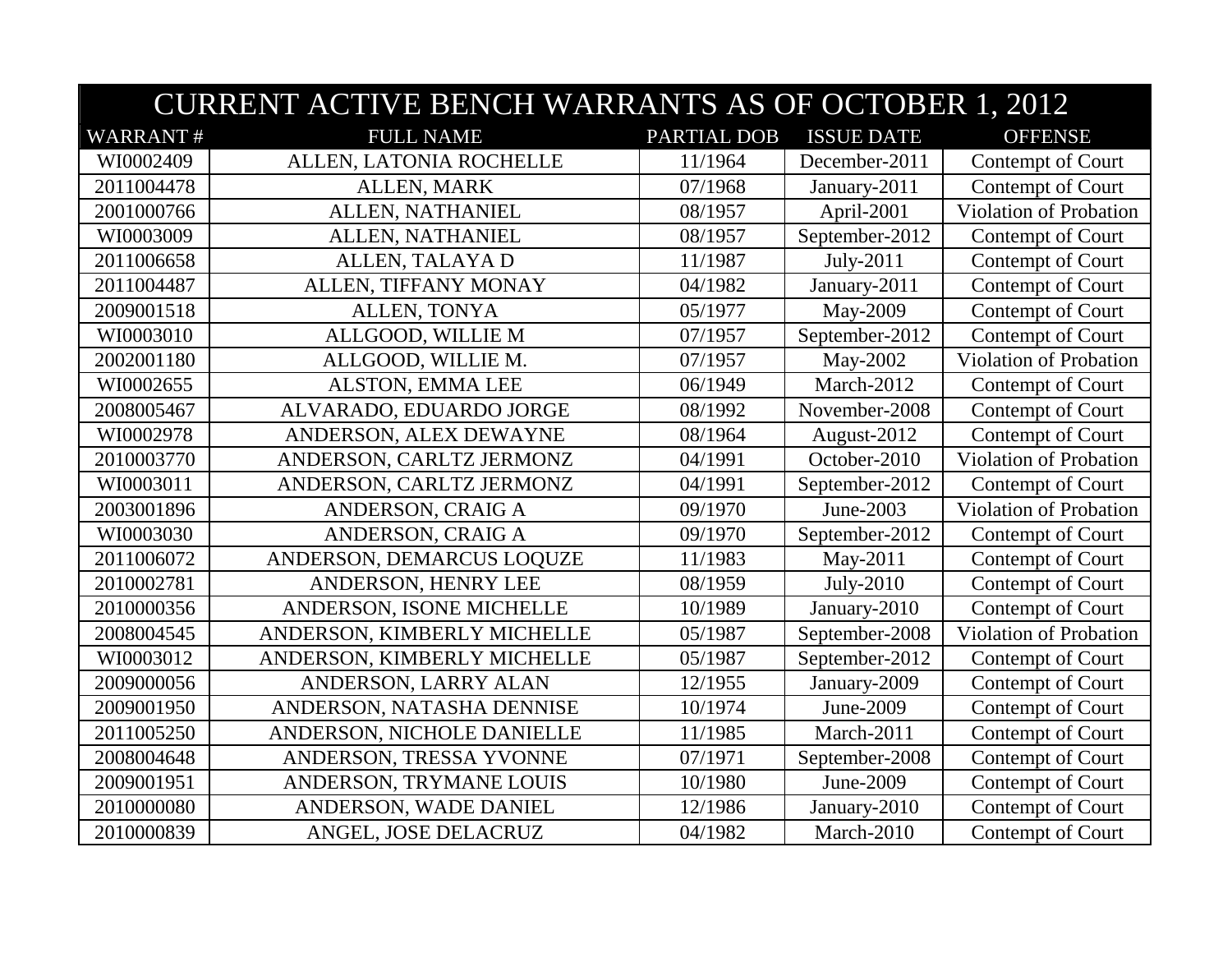|                 | <b>CURRENT ACTIVE BENCH WARRANTS AS OF OCTOBER 1, 2012</b> |             |                   |                               |  |
|-----------------|------------------------------------------------------------|-------------|-------------------|-------------------------------|--|
| <b>WARRANT#</b> | <b>FULL NAME</b>                                           | PARTIAL DOB | <b>ISSUE DATE</b> | <b>OFFENSE</b>                |  |
| 2006002598      | ANSARI, KEVIN                                              | 05/1980     | August-2006       | Violation of Probation        |  |
| WI0002667       | APPLEWHITE, JEREMIAH JEROME                                | 12/1985     | March-2012        | Contempt of Court             |  |
| 2004003070      | <b>AQUINO, JAIME</b>                                       | 03/1968     | August-2004       | Violation of Probation        |  |
| WI0003013       | <b>AQUINO, JAIME</b>                                       | 03/1968     | September-2012    | Contempt of Court             |  |
| 2002002551      | ARCOS, LUIS MANUEL                                         | 03/1975     | September-2002    | Violation of Probation        |  |
| WI0003014       | ARCOS, LUIS MANUEL                                         | 03/1975     | September-2012    | Contempt of Court             |  |
| WI0002552       | ARMSTRONG, TRAVIOUS LAVELL                                 | 03/1983     | February-2012     | Contempt of Court             |  |
| 2000002663      | ARNETT, MIGUEL                                             | 01/1971     | August-2000       | Violation of Probation        |  |
| WI0003015       | ARNETT, MIGUEL                                             | 01/1971     | September-2012    | Contempt of Court             |  |
| 2010002352      | ASBURY, ANGELA KAY                                         | 05/1971     | June-2010         | Contempt of Court             |  |
| 2010003985      | ASKEW, AMANDA DESHEAN                                      | 11/1989     | November-2010     | Contempt of Court             |  |
| 2010003776      | ASKEW, AMANDA DESHEAN                                      | 11/1989     | October-2010      | Violation of Probation        |  |
| 2011006197      | <b>ASKEW, BRANDON S</b>                                    | 06/1987     | May-2011          | Contempt of Court             |  |
| WI0002796       | <b>ASKEW, RANDY EDWARDS</b>                                | 07/1991     | April-2012        | Contempt of Court             |  |
| 2010001062      | <b>ASTUL, DENIS AVILA</b>                                  | 05/1991     | March-2010        | Contempt of Court             |  |
| 2010002727      | ATKINSON, CHARLES C                                        | 12/1971     | July-2010         | Contempt of Court             |  |
| 2010002728      | <b>AUSTIN, CARLOS ANTHONY</b>                              | 05/1959     | July-2010         | Contempt of Court             |  |
| WI0002906       | AUSTIN, SHATARA KENYELL                                    | 10/1988     | July-2012         | <b>Violation of Probation</b> |  |
| WI0003016       | AUSTIN, SHATARA KENYELL                                    | 10/1988     | September-2012    | Contempt of Court             |  |
| 2009001952      | <b>AVALOS, ARNULFO</b>                                     | 06/1975     | June-2009         | Contempt of Court             |  |
| 2011004476      | AVANT, JASMIAEN DENISE                                     | 11/1989     | January-2011      | Contempt of Court             |  |
| 2001000563      | <b>AVANT, MARCUS T</b>                                     | 01/1978     | March-2001        | Violation of Probation        |  |
| WI0003017       | <b>AVANT, MARCUS T</b>                                     | 01/1978     | September-2012    | Contempt of Court             |  |
| 2011004704      | <b>AVILES, VINCENTE E</b>                                  | 09/1988     | January-2011      | Contempt of Court             |  |
| WI0002958       | AYCOCK, JERRY WAYNE                                        | 10/1991     | August-2012       | Contempt of Court             |  |
| 2010000804      | <b>BAGGETT, ELIJAH TOMAINE</b>                             | 02/1984     | February-2010     | Violation of Probation        |  |
| WI0003018       | <b>BAGGETT, ELIJAH TOMAINE</b>                             | 02/1984     | September-2012    | Contempt of Court             |  |
| WI0003067       | <b>BAGGINS, CARL ALEXANDER</b>                             | 04/1983     | September-2012    | Contempt of Court             |  |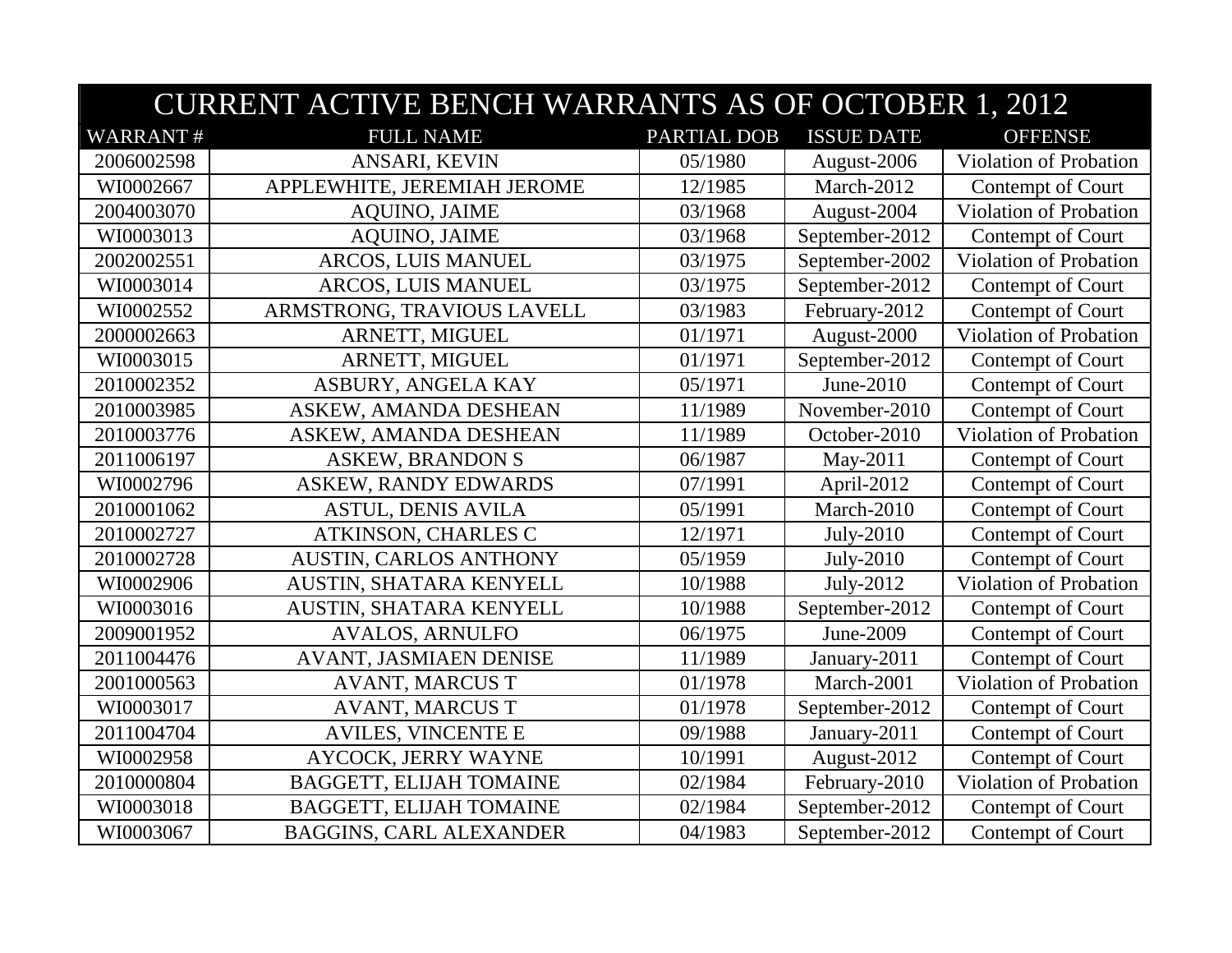|                 | <b>CURRENT ACTIVE BENCH WARRANTS AS OF OCTOBER 1, 2012</b> |             |                   |                        |  |
|-----------------|------------------------------------------------------------|-------------|-------------------|------------------------|--|
| <b>WARRANT#</b> | <b>FULL NAME</b>                                           | PARTIAL DOB | <b>ISSUE DATE</b> | <b>OFFENSE</b>         |  |
| 2008005468      | <b>BAILEY, JAMES E</b>                                     | 11/1980     | November-2008     | Contempt of Court      |  |
| 2011004475      | <b>BAILEY, RODRICUS DEWAYNE</b>                            | 10/1983     | January-2011      | Contempt of Court      |  |
| WI0002832       | <b>BAKER, BRITTENY JOANNA</b>                              | 07/1991     | May-2012          | Contempt of Court      |  |
| 2009001955      | <b>BAKER, CHRISTOPHER J</b>                                | 11/1985     | June-2009         | Contempt of Court      |  |
| 2009003383      | <b>BAKER, DANIEL LOUIS</b>                                 | 08/1984     | September-2009    | Contempt of Court      |  |
| 2010000398      | <b>BAKER, GENIESS DANYELL</b>                              | 10/1981     | January-2010      | Contempt of Court      |  |
| 2009002334      | <b>BALANOS, JOSE</b>                                       | 03/1987     | July-2009         | Contempt of Court      |  |
| 2010001411      | <b>BALLARD, ASHLEY CHRISTINE</b>                           | 02/1984     | April-2010        | Contempt of Court      |  |
| WI0002806       | <b>BALLENTINE, MICHEAL</b>                                 | 01/1970     | April-2012        | Contempt of Court      |  |
| 2011004860      | <b>BANE, JASON SCOTT</b>                                   | 04/1984     | February-2011     | Contempt of Court      |  |
| WI0002777       | <b>BANKS, ALEXIS C</b>                                     | 02/1989     | April-2012        | Contempt of Court      |  |
| 2008002505      | <b>BANKS, TONI LAKESHIA</b>                                | 09/1988     | April-2008        | Violation of Probation |  |
| WI0003019       | <b>BANKS, TONI LAKESHIA</b>                                | 09/1988     | September-2012    | Contempt of Court      |  |
| 2010003507      | <b>BARBER, EDDIE JEAN</b>                                  | 01/1961     | September-2010    | Contempt of Court      |  |
| WI0002668       | <b>BARBER, MATTHEW BENJAMIN</b>                            | 10/1971     | March-2012        | Contempt of Court      |  |
| WI0003020       | <b>BARGERY, CYNTHIA</b>                                    | 11/1970     | September-2012    | Contempt of Court      |  |
| 2003003065      | BARGERY, CYNTHIA A                                         | 11/1970     | August-2003       | Violation of Probation |  |
| 2009001958      | <b>BARHAM, CHRISTOPHER BRANDON</b>                         | 03/1983     | June-2009         | Contempt of Court      |  |
| 2010001201      | <b>BARKSDALE, LINDA</b>                                    | 06/1958     | March-2010        | Violation of Probation |  |
| 2010010033      | <b>BARKSDALE, LINDA</b>                                    | 06/1958     | May-2010          | Contempt of Court      |  |
| 2011007240      | <b>BARNES, ASHLEY M</b>                                    | 03/1975     | August-2011       | Contempt of Court      |  |
| WI0002469       | <b>BARNES, RICKEY DION</b>                                 | 03/1984     | January-2012      | Contempt of Court      |  |
| WI0002825       | <b>BARNES, SHADE MICHAEL</b>                               | 03/1984     | May-2012          | Violation of Probation |  |
| 2006001563      | <b>BARNES, TRESHUNDRA TRENA</b>                            | 12/1984     | June-2006         | Violation of Probation |  |
| WI0003022       | BARNES, TRESHUNDRA TRENA                                   | 12/1984     | September-2012    | Contempt of Court      |  |
| 2010000358      | <b>BARRIOS, ROBERTO</b>                                    | 02/1988     | January-2010      | Contempt of Court      |  |
| WI0002779       | <b>BARRON, SAMANTHA KRISTEN</b>                            | 08/1981     | April-2012        | Contempt of Court      |  |
| WI0002990       | <b>BARSCHEFSKI, NEIL CRAIG</b>                             | 08/1978     | September-2012    | Contempt of Court      |  |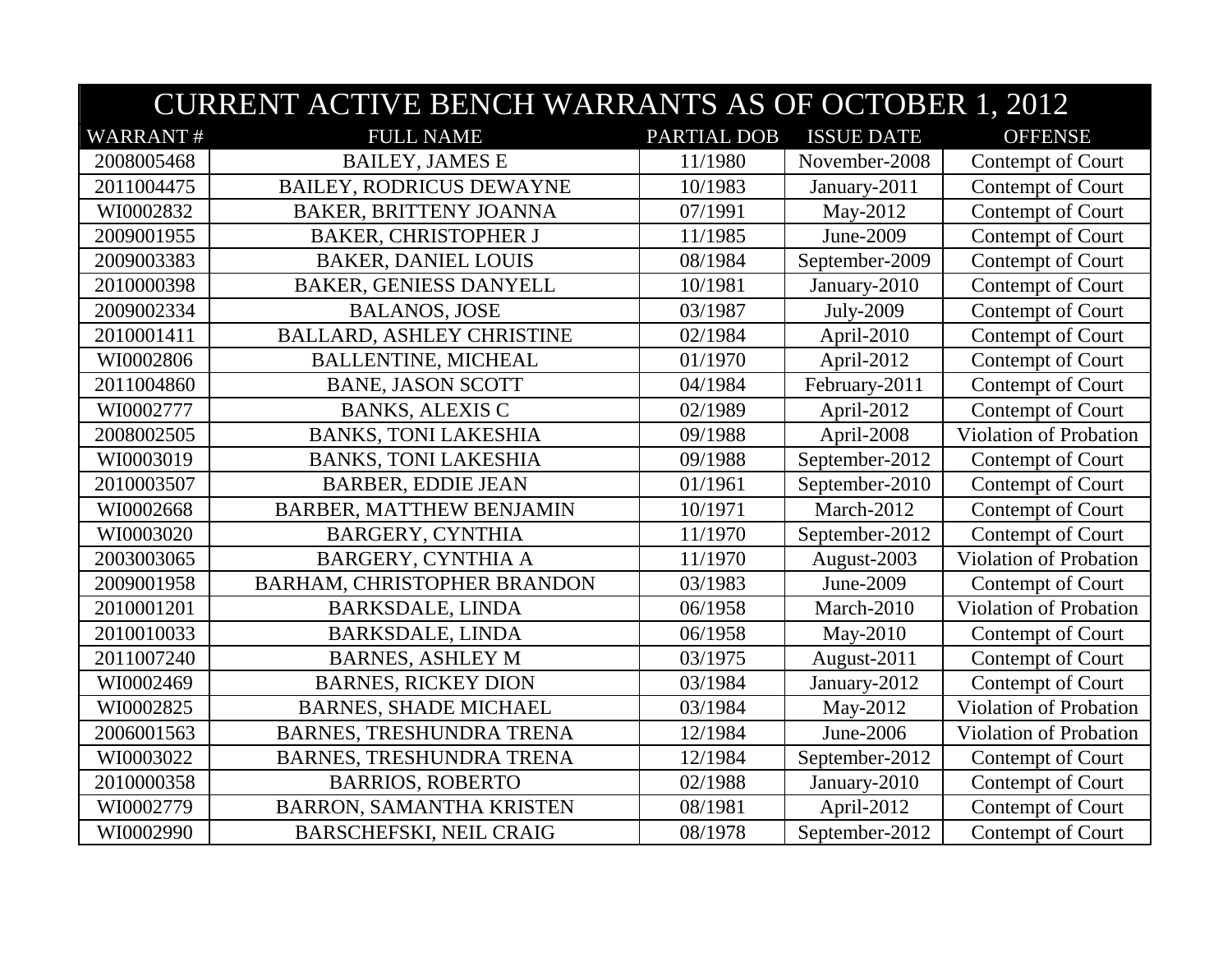|                 | <b>CURRENT ACTIVE BENCH WARRANTS AS OF OCTOBER 1, 2012</b> |             |                   |                               |  |
|-----------------|------------------------------------------------------------|-------------|-------------------|-------------------------------|--|
| <b>WARRANT#</b> | <b>FULL NAME</b>                                           | PARTIAL DOB | <b>ISSUE DATE</b> | <b>OFFENSE</b>                |  |
| 2009004218      | <b>BASKIN, EVELYN JOYCE</b>                                | 07/1955     | December-2009     | Contempt of Court             |  |
| WI0003023       | <b>BASQUEZ, MEIDRA MARIE</b>                               | 11/1983     | September-2012    | Contempt of Court             |  |
| 2010001867      | BATEAST, DAMIAN MIGEL                                      | 08/1985     | May-2010          | Contempt of Court             |  |
| WI0003001       | <b>BATES, SHANTINIQUE I</b>                                | 11/1986     | September-2012    | Contempt of Court             |  |
| 2009001959      | <b>BATTEN, JASON</b>                                       | 10/1975     | June-2009         | Contempt of Court             |  |
| 2003004137      | <b>BATTS, BENJAMIN</b>                                     | 11/1972     | October-2003      | <b>Violation of Probation</b> |  |
| WI0003024       | <b>BATTS, BENJAMIN</b>                                     | 11/1972     | September-2012    | Contempt of Court             |  |
| WI0003080       | <b>BAUGH, TAKEISHA</b>                                     | 10/1982     | September-2012    | Violation of Probation        |  |
| WI0003068       | <b>BAUGH, TAKEISHA SARAH</b>                               | 10/1982     | September-2012    | Contempt of Court             |  |
| 2003000809      | BEAMON, KRISTOPHER LAVELL                                  | 06/1973     | March-2003        | Violation of Probation        |  |
| WI0003025       | BEAMON, KRISTOPHER LAVELL                                  | 06/1973     | September-2012    | Contempt of Court             |  |
| 2004002318      | <b>BEANS, APRIL DENISE</b>                                 | 04/1978     | June-2004         | Violation of Probation        |  |
| WI0003026       | <b>BEANS, APRIL DENISE</b>                                 | 04/1978     | September-2012    | Contempt of Court             |  |
| WI0002450       | <b>BEASLEY, CHARLES THOMAS</b>                             | 11/1983     | January-2012      | Contempt of Court             |  |
| 2004002212      | <b>BEATTY, GEORGE H</b>                                    | 02/1973     | June-2004         | Violation of Probation        |  |
| WI0003027       | <b>BEATTY, GEORGE H</b>                                    | 02/1973     | September-2012    | Contempt of Court             |  |
| 2002002051      | BECTON, KEESHA PATRICE                                     | 01/1984     | July-2002         | Violation of Probation        |  |
| WI0003028       | <b>BECTON, KEESHA PATRICE</b>                              | 01/1984     | September-2012    | Contempt of Court             |  |
| 2009001574      | BELL, AKITA LEFAYE-SHANNON                                 | 09/1987     | May-2009          | Violation of Probation        |  |
| 2009001961      | BELL, AKITA LEFAYE-SHANNON                                 | 09/1987     | June-2009         | Contempt of Court             |  |
| 2011004466      | <b>BELL, MARVIN EUGENE</b>                                 | 09/1962     | January-2011      | Contempt of Court             |  |
| WI0002302       | BELL, RODNEY DARRELL                                       | 11/1987     | November-2011     | Contempt of Court             |  |
| 2005002447      | <b>BELL, STEPHANIE DENISE</b>                              | 12/1980     | July-2005         | <b>Violation of Probation</b> |  |
| 2010002729      | <b>BELL, STEPHANIE NICOLE</b>                              | 12/1978     | July-2010         | Contempt of Court             |  |
| 2008004488      | <b>BELL, TIMMY LEE</b>                                     | 08/1980     | September-2008    | Contempt of Court             |  |
| 2010001545      | <b>BENARD, STEFFON D</b>                                   | 12/1985     | April-2010        | Contempt of Court             |  |
| 2010000449      | BENCHRIFA, ABDELILLAH                                      | 12/1962     | January-2010      | Contempt of Court             |  |
| 2009002579      | BENNER, JONATHAN W                                         | 05/1985     | July-2009         | Contempt of Court             |  |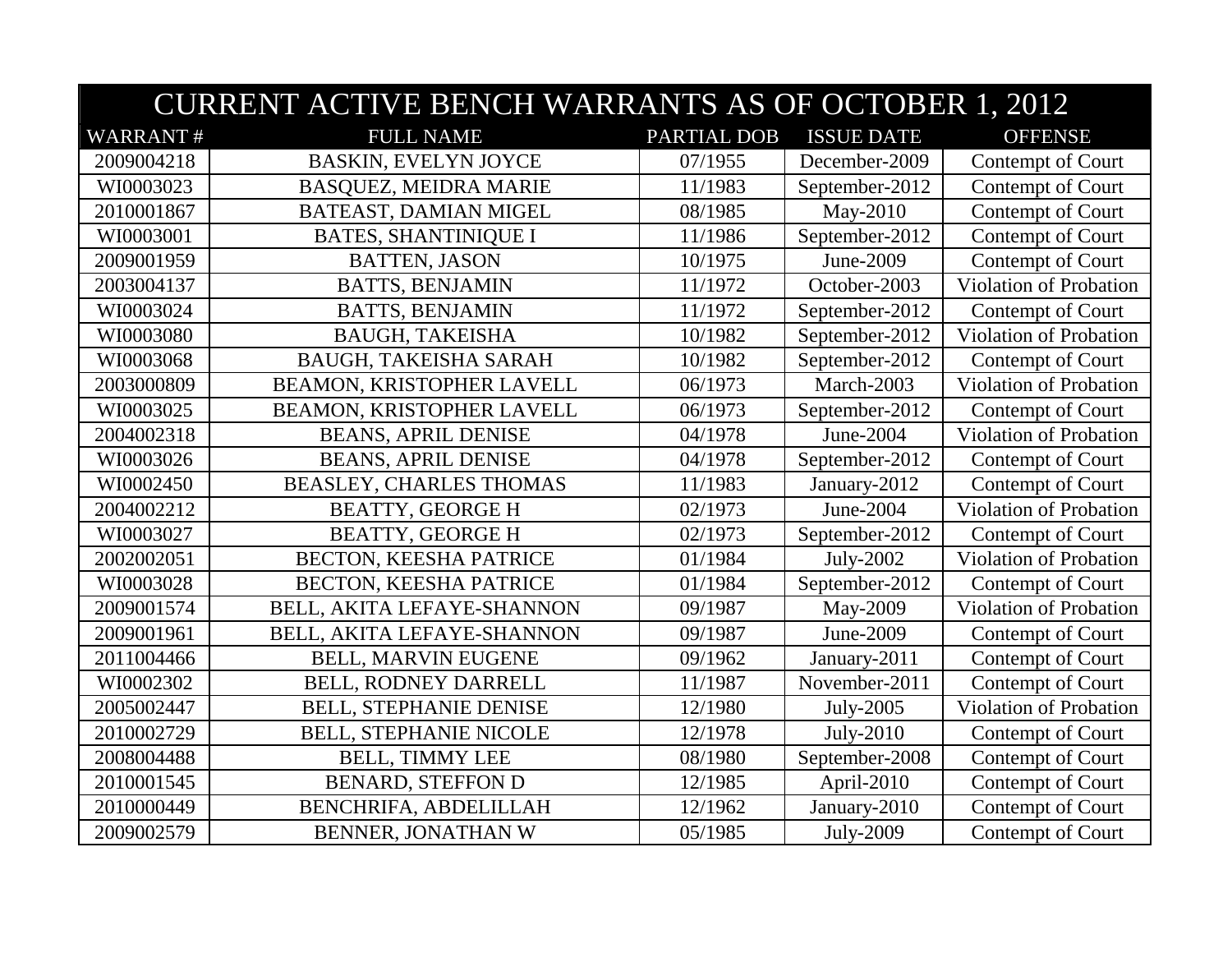|                 | <b>CURRENT ACTIVE BENCH WARRANTS AS OF OCTOBER 1, 2012</b> |             |                   |                        |  |
|-----------------|------------------------------------------------------------|-------------|-------------------|------------------------|--|
| <b>WARRANT#</b> | <b>FULL NAME</b>                                           | PARTIAL DOB | <b>ISSUE DATE</b> | <b>OFFENSE</b>         |  |
| 2000000046      | <b>BENNETT, ERIC B</b>                                     | 02/1957     | October-1999      | Violation of Probation |  |
| WI0002960       | BENNETT, JOHN PATRICK                                      | 07/1956     | August-2012       | Contempt of Court      |  |
| 2010002189      | <b>BENSON, DEMARCUS</b>                                    | 08/1979     | June-2010         | Contempt of Court      |  |
| 2011004474      | <b>BENSON, KENNETH</b>                                     | 10/1987     | January-2011      | Contempt of Court      |  |
| WI0003073       | <b>BENSON, OZENE ESHAWN</b>                                | 09/1991     | September-2012    | Contempt of Court      |  |
| 2010000359      | <b>BENTLEY, JANET CAMILLE</b>                              | 05/1963     | January-2010      | Contempt of Court      |  |
| 2008005077      | BENTON, MARSHEKA LATRICE                                   | 08/1986     | October-2008      | Contempt of Court      |  |
| 2005001124      | BENTON, RONALD VIRTARIUS                                   | 09/1978     | April-2005        | Violation of Probation |  |
| 2008005338      | BERNARD, STEPHANIE DANIELLE                                | 07/1987     | November-2008     | Contempt of Court      |  |
| 2010002190      | BERNARD, TERRY LAVELL                                      | 06/1966     | June-2010         | Contempt of Court      |  |
| 2010000131      | BERRY, TANECHIA JE'MILLE                                   | 09/1986     | January-2010      | Contempt of Court      |  |
| 2009002994      | <b>BESS, LAWRENCE ALEXANDER</b>                            | 04/1964     | August-2009       | Contempt of Court      |  |
| 2003004135      | <b>BEST, DAVID JOSEPH</b>                                  | 12/1978     | October-2003      | Violation of Probation |  |
| 2010001371      | BETTERTON, DONALD GLEN                                     | 01/1971     | April-2010        | Contempt of Court      |  |
| WI0002554       | <b>BING, PHYLLIS GAIL</b>                                  | 09/1974     | February-2012     | Contempt of Court      |  |
| 2010003222      | BINKLEY, CHRISTOPHER MICHAEL                               | 12/1981     | September-2010    | Contempt of Court      |  |
| 2011004473      | <b>BINKLEY, DONIMICA MARIE</b>                             | 12/1991     | January-2011      | Contempt of Court      |  |
| 2010000360      | <b>BIRDSE, TAMARACINA</b>                                  | 06/1986     | January-2010      | Contempt of Court      |  |
| 2010000608      | <b>BLACK, JERNARD MONTELL</b>                              | 05/1989     | February-2010     | Contempt of Court      |  |
| 2010003772      | <b>BLACK, JESSICA LYNN</b>                                 | 12/1985     | October-2010      | Violation of Probation |  |
| 2010003012      | <b>BLACK, TARINE G</b>                                     | 08/1985     | August-2010       | Contempt of Court      |  |
| 2004002746      | <b>BLAIR, LESLIE T</b>                                     | 04/1983     | July-2004         | Violation of Probation |  |
| WI0002924       | <b>BLANCH, NICHYRICK D</b>                                 | 04/1988     | July-2012         | Contempt of Court      |  |
| 2010003625      | <b>BLAND, ANDREA DENISE</b>                                | 06/1980     | October-2010      | Contempt of Court      |  |
| WI0002386       | <b>BLAND, TONY LEE</b>                                     | 09/1970     | December-2011     | Contempt of Court      |  |
| 2009002823      | <b>BLOOMFIELD, VIEATRES H</b>                              | 09/1960     | August-2009       | Contempt of Court      |  |
| 2011005489      | BLOUNT, YOLANDA DENISE                                     | 01/1968     | March-2011        | Contempt of Court      |  |
| WI0002601       | <b>BOBO, PAUL ANDREA</b>                                   | 09/1969     | February-2012     | Contempt of Court      |  |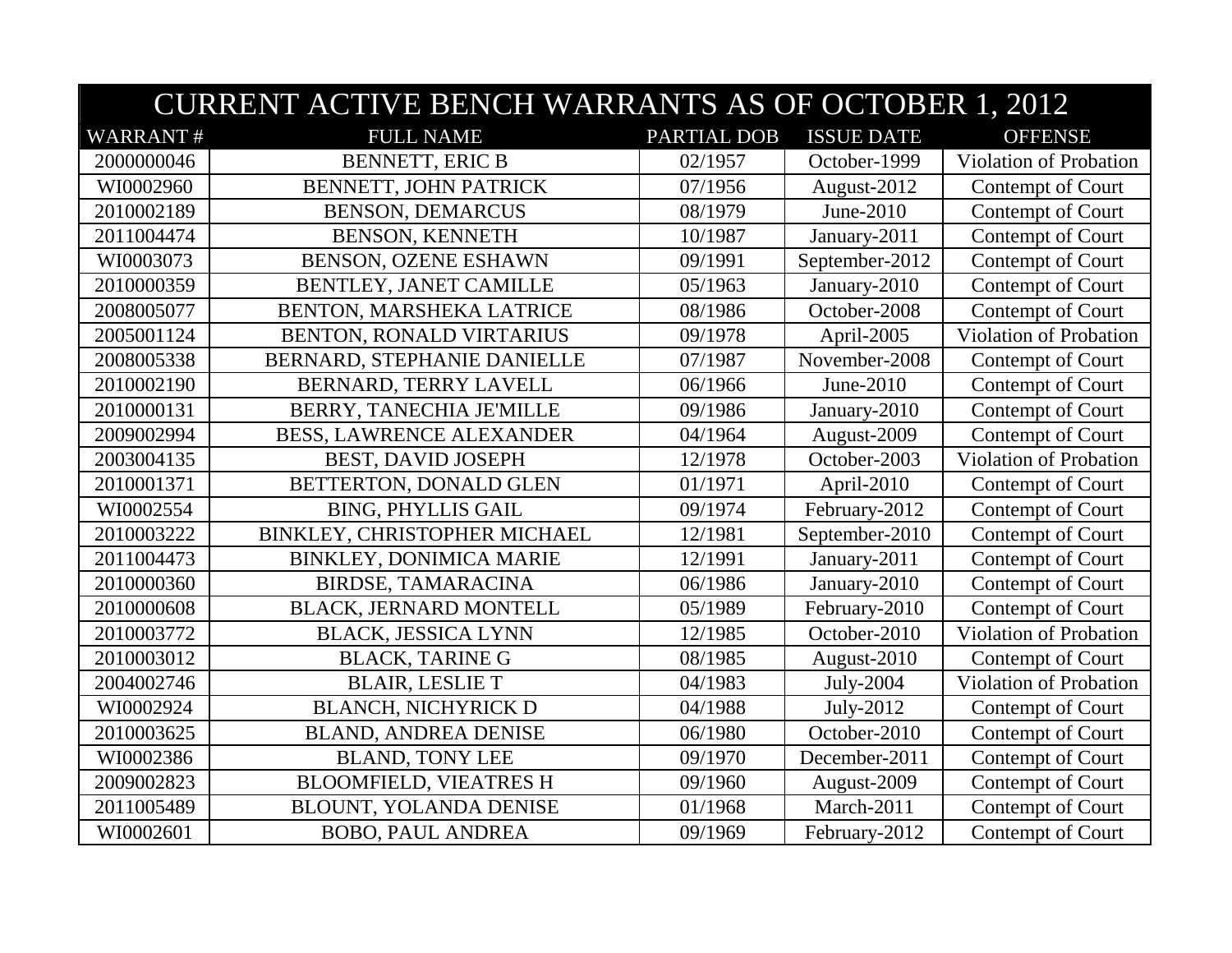|                 | <b>CURRENT ACTIVE BENCH WARRANTS AS OF OCTOBER 1, 2012</b> |             |                   |                        |  |  |
|-----------------|------------------------------------------------------------|-------------|-------------------|------------------------|--|--|
| <b>WARRANT#</b> | <b>FULL NAME</b>                                           | PARTIAL DOB | <b>ISSUE DATE</b> | <b>OFFENSE</b>         |  |  |
| 2003000904      | <b>BODDIE, TYRONE</b>                                      | 03/1967     | March-2003        | Violation of Probation |  |  |
| 2010003509      | <b>BOEHNING, DIANA LYNN</b>                                | 07/1966     | September-2010    | Contempt of Court      |  |  |
| WI0002213       | <b>BOETTCHER, KENNETH R</b>                                | 06/1953     | September-2011    | Contempt of Court      |  |  |
| 2010001379      | <b>BOLANOS, ALBERTO RUBIO</b>                              | 09/1969     | April-2010        | Contempt of Court      |  |  |
| 2009001963      | <b>BOLANOS, DANIEL</b>                                     | 12/1988     | June-2009         | Contempt of Court      |  |  |
| 2010000863      | <b>BOLANOS, URIEL</b>                                      | 12/1989     | March-2010        | Contempt of Court      |  |  |
| WI0002555       | <b>BOLIN, JUSTIN CAMERON</b>                               | 08/1990     | February-2012     | Contempt of Court      |  |  |
| WI0002291       | <b>BOLTON, KIESHA MONIQUE</b>                              | 07/1970     | November-2011     | Contempt of Court      |  |  |
| WI0002265       | <b>BOLTON, RAY ANTHONY</b>                                 | 01/1967     | October-2011      | Contempt of Court      |  |  |
| 2005001935      | <b>BOOKER, LASHUNDA M</b>                                  | 10/1985     | May-2005          | Violation of Probation |  |  |
| 2009003007      | <b>BOOKER, RANDIE LEE</b>                                  | 12/1983     | August-2009       | Contempt of Court      |  |  |
| WI0002383       | <b>BOOKER, WALTER</b>                                      | 08/1978     | December-2011     | Contempt of Court      |  |  |
| 2008001026      | <b>BORALLAS, OCTAVIO</b>                                   | 03/1986     | February-2008     | Violation of Probation |  |  |
| 2004002866      | <b>BORDES, RICKY LYDELL</b>                                | 01/1968     | July-2004         | Violation of Probation |  |  |
| 2009002335      | <b>BOSI, THOMAS BRIAN</b>                                  | 06/1964     | July-2009         | Contempt of Court      |  |  |
| 2010002240      | <b>BOTELLO, JOSE FERNANDO</b>                              | 05/1988     | June-2010         | Contempt of Court      |  |  |
| 2010001868      | BOVAN, LADARRYL KENTRELL                                   | 08/1989     | May-2010          | Contempt of Court      |  |  |
| 2009002862      | <b>BOWDEN, JOHNATHAN</b>                                   | 12/1988     | August-2009       | Contempt of Court      |  |  |
| 2000003341      | <b>BOWEN, ALVIN L</b>                                      | 05/1959     | November-2000     | Violation of Probation |  |  |
| 2010002731      | BOWMAN, DEIDRA LASAY                                       | 04/1991     | July-2010         | Contempt of Court      |  |  |
| WI0002354       | <b>BOWMAN, HALEY R</b>                                     | 04/1993     | December-2011     | Contempt of Court      |  |  |
| 2011006275      | <b>BOYATT, APRIL</b>                                       | 02/1976     | June-2011         | Contempt of Court      |  |  |
| 2009002967      | <b>BOYD, CLIFFORD E</b>                                    | 04/1982     | August-2009       | Contempt of Court      |  |  |
| 2001002988      | <b>BOYD, GEORGE</b>                                        | 03/1969     | December-2001     | Violation of Probation |  |  |
| WI0002549       | <b>BOYD, KEITH ANDRE</b>                                   | 03/1967     | February-2012     | Contempt of Court      |  |  |
| 2003004900      | <b>BOYKIN, GEORGE</b>                                      | 09/1962     | December-2003     | Violation of Probation |  |  |
| WI0002635       | BOYKINS, MEYOUN LATRICE                                    | 01/1988     | February-2012     | Violation of Probation |  |  |
| WI0002224       | <b>BRADFORD, CHAD ANTHONY</b>                              | 02/1987     | October-2011      | Contempt of Court      |  |  |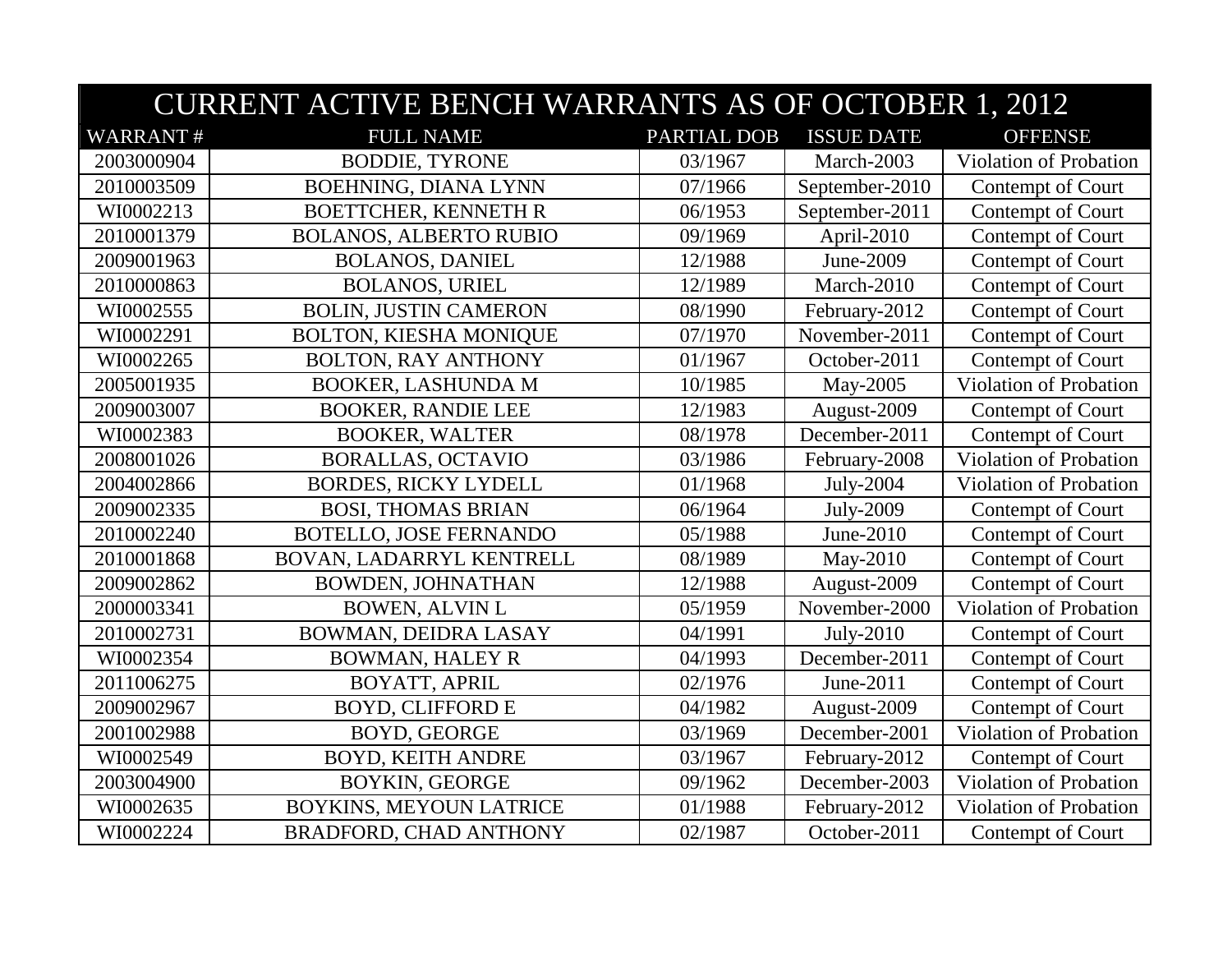|                 | <b>CURRENT ACTIVE BENCH WARRANTS AS OF OCTOBER 1, 2012</b> |             |                   |                               |  |
|-----------------|------------------------------------------------------------|-------------|-------------------|-------------------------------|--|
| <b>WARRANT#</b> | <b>FULL NAME</b>                                           | PARTIAL DOB | <b>ISSUE DATE</b> | <b>OFFENSE</b>                |  |
| 2011004472      | <b>BRAGG, KEWANT</b>                                       | 08/1980     | January-2011      | Contempt of Court             |  |
| 2011004465      | <b>BRAGGS, CLAUDE P</b>                                    | 10/1974     | January-2011      | Contempt of Court             |  |
| WI0002810       | <b>BRAGGS, DONAVAN TREVEC</b>                              | 10/1988     | May-2012          | Contempt of Court             |  |
| 2000003422      | <b>BRANCH, ALESHA</b>                                      | 06/1980     | November-2000     | Violation of Probation        |  |
| 2010003013      | <b>BRASHER, DERRICK ODELL</b>                              | 07/1976     | August-2010       | Contempt of Court             |  |
| 2010003778      | <b>BRASHER, DERRICK ODELL</b>                              | 07/1976     | October-2010      | Violation of Probation        |  |
| 2011005726      | <b>BRATTON, LARRY RAY</b>                                  | 10/1984     | April-2011        | Contempt of Court             |  |
| 2005001119      | <b>BRAXTON, EDWARD CHARLES</b>                             | 10/1979     | April-2005        | Violation of Probation        |  |
| WI0002556       | <b>BRAXTON, JOE NATHAN</b>                                 | 09/1964     | February-2012     | Contempt of Court             |  |
| 2011007136      | <b>BRAY, GREGORY L</b>                                     | 01/1961     | August-2011       | Contempt of Court             |  |
| 2009000058      | <b>BRAZILE, VILLIE LEE</b>                                 | 11/1950     | January-2009      | Contempt of Court             |  |
| 2011007020      | <b>BRETADO, RAFAEL C</b>                                   | 07/1984     | August-2011       | Contempt of Court             |  |
| 2009001965      | <b>BREWER, CHARLES LEE</b>                                 | 03/1983     | June-2009         | Contempt of Court             |  |
| 2009002151      | <b>BRIDGES, CECIL FRANKLIN</b>                             | 07/1963     | June-2009         | Contempt of Court             |  |
| WI0002933       | BRIDGES, CORLISA BRANELL                                   | 10/1987     | July-2012         | Contempt of Court             |  |
| 2009002152      | BRIDGES, MICHEAL WILLIAM                                   | 10/1980     | June-2009         | Contempt of Court             |  |
| 2009001399      | <b>BRIDGES, SHEENA SHERILL</b>                             | 10/1985     | May-2009          | Contempt of Court             |  |
| 2011005360      | <b>BRIMMER, JAMES T</b>                                    | 10/1969     | March-2011        | Contempt of Court             |  |
| 2009002380      | <b>BRITTON, DAVID RAY</b>                                  | 01/1959     | July-2009         | Contempt of Court             |  |
| 2011006514      | BRITTON, MINYUN ELICKA                                     | 06/1975     | June-2011         | Violation of Probation        |  |
| WI0002557       | BRITTON, TRAVIS DEWAYNE                                    | 05/1987     | February-2012     | Contempt of Court             |  |
| WI0002826       | BROADNAX, TRAVIS SINTRELL                                  | 08/1981     | May-2012          | Contempt of Court             |  |
| 2000003109      | <b>BROCK, KENNIETH</b>                                     | 11/1973     | October-2000      | <b>Violation of Probation</b> |  |
| 2010002241      | <b>BROOKS, CHARLES WILLIAM</b>                             | 01/1988     | June-2010         | Contempt of Court             |  |
| WI0002558       | <b>BROOKS, CORTNEY C</b>                                   | 12/1991     | February-2012     | Contempt of Court             |  |
| 2008004497      | <b>BROOKS, DARRICK DION</b>                                | 11/1973     | September-2008    | Contempt of Court             |  |
| 2011005182      | <b>BROOKS, ERIC RONALD</b>                                 | 12/1975     | March-2011        | Contempt of Court             |  |
| 2009000910      | <b>BROOKS, GREGORY</b>                                     | 12/1963     | March-2009        | Contempt of Court             |  |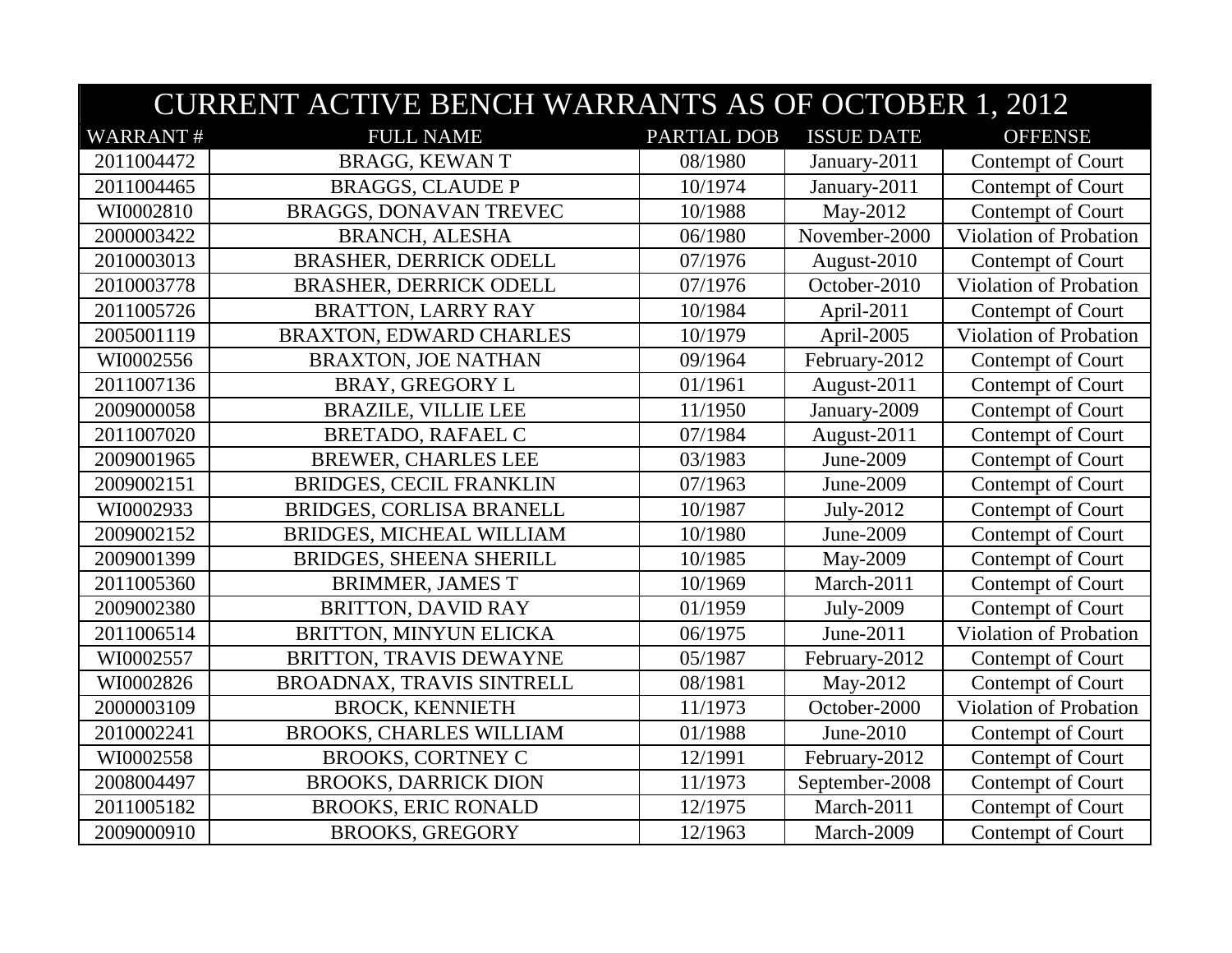|                 | <b>CURRENT ACTIVE BENCH WARRANTS AS OF OCTOBER 1, 2012</b> |                    |                   |                        |  |
|-----------------|------------------------------------------------------------|--------------------|-------------------|------------------------|--|
| <b>WARRANT#</b> | <b>FULL NAME</b>                                           | <b>PARTIAL DOB</b> | <b>ISSUE DATE</b> | <b>OFFENSE</b>         |  |
| 2009002580      | <b>BROOKS, KEENAN VASHAUN</b>                              | 10/1983            | July-2009         | Contempt of Court      |  |
| 2002002975      | <b>BROOKS, LATRICE</b>                                     | 05/1974            | October-2002      | Violation of Probation |  |
| 2009002318      | <b>BROOKS, MARIO DARON</b>                                 | 08/1987            | July-2009         | Contempt of Court      |  |
| 2010000074      | <b>BROOM, CHRISTOPHER C</b>                                | 07/1983            | January-2010      | Contempt of Court      |  |
| 2009001966      | <b>BROWN, ALEX DEMORN</b>                                  | 10/1965            | June-2009         | Contempt of Court      |  |
| 2010000421      | <b>BROWN, ALLAN LAMAR</b>                                  | 01/1977            | January-2010      | Contempt of Court      |  |
| WI0002652       | <b>BROWN, CHELSEA TIERA</b>                                | 04/1990            | March-2012        | Contempt of Court      |  |
| 2007014195      | <b>BROWN, CINDY RENA</b>                                   | 08/1984            | July-2007         | Violation of Probation |  |
| 2005001940      | <b>BROWN, CLARENCE</b>                                     | 07/1954            | May-2005          | Violation of Probation |  |
| WI0002866       | BROWN, CORTNEY TARAE                                       | 10/1986            | May-2012          | Contempt of Court      |  |
| 2011004804      | BROWN, DENETRA CHERRELLE                                   | 10/1987            | January-2011      | Contempt of Court      |  |
| WI0002965       | BROWN, DEVIN MATRELL                                       | 11/1989            | August-2012       | Contempt of Court      |  |
| 2011006644      | BROWN, DOMINIQUE ALEXANDER                                 | 01/1990            | July-2011         | Contempt of Court      |  |
| 2005000849      | <b>BROWN, ELDRIN</b>                                       | 08/1964            | March-2005        | Violation of Probation |  |
| 2009004127      | BROWN, IDELLA SHEILA                                       | 12/1964            | December-2009     | Contempt of Court      |  |
| 2009001519      | BROWN, JOHEN WILLIAM                                       | 06/1959            | May-2009          | Contempt of Court      |  |
| WI0002306       | BROWN, JOSALYN AMELIA                                      | 06/1963            | November-2011     | Contempt of Court      |  |
| 2008004498      | <b>BROWN, JOSEPH BLAKENEY</b>                              | 01/1985            | September-2008    | Contempt of Court      |  |
| WI0002974       | BROWN, KENTRELL LAJUAN                                     | 05/1987            | August-2012       | Contempt of Court      |  |
| WI0002281       | <b>BROWN, KIMBERLY DENISE</b>                              | 12/1992            | November-2011     | Contempt of Court      |  |
| WI0002434       | BROWN, LITISHA MICHELLE                                    | 05/1977            | December-2011     | Contempt of Court      |  |
| 2002000297      | <b>BROWN, MICHAEL M</b>                                    | 02/1980            | January-2002      | Violation of Probation |  |
| 2010003394      | BROWN, ROBERT HERNANDEZ                                    | 04/1980            | September-2010    | Contempt of Court      |  |
| 2002000737      | <b>BROWN, TARAD</b>                                        | 10/1975            | March-2002        | Violation of Probation |  |
| 2008005471      | <b>BROWN, THOMAS LEE</b>                                   | 11/1955            | November-2008     | Contempt of Court      |  |
| 2011004970      | BROWNING, STEVEN BRADLEY                                   | 01/1984            | February-2011     | Contempt of Court      |  |
| 2006003805      | <b>BRUCE, RANDY LAVELL</b>                                 | 09/1971            | December-2006     | Violation of Probation |  |
| 2009002581      | <b>BRUNO, RALPH BARNARD</b>                                | 11/1971            | July-2009         | Contempt of Court      |  |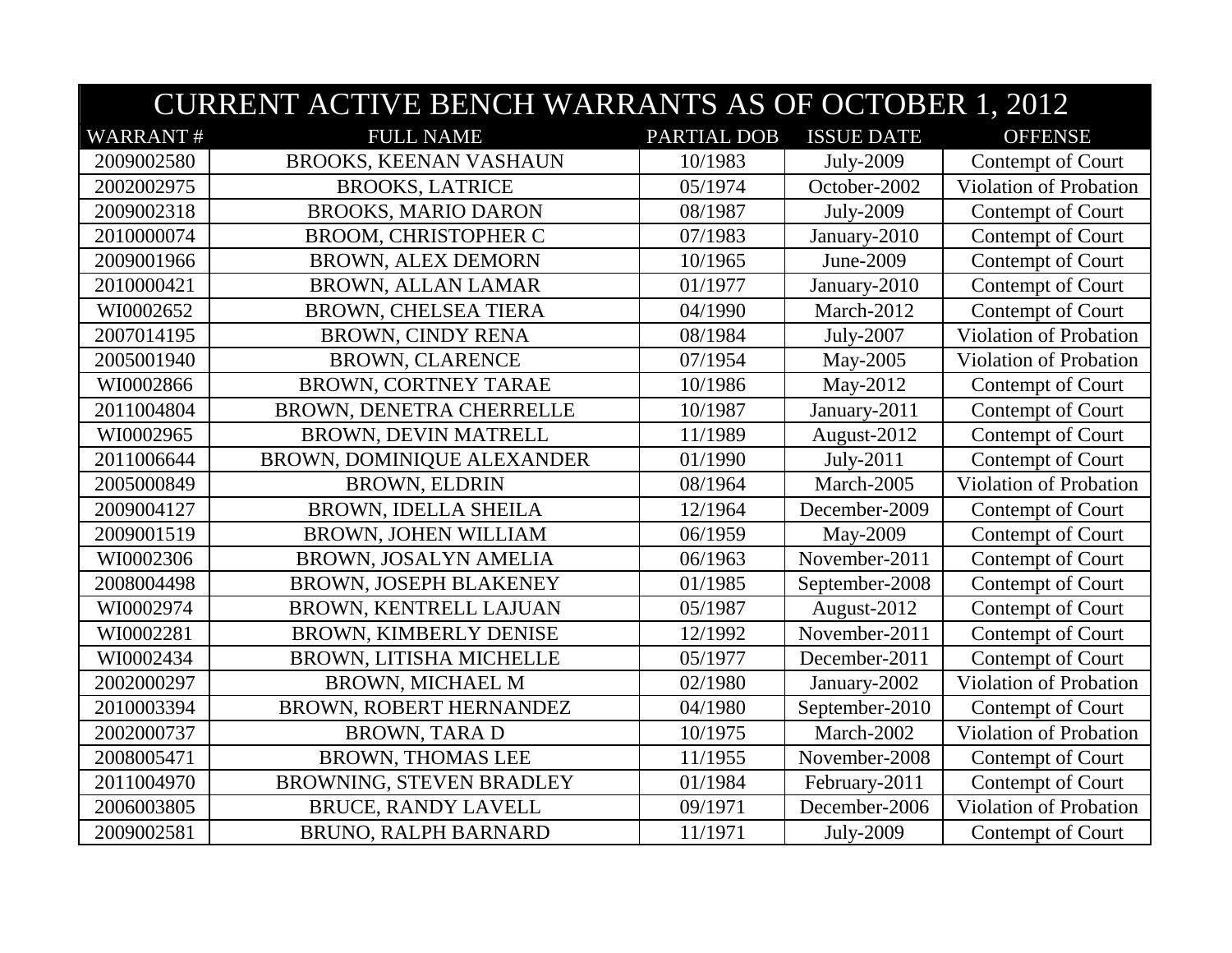|                 | <b>CURRENT ACTIVE BENCH WARRANTS AS OF OCTOBER 1, 2012</b> |                    |                   |                        |  |
|-----------------|------------------------------------------------------------|--------------------|-------------------|------------------------|--|
| <b>WARRANT#</b> | <b>FULL NAME</b>                                           | <b>PARTIAL DOB</b> | <b>ISSUE DATE</b> | <b>OFFENSE</b>         |  |
| 2010003829      | <b>BRUNSON, ERIC</b>                                       | 11/1969            | October-2010      | Contempt of Court      |  |
| 2010002193      | BRYANT, RANDRICKA                                          | 01/1983            | June-2010         | Contempt of Court      |  |
| 2004002539      | <b>BUCHANAN, CC</b>                                        | 10/1971            | June-2004         | Violation of Probation |  |
| WI0002834       | BUCKNER, JUSTIN DEMARIO                                    | 11/1989            | May-2012          | Contempt of Court      |  |
| 2011005559      | <b>BURKS, CALANDRA JENNIFER</b>                            | 07/1974            | April-2011        | Contempt of Court      |  |
| WI0002559       | <b>BURKS, JANIESE LATRICE</b>                              | 06/1991            | February-2012     | Contempt of Court      |  |
| 2003004396      | <b>BURKS, LATONYA</b>                                      | 10/1975            | November-2003     | Violation of Probation |  |
| WI0002560       | BURNETT, CAREY MARIO                                       | 12/1974            | February-2012     | Contempt of Court      |  |
| 2010001541      | <b>BURNETT, MICHAEL ANDRE</b>                              | 03/1980            | April-2010        | Contempt of Court      |  |
| 2008004762      | <b>BURROUGH, DAVID M</b>                                   | 04/1982            | September-2008    | Contempt of Court      |  |
| 2008005260      | <b>BURSE, CHARISE CAMILLE</b>                              | 08/1978            | November-2008     | Contempt of Court      |  |
| 2001002954      | <b>BURT, BILLY JOE</b>                                     | 10/1968            | December-2001     | Violation of Probation |  |
| 2004003644      | <b>BURT, RAYMOND LEE</b>                                   | 06/1958            | September-2004    | Violation of Probation |  |
| 2008005317      | <b>BURTON, DENNY GENE</b>                                  | 01/1968            | November-2008     | Contempt of Court      |  |
| 2008005261      | <b>BUSH, CORNELIUS WENDELL</b>                             | 09/1974            | November-2008     | Contempt of Court      |  |
| 2009000228      | <b>BUSH, CORNELIUS WENDELL</b>                             | 09/1974            | January-2009      | Violation of Probation |  |
| 2008004790      | <b>BUSH, WILLIE</b>                                        | 10/1955            | October-2008      | Contempt of Court      |  |
| 2009002321      | <b>BUTLER, ANTONIO LEE</b>                                 | 02/1982            | July-2009         | Contempt of Court      |  |
| 2004001015      | <b>BUTLER, EARL L</b>                                      | 05/1986            | March-2004        | Violation of Probation |  |
| 2010001546      | <b>BUTLER, TARVARIS M</b>                                  | 10/1980            | April-2010        | Contempt of Court      |  |
| 2010004328      | <b>BYARS, BYRON CARLTON</b>                                | 12/1962            | December-2010     | Contempt of Court      |  |
| 2007010817      | <b>BYRD, RICKY LAMAR</b>                                   | 07/1963            | March-2007        | Violation of Probation |  |
| 2010001341      | <b>BYRNES, FELICIA MICHELLE</b>                            | 10/1974            | April-2010        | Contempt of Court      |  |
| 2010000287      | <b>BYRUM, SONNY ALLEN</b>                                  | 02/1988            | January-2010      | Contempt of Court      |  |
| 2008005472      | CABRERA-SANCHEZ, MARIO                                     | 09/1971            | November-2008     | Contempt of Court      |  |
| WI0003049       | CALDWELL, LATOYA MICHELLE                                  | 07/1983            | September-2012    | Contempt of Court      |  |
| 2009002952      | CALHOUN, DEMONDRICK M                                      | 01/1984            | August-2009       | Contempt of Court      |  |
| 2009001001      | <b>CAMERON, JACQUES LAMAR</b>                              | 07/1981            | March-2009        | Contempt of Court      |  |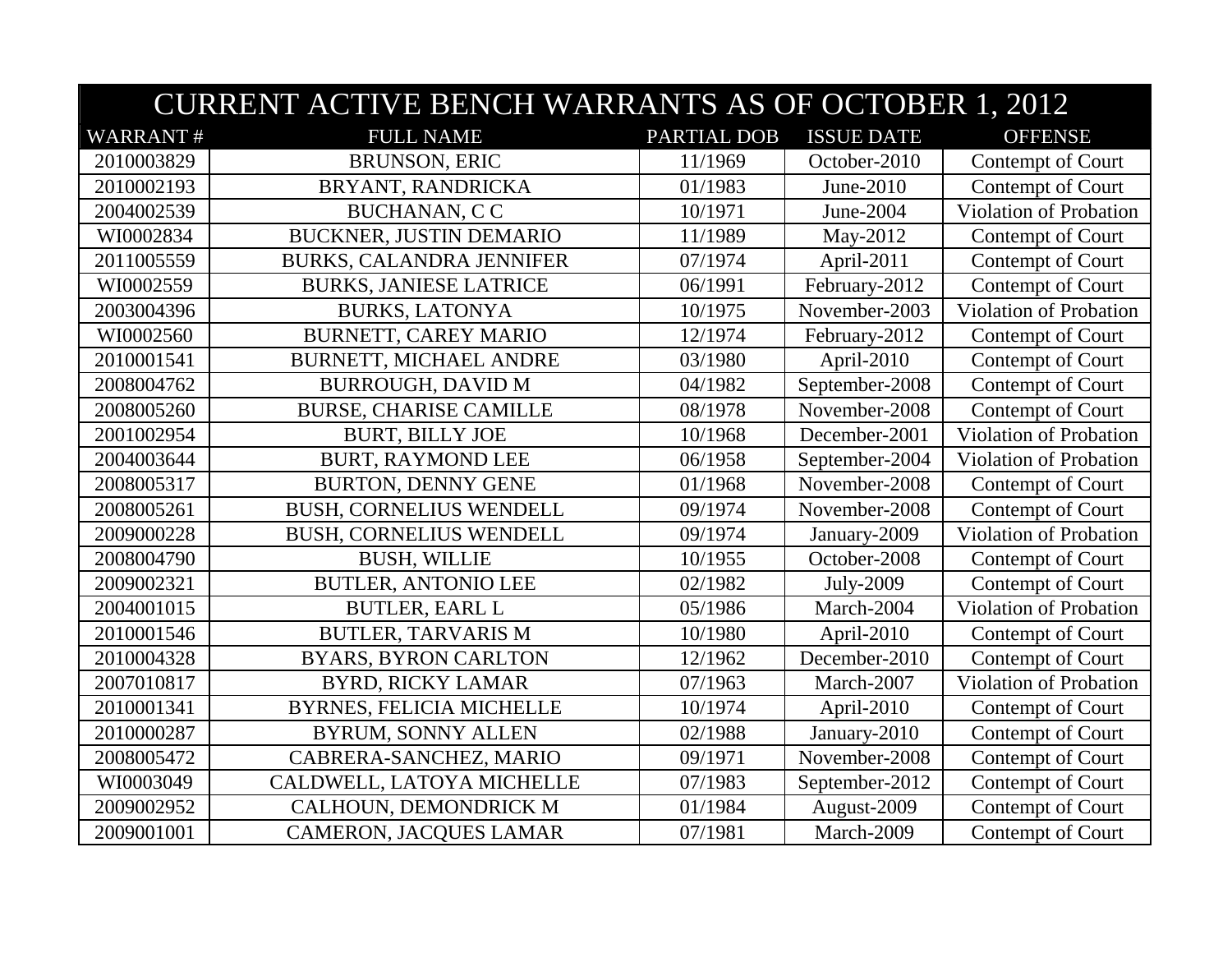|                 | <b>CURRENT ACTIVE BENCH WARRANTS AS OF OCTOBER 1, 2012</b> |             |                   |                        |  |  |
|-----------------|------------------------------------------------------------|-------------|-------------------|------------------------|--|--|
| <b>WARRANT#</b> | <b>FULL NAME</b>                                           | PARTIAL DOB | <b>ISSUE DATE</b> | <b>OFFENSE</b>         |  |  |
| 2011004470      | <b>CAMERON, TERRENCE CHARLES</b>                           | 05/1979     | January-2011      | Contempt of Court      |  |  |
| 2010002243      | <b>CAMERON, TONIO ANTOAN</b>                               | 05/1978     | June-2010         | Contempt of Court      |  |  |
| WI0003069       | <b>CAMPBELL, JAMES ALDEN</b>                               | 07/1990     | September-2012    | Contempt of Court      |  |  |
| 2006002495      | CAMPBELL, KENNETH CHARLES                                  | 01/1962     | August-2006       | Violation of Probation |  |  |
| WI0002775       | CAMPBELL, LATOYA DERESE                                    | 04/1983     | April-2012        | Contempt of Court      |  |  |
| 2009001973      | CAMPBELL, RYAN P                                           | 03/1987     | June-2009         | Contempt of Court      |  |  |
| 2006000613      | <b>CAMPER, DOUG A</b>                                      | 03/1977     | March-2006        | Violation of Probation |  |  |
| 2010000850      | CANCHOLA, DAVID ALLEN                                      | 12/1986     | March-2010        | Contempt of Court      |  |  |
| 2010002194      | <b>CAPERS, CHRISTY ANN</b>                                 | 05/1972     | June-2010         | Contempt of Court      |  |  |
| WI0002449       | CAPPS, SONYA RENAE                                         | 12/1970     | January-2012      | Contempt of Court      |  |  |
| WI0002471       | CARADINE, DERRICK LEE                                      | 11/1978     | January-2012      | Contempt of Court      |  |  |
| WI0002672       | CARBONE, KELLY MARIE                                       | 03/1985     | March-2012        | Contempt of Court      |  |  |
| 2005002500      | CARLISLE, KRANDA                                           | 08/1984     | July-2005         | Violation of Probation |  |  |
| 2011005554      | <b>CARLISLE, TYRONE TERRY</b>                              | 04/1987     | April-2011        | Contempt of Court      |  |  |
| WI0002813       | <b>CARPENTER, JAMES AUBREY</b>                             | 09/1989     | May-2012          | Contempt of Court      |  |  |
| 2009002968      | CARPENTER, LACEE BROOKE                                    | 02/1988     | August-2009       | Contempt of Court      |  |  |
| 2002003508      | CARR, LARHESA ANTION                                       | 09/1982     | December-2002     | Violation of Probation |  |  |
| 2010002312      | CARR, LARHESA ANTIUNITTIE                                  | 09/1982     | June-2010         | Contempt of Court      |  |  |
| 2009003008      | CARRILLO, ISAAC JOEL                                       | 07/1989     | August-2009       | Contempt of Court      |  |  |
| 2010001856      | CARRUTHERS, ARSENIO MARQUETTE                              | 02/1989     | May-2010          | Contempt of Court      |  |  |
| 2009001974      | CARTER, CHRISTIN ANTOINNETTE                               | 01/1984     | June-2009         | Contempt of Court      |  |  |
| 2002002553      | CARTER, CLARENCE                                           | 03/1954     | September-2002    | Violation of Probation |  |  |
| WI0002952       | <b>CARTER, JOSEPH JEROME</b>                               | 10/1980     | August-2012       | Contempt of Court      |  |  |
| 2010001857      | CARTER, MICHAEL DEWAYNE                                    | 06/1963     | May-2010          | Contempt of Court      |  |  |
| 2011005330      | <b>CARTER, PATRICIA ANN</b>                                | 09/1968     | March-2011        | Contempt of Court      |  |  |
| 2009002865      | CARTWRIGHT, LANIKA SHANAE                                  | 07/1990     | August-2009       | Contempt of Court      |  |  |
| WI0003070       | CASE, CHARLES BRADLEY                                      | 12/1980     | September-2012    | Contempt of Court      |  |  |
| WI0002315       | <b>CASKEY, TASHE NICHOLE</b>                               | 06/1982     | November-2011     | Contempt of Court      |  |  |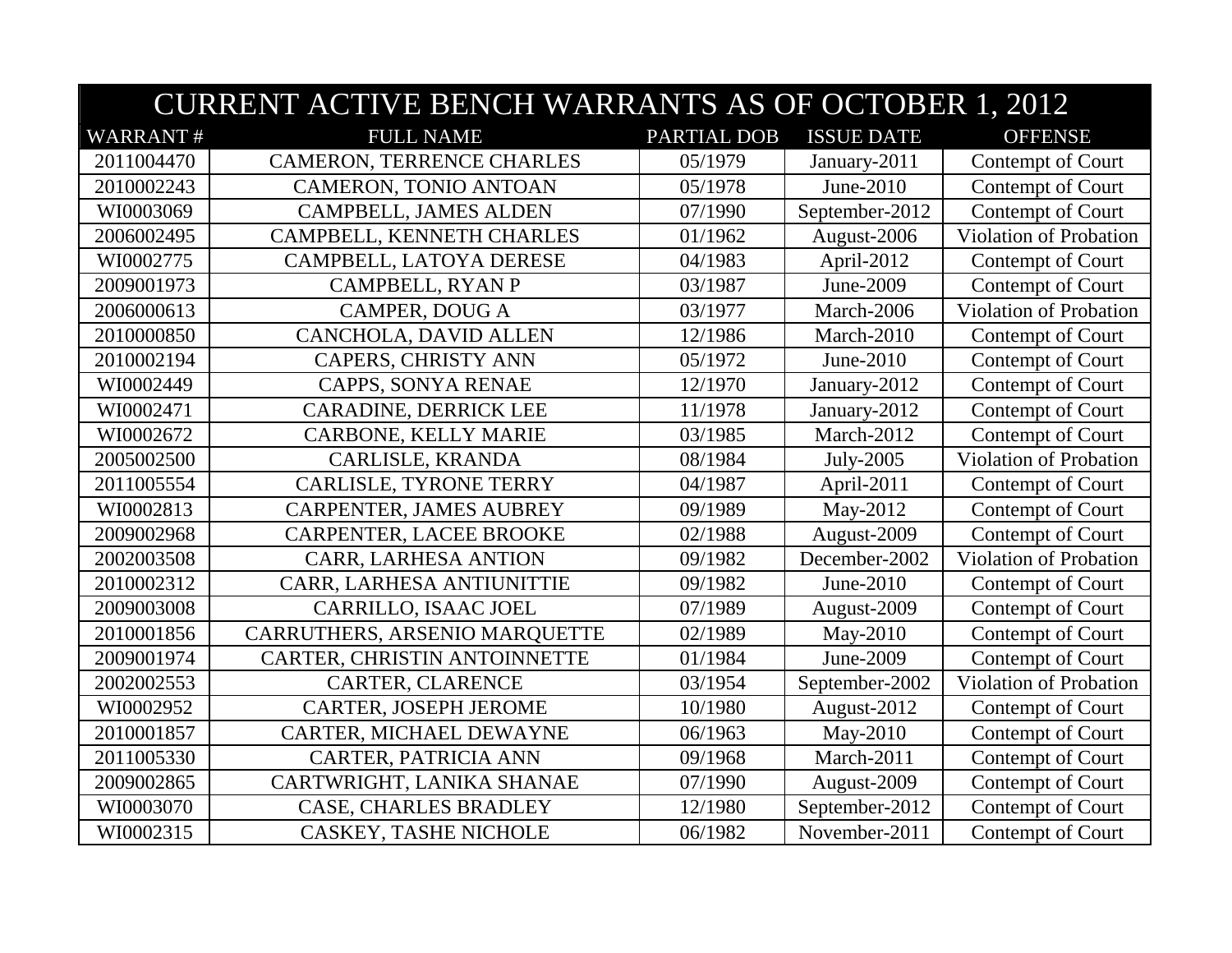|                 | <b>CURRENT ACTIVE BENCH WARRANTS AS OF OCTOBER 1, 2012</b> |             |                   |                        |  |
|-----------------|------------------------------------------------------------|-------------|-------------------|------------------------|--|
| <b>WARRANT#</b> | <b>FULL NAME</b>                                           | PARTIAL DOB | <b>ISSUE DATE</b> | <b>OFFENSE</b>         |  |
| 2009003296      | CASONE, FRANK SCOTT                                        | 10/1938     | September-2009    | Contempt of Court      |  |
| WI0002470       | <b>CASTLE, RICHARD CORY</b>                                | 10/1978     | January-2012      | Contempt of Court      |  |
| 2009004209      | CASTRO, ALEJANDRO RODRIGUEZ                                | 01/1964     | December-2009     | Contempt of Court      |  |
| 2011004972      | CATHEY, JUAN C                                             | 09/1987     | February-2011     | Contempt of Court      |  |
| 2010000127      | CATHY, RODERICK MONTRELLE                                  | 03/1986     | January-2010      | Contempt of Court      |  |
| 2010004331      | CAZAREZ, MARCO                                             | 12/1979     | December-2010     | Contempt of Court      |  |
| WI0002435       | CHAFFIN, CORTNEY DESHUN                                    | 01/1987     | January-2012      | Contempt of Court      |  |
| 2010002785      | CHAFFIN, REDDIE L                                          | 09/1989     | July-2010         | Contempt of Court      |  |
| 2009004208      | CHALMERS, CHRISTOPHER EDWARD                               | 11/1984     | December-2009     | Contempt of Court      |  |
| 2010003397      | <b>CHAMBERS, BRIAN IKEE</b>                                | 03/1980     | September-2010    | Contempt of Court      |  |
| 2010004327      | <b>CHAMBERS, DEREK EVESE</b>                               | 03/1973     | December-2010     | Contempt of Court      |  |
| 2004000622      | CHAPPELL, TIFFANY ANN                                      | 01/1974     | February-2004     | Violation of Probation |  |
| 2005000378      | <b>CHASE, DAVID</b>                                        | 02/1960     | February-2005     | Violation of Probation |  |
| WI0002827       | CHAVEZ, ANTONIO LEDESMA                                    | 06/1986     | May-2012          | Contempt of Court      |  |
| WI0002650       | CHERRETT, RUSSELL W                                        | 08/1977     | March-2012        | Contempt of Court      |  |
| 2010003081      | CHILDERS, WILLIAM RICHARD                                  | 04/1967     | August-2010       | Contempt of Court      |  |
| WI0002631       | CHRISTMAN, MATTHEW ROBERT                                  | 09/1988     | February-2012     | Contempt of Court      |  |
| 2009001975      | CHRISTOFFERSEN, JOSHUA ALLEN                               | 02/1981     | June-2009         | Contempt of Court      |  |
| WI0002900       | CHRISTON, KENSON EDWARD                                    | 09/1978     | June-2012         | Violation of Probation |  |
| WI0002948       | CHRISTON, KENSON EDWARD                                    | 09/1978     | August-2012       | Contempt of Court      |  |
| WI0002836       | CHRISTON, KRISTOPHER                                       | 04/1988     | May-2012          | Contempt of Court      |  |
| 2010000762      | <b>CHURCH, CHARLES LOUIS</b>                               | 08/1970     | February-2010     | Contempt of Court      |  |
| WI0002675       | <b>CIRTON, ROLLIE LAVERT</b>                               | 08/1988     | March-2012        | Contempt of Court      |  |
| 2007700127      | CLAPP, HAROLD WAYNE                                        | 01/1955     | January-2007      | Violation of Probation |  |
| 2010000422      | CLARK, ELIZABETH DANIELLE                                  | 10/1981     | January-2010      | Contempt of Court      |  |
| 2003000410      | CLARK, FRANKLIN DELANO                                     | 06/1978     | February-2003     | Violation of Probation |  |
| 2010003706      | CLARK, JACQUELINE FELISA                                   | 07/1971     | October-2010      | Violation of Probation |  |
| 2009003026      | <b>CLARK, JEROME</b>                                       | 10/1973     | August-2009       | Contempt of Court      |  |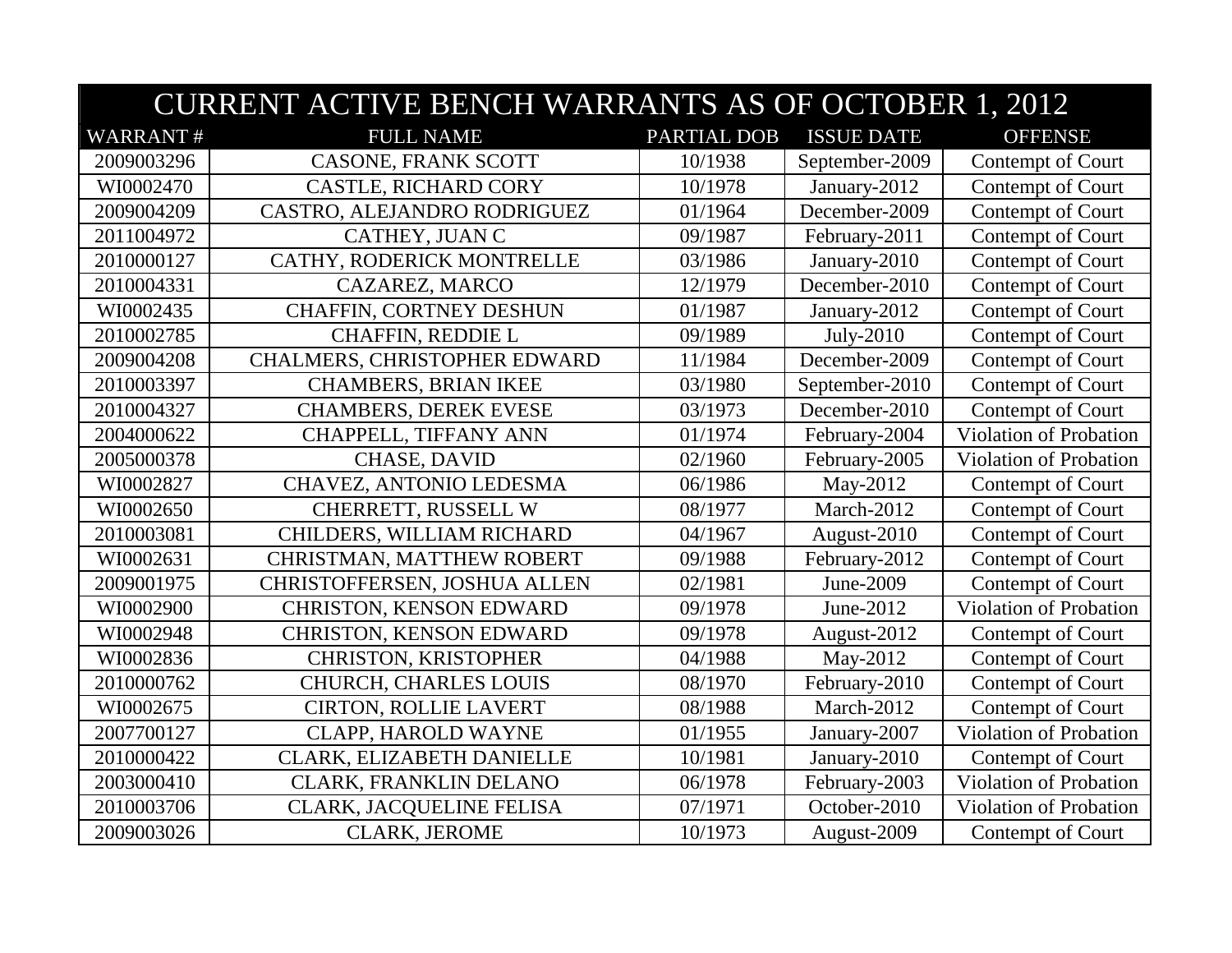|                 | <b>CURRENT ACTIVE BENCH WARRANTS AS OF OCTOBER 1, 2012</b> |                    |                   |                               |  |
|-----------------|------------------------------------------------------------|--------------------|-------------------|-------------------------------|--|
| <b>WARRANT#</b> | <b>FULL NAME</b>                                           | <b>PARTIAL DOB</b> | <b>ISSUE DATE</b> | <b>OFFENSE</b>                |  |
| 2011005060      | CLASH, KATHLEEN DOMONIQUE                                  | 06/1987            | February-2011     | Violation of Probation        |  |
| 2011005862      | CLASH, KATHLEEN DOMONIQUE                                  | 06/1987            | April-2011        | Contempt of Court             |  |
| 2009000230      | <b>CLAY, TROY L</b>                                        | 12/1977            | January-2009      | Violation of Probation        |  |
| WI0002754       | CLAYTON, KATRINA YASHA                                     | 03/1981            | April-2012        | Contempt of Court             |  |
| 2000003112      | CLINTON, DEMETRIUS SHEREE                                  | 02/1981            | October-2000      | Violation of Probation        |  |
| 2010001683      | COBB, KENTREL RAYSHUN                                      | 02/1983            | May-2010          | Contempt of Court             |  |
| WI0002918       | <b>COBB, ROBIN MICHELLE</b>                                | 05/1992            | July-2012         | Contempt of Court             |  |
| 2010000136      | <b>COBB, SHAUNTRISS</b>                                    | 08/1983            | January-2010      | Contempt of Court             |  |
| WI0002761       | <b>COBBINS, DEKITRIA SHEREE</b>                            | 08/1988            | April-2012        | <b>Violation of Probation</b> |  |
| WI0002837       | <b>COBBS, OLIVER LOUIS</b>                                 | 04/1966            | May-2012          | Contempt of Court             |  |
| 2010000412      | <b>COBURN, FLOYD LEE</b>                                   | 05/1991            | January-2010      | Contempt of Court             |  |
| 2008004509      | COCHRAN, KEIRON CARVELL                                    | 03/1982            | September-2008    | Contempt of Court             |  |
| WI0002982       | COLE, ELDRIDGE DEWAYNE                                     | 08/1989            | August-2012       | Violation of Probation        |  |
| 2008005097      | <b>COLE, EMMANUEL S</b>                                    | 02/1963            | October-2008      | Contempt of Court             |  |
| 2011004468      | COLE, JERICA CHRISJON                                      | 07/1993            | January-2011      | Contempt of Court             |  |
| WI0002780       | COLE, KEVIN DANYALL                                        | 09/1979            | April-2012        | Contempt of Court             |  |
| 2003004325      | COLEMAN, SHERONDA L                                        | 06/1973            | November-2003     | Violation of Probation        |  |
| 2010001370      | COLEMAN, STEPHANIE MICHELLE                                | 05/1975            | April-2010        | Contempt of Court             |  |
| 2007011898      | <b>COLLIER, BRITTANY C</b>                                 | 08/1986            | May-2007          | Violation of Probation        |  |
| WI0002957       | <b>COLLIER, DIRICK ANTONIO</b>                             | 09/1973            | August-2012       | <b>Violation of Probation</b> |  |
| 2010000842      | <b>COLLINS, DELORIS HOWARD</b>                             | 04/1969            | March-2010        | Contempt of Court             |  |
| 2010003505      | <b>COLLINS, GEORGES M</b>                                  | 07/1984            | September-2010    | Contempt of Court             |  |
| 2011004482      | <b>COLLINS, MICHELLE J</b>                                 | 12/1991            | January-2011      | Contempt of Court             |  |
| 2010002423      | CONRAD, RALPH A                                            | 06/1985            | June-2010         | Contempt of Court             |  |
| 2011005556      | CONWAY, JANICE M                                           | 08/1981            | April-2011        | Contempt of Court             |  |
| 2010004272      | COOK, FREDERICK                                            | 02/1975            | December-2010     | Contempt of Court             |  |
| WI0003002       | COOK, JESSICA                                              | 08/1986            | September-2012    | Violation of Probation        |  |
| WI0003003       | COOK, JESSICA LEIGHANN                                     | 08/1986            | September-2012    | Contempt of Court             |  |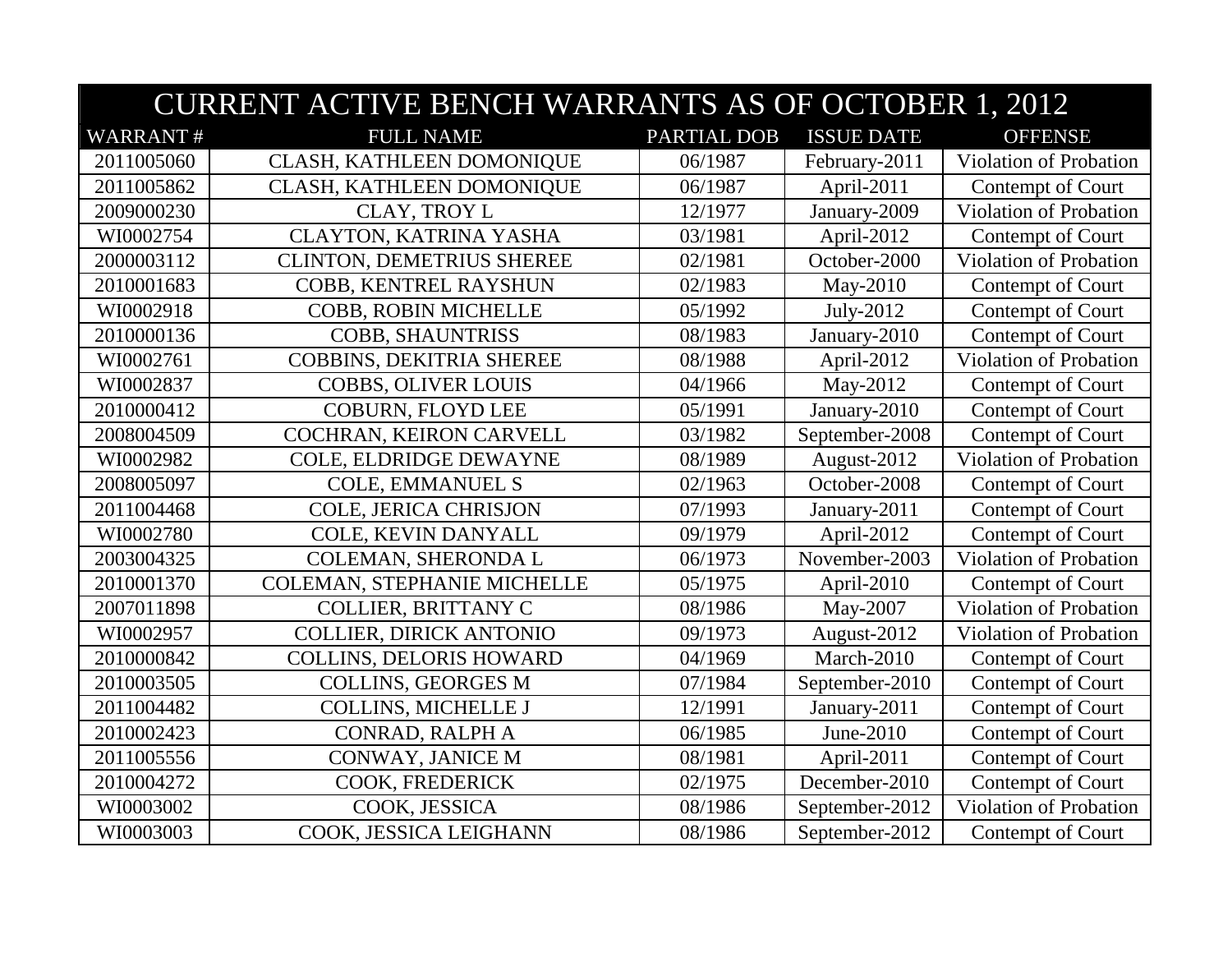|                 | <b>CURRENT ACTIVE BENCH WARRANTS AS OF OCTOBER 1, 2012</b> |             |                   |                               |  |
|-----------------|------------------------------------------------------------|-------------|-------------------|-------------------------------|--|
| <b>WARRANT#</b> | <b>FULL NAME</b>                                           | PARTIAL DOB | <b>ISSUE DATE</b> | <b>OFFENSE</b>                |  |
| 2010000879      | COOK, MARQUEZ LAUNDRE                                      | 10/1987     | March-2010        | Contempt of Court             |  |
| 2008004406      | COOK, SEADON S                                             | 09/1967     | September-2008    | Contempt of Court             |  |
| 2011006987      | COOK, TRAVIS DEWAYNE                                       | 11/1978     | August-2011       | Contempt of Court             |  |
| 2011005552      | COOLEY, HANK                                               | 10/1978     | April-2011        | Contempt of Court             |  |
| 2009002797      | COOPER, JOSEPH                                             | 06/1971     | August-2009       | Contempt of Court             |  |
| 2011005331      | COOPER, LYNN ALLEN                                         | 06/1965     | March-2011        | Contempt of Court             |  |
| WI0002410       | COOPER, PORTER EVANS                                       | 12/1973     | December-2011     | Contempt of Court             |  |
| WI0002548       | COOPER, STEPHEN                                            | 08/1990     | February-2012     | Contempt of Court             |  |
| 2010002577      | CORNU, JEFFREY KYLE                                        | 11/1985     | July-2010         | Contempt of Court             |  |
| 2010001306      | <b>CORTES, RAMON</b>                                       | 08/1975     | April-2010        | Contempt of Court             |  |
| 2010002831      | COSBY, TANESHA DARSHELL                                    | 09/1989     | July-2010         | Contempt of Court             |  |
| 2010010030      | COTTON, AKEEM JAMAL                                        | 01/1990     | May-2010          | Contempt of Court             |  |
| WI0002798       | COVINGTON, COLELAN JERROD                                  | 06/1988     | April-2012        | Contempt of Court             |  |
| 2006002178      | COX, ANTONIO MARSINI                                       | 11/1971     | July-2006         | Violation of Probation        |  |
| WI0003075       | COX, TIFFANY MARIE                                         | 02/1986     | September-2012    | Contempt of Court             |  |
| WI0002257       | <b>CRAWFORD, JEREMIAH ALLEN</b>                            | 06/1981     | October-2011      | Contempt of Court             |  |
| WI0002388       | <b>CRAWFORD, JEREMIAH ALLEN</b>                            | 06/1981     | December-2011     | Violation of Probation        |  |
| 2010003513      | <b>CRIGGER, CATHERINE KEEN</b>                             | 09/1980     | September-2010    | Contempt of Court             |  |
| 2010003400      | <b>CRITE, TORRENCE DARTEZ</b>                              | 01/1986     | September-2010    | Contempt of Court             |  |
| 2010003700      | <b>CRITE, TORRENCE DARTEZ</b>                              | 01/1986     | October-2010      | Violation of Probation        |  |
| 2011004867      | CROWDER, RAMON DEANGEL                                     | 09/1988     | February-2011     | Contempt of Court             |  |
| 2010003986      | <b>CROWE, APRIL N</b>                                      | 04/1984     | November-2010     | Contempt of Court             |  |
| 2010003699      | <b>CROWE, APRIL N</b>                                      | 04/1984     | October-2010      | <b>Violation of Probation</b> |  |
| 2008003366      | CRUTCHER, GREGORY                                          | 06/1980     | June-2008         | Contempt of Court             |  |
| 2002000060      | CRUZ, GABINO                                               | 08/1977     | January-2002      | <b>Violation of Probation</b> |  |
| WI0002563       | CRYER, MARSHA KANESHA                                      | 02/1983     | February-2012     | Contempt of Court             |  |
| 2006003807      | <b>CUMMINGS, ANTONIO DARNELL</b>                           | 02/1983     | December-2006     | Violation of Probation        |  |
| 2009000912      | <b>CUMMINS, MICHAL KEITH</b>                               | 05/1990     | March-2009        | Contempt of Court             |  |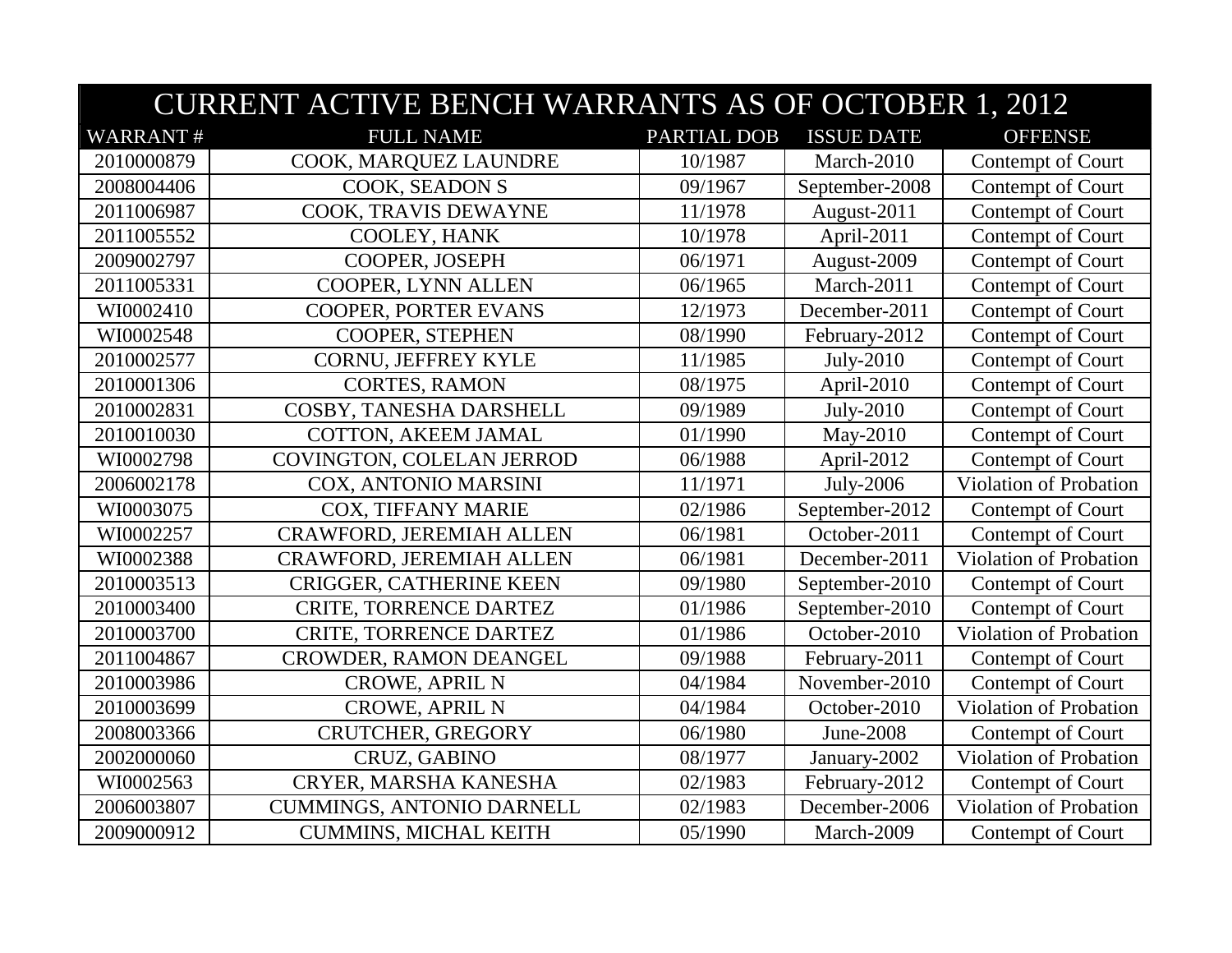|                 | <b>CURRENT ACTIVE BENCH WARRANTS AS OF OCTOBER 1, 2012</b> |                    |                   |                               |  |
|-----------------|------------------------------------------------------------|--------------------|-------------------|-------------------------------|--|
| <b>WARRANT#</b> | <b>FULL NAME</b>                                           | <b>PARTIAL DOB</b> | <b>ISSUE DATE</b> | <b>OFFENSE</b>                |  |
| 2003002490      | CUNNINGHAM, ANGELA EVETTE                                  | 12/1970            | July-2003         | Violation of Probation        |  |
| 2010004325      | <b>CUNNINGHAM, KEVIN</b>                                   | 09/1975            | December-2010     | Contempt of Court             |  |
| 2010002576      | CUNNINGHAM, MITCHELL WAYNE                                 | 01/1958            | $July-2010$       | Contempt of Court             |  |
| 2011004633      | <b>CURB, CHRISTOPHER TAVAROUS</b>                          | 02/1980            | January-2011      | Contempt of Court             |  |
| WI0002454       | <b>CURRY, EILEXIS WYNETTE</b>                              | 03/1987            | January-2012      | Contempt of Court             |  |
| 2004003877      | DAILEY, BAYEENA                                            | 01/1981            | September-2004    | Violation of Probation        |  |
| 2002002048      | DANCER, JAMES CHRISTIAN                                    | 05/1947            | July-2002         | Violation of Probation        |  |
| 2009001979      | DANDRIDGE, KASEAN EVERETT                                  | 12/1989            | June-2009         | Contempt of Court             |  |
| 2011004649      | DANIEL, LARRY                                              | 01/1961            | January-2011      | Contempt of Court             |  |
| WI0003071       | DANIELS, LAURA LYNN                                        | 02/1962            | September-2012    | Contempt of Court             |  |
| WI0002999       | DANIELS, MERCEDES ANTTIONTE                                | 01/1991            | September-2012    | Contempt of Court             |  |
| WI0003000       | DANIELS, MERCEDES ANTTIONTE                                | 01/1991            | September-2012    | Violation of Probation        |  |
| WI0002243       | DANIELS, SHAWWANNA                                         | 03/1985            | October-2011      | Contempt of Court             |  |
| 2011005059      | DANNER, KEDRICK DARNELL                                    | 11/1990            | February-2011     | Contempt of Court             |  |
| 2010003401      | DARLING, JENNIFER TRAYWICK                                 | 11/1980            | September-2010    | Contempt of Court             |  |
| WI0002879       | DARNELL, TIMOTHY CARL                                      | 10/1988            | May-2012          | <b>Violation of Probation</b> |  |
| 2011006850      | DAUGHERTY, CHAUNCEY O                                      | 10/1961            | July-2011         | Contempt of Court             |  |
| 2009002156      | DAVENPORT, TISHA LASHAY                                    | 11/1977            | June-2009         | Contempt of Court             |  |
| 2008004556      | DAVIS, ARNEIC LESHELL                                      | 10/1980            | September-2008    | Violation of Probation        |  |
| 2000002660      | DAVIS, AUDREY                                              | 08/1961            | August-2000       | Violation of Probation        |  |
| WI0002379       | DAVIS, DARRYL LERON                                        | 09/1965            | December-2011     | Contempt of Court             |  |
| 2011006977      | DAVIS, DAVID ANTHONY                                       | 12/1983            | August-2011       | Contempt of Court             |  |
| WI0002926       | DAVIS, JOHN E                                              | 10/1970            | July-2012         | Contempt of Court             |  |
| 2001002808      | DAVIS, KENNY L                                             | 07/1965            | November-2001     | Violation of Probation        |  |
| 2009000062      | DAVIS, KIANA VA'SHUN                                       | 03/1990            | January-2009      | Contempt of Court             |  |
| 2009002159      | DAVIS, LIONEL LAVALE                                       | 03/1970            | June-2009         | Contempt of Court             |  |
| WI0002202       | DAVIS, LYLLIE ALTOVISE                                     | 08/1990            | September-2011    | Contempt of Court             |  |
| 2011005357      | DAVIS, MATTHEW WADE                                        | 02/1981            | March-2011        | Contempt of Court             |  |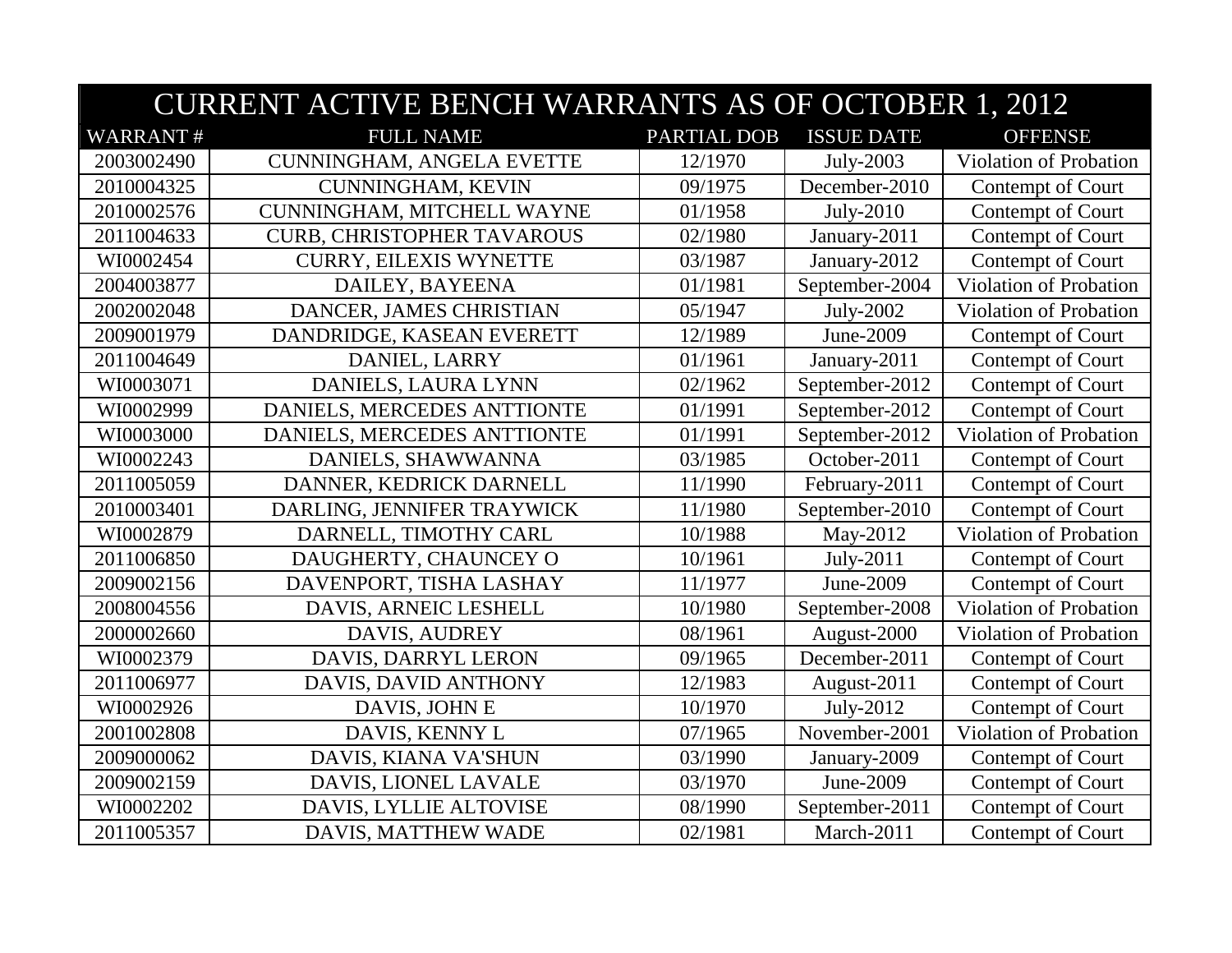|                 | <b>CURRENT ACTIVE BENCH WARRANTS AS OF OCTOBER 1, 2012</b> |             |                   |                               |  |
|-----------------|------------------------------------------------------------|-------------|-------------------|-------------------------------|--|
| <b>WARRANT#</b> | <b>FULL NAME</b>                                           | PARTIAL DOB | <b>ISSUE DATE</b> | <b>OFFENSE</b>                |  |
| 2009002160      | DAVIS, NOEL AAROLYN                                        | 03/1983     | June-2009         | Contempt of Court             |  |
| WI0002378       | DAVIS, ROBERT C                                            | 07/1981     | December-2011     | Contempt of Court             |  |
| WI0002733       | DAVIS, SHAWANA SHARECE                                     | 02/1981     | March-2012        | Contempt of Court             |  |
| 2011007016      | DAVIS, TAMARA MARSHAE                                      | 01/1984     | August-2011       | Contempt of Court             |  |
| 2010000741      | DAVIS, TIMOTHY MIKE                                        | 12/1976     | February-2010     | Contempt of Court             |  |
| 2010002753      | DAVISON, MONIQUE M                                         | 10/1966     | July-2010         | Contempt of Court             |  |
| 2010002196      | DAWSON, LEON M                                             | 01/1986     | June-2010         | Contempt of Court             |  |
| 2010010010      | DE LA CRUZ, GUADALUPE PAULINO                              | 12/1986     | May-2010          | Contempt of Court             |  |
| 2010002786      | DE LIRA, ISMAEL DIAZ                                       | 09/1974     | July-2010         | Contempt of Court             |  |
| 2010000073      | DEAL, LEE EDWARD                                           | 01/1988     | January-2010      | Contempt of Court             |  |
| 2003000981      | DEAN, ANDREA L.                                            | 08/1981     | April-2003        | Violation of Probation        |  |
| WI0002676       | DEAN, JASON CHRISTOPHER                                    | 11/1988     | March-2012        | Contempt of Court             |  |
| 2002003514      | DELAROSA, VICTORIANO CAMPOS                                | 04/1974     | December-2002     | Violation of Probation        |  |
| WI0002604       | DELUCIA, PAUL NICHOLAS                                     | 02/1982     | February-2012     | Contempt of Court             |  |
| WI0002356       | DERAS, REGINALDO JULIO                                     | 06/1979     | December-2011     | Contempt of Court             |  |
| 2005000854      | DESHAY, DIANESIA NECOLE                                    | 04/1980     | March-2005        | <b>Violation of Probation</b> |  |
| 2010000137      | DESHAY, MARNICE IDA                                        | 05/1989     | January-2010      | Contempt of Court             |  |
| WI0002950       | DEYOE, ROSEANNA RENE                                       | 06/1993     | August-2012       | Contempt of Court             |  |
| 2010003404      | DIAZ, FIDEL                                                | 03/1981     | September-2010    | Contempt of Court             |  |
| 2005000325      | DIAZ, RODOLFO                                              | 09/1970     | February-2005     | Violation of Probation        |  |
| 2011005551      | DICKENS, LEONARD L                                         | 07/1977     | April-2011        | Contempt of Court             |  |
| WI0002535       | DICKERSON, CECELIA H                                       | 01/1972     | February-2012     | Contempt of Court             |  |
| 2010003402      | DICKERSON, LAKITA LENELL                                   | 06/1975     | September-2010    | Contempt of Court             |  |
| 2010000079      | DICKERSON, LEONARD CHARLES                                 | 10/1954     | January-2010      | Contempt of Court             |  |
| 2009004128      | DICKERSON, LEONARD CHARLES                                 | 10/1954     | December-2009     | <b>Violation of Probation</b> |  |
| WI0002564       | DICKERSON, TAUREAN DEVON                                   | 05/1983     | February-2012     | Contempt of Court             |  |
| 2010000138      | DICKINSON, COLLEEN LUCILLE                                 | 12/1983     | January-2010      | Contempt of Court             |  |
| 2010001308      | DICKSON, SHARKITHRA SHANTE                                 | 08/1985     | April-2010        | Contempt of Court             |  |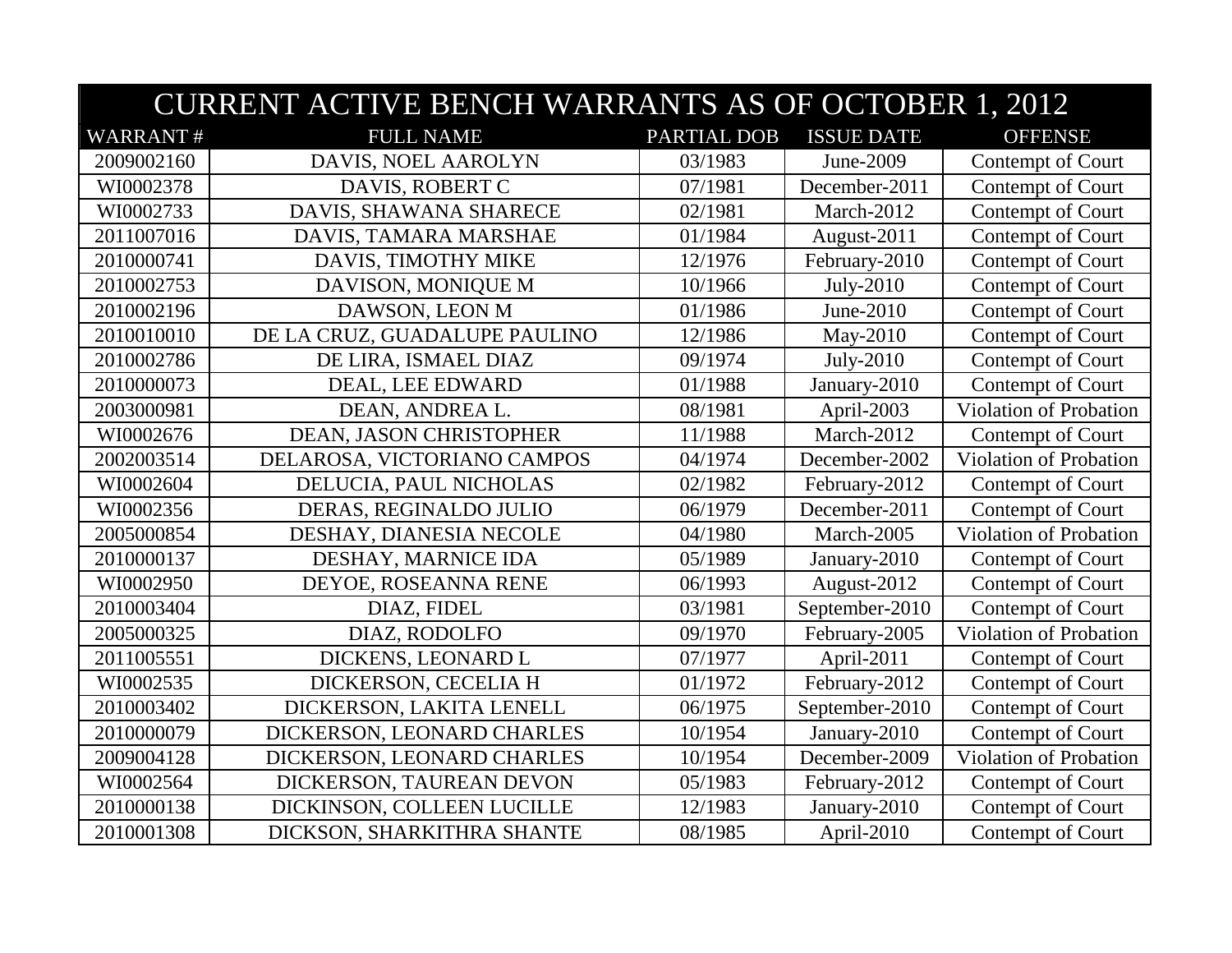|                 | <b>CURRENT ACTIVE BENCH WARRANTS AS OF OCTOBER 1, 2012</b> |                    |                   |                               |  |
|-----------------|------------------------------------------------------------|--------------------|-------------------|-------------------------------|--|
| <b>WARRANT#</b> | <b>FULL NAME</b>                                           | <b>PARTIAL DOB</b> | <b>ISSUE DATE</b> | <b>OFFENSE</b>                |  |
| 2010003169      | DIGGS, FALINISA RENA                                       | 09/1969            | September-2010    | Contempt of Court             |  |
| 2004004495      | DILWORTH, JAMES NATHANIAL                                  | 01/1961            | November-2004     | <b>Violation of Probation</b> |  |
| 2010001870      | DISALVO, JAMES SAMUEL                                      | 11/1979            | May-2010          | Contempt of Court             |  |
| 2009000064      | DIXON, SHAMIKA S                                           | 09/1977            | January-2009      | Contempt of Court             |  |
| 2010001064      | DOBSON, CURTIS L                                           | 04/1966            | March-2010        | Contempt of Court             |  |
| 2008004985      | DOEUNG, CHAN SOPHEA                                        | 08/1985            | October-2008      | Contempt of Court             |  |
| 2009002991      | DOMINGUEZ, ANGELICA                                        | 01/1989            | August-2009       | Contempt of Court             |  |
| 2010003503      | DORSEY, CARLOS D                                           | 02/1970            | September-2010    | Contempt of Court             |  |
| 2005000855      | DORSEY, JEQUAN DORSETT                                     | 04/1984            | March-2005        | Violation of Probation        |  |
| 2010003553      | DOSS, CEDRIC JEROME                                        | 08/1971            | October-2010      | Contempt of Court             |  |
| 2008005474      | DOTSON, CRAIG MARQUARIUS                                   | 12/1990            | November-2008     | Contempt of Court             |  |
| WI0002350       | DOUGLAS, PORSCHA PATRICE                                   | 10/1991            | December-2011     | Contempt of Court             |  |
| 2009003028      | DOWNING, LARRY BRUCE                                       | 09/1954            | August-2009       | Contempt of Court             |  |
| 2004004498      | DRAIN, DONALD R                                            | 10/1971            | November-2004     | Violation of Probation        |  |
| 2010002787      | DRUMWRIGHT, LEHMAN                                         | 03/1976            | July-2010         | Contempt of Court             |  |
| WI0002309       | DUGGAR, ANTHONY RAY                                        | 02/1983            | November-2011     | Contempt of Court             |  |
| 2008004490      | DUKES, DARRELL DEVONE                                      | 12/1954            | September-2008    | Contempt of Court             |  |
| 2008003368      | <b>DUMAS, ROBERT J</b>                                     | 04/1983            | June-2008         | Contempt of Court             |  |
| 2010010029      | DUNCAN, CASEY AARON                                        | 05/1989            | May-2010          | Contempt of Court             |  |
| 2011005355      | DUNCAN, KHRISTINA RHEA                                     | 05/1975            | March-2011        | Contempt of Court             |  |
| 2010003170      | DUNCAN, PAMELA M                                           | 12/1986            | September-2010    | Contempt of Court             |  |
| WI0002942       | DUNN, AMY JEAN                                             | 05/1986            | August-2012       | Violation of Probation        |  |
| 2004002870      | DUNN, WILLIE E                                             | 08/1966            | July-2004         | Violation of Probation        |  |
| WI0002253       | DYE, CRYSTAL MICHELLE                                      | 03/1981            | October-2011      | Violation of Probation        |  |
| 2011004635      | DYE, JEREMY ALVIN                                          | 09/1986            | January-2011      | Contempt of Court             |  |
| 2011004532      | DYE, MICHAEL RYAN                                          | 12/1989            | January-2011      | Contempt of Court             |  |
| WI0002767       | EARL, CHARLES DALE                                         | 05/1959            | April-2012        | Contempt of Court             |  |
| 2010002604      | <b>EASLEY, ALTON</b>                                       | 02/1978            | July-2010         | Contempt of Court             |  |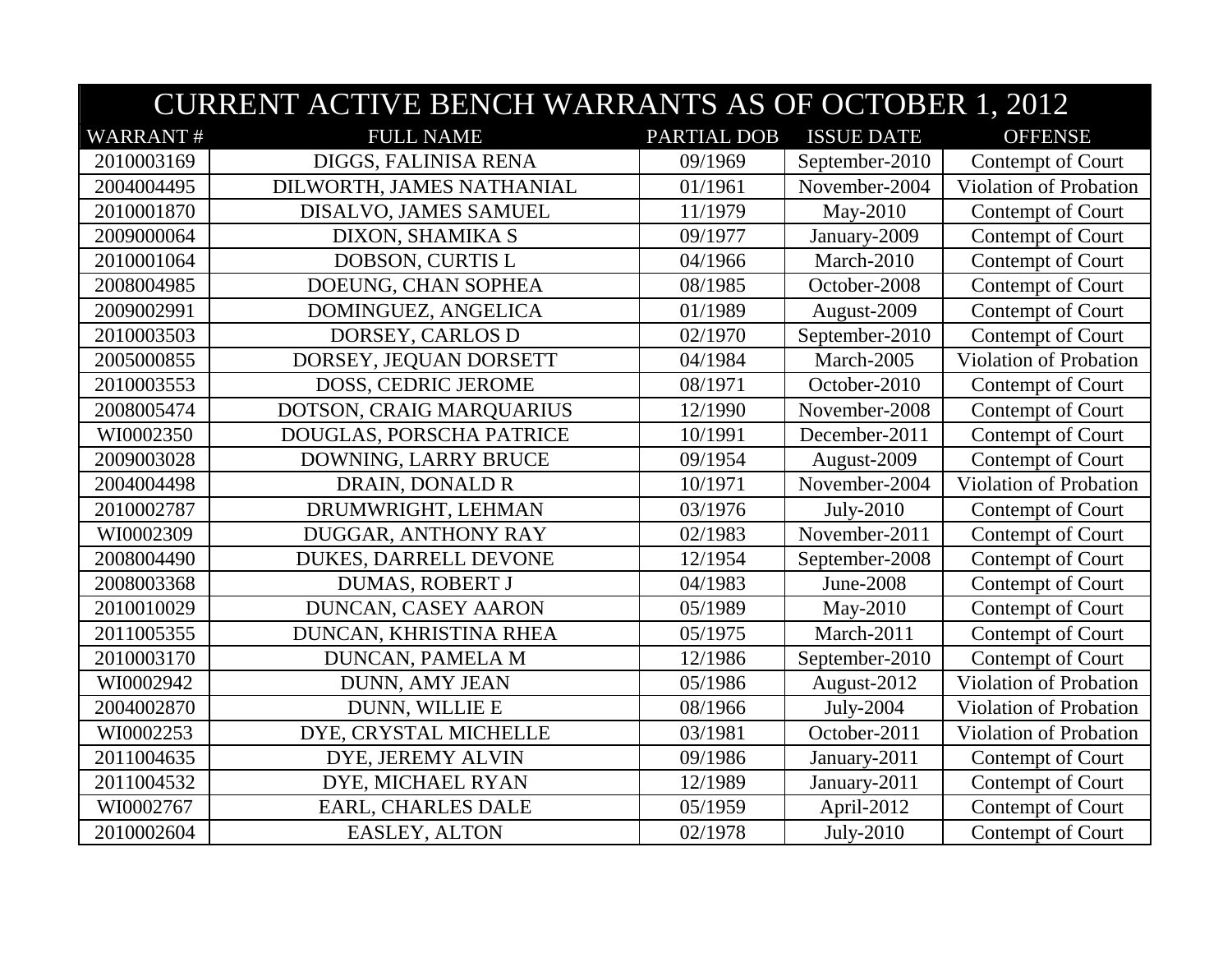|                 | <b>CURRENT ACTIVE BENCH WARRANTS AS OF OCTOBER 1, 2012</b> |                    |                   |                        |  |
|-----------------|------------------------------------------------------------|--------------------|-------------------|------------------------|--|
| <b>WARRANT#</b> | <b>FULL NAME</b>                                           | <b>PARTIAL DOB</b> | <b>ISSUE DATE</b> | <b>OFFENSE</b>         |  |
| 2009001981      | EASON, NICHOLAS JAMEL                                      | 09/1980            | June-2009         | Contempt of Court      |  |
| 2006000238      | <b>ECHOLS, JW</b>                                          | 01/1977            | February-2006     | Violation of Probation |  |
| 2000003585      | EDEN, EMILY                                                | 11/1965            | December-2000     | Violation of Probation |  |
| 2011007189      | <b>EDINGS, HUNTER D</b>                                    | 09/1990            | August-2011       | Contempt of Court      |  |
| WI0002887       | <b>EDISON, BILLY EARL</b>                                  | 12/1958            | June-2012         | Contempt of Court      |  |
| 2010001029      | EDMOND, NAKIA COVARN                                       | 12/1976            | March-2010        | Contempt of Court      |  |
| 2011004647      | <b>EDWARDS, ASHLEY</b>                                     | 06/1987            | January-2011      | Contempt of Court      |  |
| WI0002214       | <b>EDWARDS, DENISE ANN</b>                                 | 10/1970            | September-2011    | Contempt of Court      |  |
| 2010002245      | <b>EDWARDS, JEFFERY CARTES</b>                             | 04/1982            | June-2010         | Contempt of Court      |  |
| WI0002310       | EDWARDS, JOHN RICHARD                                      | 11/1960            | November-2011     | Contempt of Court      |  |
| 2009001002      | <b>EDWARDS, KENNY LEE</b>                                  | 07/1980            | March-2009        | Contempt of Court      |  |
| WI0002677       | EDWARDS, LARRY MICHAEL                                     | 08/1989            | March-2012        | Contempt of Court      |  |
| WI0002483       | <b>EDWARDS, MELVIN E</b>                                   | 11/1978            | January-2012      | Violation of Probation |  |
| 2004004246      | EDWARDS, VERONICA MICHELLE                                 | 02/1962            | October-2004      | Violation of Probation |  |
| 2010003171      | <b>EDWARDS, WILLIE ROY</b>                                 | 07/1957            | September-2010    | Contempt of Court      |  |
| 2009001003      | EGGLESTON, CAMILLA LATRICE                                 | 07/1985            | March-2009        | Contempt of Court      |  |
| 2009003115      | ELLINGTON, DEANDRE LASHONNE                                | 04/1981            | August-2009       | Contempt of Court      |  |
| 2010002197      | ELLINGTON, ERICA DENISE                                    | 01/1983            | June-2010         | Contempt of Court      |  |
| 2011005490      | ELLIS, KEIARON SHUN                                        | 06/1986            | March-2011        | Contempt of Court      |  |
| WI0002740       | ELLZEY, DEBORAH GEAN                                       | 08/1969            | April-2012        | Contempt of Court      |  |
| WI0002839       | <b>ENGLAND, JAMES ABE</b>                                  | 03/1977            | May-2012          | Contempt of Court      |  |
| WI0002678       | EPPS, ROY LEE                                              | 06/1961            | March-2012        | Contempt of Court      |  |
| WI0002873       | ERVIN, ERNEST EARL                                         | 08/1969            | May-2012          | Contempt of Court      |  |
| 2011006852      | ETHERIDGE, ANDRE DAMONE                                    | 10/1981            | July-2011         | Contempt of Court      |  |
| 2011005122      | EVANS, ROBERLYN LENISE                                     | 02/1956            | February-2011     | Contempt of Court      |  |
| 2009002962      | EVERETT, JOHN LESLIE                                       | 10/1986            | August-2009       | Contempt of Court      |  |
| 2010001304      | EWING, ANN ELIZABETH                                       | 10/1986            | April-2010        | Contempt of Court      |  |
| WI0002757       | <b>EWING, FRANCIS WALTER</b>                               | 03/1965            | April-2012        | Contempt of Court      |  |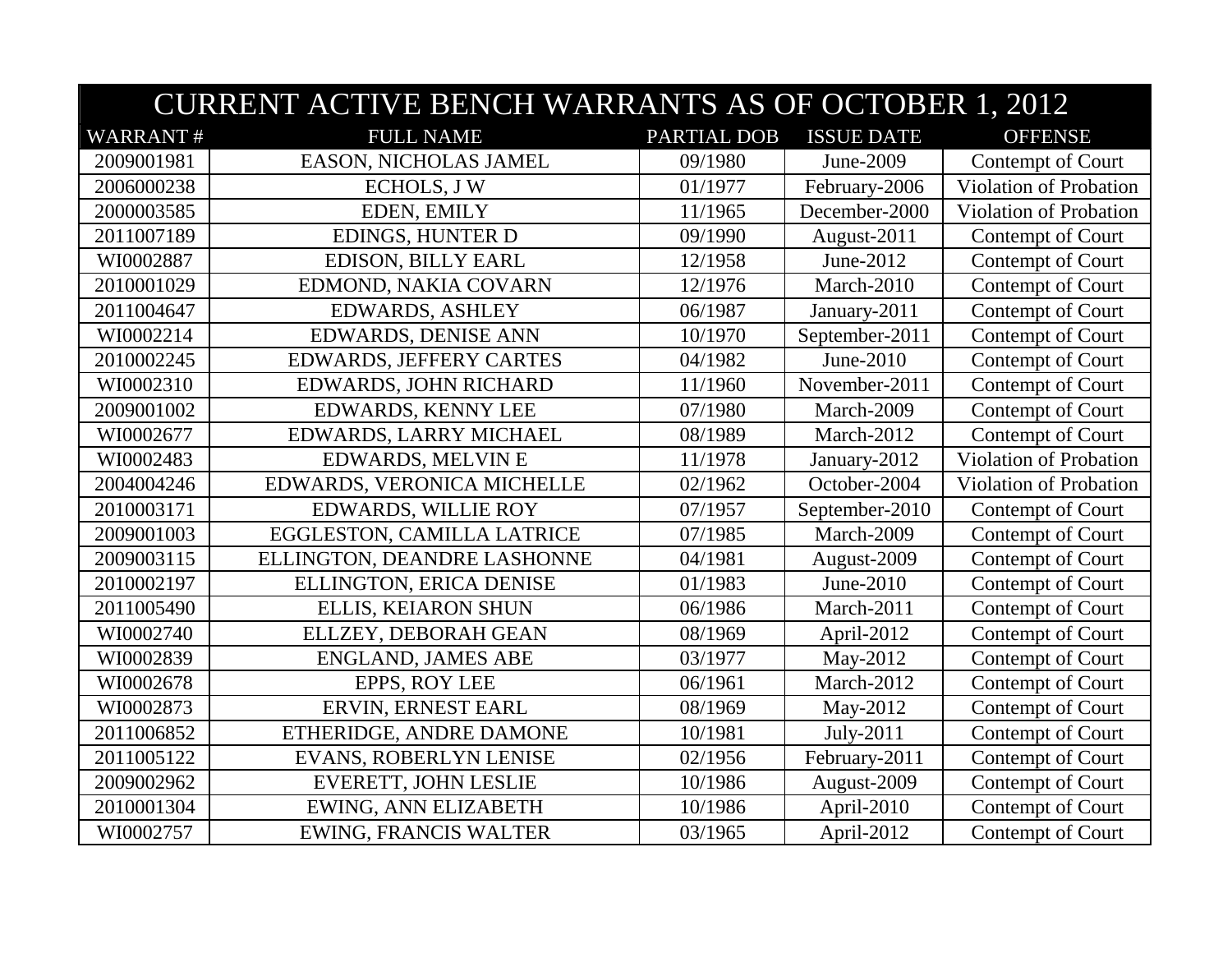|                 | <b>CURRENT ACTIVE BENCH WARRANTS AS OF OCTOBER 1, 2012</b> |                    |                   |                               |  |
|-----------------|------------------------------------------------------------|--------------------|-------------------|-------------------------------|--|
| <b>WARRANT#</b> | <b>FULL NAME</b>                                           | <b>PARTIAL DOB</b> | <b>ISSUE DATE</b> | <b>OFFENSE</b>                |  |
| WI0002739       | EWING, TERESA MARIA                                        | 12/1967            | April-2012        | Contempt of Court             |  |
| 2010003406      | <b>EZELL, JAMES CLAUDE</b>                                 | 10/1973            | September-2010    | Contempt of Court             |  |
| 2009000914      | FAIR, CHARLES ANTHONY                                      | 09/1985            | March-2009        | Contempt of Court             |  |
| 2011005491      | FAULKNER, BIRLISIA A                                       | 11/1980            | March-2011        | Contempt of Court             |  |
| WI0002375       | FAULKNER, TARVARUS D                                       | 03/1987            | December-2011     | Contempt of Court             |  |
| 2010000614      | FAULKNER, TOMMY                                            | 05/1975            | February-2010     | Contempt of Court             |  |
| 2010000368      | FELDHAMER, CAROL D                                         | 11/1955            | January-2010      | Contempt of Court             |  |
| 2011004992      | FERNANDEZ, JAMIE                                           | 07/1967            | February-2011     | Contempt of Court             |  |
| WI0002741       | FISH, TASHA NICOLE                                         | 03/1983            | April-2012        | Contempt of Court             |  |
| 2009003010      | FISHER, MICHAEL BRAD                                       | 02/1961            | August-2009       | Contempt of Court             |  |
| 2004002327      | FITZPATRICK, ERIC DERNARD                                  | 05/1980            | June-2004         | <b>Violation of Probation</b> |  |
| WI0002921       | FLANIGAN, AMANDA MARIE                                     | 07/1989            | July-2012         | Contempt of Court             |  |
| WI0002916       | FLEMING, BASIL E                                           | 06/1957            | July-2012         | Contempt of Court             |  |
| 2010003073      | FLEMING, DEBORAH LYNN                                      | 08/1962            | August-2010       | Contempt of Court             |  |
| 2011006661      | FLEMING, RICKY                                             | 11/1971            | July-2011         | Contempt of Court             |  |
| 2004000653      | FLEMING, SANDRA NICHOLE                                    | 05/1973            | March-2004        | Violation of Probation        |  |
| 2008003259      | FLEMON, WILLIE CLEVE                                       | 12/1973            | June-2008         | Contempt of Court             |  |
| 2010002587      | FLORES, ARMANDO ERAZO                                      | 12/1962            | July-2010         | Contempt of Court             |  |
| 2009002868      | FLORES, FRANSICO MARCIAS                                   | 12/1989            | August-2009       | Contempt of Court             |  |
| 2011005502      | FLOWERS, JOHN WILLIE                                       | 02/1967            | March-2011        | Contempt of Court             |  |
| WI0002437       | FLOWERS, NIKAL C                                           | 03/1983            | January-2012      | Contempt of Court             |  |
| WI0002927       | FLOYD, NICHOLAS TRAVIS                                     | 06/1984            | July-2012         | Contempt of Court             |  |
| 2009001985      | FLOYD, SKYLA JOYCE                                         | 02/1990            | June-2009         | Contempt of Court             |  |
| 2010001057      | FLUCAS, KENDALL DION                                       | 01/1971            | March-2010        | Contempt of Court             |  |
| WI0002373       | FLYNN, ZEPHANIAL LEFONZO                                   | 05/1983            | December-2011     | Contempt of Court             |  |
| 2011005176      | <b>FOLSON, LARRY D</b>                                     | 12/1980            | February-2011     | Contempt of Court             |  |
| 2011004619      | FONDREN, CHIQUITA SHANTA                                   | 07/1989            | January-2011      | Contempt of Court             |  |
| WI0002840       | FORD, ERWIN SHAJAUN                                        | 09/1983            | May-2012          | Contempt of Court             |  |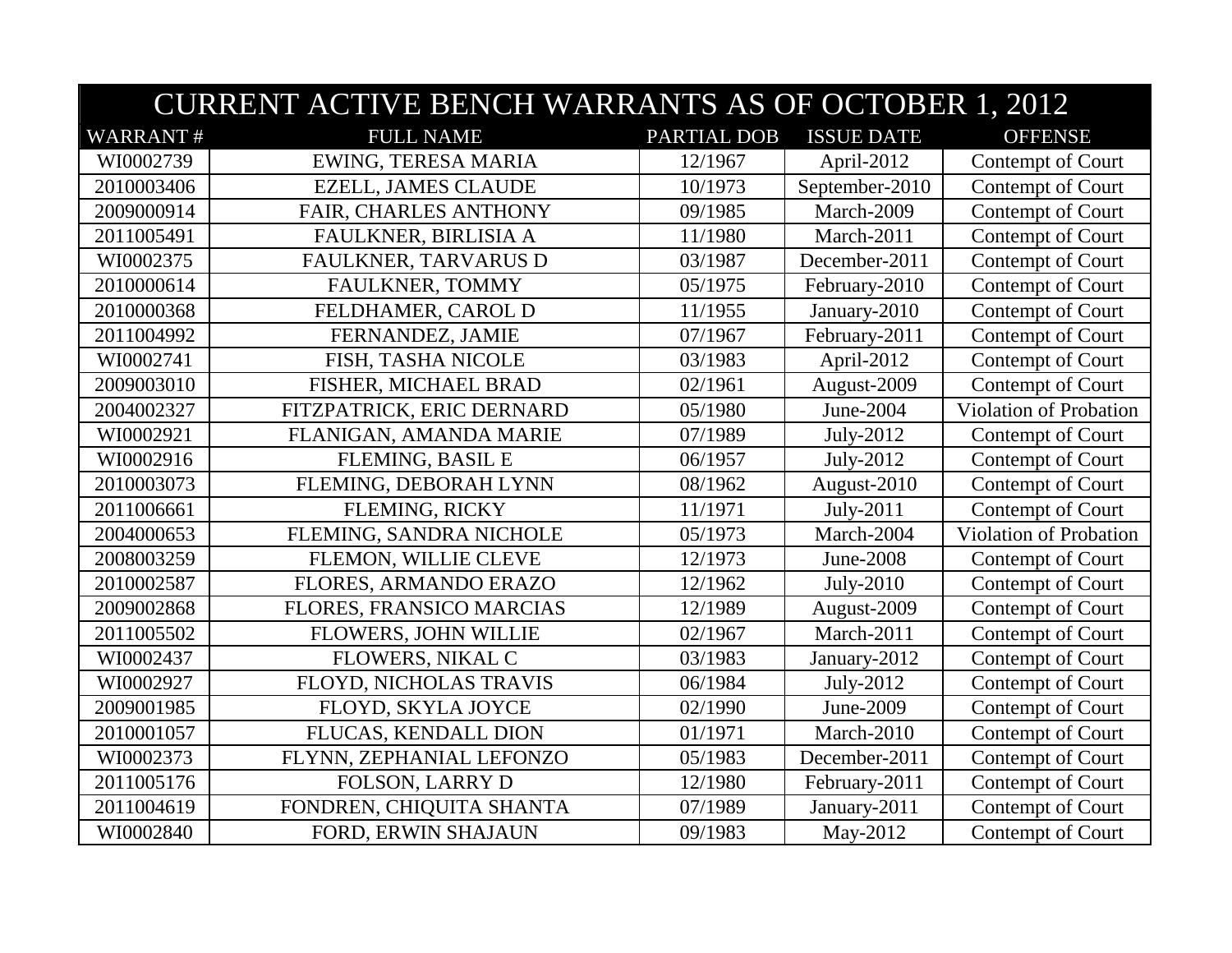|                 | <b>CURRENT ACTIVE BENCH WARRANTS AS OF OCTOBER 1, 2012</b> |             |                   |                               |  |
|-----------------|------------------------------------------------------------|-------------|-------------------|-------------------------------|--|
| <b>WARRANT#</b> | <b>FULL NAME</b>                                           | PARTIAL DOB | <b>ISSUE DATE</b> | <b>OFFENSE</b>                |  |
| 2004002220      | FORD, ROBERT M                                             | 01/1961     | June-2004         | Violation of Probation        |  |
| 2004004882      | FORD, TOBEY D                                              | 04/1975     | December-2004     | Violation of Probation        |  |
| WI0002518       | FOSTER, DEMARIUS DEVONTE                                   | 12/1992     | February-2012     | Contempt of Court             |  |
| 2002002764      | FOX, TENISHA                                               | 04/1984     | October-2002      | Violation of Probation        |  |
| WI0002781       | FOY, KELLY M                                               | 06/1989     | April-2012        | Contempt of Court             |  |
| WI0002328       | FRANKLIN, ERICA SIMONE                                     | 04/1991     | November-2011     | Contempt of Court             |  |
| WI0002329       | FRANKLIN, ERICA SIMONE                                     | 04/1991     | November-2011     | <b>Violation of Probation</b> |  |
| 2011007195      | FRANKLIN, MARCUS ANTONIO                                   | 04/1973     | August-2011       | Contempt of Court             |  |
| 2011005492      | FRANKLIN, ROBERT DALE                                      | 07/1969     | March-2011        | Contempt of Court             |  |
| WI0002774       | FRAZIER, CURTISHA FRONSHA                                  | 12/1988     | April-2012        | Contempt of Court             |  |
| 2010002310      | FROST, ANTHONY GLENN                                       | 12/1966     | June-2010         | Contempt of Court             |  |
| WI0002545       | FROST, ROBERT EARL                                         | 10/1977     | February-2012     | Contempt of Court             |  |
| WI0003055       | FULLER JR, JARVIS MEUQEL                                   | 05/1988     | September-2012    | Contempt of Court             |  |
| 2011005717      | FULLER, MICHAEL FITEHGERAL                                 | 06/1964     | April-2011        | <b>Violation of Probation</b> |  |
| 2009001986      | FUQUA, RAYFORD EDWARD                                      | 12/1948     | June-2009         | Contempt of Court             |  |
| 2009003004      | <b>GALE, EMILY</b>                                         | 10/1988     | August-2009       | Contempt of Court             |  |
| 2010003508      | <b>GALES, PRECIOUS J</b>                                   | 10/1989     | September-2010    | Contempt of Court             |  |
| 2001002949      | <b>GALLOWAY, MONICA RAE</b>                                | 11/1981     | December-2001     | <b>Violation of Probation</b> |  |
| 2010002452      | <b>GALLOWAY, NICHOLAS</b>                                  | 06/1983     | $July-2010$       | Contempt of Court             |  |
| WI0002519       | <b>GAMEZ, LINO J</b>                                       | 03/1989     | February-2012     | Contempt of Court             |  |
| WI0002484       | <b>GARCIA, ANTONIO D</b>                                   | 11/1988     | January-2012      | Contempt of Court             |  |
| 2009003300      | <b>GARCIA, CARLOS</b>                                      |             | September-2009    | Contempt of Court             |  |
| WI0002278       | <b>GARCIA, PROFETO GARCIA</b>                              | 11/1985     | October-2011      | Contempt of Court             |  |
| 2008003372      | <b>GARCIA, SANDRA</b>                                      | 02/1983     | June-2008         | Contempt of Court             |  |
| 2008004652      | <b>GARDEA, EMILIO</b>                                      | 11/1989     | September-2008    | Contempt of Court             |  |
| WI0002455       | GARDNER, RICARDO SONDELE                                   | 09/1982     | January-2012      | Contempt of Court             |  |
| WI0002300       | GARNER, ARTESHA DISHA                                      | 08/1992     | November-2011     | Contempt of Court             |  |
| 2011004617      | GARNER, LASHASHA SHANTA                                    | 04/1988     | January-2011      | Contempt of Court             |  |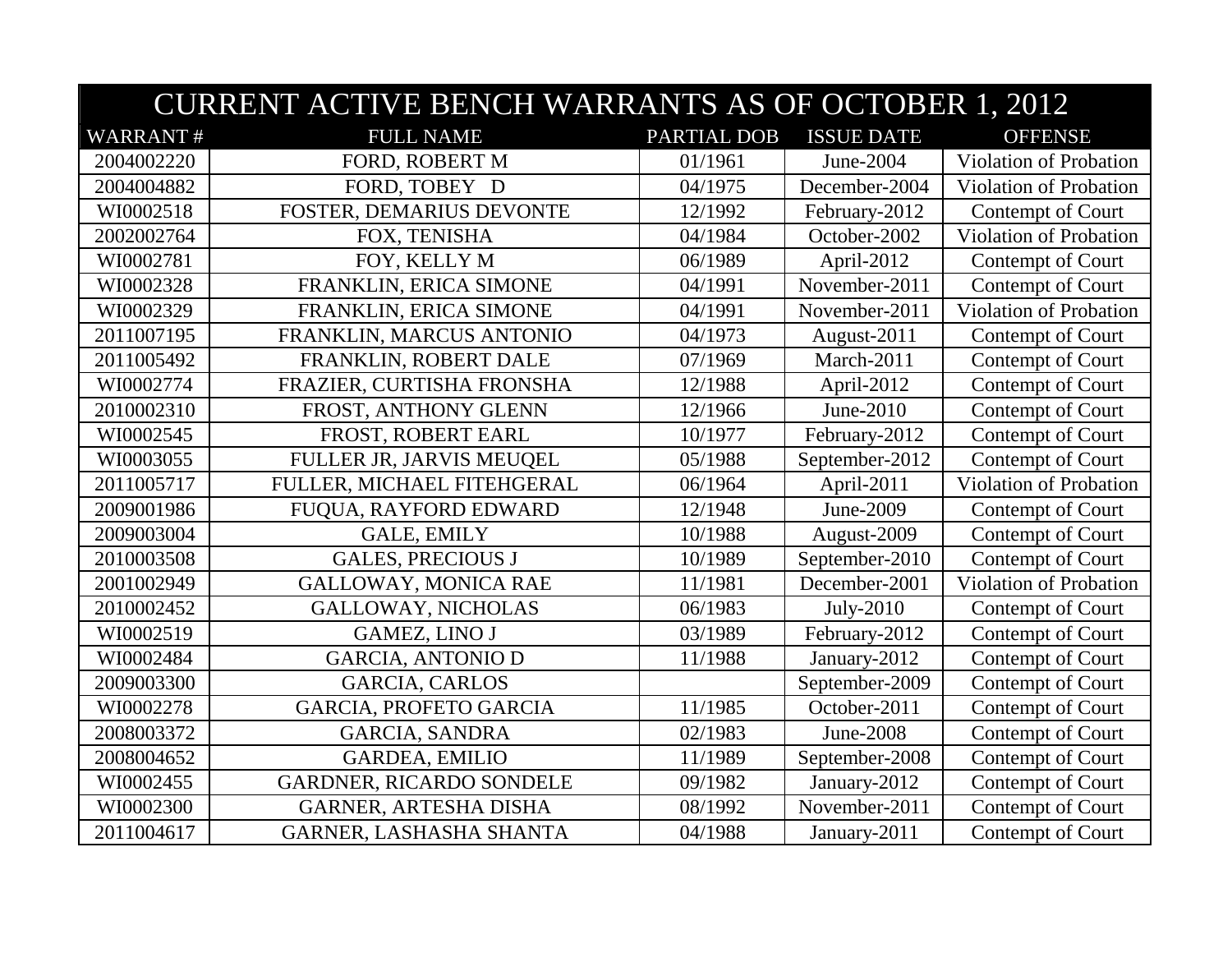|                 | <b>CURRENT ACTIVE BENCH WARRANTS AS OF OCTOBER 1, 2012</b> |             |                   |                               |  |
|-----------------|------------------------------------------------------------|-------------|-------------------|-------------------------------|--|
| <b>WARRANT#</b> | <b>FULL NAME</b>                                           | PARTIAL DOB | <b>ISSUE DATE</b> | <b>OFFENSE</b>                |  |
| 2008005269      | <b>GARNET, TAMMY</b>                                       | 08/1987     | November-2008     | Contempt of Court             |  |
| 2008003373      | GARRETT, TEMETRA MICHELLE                                  | 10/1976     | June-2008         | Contempt of Court             |  |
| WI0002961       | <b>GASTON, KATRINA MULLINS</b>                             | 08/1979     | August-2012       | Contempt of Court             |  |
| WI0002913       | GEE, JARRETTE SHA WODIA                                    | 03/1991     | July-2012         | Contempt of Court             |  |
| 2002002044      | <b>GEOBANY, HOMER</b>                                      | 03/1974     | July-2002         | Violation of Probation        |  |
| 2011004999      | GILBERT, SAMANTHA TOMEKA                                   | 11/1984     | February-2011     | Contempt of Court             |  |
| 2010003407      | <b>GILMORE, JOSEPH EARL</b>                                | 05/1985     | September-2010    | Contempt of Court             |  |
| WI0002534       | <b>GILMORE, WHITNEY ANNE</b>                               | 02/1988     | February-2012     | Contempt of Court             |  |
| 2011004640      | <b>GIVENS, CEDRIC C</b>                                    | 05/1971     | January-2011      | Contempt of Court             |  |
| 2004001956      | <b>GIVENS, MARCUS LESHUN</b>                               | 08/1981     | May-2004          | Violation of Probation        |  |
| 2008004501      | <b>GIVENS, NAPOLEON</b>                                    | 05/1959     | September-2008    | Contempt of Court             |  |
| 2010000881      | <b>GLAZE, RONNIE ALLEN</b>                                 | 04/1950     | March-2010        | Contempt of Court             |  |
| 2008004878      | GLENN, BARBARA A.                                          | 11/1966     | October-2008      | Violation of Probation        |  |
| WI0002714       | <b>GLOVER, AARON D</b>                                     | 03/1982     | March-2012        | Contempt of Court             |  |
| 2009003029      | <b>GOFF, JACKIE VICTOR</b>                                 | 07/1959     | August-2009       | Contempt of Court             |  |
| 2009003585      | <b>GOLDEN, SAM LEE</b>                                     | 02/1970     | October-2009      | Contempt of Court             |  |
| 2006001913      | <b>GONZALES, JULIAN</b>                                    | 05/1964     | June-2006         | Violation of Probation        |  |
| 2004003874      | <b>GONZALES, MARCELLA</b>                                  | 08/1972     | September-2004    | <b>Violation of Probation</b> |  |
| WI0002485       | <b>GONZALES, SONIA FLORES</b>                              | 12/1982     | January-2012      | Contempt of Court             |  |
| WI0002411       | <b>GONZALES, SYNTHIA NATALIE</b>                           | 04/1985     | December-2011     | Contempt of Court             |  |
| WI0002944       | <b>GONZALEZ, CYNTHIA JANE</b>                              | 01/1978     | August-2012       | Contempt of Court             |  |
| 2008004561      | <b>GONZALEZ, MANUEL</b>                                    | 12/1972     | September-2008    | Violation of Probation        |  |
| 2000001758      | <b>GONZALEZ, RENE J</b>                                    | 08/1964     | May-2000          | <b>Violation of Probation</b> |  |
| 2003003156      | <b>GOODLOW, CORNELLIUS</b>                                 | 08/1957     | August-2003       | Violation of Probation        |  |
| WI0002743       | GOODMAN, JOEL                                              | 09/1971     | April-2012        | Contempt of Court             |  |
| 2011006510      | <b>GORDON, ALBERT JAMES</b>                                | 08/1965     | June-2011         | Contempt of Court             |  |
| 2003004580      | <b>GORDON, LATONIA</b>                                     | 01/1968     | December-2003     | Violation of Probation        |  |
| 2006002373      | <b>GORDON, WARREN LEE</b>                                  | 11/1968     | July-2006         | Violation of Probation        |  |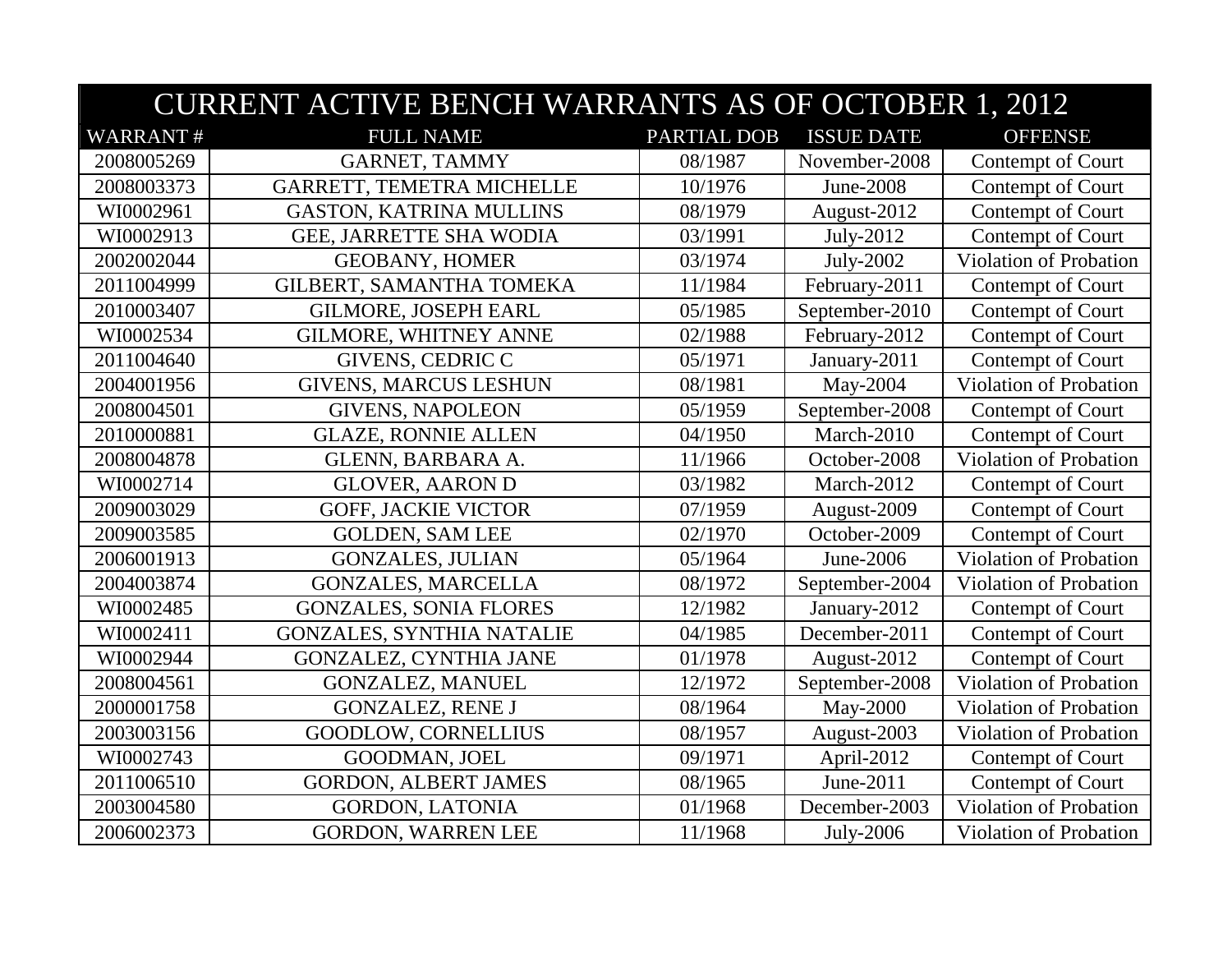|                 | <b>CURRENT ACTIVE BENCH WARRANTS AS OF OCTOBER 1, 2012</b> |             |                   |                               |  |
|-----------------|------------------------------------------------------------|-------------|-------------------|-------------------------------|--|
| <b>WARRANT#</b> | <b>FULL NAME</b>                                           | PARTIAL DOB | <b>ISSUE DATE</b> | <b>OFFENSE</b>                |  |
| 2011004811      | <b>GOSA, ROY JOSEPH</b>                                    | 06/1966     | January-2011      | Contempt of Court             |  |
| 2000002797      | <b>GRAEF, JOHN</b>                                         | 06/1971     | September-2000    | Violation of Probation        |  |
| 2001002947      | <b>GRAMMAR, WILLIAM</b>                                    | 12/1969     | December-2001     | Violation of Probation        |  |
| 2011007203      | <b>GRAMMER, JOANIE ARLENE</b>                              | 05/1959     | August-2011       | Contempt of Court             |  |
| 2006001915      | <b>GRANT, ARIANE D</b>                                     | 04/1978     | June-2006         | <b>Violation of Probation</b> |  |
| WI0002570       | <b>GRANT, NICHOLAS DEWAYNE</b>                             | 06/1991     | February-2012     | Contempt of Court             |  |
| 2004001018      | <b>GRAVES, TOLLIE OBRYANT</b>                              | 08/1960     | March-2004        | Violation of Probation        |  |
| WI0002744       | <b>GRAY, DAVID</b>                                         | 10/1960     | April-2012        | Contempt of Court             |  |
| 2009002980      | <b>GRAY, ROBERT EDWARD</b>                                 | 09/1979     | August-2009       | Contempt of Court             |  |
| 2011006265      | <b>GRAY, ROSLIND L</b>                                     | 08/1981     | June-2011         | Contempt of Court             |  |
| WI0002968       | <b>GREEN, ANTHONY JEROME</b>                               | 11/1971     | August-2012       | Contempt of Court             |  |
| 2009001801      | <b>GREEN, DARREL DEVON</b>                                 | 10/1976     | June-2009         | Contempt of Court             |  |
| WI0002745       | <b>GREEN, DAWN DENISE</b>                                  | 03/1973     | April-2012        | Contempt of Court             |  |
| 2011007175      | <b>GREEN, EDWARD</b>                                       | 11/1962     | August-2011       | Contempt of Court             |  |
| 2011004627      | GREEN, JEMARUS DONDRELL                                    | 04/1981     | January-2011      | Contempt of Court             |  |
| 2010000763      | <b>GREEN, LONTRELLE CHRISTOPHER</b>                        | 02/1988     | February-2010     | Contempt of Court             |  |
| 2011007190      | <b>GREEN, LORENZO BRIANT</b>                               | 08/1968     | August-2011       | Contempt of Court             |  |
| WI0002520       | <b>GREENLEE, DAMIEN A</b>                                  | 10/1980     | February-2012     | Contempt of Court             |  |
| 2003003154      | GREENLEE, DARRYL C                                         | 09/1960     | August-2003       | Violation of Probation        |  |
| 2011007440      | <b>GREENWELL, ALEXANDER G</b>                              | 07/1991     | September-2011    | Contempt of Court             |  |
| WI0002486       | <b>GREER, DAVARIUS ANTHONY</b>                             | 12/1990     | January-2012      | Contempt of Court             |  |
| 2000003340      | <b>GREER, ELIZABETH</b>                                    | 10/1969     | November-2000     | Violation of Probation        |  |
| 2010000413      | <b>GREER, ERICA LATRESE</b>                                | 06/1983     | January-2010      | Contempt of Court             |  |
| 2009003030      | <b>GRIER, DAWAYNA JONELL</b>                               | 11/1981     | August-2009       | Contempt of Court             |  |
| 2009003597      | GRIER, DAWAYNA JONELL                                      | 11/1981     | October-2009      | <b>Violation of Probation</b> |  |
| 2009002985      | <b>GRIER, SHELITA BERNELL</b>                              | 07/1983     | August-2009       | Contempt of Court             |  |
| 2011007446      | <b>GRIFFIN, DONALD SHAWN</b>                               | 05/1986     | September-2011    | Contempt of Court             |  |
| 2011004968      | <b>GRIFFIN, ERIK WADE</b>                                  | 07/1983     | February-2011     | Contempt of Court             |  |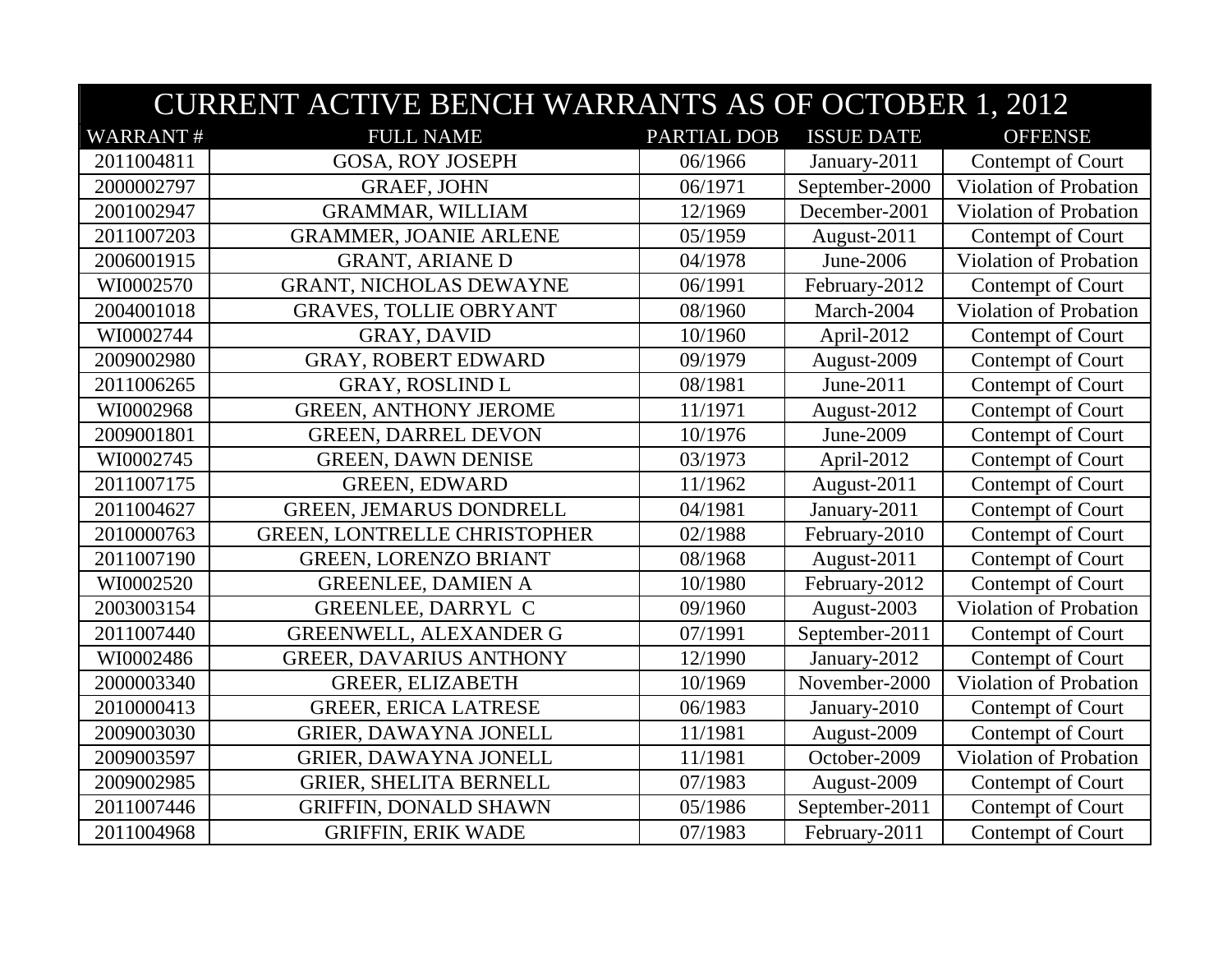|                 | <b>CURRENT ACTIVE BENCH WARRANTS AS OF OCTOBER 1, 2012</b> |                    |                   |                               |  |  |
|-----------------|------------------------------------------------------------|--------------------|-------------------|-------------------------------|--|--|
| <b>WARRANT#</b> | <b>FULL NAME</b>                                           | <b>PARTIAL DOB</b> | <b>ISSUE DATE</b> | <b>OFFENSE</b>                |  |  |
| 2011004639      | <b>GRIFFIN, MAURICE BERNARD</b>                            | 03/1962            | January-2011      | Contempt of Court             |  |  |
| 2010000371      | <b>GRIM, DETRICK</b>                                       | 06/1983            | January-2010      | Contempt of Court             |  |  |
| 2010000072      | <b>GRIZELLE, VINCENT LAMONT</b>                            | 06/1977            | January-2010      | Contempt of Court             |  |  |
| 2008004502      | <b>GRONBRG, SHANON R</b>                                   | 08/1968            | September-2008    | Contempt of Court             |  |  |
| WI0003081       | <b>GROSS, BENITA</b>                                       | 05/1978            | September-2012    | Contempt of Court             |  |  |
| 2009002341      | <b>GROVES, RL</b>                                          | 03/1967            | July-2009         | Contempt of Court             |  |  |
| 2008005271      | <b>GUARCAS, JOSE MARTIN</b>                                | 01/1983            | November-2008     | Contempt of Court             |  |  |
| WI0002679       | <b>GUESS, AUSTIN WAYNE</b>                                 | 09/1989            | March-2012        | Contempt of Court             |  |  |
| 2010010009      | <b>GUICE, SANDRA A</b>                                     | 10/1953            | May-2010          | Contempt of Court             |  |  |
| 2010001537      | <b>GUILLEN, VICTOR</b>                                     | 07/1982            | April-2010        | Contempt of Court             |  |  |
| 2001000390      | <b>GUIN, TAMMEY R</b>                                      | 10/1969            | February-2001     | Violation of Probation        |  |  |
| 2000002554      | <b>GUNN, CAROLYN</b>                                       | 09/1946            | August-2000       | Violation of Probation        |  |  |
| 2009003302      | <b>GUNTER, CORY</b>                                        | 07/1982            | September-2009    | Contempt of Court             |  |  |
| 2009001206      | <b>GUTIERREZ, ARNALDO</b>                                  | 06/1988            | April-2009        | Contempt of Court             |  |  |
| 2009002165      | <b>GUY, DONNELLIUS DEONTE</b>                              | 12/1989            | June-2009         | Contempt of Court             |  |  |
| 2009003304      | HAEGELE, RONALD P                                          | 04/1963            | September-2009    | Contempt of Court             |  |  |
| 2009000917      | HAIGH, DEAN J                                              | 12/1966            | March-2009        | Contempt of Court             |  |  |
| 2010001344      | HALL, BRUCE L                                              | 01/1976            | April-2010        | Contempt of Court             |  |  |
| 2011005867      | HALL, CHARLES DANIEL                                       | 07/1989            | April-2011        | Contempt of Court             |  |  |
| 2009002876      | HALL, CHARLOTTE RENEE                                      | 02/1966            | August-2009       | Contempt of Court             |  |  |
| 2008005078      | HALL, JOHN THOMAS                                          | 04/1963            | October-2008      | Contempt of Court             |  |  |
| WI0002244       | HALL, SHAROLYN RENEE                                       | 06/1991            | October-2011      | Contempt of Court             |  |  |
| WI0002222       | HALL, SHAROLYN RENEE                                       | 06/1991            | October-2011      | <b>Violation of Probation</b> |  |  |
| WI0002747       | HAM, JAMES LEE                                             | 12/1982            | April-2012        | Contempt of Court             |  |  |
| 2011006267      | HAMILTON, DARLENE S                                        | 04/1957            | June-2011         | Contempt of Court             |  |  |
| 2010002755      | HAMILTON, NICHOLAS JACQUEZ                                 | 03/1992            | July-2010         | Contempt of Court             |  |  |
| WI0002297       | HAMM, ASHLEY NICHOLE                                       | 11/1984            | November-2011     | Contempt of Court             |  |  |
| 2009002166      | HAMM, SAMUEL MAX                                           | 09/1972            | June-2009         | Contempt of Court             |  |  |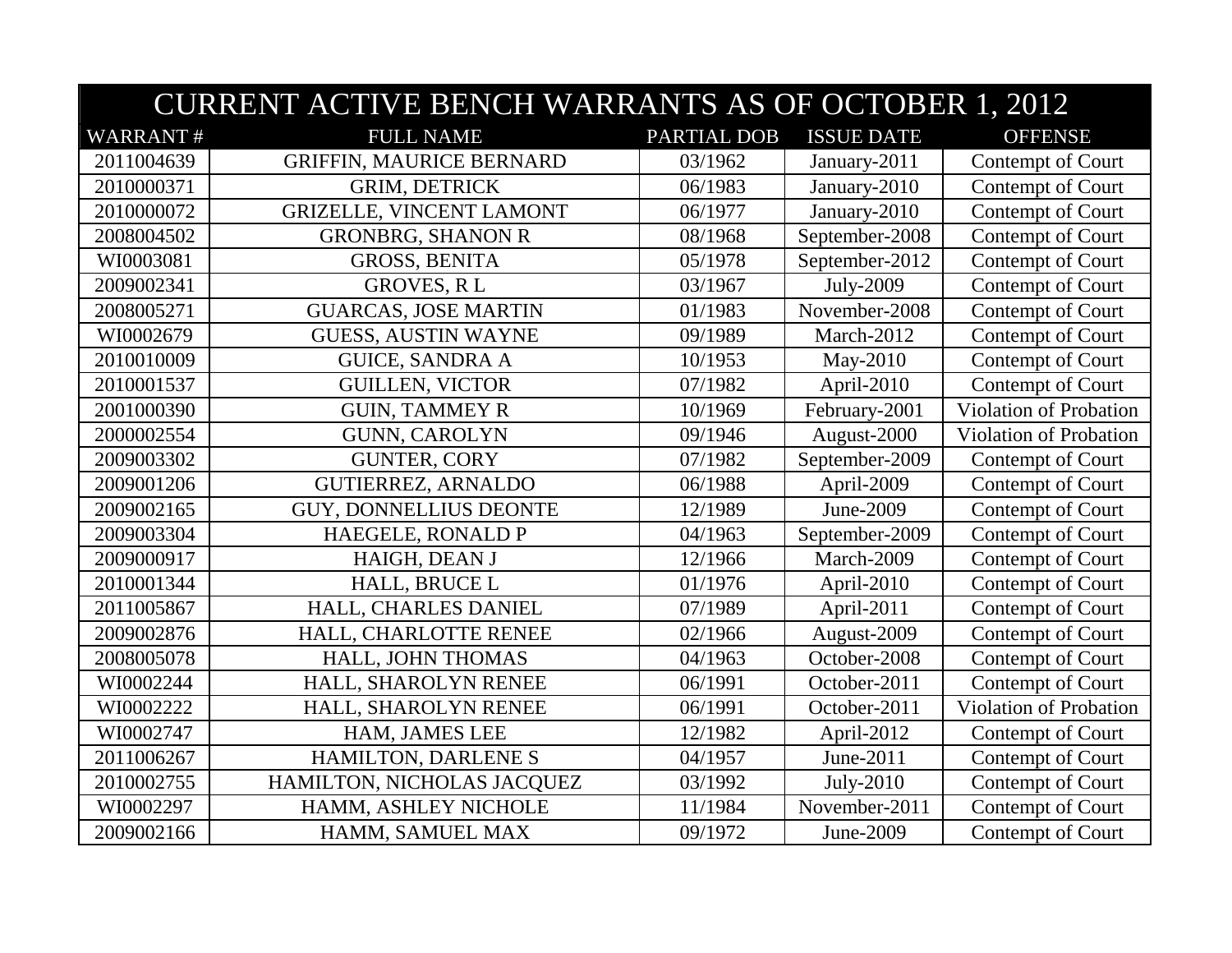|                 | <b>CURRENT ACTIVE BENCH WARRANTS AS OF OCTOBER 1, 2012</b> |             |                   |                        |  |
|-----------------|------------------------------------------------------------|-------------|-------------------|------------------------|--|
| <b>WARRANT#</b> | <b>FULL NAME</b>                                           | PARTIAL DOB | <b>ISSUE DATE</b> | <b>OFFENSE</b>         |  |
| 2009002342      | HAMM, SHAWN DAVID                                          | 02/1989     | July-2009         | Contempt of Court      |  |
| WI0002653       | HAMMONDS, BRIAN KEITH                                      | 02/1988     | March-2012        | Contempt of Court      |  |
| 2010003414      | HAMPTON, STERLING L                                        | 04/1981     | September-2010    | Contempt of Court      |  |
| WI0002664       | HAMPTON, WILLIE EARL                                       | 03/1988     | March-2012        | Contempt of Court      |  |
| WI0002319       | HANDS, MARQUISE DEWAYNE                                    | 11/1984     | November-2011     | Contempt of Court      |  |
| 2009001004      | HANEY, NATASHA RENEIGH                                     | 06/1984     | March-2009        | Contempt of Court      |  |
| 2009001522      | HANKINS, KIMIKO LASHAY                                     | 07/1989     | May-2009          | Contempt of Court      |  |
| 2011006895      | HANKS, PATRICK ALEXANDER                                   | 09/1987     | July-2011         | Violation of Probation |  |
| 2011007187      | HANKS, PATRICK ALEXANDER                                   | 09/1987     | August-2011       | Contempt of Court      |  |
| WI0003056       | HARBIN, AMBER MICHELLE                                     | 06/1990     | September-2012    | Contempt of Court      |  |
| WI0002371       | HARDIN, CIFFORD TRAMELL                                    | 07/1984     | December-2011     | Contempt of Court      |  |
| 2009002825      | HARDIN, RODRICK KAREEM                                     | 03/1975     | August-2009       | Contempt of Court      |  |
| 2010000750      | HARDY, BOBBIE R                                            | 03/1968     | February-2010     | Contempt of Court      |  |
| 2010002756      | HARMON, REGGIE DEWAYNE                                     | 02/1978     | $July-2010$       | Contempt of Court      |  |
| 2009000233      | HARPER, MORONICA DENISE                                    | 12/1970     | January-2009      | Violation of Probation |  |
| WI0002511       | HARRIS, BRANDON JARMELL                                    | 08/1986     | January-2012      | Contempt of Court      |  |
| 2003002339      | HARRIS, BRYAN JEFFERY                                      | 04/1983     | July-2003         | Violation of Probation |  |
| 2010003417      | HARRIS, CALVIN TEDERAL                                     | 07/1965     | September-2010    | Contempt of Court      |  |
| WI0002712       | HARRIS, CANDACE JUSTINE                                    | 12/1985     | March-2012        | Contempt of Court      |  |
| 2010001387      | HARRIS, CANDICE MONIQUE                                    | 05/1981     | April-2010        | Contempt of Court      |  |
| 2011007023      | HARRIS, ERIC                                               | 02/1991     | August-2011       | Contempt of Court      |  |
| 2008004991      | HARRIS, ERICA NICOLE                                       | 08/1983     | October-2008      | Contempt of Court      |  |
| 2010000071      | HARRIS, ERNEST W                                           | 10/1963     | January-2010      | Contempt of Court      |  |
| 2000003106      | HARRIS, KENYA LYNETTE                                      | 04/1976     | October-2000      | Violation of Probation |  |
| 2011007197      | HARRIS, MICHAEL L                                          | 10/1981     | August-2011       | Contempt of Court      |  |
| 2009002800      | HARRIS, VERTONIA DIANE                                     | 02/1975     | August-2009       | Contempt of Court      |  |
| 2005001950      | HARRISON, HEATHER L                                        | 02/1984     | May-2005          | Violation of Probation |  |
| 2003004730      | HARRISON, LINDA L ASGBY                                    | 03/1967     | December-2003     | Violation of Probation |  |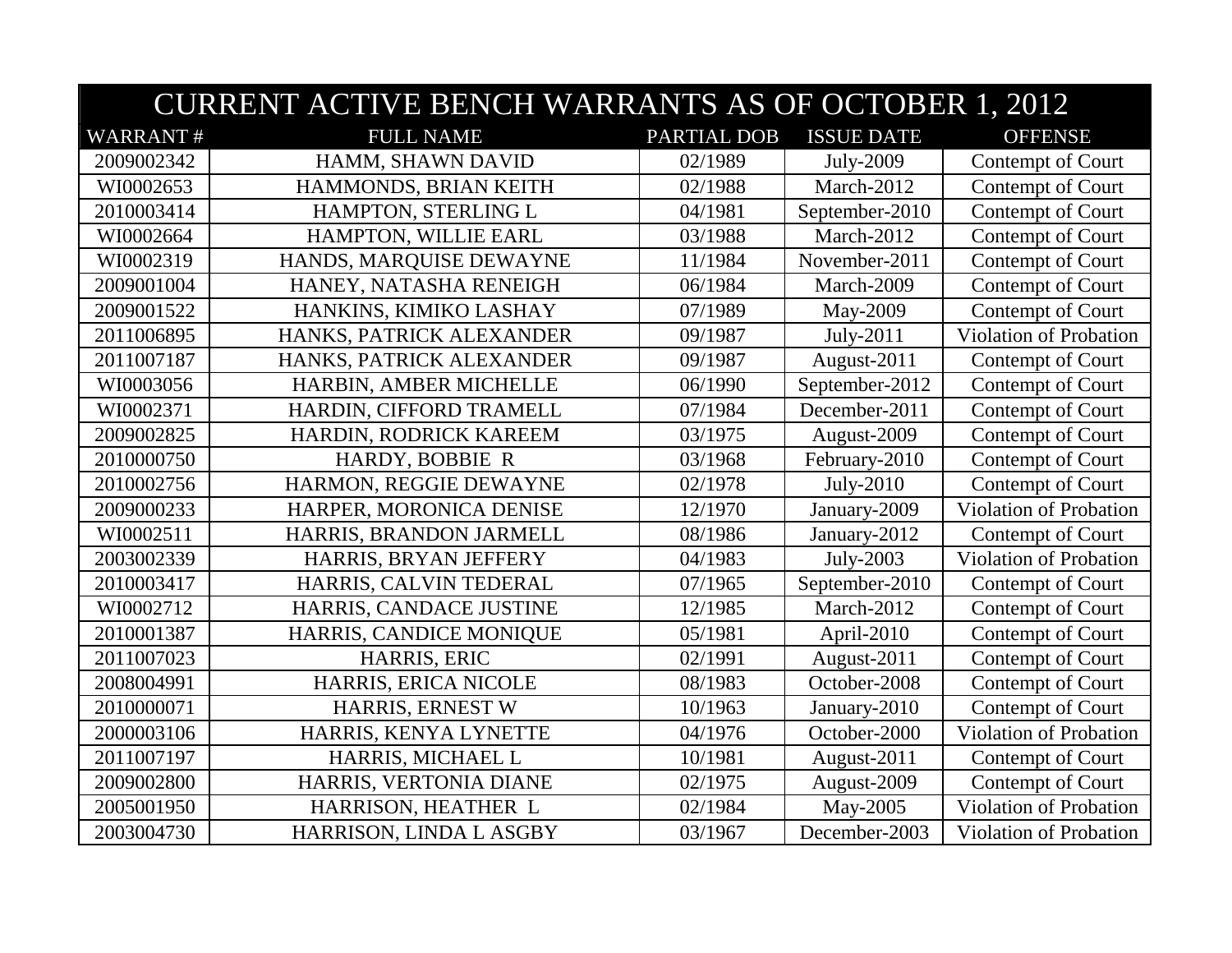|                 | <b>CURRENT ACTIVE BENCH WARRANTS AS OF OCTOBER 1, 2012</b> |                    |                   |                               |  |  |
|-----------------|------------------------------------------------------------|--------------------|-------------------|-------------------------------|--|--|
| <b>WARRANT#</b> | <b>FULL NAME</b>                                           | <b>PARTIAL DOB</b> | <b>ISSUE DATE</b> | <b>OFFENSE</b>                |  |  |
| WI0002572       | HART, TAMMY LYNETTE                                        | 10/1967            | February-2012     | Contempt of Court             |  |  |
| 2008004562      | HATCHETT, ROBBIE MARIE                                     | 01/1987            | September-2008    | <b>Violation of Probation</b> |  |  |
| WI0002773       | HAWKINS, CHADWICK MICHEAL                                  | 04/1990            | April-2012        | Contempt of Court             |  |  |
| 2009000555      | HAWKINS, DARWON DEVANE                                     | 03/1989            | February-2009     | Violation of Probation        |  |  |
| 2009001861      | HAWKINS, DARWON DEVANE                                     | 03/1989            | June-2009         | Contempt of Court             |  |  |
| 2010001066      | HAWKINS, SHANE ALEXANDER                                   | 08/1989            | March-2010        | Contempt of Court             |  |  |
| 2011005834      | HAWKINS, TONI RENEE                                        | 09/1971            | April-2011        | Contempt of Court             |  |  |
| 2010002978      | HAWTHORNE, ANDRE D                                         | 04/1972            | August-2010       | Contempt of Court             |  |  |
| 2010000372      | HAYES, BOBBY KEITH                                         | 05/1981            | January-2010      | Contempt of Court             |  |  |
| 2009002808      | HAYES, LASHANDA LATRACE                                    | 08/1977            | August-2009       | Contempt of Court             |  |  |
| 2010003419      | HAYES, MICHAEL DEWAYNE                                     | 02/1974            | September-2010    | Contempt of Court             |  |  |
| 2011005431      | HAYES, SHAWN LEE                                           | 11/1970            | March-2011        | Contempt of Court             |  |  |
| 2011007015      | HAYES, TIA DEVORA                                          | 05/1990            | August-2011       | Contempt of Court             |  |  |
| 2011005124      | HAYSLETT, RICKY D                                          | 08/1962            | February-2011     | Contempt of Court             |  |  |
| 2005000369      | HEARD, DONALD MARCELL                                      | 08/1982            | February-2005     | Violation of Probation        |  |  |
| 2007700626      | HEARD, ERIC A                                              | 05/1970            | February-2007     | Violation of Probation        |  |  |
| WI0002841       | HEARD, TADARRIUS DERIAL                                    | 10/1989            | May-2012          | Contempt of Court             |  |  |
| 2011007198      | HEARNS, VICTORIA BERINCE                                   | 07/1987            | August-2011       | Contempt of Court             |  |  |
| WI0002377       | HEGARTY, AARON CALEB                                       | 10/1991            | December-2011     | Contempt of Court             |  |  |
| 2011004998      | HEMKER, JOSEPH DONALD                                      | 03/1974            | February-2011     | Contempt of Court             |  |  |
| WI0002268       | HENDERSON, DANNIE LYNN                                     | 09/1961            | October-2011      | Contempt of Court             |  |  |
| 2010000434      | HENDERSON, MARQUES L                                       | 09/1986            | January-2010      | Contempt of Court             |  |  |
| WI0002884       | HENDERSON, STEPHANYE                                       | 01/1978            | May-2012          | Violation of Probation        |  |  |
| 2009001990      | HENDERSON, WILLIAM                                         | 07/1969            | June-2009         | Contempt of Court             |  |  |
| 2005001122      | HENDRY, MICHAEL J                                          | 03/1960            | April-2005        | Violation of Probation        |  |  |
| 2006000620      | HENRY, JEFFREY LEN                                         | 07/1968            | March-2006        | Violation of Probation        |  |  |
| 2010000140      | HENRY, KESEAN RENEE                                        | 05/1965            | January-2010      | Contempt of Court             |  |  |
| 2010003420      | HENRY, SCOTT ANDREW                                        | 02/1974            | September-2010    | Contempt of Court             |  |  |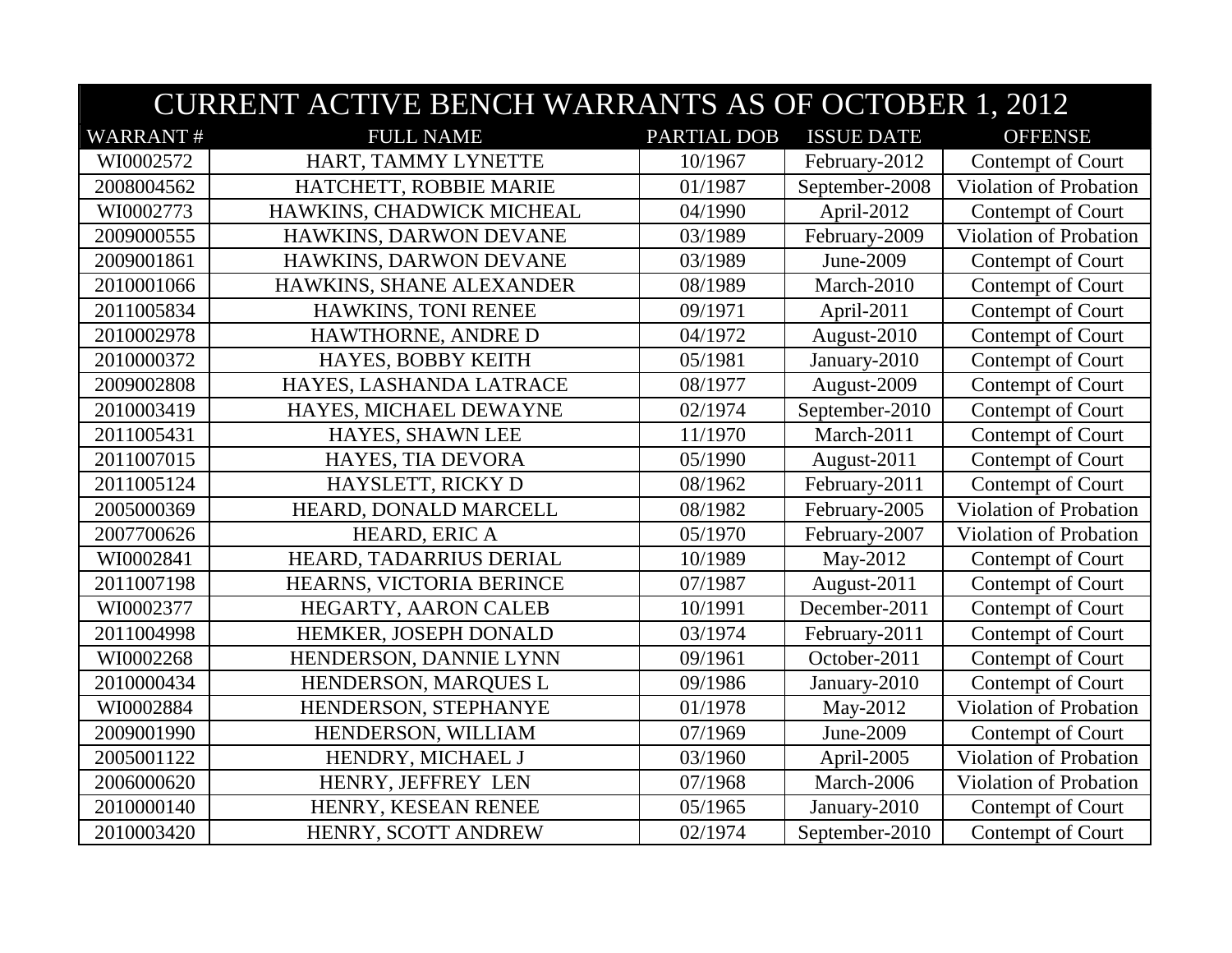| <b>CURRENT ACTIVE BENCH WARRANTS AS OF OCTOBER 1, 2012</b> |                                   |                    |                   |                               |
|------------------------------------------------------------|-----------------------------------|--------------------|-------------------|-------------------------------|
| <b>WARRANT#</b>                                            | <b>FULL NAME</b>                  | <b>PARTIAL DOB</b> | <b>ISSUE DATE</b> | <b>OFFENSE</b>                |
| 2011007192                                                 | HERIFORD, CHRISTOPHER KEITH       | 09/1976            | August-2011       | Contempt of Court             |
| 2010000125                                                 | HERNANDEZ, ADALBERTO MARTINEZ     | 07/1977            | January-2010      | Contempt of Court             |
| 2011006507                                                 | HERNANDEZ, ALBERT LOPE            | 02/1965            | June-2011         | Contempt of Court             |
| 2010001346                                                 | HERNANDEZ, BARTOLO                | 03/1982            | April-2010        | Contempt of Court             |
| 2009002870                                                 | HERNANDEZ, DONALDO RAMIRO         | 04/1981            | August-2009       | Contempt of Court             |
| 2011006855                                                 | HERNANDEZ, EDILBERTO FRANCISE     | 02/1982            | July-2011         | Contempt of Court             |
| 2009002999                                                 | HERNANDEZ, ELICEO MAURICIO MENDEZ | 12/1984            | August-2009       | Contempt of Court             |
| 2009002990                                                 | HERNANDEZ, FROILAN PEREZ          | 02/1979            | August-2009       | Contempt of Court             |
| 2009000235                                                 | HERNANDEZ, JUAN DIEGO ZEPETA      | 02/1986            | January-2009      | <b>Violation of Probation</b> |
| 2009001107                                                 | HERNANDEZ, JUAN DIEGO ZEPETA      | 02/1986            | April-2009        | Contempt of Court             |
| 2008000833                                                 | HERNANDEZ, ROBERTO                | 09/1980            | February-2008     | <b>Violation of Probation</b> |
| 2009003031                                                 | HERRING, MILDRED ANN              | 09/1962            | August-2009       | Contempt of Court             |
| 2010003905                                                 | HERRON, EDRICA MICHELLE           | 08/1991            | November-2010     | Violation of Probation        |
| 2009001992                                                 | HERRON, JOHNATHAN CHRISTOPHE      | 04/1988            | June-2009         | Contempt of Court             |
| WI0002962                                                  | HERRON, MACON                     | 10/1992            | August-2012       | Contempt of Court             |
| 2009001524                                                 | HESKETT, TIMOTHY SCOTT            | 05/1967            | May-2009          | Contempt of Court             |
| 2000003111                                                 | HEYER, KEN F                      | 08/1958            | October-2000      | Violation of Probation        |
| 2011007212                                                 | <b>HIBBENS, COURTNEY J</b>        | 11/1991            | August-2011       | Contempt of Court             |
| 2010003314                                                 | HICKMAN, AARON KRISTIAN           | 01/1975            | September-2010    | Contempt of Court             |
| 2011005117                                                 | HICKS, DERICK                     | 02/1986            | February-2011     | Contempt of Court             |
| 2011007438                                                 | HICKS, SEQUINNA RENA              | 11/1981            | September-2011    | Contempt of Court             |
| 2010002261                                                 | HIGGINS, MICHAEL CHRISTOPHER      | 08/1982            | June-2010         | Violation of Probation        |
| 2010002356                                                 | HIGGINS, MICHAEL CHRISTOPHER      | 08/1982            | June-2010         | Contempt of Court             |
| 2011005249                                                 | HILL, APRIL DENISE                | 04/1986            | March-2011        | Contempt of Court             |
| WI0002521                                                  | HILL, CHRISTOPHER LEE             | 09/1985            | February-2012     | Contempt of Court             |
| WI0003041                                                  | HILL, KELVIN MEEKS                | 05/1971            | September-2012    | Contempt of Court             |
| WI0002681                                                  | HILL, MELANIE D                   | 07/1988            | March-2012        | Contempt of Court             |
| 2010000841                                                 | HILLIARD, RICO MARTEZ             | 08/1985            | March-2010        | Contempt of Court             |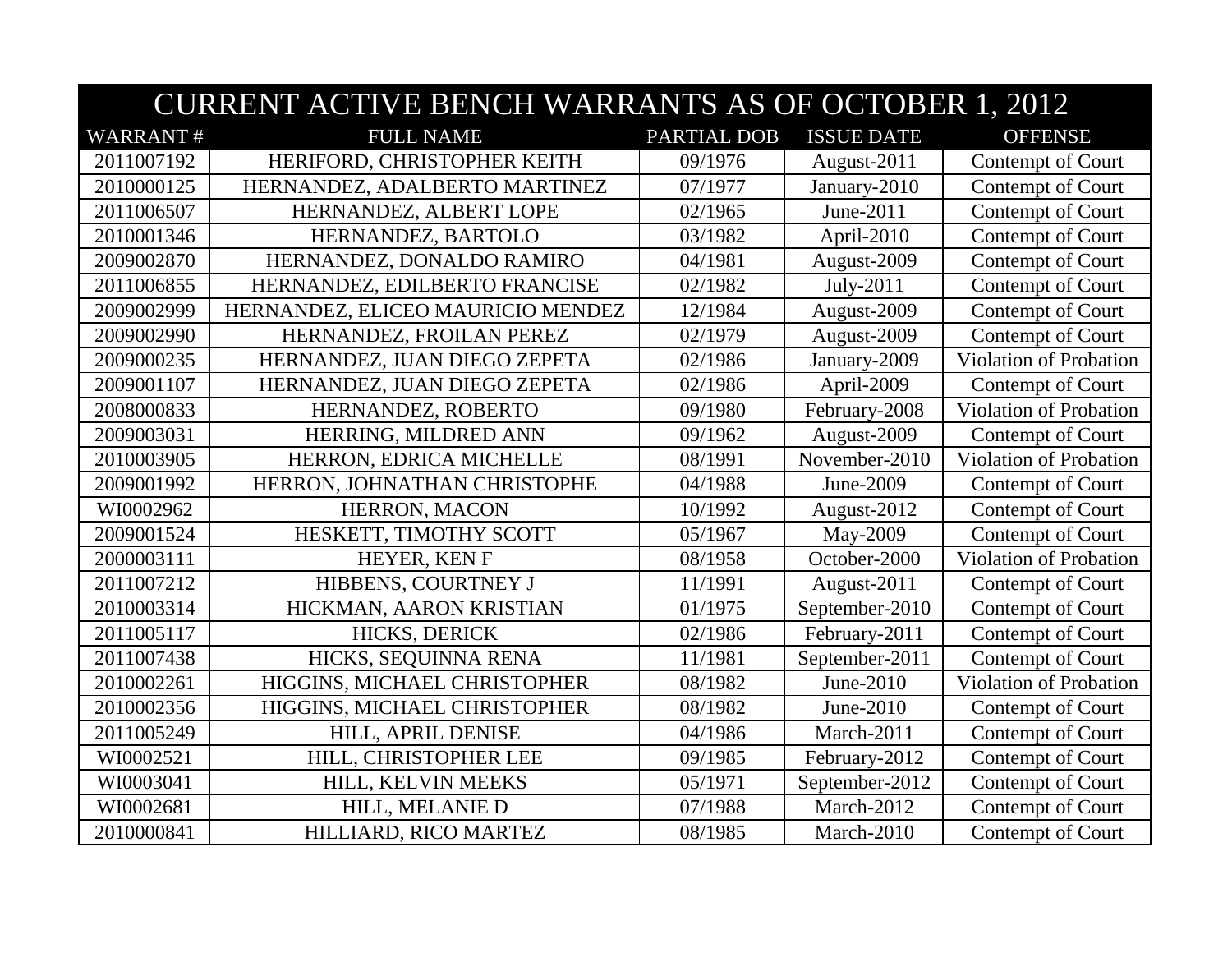|                 | <b>CURRENT ACTIVE BENCH WARRANTS AS OF OCTOBER 1, 2012</b> |                    |                   |                               |  |
|-----------------|------------------------------------------------------------|--------------------|-------------------|-------------------------------|--|
| <b>WARRANT#</b> | <b>FULL NAME</b>                                           | <b>PARTIAL DOB</b> | <b>ISSUE DATE</b> | <b>OFFENSE</b>                |  |
| 2001000422      | HINES, LUTHER JAMES                                        | 01/1980            | March-2001        | Violation of Probation        |  |
| 2006001919      | HINTON, GEORGE MICHAEL                                     | 08/1970            | June-2006         | Violation of Probation        |  |
| 2002001852      | HOBSON, MARCUS                                             | 04/1983            | July-2002         | Violation of Probation        |  |
| 2010002204      | HODO, BRITTNEY LAUREN                                      | 03/1989            | June-2010         | Contempt of Court             |  |
| WI0002782       | HOLLAND, AMARIO DESHUN                                     | 10/1989            | April-2012        | Contempt of Court             |  |
| WI0003032       | HOLLAND, CRISTINA NICOLE                                   | 03/1981            | September-2012    | Contempt of Court             |  |
| 2011005169      | HOLLAND, NELSON EDWARD                                     | 05/1984            | February-2011     | Contempt of Court             |  |
| WI0002522       | HOLLIS, DAMIEN A                                           | 02/1979            | February-2012     | Contempt of Court             |  |
| 2010002605      | HOLLOWAY, CORTNEY                                          | 02/1987            | July-2010         | Contempt of Court             |  |
| 2011007250      | HOLMES, JAMES DARREL                                       | 08/1960            | August-2011       | Contempt of Court             |  |
| 2005001109      | HOLMES, STEVE                                              | 03/1959            | April-2005        | <b>Violation of Probation</b> |  |
| WI0003050       | HONORABLE, DEMETRI DARNELL                                 | 02/1990            | September-2012    | Contempt of Court             |  |
| 2010000751      | HOOD, JAMES DOUGLAS                                        | 07/1968            | February-2010     | Contempt of Court             |  |
| 2004002859      | HOPKINS, EBONY NICOLE                                      | 01/1981            | July-2004         | Violation of Probation        |  |
| 2006003810      | HORNE, SHARMETTE DETRICE                                   | 11/1977            | December-2006     | <b>Violation of Probation</b> |  |
| WI0002285       | HORNE, SHEILA M                                            | 04/1979            | November-2011     | Contempt of Court             |  |
| WI0002286       | HORNE, SHEILA M                                            | 04/1979            | November-2011     | Violation of Probation        |  |
| 2000002279      | HORNS, LYNDA                                               | 03/1958            | July-2000         | <b>Violation of Probation</b> |  |
| 2010002589      | HOUSE, BREANNAT                                            | 03/1991            | July-2010         | Contempt of Court             |  |
| WI0002829       | HOUSTON, ALISHA GAY                                        | 02/1969            | May-2012          | Contempt of Court             |  |
| 2005002882      | HOUSTON, MARVIN LEE                                        | 09/1964            | August-2005       | Violation of Probation        |  |
| WI0002370       | HOUSTON, MITCH                                             | 09/1967            | December-2011     | Contempt of Court             |  |
| 2010002262      | HOUSTON, PAMELA GAIL                                       | 03/1974            | June-2010         | Violation of Probation        |  |
| WI0002200       | HOWELL, JOANI KAROLINE                                     | 10/1979            | September-2011    | Contempt of Court             |  |
| 2011006721      | HOWELL, WALKER EDWARD                                      | 10/1970            | July-2011         | Contempt of Court             |  |
| 2009001996      | HOYLE, ANTHONY JEROME                                      | 07/1989            | June-2009         | Contempt of Court             |  |
| 2003001045      | HOYLE, EURNELL                                             | 09/1958            | April-2003        | Violation of Probation        |  |
| 2011004636      | HUBBARD, DANA                                              | 11/1966            | January-2011      | Contempt of Court             |  |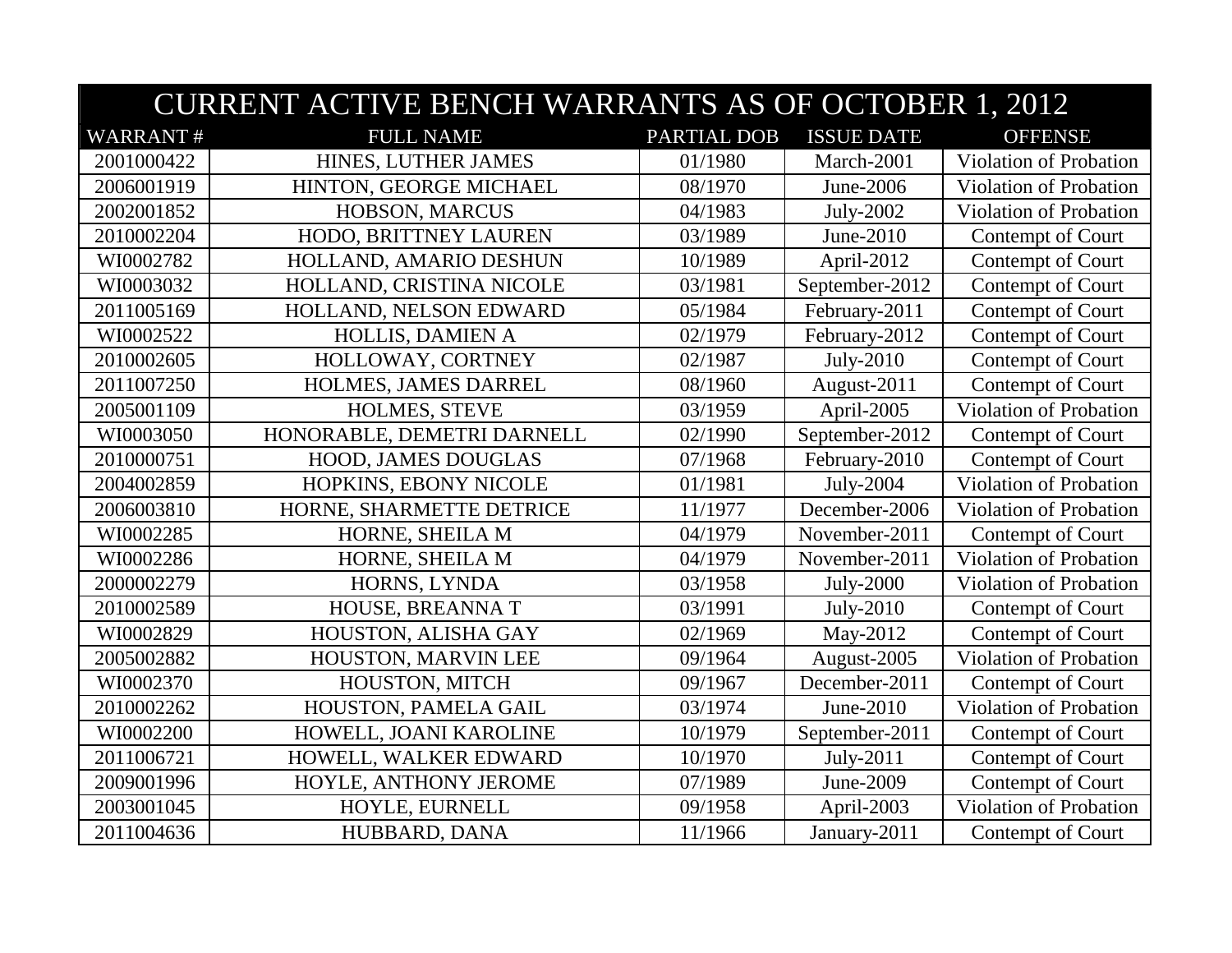| <b>CURRENT ACTIVE BENCH WARRANTS AS OF OCTOBER 1, 2012</b> |                                |             |                   |                               |
|------------------------------------------------------------|--------------------------------|-------------|-------------------|-------------------------------|
| <b>WARRANT#</b>                                            | <b>FULL NAME</b>               | PARTIAL DOB | <b>ISSUE DATE</b> | <b>OFFENSE</b>                |
| WI0002881                                                  | HUBBARD, MARTEZ DAJUAN         | 09/1992     | May-2012          | Contempt of Court             |
| 2011006194                                                 | HUBBARD, VONTRE ALEXANDER      | 02/1990     | May-2011          | Contempt of Court             |
| 2010001381                                                 | HUCKABA, KEITH DEWAYNE         | 07/1972     | April-2010        | Contempt of Court             |
| 2009002872                                                 | HUCKLEBERRY, KERRY ELIZABETH   | 01/1988     | August-2009       | Contempt of Court             |
| WI0002783                                                  | HUDSON, WILLIE MACK            | 08/1978     | April-2012        | Contempt of Court             |
| 2011005597                                                 | HUDSPETH, CHARLES NICHOLAS     | 06/1978     | April-2011        | Contempt of Court             |
| 2010002606                                                 | HUERTA, BLADIMIRE              | 11/1973     | July-2010         | Contempt of Court             |
| 2011005368                                                 | HUGHES, NORMAN L               | 08/1981     | March-2011        | Contempt of Court             |
| 2010000415                                                 | HUGHES, RECARDO LAFRANCE       | 11/1981     | January-2010      | Contempt of Court             |
| 2008005478                                                 | HUGHLETT, CHRISTOPHER LAWRENCE | 01/1987     | November-2008     | Contempt of Court             |
| 2011006381                                                 | HUNSUCKER, MARK ALLEN          | 01/1988     | June-2011         | Contempt of Court             |
| 2009002747                                                 | HUNT, GEREMY EUGENE            | 09/1989     | August-2009       | Violation of Probation        |
| 2011005364                                                 | HUNT, RICKY J                  | 04/1960     | March-2011        | Contempt of Court             |
| 2010002457                                                 | HUNTER, CORINA ROCETTA         | 08/1978     | July-2010         | Contempt of Court             |
| WI0002606                                                  | HUNTZICKER, RONALD BLAKE       | 08/1990     | February-2012     | Contempt of Court             |
| 2010001368                                                 | HURLEY, JESSIE LEE             | 01/1984     | April-2010        | Contempt of Court             |
| WI0003077                                                  | HURT, SHUN DARELL              | 09/1980     | September-2012    | Contempt of Court             |
| 2009002589                                                 | <b>INGRAM, JASMINE RENEE</b>   | 10/1988     | July-2009         | Contempt of Court             |
| 2010002357                                                 | INGRAM, KENNITHA RACHELLE      | 01/1960     | June-2010         | Contempt of Court             |
| 2009002345                                                 | INGRAM, LAKESHA DONYELL        | 01/1978     | July-2009         | Contempt of Court             |
| 2000001276                                                 | <b>IRBY, LUCILLE</b>           | 05/1958     | March-2000        | Violation of Probation        |
| 2011005257                                                 | <b>IRONS, BRADY ANN</b>        | 09/1984     | March-2011        | Contempt of Court             |
| WI0002734                                                  | ISHAM, PHILLIP LEE             | 09/1973     | March-2012        | Contempt of Court             |
| 2011004715                                                 | <b>IVY, DAVID TYRONE</b>       | 08/1971     | January-2011      | Contempt of Court             |
| 2010002453                                                 | <b>IVY, LA SHANTA</b>          | 09/1974     | July-2010         | Contempt of Court             |
| WI0003066                                                  | IZAGUIRRE, DANNY               | 01/1992     | September-2012    | Contempt of Court             |
| 2008004521                                                 | <b>JACKSON, ANDRE D</b>        | 05/1969     | September-2008    | Contempt of Court             |
| 2008004564                                                 | <b>JACKSON, ANDRE D</b>        | 05/1969     | September-2008    | <b>Violation of Probation</b> |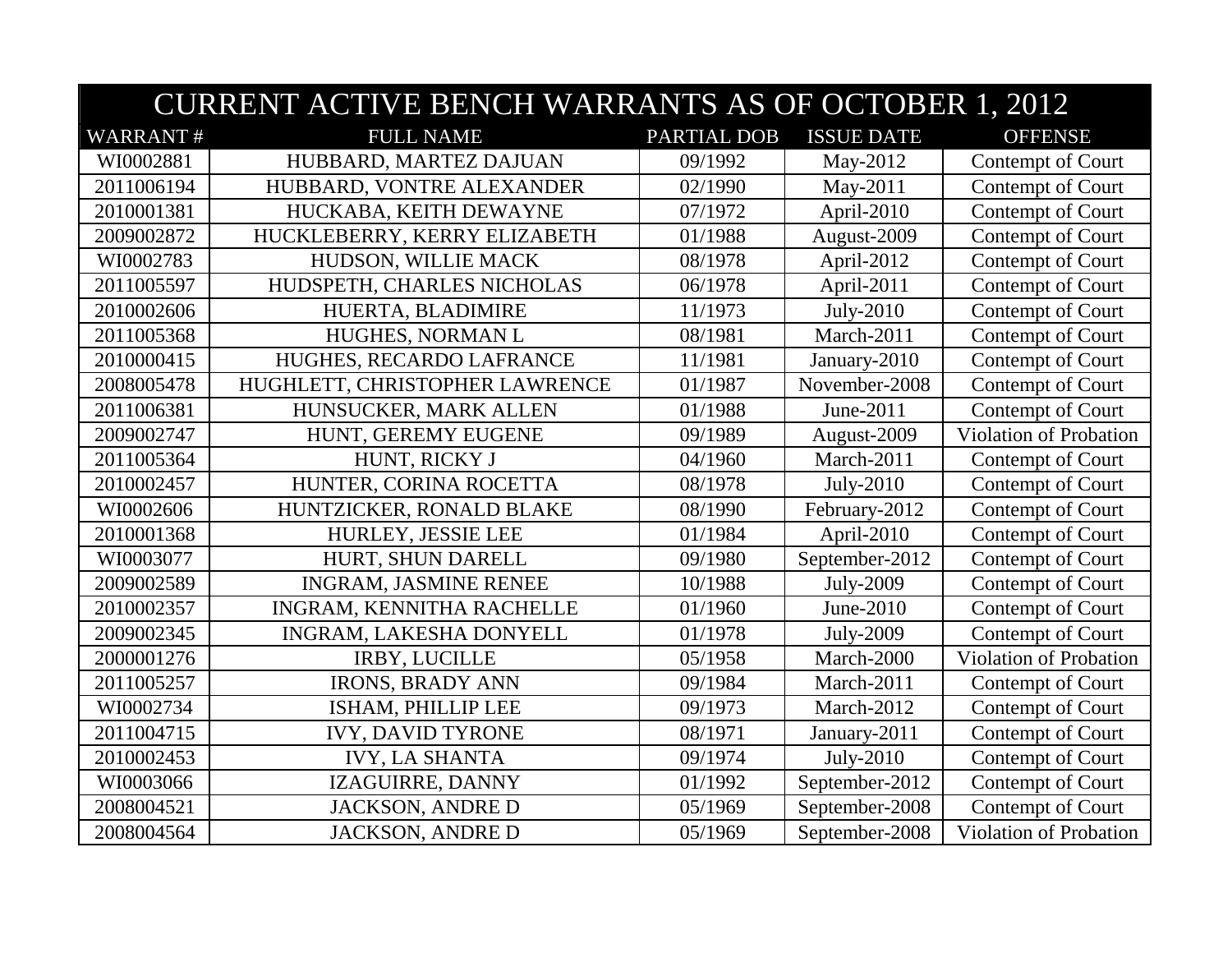|                 | <b>CURRENT ACTIVE BENCH WARRANTS AS OF OCTOBER 1, 2012</b> |             |                   |                               |  |
|-----------------|------------------------------------------------------------|-------------|-------------------|-------------------------------|--|
| <b>WARRANT#</b> | <b>FULL NAME</b>                                           | PARTIAL DOB | <b>ISSUE DATE</b> | <b>OFFENSE</b>                |  |
| 2010002607      | JACKSON, CHRISTINE                                         | 08/1978     | July-2010         | Contempt of Court             |  |
| WI0002769       | JACKSON, GEORGE LECLEAVE                                   | 05/1976     | April-2012        | Contempt of Court             |  |
| 2011006725      | JACKSON, GREGORY H.                                        | 03/1976     | July-2011         | Contempt of Court             |  |
| WI0002954       | <b>JACKSON, JUSTIN THOMAS</b>                              | 02/1985     | August-2012       | <b>Violation of Probation</b> |  |
| 2010000142      | JACKSON, LEONTREL L                                        | 08/1977     | January-2010      | Contempt of Court             |  |
| 2011007018      | <b>JACKSON, MARCO SHURON</b>                               | 11/1989     | August-2011       | Contempt of Court             |  |
| 2006000249      | JACKSON, MARGARET                                          | 07/1966     | February-2006     | Violation of Probation        |  |
| 2010000844      | <b>JACKSON, MARIO P</b>                                    | 12/1985     | March-2010        | Contempt of Court             |  |
| 2009002591      | <b>JACKSON, NOEL</b>                                       | 01/1988     | July-2009         | Contempt of Court             |  |
| 2010002790      | <b>JACKSON, SHANNON</b>                                    | 01/1990     | July-2010         | Contempt of Court             |  |
| 2010003150      | <b>JACKSON, SHANNON</b>                                    | 01/1990     | September-2010    | <b>Violation of Probation</b> |  |
| 2003002495      | JACKSON, TAMARA DENISE                                     | 01/1975     | July-2003         | Violation of Probation        |  |
| 2009000921      | JACKSON, UNDRAY MASHUNN                                    | 09/1968     | March-2009        | Contempt of Court             |  |
| WI0002964       | JACO, REBECCA CHRISTINE                                    | 07/1974     | August-2012       | Contempt of Court             |  |
| 2009002000      | JACOME, JUAN CARLOS                                        | 12/1983     | June-2009         | Contempt of Court             |  |
| 2010000078      | <b>JACQUEZ, PAULA H</b>                                    | 12/1953     | January-2010      | Contempt of Court             |  |
| 2011006656      | <b>JAMISON, BARBARA ANNISE</b>                             | 07/1989     | July-2011         | Contempt of Court             |  |
| 2009002347      | <b>JEANES, DANNY RAY</b>                                   | 09/1957     | July-2009         | Contempt of Court             |  |
| 2010000858      | <b>JEANS, MARICYO ANTWAUN</b>                              | 02/1981     | March-2010        | Contempt of Court             |  |
| 2001001098      | JEFFERSON, ADRIAN OREZ                                     | 09/1974     | June-2001         | Violation of Probation        |  |
| 2009002348      | JEFFERSON, ASHLEY DEANNA                                   | 10/1986     | July-2009         | Contempt of Court             |  |
| 2011006377      | JEFFERSON, KEDRIN D                                        | 05/1977     | June-2011         | Contempt of Court             |  |
| 2008005279      | JEFFERSON, RASHODD CARTRELL                                | 10/1989     | November-2008     | Contempt of Court             |  |
| 2000002922      | <b>JENKINS, CHARLES</b>                                    | 02/1967     | September-2000    | Violation of Probation        |  |
| 2010000500      | JENKINS, STEPHEN MICHAEL                                   | 05/1977     | February-2010     | Contempt of Court             |  |
| 2009001006      | <b>JENNINGS, ANTHONY LEE</b>                               | 05/1968     | March-2009        | Contempt of Court             |  |
| 2010000461      | JENNINGS, CARLA LAVERNE                                    | 09/1969     | January-2010      | Contempt of Court             |  |
| 2008005102      | JENNINGS, SAMUEL DAVID                                     | 05/1959     | October-2008      | Contempt of Court             |  |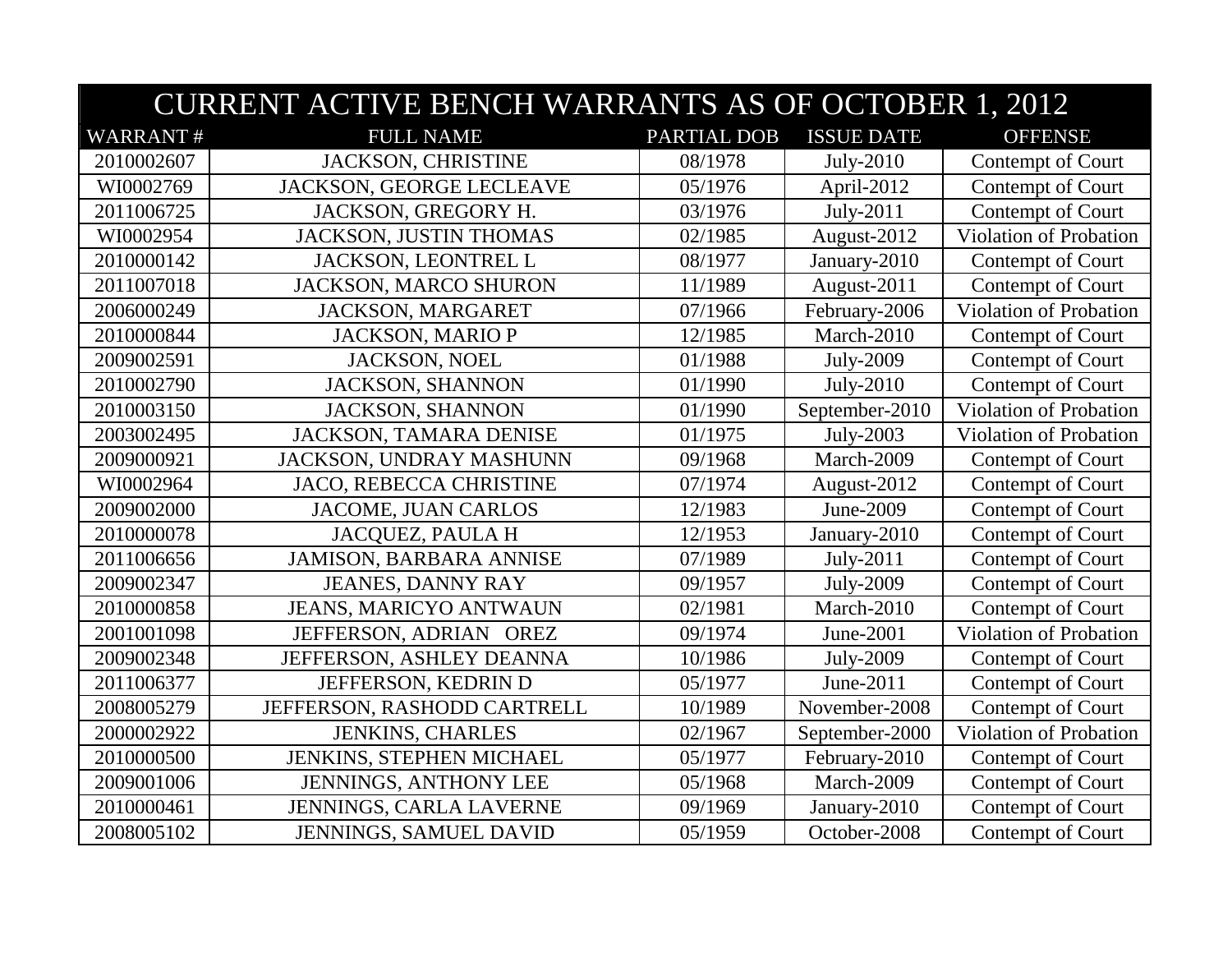| <b>CURRENT ACTIVE BENCH WARRANTS AS OF OCTOBER 1, 2012</b> |                             |                    |                   |                        |
|------------------------------------------------------------|-----------------------------|--------------------|-------------------|------------------------|
| <b>WARRANT#</b>                                            | <b>FULL NAME</b>            | <b>PARTIAL DOB</b> | <b>ISSUE DATE</b> | <b>OFFENSE</b>         |
| 2009002953                                                 | JENNINGS, SHUNDRIKA ANDREA  | 10/1987            | August-2009       | Contempt of Court      |
| 2009002001                                                 | <b>JIMENEZ, CARLOS</b>      | 12/1974            | June-2009         | Contempt of Court      |
| 2002003499                                                 | <b>JOHNSON, ANDRE J</b>     | 01/1977            | December-2002     | Violation of Probation |
| 2010003628                                                 | JOHNSON, ANTHONY D          | 09/1990            | October-2010      | Contempt of Court      |
| 2009002879                                                 | JOHNSON, ANTHONY DEWAYNE    | 04/1971            | August-2009       | Contempt of Court      |
| 2009002822                                                 | JOHNSON, ANTONIO LAMAR      | 07/1978            | August-2009       | Contempt of Court      |
| WI0002524                                                  | JOHNSON, CHARLES ALF        | 05/1954            | February-2012     | Contempt of Court      |
| 2004001959                                                 | JOHNSON, CHRISTOPHER LOUIS  | 01/1975            | May-2004          | Violation of Probation |
| WI0002438                                                  | JOHNSON, DARRON VASHUN      | 10/1989            | January-2012      | Contempt of Court      |
| 2008004513                                                 | JOHNSON, DERRICK DEON       | 05/1982            | September-2008    | Contempt of Court      |
| 2010000319                                                 | JOHNSON, DERWIN RODRIQUEZ   | 02/1986            | January-2010      | Contempt of Court      |
| 2010003427                                                 | JOHNSON, DONALD WAYNE       | 09/1984            | September-2010    | Contempt of Court      |
| WI0002525                                                  | JOHNSON, EDWARD TYRONE      | 05/1985            | February-2012     | Contempt of Court      |
| 2010002358                                                 | <b>JOHNSON, ERIKA RENAE</b> | 06/1987            | June-2010         | Contempt of Court      |
| 2010002359                                                 | JOHNSON, JACQUELINE DENISE  | 07/1970            | June-2010         | Contempt of Court      |
| 2011007073                                                 | JOHNSON, JEFFRIE LEONARD    | 05/1973            | August-2011       | Contempt of Court      |
| 2011007450                                                 | JOHNSON, JOHNATHAN WALKER   | 09/1971            | September-2011    | Contempt of Court      |
| 2010000499                                                 | <b>JOHNSON, KENDRIX B</b>   | 08/1973            | February-2010     | Contempt of Court      |
| 2004004056                                                 | JOHNSON, KENYETTA LYNN      | 04/1980            | October-2004      | Violation of Probation |
| WI0002271                                                  | JOHNSON, LESLIE DANIELLE    | 09/1982            | October-2011      | Contempt of Court      |
| 2005002446                                                 | JOHNSON, MARIO J            | 08/1979            | July-2005         | Violation of Probation |
| WI0003079                                                  | JOHNSON, MARQUEZ DESHUN     | 10/1989            | September-2012    | Contempt of Court      |
| WI0002984                                                  | JOHNSON, MELVIN AHKEEM      | 05/1980            | September-2012    | Contempt of Court      |
| WI0002458                                                  | JOHNSON, MICHAEL DEWAYNE    | 06/1991            | January-2012      | Contempt of Court      |
| 2010010026                                                 | JOHNSON, PERRY LAMONT       | 08/1975            | May-2010          | Contempt of Court      |
| WI0002609                                                  | JOHNSON, PEYTON WAYNE       | 10/1974            | February-2012     | Contempt of Court      |
| WI0002369                                                  | JOHNSON, QUINTON MARQUIS    | 10/1979            | December-2011     | Contempt of Court      |
| 2011004625                                                 | JOHNSON, RICHARD ALLEN      | 01/1955            | January-2011      | Contempt of Court      |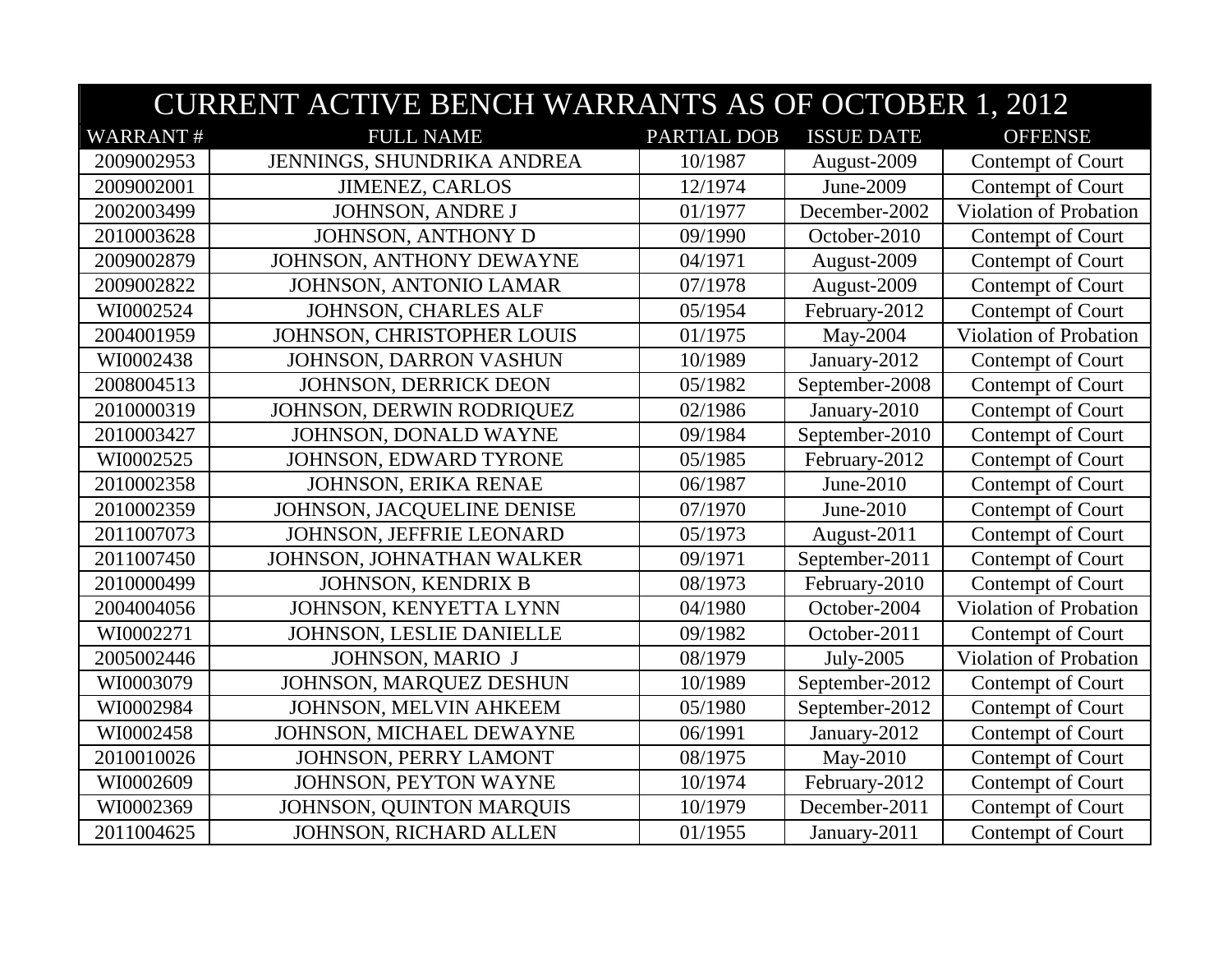|                 | <b>CURRENT ACTIVE BENCH WARRANTS AS OF OCTOBER 1, 2012</b> |             |                   |                        |  |
|-----------------|------------------------------------------------------------|-------------|-------------------|------------------------|--|
| <b>WARRANT#</b> | <b>FULL NAME</b>                                           | PARTIAL DOB | <b>ISSUE DATE</b> | <b>OFFENSE</b>         |  |
| 2003002494      | JOHNSON, ROBERT CHARLES                                    | 02/1976     | July-2003         | Violation of Probation |  |
| 2008004567      | JOHNSON, SHERON DENISE                                     | 08/1972     | September-2008    | Violation of Probation |  |
| 2003002262      | JOHNSON, SHERRONDA R                                       | 07/1980     | July-2003         | Violation of Probation |  |
| 2001002455      | JOHNSON, TILINA                                            | 04/1980     | October-2001      | Violation of Probation |  |
| 2010003514      | JOINER, JAMES EARL                                         | 08/1969     | September-2010    | Contempt of Court      |  |
| 2009001702      | JOINER, VINSON NORVELL                                     | 04/1987     | May-2009          | Contempt of Court      |  |
| 2011007019      | <b>JONES, ANTHONY BERNARD</b>                              | 10/1980     | August-2011       | Contempt of Court      |  |
| WI0002640       | <b>JONES, BOBBY L</b>                                      | 01/1965     | February-2012     | Contempt of Court      |  |
| 2011004714      | <b>JONES, CALVIN BERNARD</b>                               | 10/1964     | January-2011      | Contempt of Court      |  |
| 2010002206      | <b>JONES, CAMELIA MARSHAE</b>                              | 04/1985     | June-2010         | Contempt of Court      |  |
| WI0003057       | JONES, CHRISTOPHER PERNELL                                 | 11/1964     | September-2012    | Contempt of Court      |  |
| WI0002423       | JONES, CORDARIAN CORNELL                                   | 05/1987     | December-2011     | Contempt of Court      |  |
| 2010002309      | <b>JONES, DARIO RASHUN</b>                                 | 09/1982     | June-2010         | Contempt of Court      |  |
| 2011007178      | <b>JONES, DAVID WAYNE</b>                                  | 07/1983     | August-2011       | Contempt of Court      |  |
| 2002002893      | <b>JONES, DELORES</b>                                      | 05/1954     | October-2002      | Violation of Probation |  |
| 2010000868      | JONES, ELIZABETH LACEY                                     | 09/1984     | March-2010        | Contempt of Court      |  |
| WI0002468       | <b>JONES, ELTON DECRAY</b>                                 | 08/1986     | January-2012      | Contempt of Court      |  |
| WI0002279       | <b>JONES, ERNESETINE L</b>                                 | 02/1977     | November-2011     | Contempt of Court      |  |
| 2011004611      | <b>JONES, EZECKAIL DEMOND</b>                              | 01/1973     | January-2011      | Contempt of Court      |  |
| 2003002829      | <b>JONES, FORREST</b>                                      | 12/1960     | August-2003       | Violation of Probation |  |
| 2004004418      | <b>JONES, FRANK</b>                                        | 04/1965     | November-2004     | Violation of Probation |  |
| 2005002489      | <b>JONES, JAYSON D</b>                                     | 06/1983     | July-2005         | Violation of Probation |  |
| 2010001069      | <b>JONES, JEREMY M</b>                                     | 05/1977     | March-2010        | Contempt of Court      |  |
| WI0002610       | <b>JONES, JERRY RICHARDO</b>                               | 03/1984     | February-2012     | Contempt of Court      |  |
| 2004004871      | JONES, JON WILLIAM RANDALL                                 | 04/1957     | December-2004     | Violation of Probation |  |
| 2011007454      | <b>JONES, JOSEPH DANIEL</b>                                | 10/1976     | September-2011    | Contempt of Court      |  |
| 2010000746      | <b>JONES, JOSEPH EVERETT</b>                               | 10/1958     | February-2010     | Contempt of Court      |  |
| WI0002611       | <b>JONES, KAYA ISABEL</b>                                  | 01/1970     | February-2012     | Contempt of Court      |  |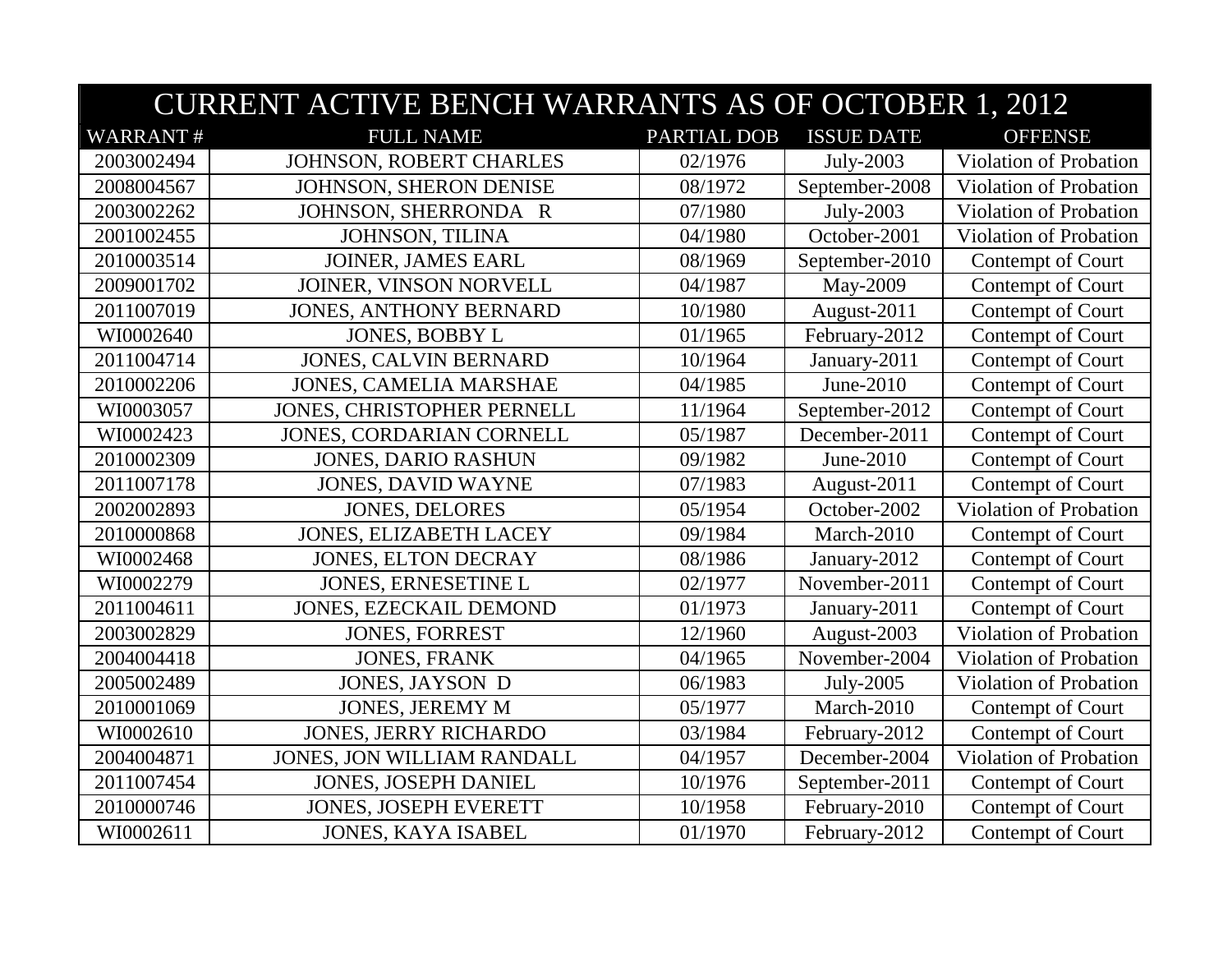|                 | <b>CURRENT ACTIVE BENCH WARRANTS AS OF OCTOBER 1, 2012</b> |                    |                   |                               |  |
|-----------------|------------------------------------------------------------|--------------------|-------------------|-------------------------------|--|
| <b>WARRANT#</b> | <b>FULL NAME</b>                                           | <b>PARTIAL DOB</b> | <b>ISSUE DATE</b> | <b>OFFENSE</b>                |  |
| 2010002207      | JONES, KRISTOPHER SHANNON                                  | 02/1977            | June-2010         | Contempt of Court             |  |
| WI0003042       | <b>JONES, LEE MASON</b>                                    | 10/1981            | September-2012    | Contempt of Court             |  |
| 2011005362      | <b>JONES, MARIO</b>                                        | 06/1985            | March-2011        | Contempt of Court             |  |
| 2010000438      | <b>JONES, MARIO L</b>                                      | 08/1980            | January-2010      | Contempt of Court             |  |
| WI0002902       | JONES, MARQUAVEOUS KESHAWN                                 | 11/1992            | July-2012         | Violation of Probation        |  |
| 2010004122      | JONES, MICHAEL G                                           | 01/1965            | November-2010     | Contempt of Court             |  |
| 2009002002      | <b>JONES, NICHOLAS MARQUETTE</b>                           | 12/1979            | June-2009         | Contempt of Court             |  |
| 2010000145      | <b>JONES, RAYMOND LAVELL</b>                               | 07/1979            | January-2010      | Contempt of Court             |  |
| 2009003594      | <b>JONES, RAYMOND LAVELL</b>                               | 07/1979            | October-2009      | Violation of Probation        |  |
| 2010002766      | <b>JONES, RONALD ANTRON</b>                                | 05/1958            | July-2010         | Contempt of Court             |  |
| 2011004645      | <b>JONES, SERRANO STARR</b>                                | 10/1983            | January-2011      | Contempt of Court             |  |
| WI0002955       | <b>JONES, SHAMIKA RENEE</b>                                | 02/1989            | August-2012       | Violation of Probation        |  |
| 2010003704      | <b>JONES, SHANIA MONAE</b>                                 | 08/1986            | October-2010      | Violation of Probation        |  |
| 2002001379      | JONES, SHEILA L                                            | 09/1965            | May-2002          | Violation of Probation        |  |
| WI0002574       | JONES, VICTORIA ALEXANDRA                                  | 10/1992            | February-2012     | Contempt of Court             |  |
| WI0002755       | JONES, VICTORIA ALEXANDRA                                  | 10/1992            | April-2012        | <b>Violation of Probation</b> |  |
| 2008005280      | <b>JONES, VINCENT</b>                                      | 12/1959            | November-2008     | Contempt of Court             |  |
| WI0002368       | <b>JONES, ZACHARY DEANGELO</b>                             | 11/1990            | December-2011     | Contempt of Court             |  |
| 2003001879      | JORDAN, MARKITA                                            | 07/1975            | June-2003         | Violation of Probation        |  |
| WI0002659       | JOYNER, ADAM ANDREW                                        | 09/1986            | March-2012        | Contempt of Court             |  |
| WI0002882       | JOYNER, TAMMIE Y                                           | 02/1974            | May-2012          | Violation of Probation        |  |
| 2009002003      | JUNIOR, TONY DOUGLAS                                       | 10/1986            | June-2009         | Contempt of Court             |  |
| 2010000460      | <b>JUSTICE, ELDRIDGE</b>                                   | 05/1961            | January-2010      | Contempt of Court             |  |
| 2011004761      | KAPLUN, ALEKSANDER                                         | 07/1972            | January-2011      | Contempt of Court             |  |
| WI0002816       | KAPP, RICHARD HERBERT                                      | 01/1971            | May-2012          | Contempt of Court             |  |
| 2010001686      | KAZERY, ASHLEY RENEE                                       | 10/1970            | May-2010          | Contempt of Court             |  |
| 2010002454      | <b>KEEN, EMILE Y</b>                                       | 11/1982            | July-2010         | Contempt of Court             |  |
| WI0002936       | KEEN, JESSIE FRANK                                         | 10/1987            | July-2012         | Contempt of Court             |  |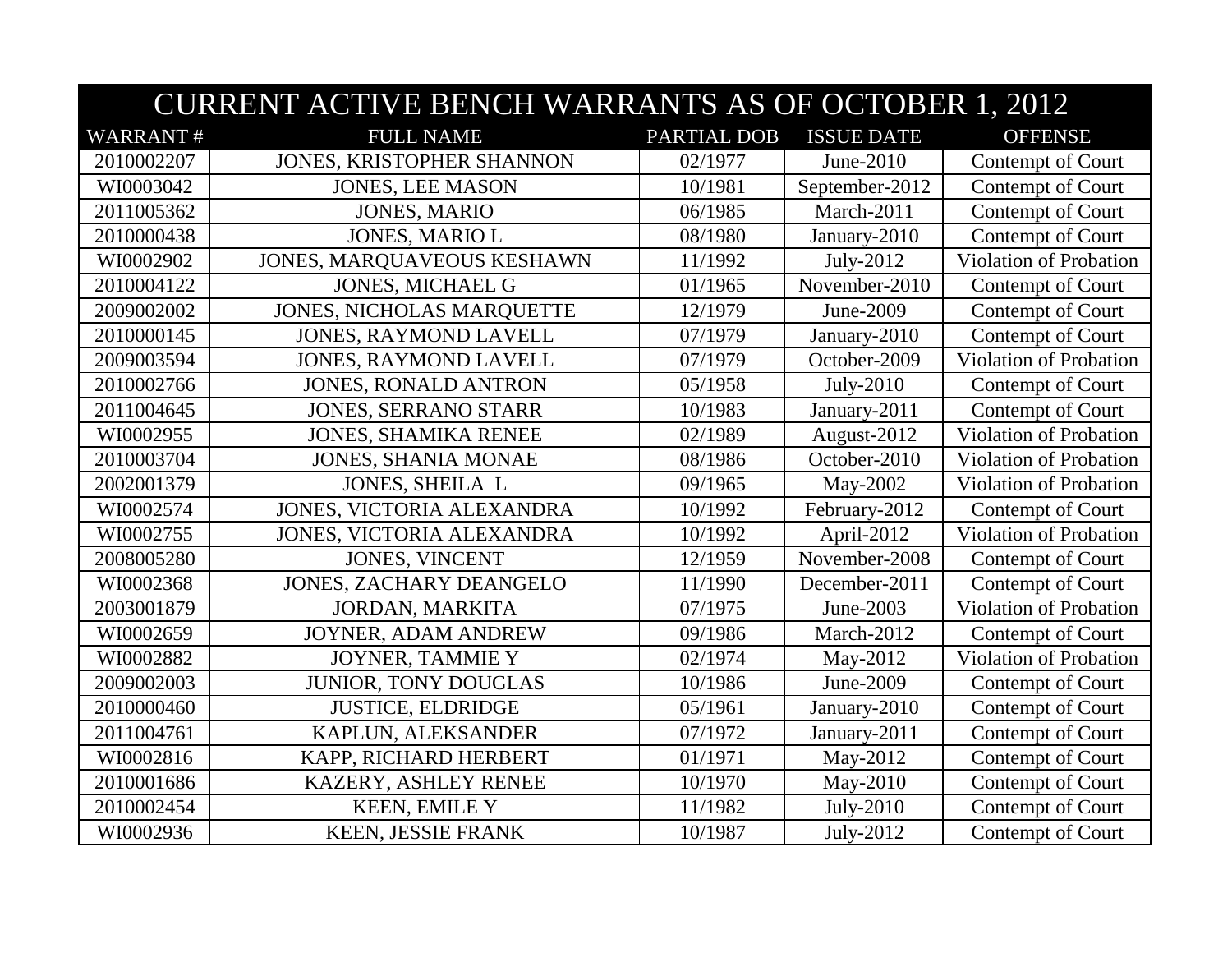|                 | <b>CURRENT ACTIVE BENCH WARRANTS AS OF OCTOBER 1, 2012</b> |             |                   |                               |  |
|-----------------|------------------------------------------------------------|-------------|-------------------|-------------------------------|--|
| <b>WARRANT#</b> | <b>FULL NAME</b>                                           | PARTIAL DOB | <b>ISSUE DATE</b> | <b>OFFENSE</b>                |  |
| WI0002963       | <b>KEETON, JOHNIE E</b>                                    | 06/1960     | August-2012       | Contempt of Court             |  |
| 2009003593      | KELLER, MIA LIZZETTE                                       | 03/1974     | October-2009      | Contempt of Court             |  |
| 2010001386      | KELLEY, TIMOTHY CARL                                       | 01/1970     | April-2010        | Contempt of Court             |  |
| 2010003990      | KELLY, TRACY LAVELLE                                       | 11/1990     | November-2010     | Contempt of Court             |  |
| 2011005911      | KENDALL, AARYL DAKIA                                       | 03/1983     | May-2011          | Contempt of Court             |  |
| WI0002217       | KENDALL, TEQUILA SAMONE                                    | 10/1991     | September-2011    | Violation of Probation        |  |
| 2010003018      | KERN, NATHAN DEWAYNE                                       | 07/1983     | August-2010       | Contempt of Court             |  |
| 2007010465      | KIMBLE, CHARITY N                                          | 02/1988     | March-2007        | Violation of Probation        |  |
| 2011005497      | KIMBLE, ORESTEGE UNDREA                                    | 08/1969     | March-2011        | Contempt of Court             |  |
| 2009002351      | KING, ANTONIO M                                            | 04/1985     | July-2009         | Contempt of Court             |  |
| 2011005530      | KING, CARLTON SPENCER                                      | 09/1965     | March-2011        | Contempt of Court             |  |
| 2009000070      | KING, DALE GILBERT                                         | 02/1961     | January-2009      | Contempt of Court             |  |
| 2009003033      | KING, NKHENYA EVETTE                                       | 11/1987     | August-2009       | Contempt of Court             |  |
| 2011005609      | KISER, APRIL MICHELLE                                      | 03/1976     | April-2011        | Contempt of Court             |  |
| 2011004814      | KNAUS, LAURA RUTH                                          | 07/1985     | January-2011      | Contempt of Court             |  |
| 2011005591      | KNIGHT, GARY WAYNE                                         | 01/1980     | April-2011        | Violation of Probation        |  |
| 2011005529      | KNIGHT, GARY WAYNE                                         | 01/1980     | March-2011        | Contempt of Court             |  |
| 2009000997      | KNIGHT, SCOTT TRAVIS                                       | 01/1970     | March-2009        | Violation of Probation        |  |
| 2009002668      | KNIGHT, SCOTT TRAVIS                                       | 01/1970     | July-2009         | Contempt of Court             |  |
| WI0002575       | KNIGHT, TIMOTHY LEE                                        | 03/1971     | February-2012     | Contempt of Court             |  |
| WI0002969       | KNIGHTEN, FERNANDO RICARDO                                 | 02/1991     | August-2012       | Contempt of Court             |  |
| 2009002323      | KNOWLEDGE, CLARK                                           | 07/1980     | July-2009         | Contempt of Court             |  |
| WI0002367       | KNOX, ANDREW                                               | 07/1984     | December-2011     | Contempt of Court             |  |
| 2004004331      | KNOX, TERRANCE SHUNTRELL                                   | 02/1978     | November-2004     | Violation of Probation        |  |
| 2009003395      | KNOX, TONY LAVELLE                                         | 02/1972     | September-2009    | Contempt of Court             |  |
| 2010003431      | KREUNEN, KAYLA                                             | 05/1990     | September-2010    | Contempt of Court             |  |
| 2010003938      | KREUNEN, KAYLA                                             | 05/1990     | November-2010     | <b>Violation of Probation</b> |  |
| 2010003854      | KUYKENDOLL, LLOYD                                          | 03/1981     | October-2010      | Contempt of Court             |  |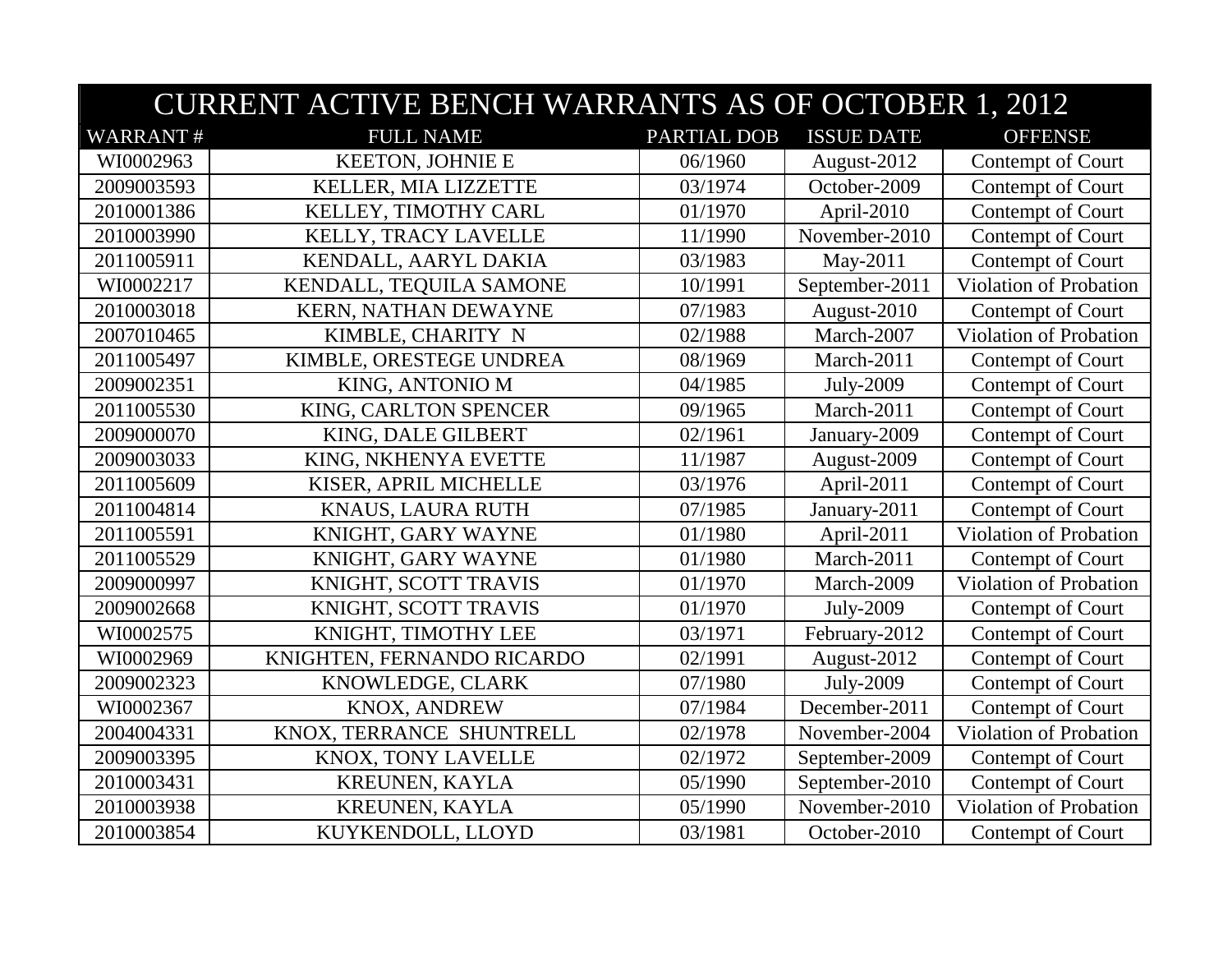|                 | <b>CURRENT ACTIVE BENCH WARRANTS AS OF OCTOBER 1, 2012</b> |             |                   |                               |  |
|-----------------|------------------------------------------------------------|-------------|-------------------|-------------------------------|--|
| <b>WARRANT#</b> | <b>FULL NAME</b>                                           | PARTIAL DOB | <b>ISSUE DATE</b> | <b>OFFENSE</b>                |  |
| 2009002594      | LACEY, MARCUS ANTHONY                                      | 07/1960     | July-2009         | Contempt of Court             |  |
| 2011007452      | LACY, KEANA RESHAY                                         | 09/1991     | September-2011    | Contempt of Court             |  |
| 2005000848      | LAGO, JOESPH DANIEL                                        | 03/1970     | March-2005        | Violation of Probation        |  |
| 2011004712      | LAKE, DARELL LEANDREW                                      | 09/1988     | January-2011      | Contempt of Court             |  |
| WI0002576       | <b>LANE, DEDRICK</b>                                       | 03/1971     | February-2012     | Contempt of Court             |  |
| 2009000923      | LANIER, ANTONIUS DEVARUS                                   | 01/1975     | March-2009        | Contempt of Court             |  |
| 2003004330      | LASH, DANA LEEANN                                          | 09/1978     | November-2003     | <b>Violation of Probation</b> |  |
| 2009001576      | LAWSON, CRAIG ANTHONY                                      | 07/1974     | May-2009          | Contempt of Court             |  |
| WI0002526       | LAYNE, THOMAS MICHAEL                                      | 05/1987     | February-2012     | Contempt of Court             |  |
| 2008005079      | LAYNES, MARCIAL                                            | 12/1979     | October-2008      | Contempt of Court             |  |
| WI0002804       | LAYNEZ, HUMBERTO MENDEZ                                    | 08/1984     | April-2012        | Contempt of Court             |  |
| 2011004799      | LAYTON, TIMOTHY                                            | 04/1967     | January-2011      | Contempt of Court             |  |
| 2010001059      | LEAKS, TONY LADELL                                         | 03/1989     | March-2010        | Contempt of Court             |  |
| 2003001842      | LEAL, TOMAS                                                | 08/1957     | June-2003         | Violation of Probation        |  |
| 2008005080      | LEAVELL, SHERRY L                                          | 03/1983     | October-2008      | Contempt of Court             |  |
| WI0002247       | LEE, BRANDEN MONTRELL                                      | 02/1990     | October-2011      | Contempt of Court             |  |
| 2009000924      | LEE, DEMEATRICE C                                          | 04/1962     | March-2009        | Contempt of Court             |  |
| 2010000148      | LEE, REKEISHA MARQUETTE                                    | 08/1984     | January-2010      | Contempt of Court             |  |
| 2009001527      | LEE, RICHARD RODREGIUS                                     | 01/1984     | May-2009          | Contempt of Court             |  |
| WI0002749       | LEE, WENDOLYN DALE                                         | 02/1959     | April-2012        | Contempt of Court             |  |
| 2011007010      | LEGGETT, JACOB ANTHONY                                     | 05/1992     | August-2011       | Contempt of Court             |  |
| 2011006983      | LEGGETT, JORDAN LAYNE                                      | 04/1983     | August-2011       | Contempt of Court             |  |
| 2005001219      | LEIGH, TRACEY D                                            | 04/1977     | April-2005        | <b>Violation of Probation</b> |  |
| 2009002324      | LEMON, ERIC                                                | 10/1990     | July-2009         | Contempt of Court             |  |
| WI0002654       | LEONARD, JESSE EVAN                                        | 09/1986     | March-2012        | Contempt of Court             |  |
| 2011006853      | LEVY, TERENCE LEE                                          | 08/1980     | July-2011         | Contempt of Court             |  |
| WI0003043       | LEWIS, DARRON LEITH                                        | 08/1969     | September-2012    | Contempt of Court             |  |
| 2010003433      | LEWIS, QUERITA R                                           | 07/1975     | September-2010    | Contempt of Court             |  |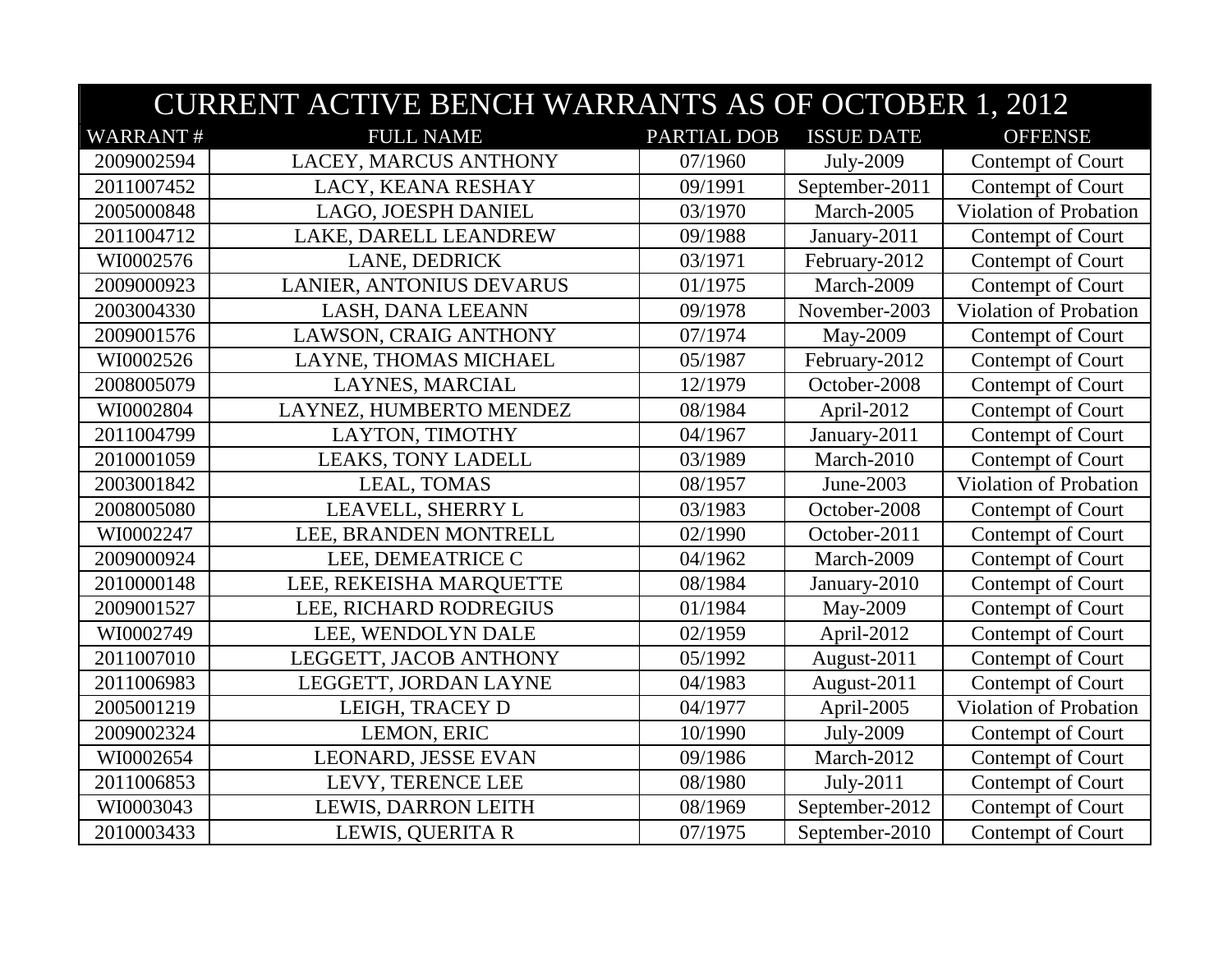|                 | <b>CURRENT ACTIVE BENCH WARRANTS AS OF OCTOBER 1, 2012</b> |             |                   |                        |  |
|-----------------|------------------------------------------------------------|-------------|-------------------|------------------------|--|
| <b>WARRANT#</b> | <b>FULL NAME</b>                                           | PARTIAL DOB | <b>ISSUE DATE</b> | <b>OFFENSE</b>         |  |
| 2009001110      | LIPSEY, MARTRINA ARTINA                                    | 11/1977     | April-2009        | Contempt of Court      |  |
| 2009003308      | LITTLE, CHRISTOPHER DEWAYNE                                | 04/1986     | September-2009    | Contempt of Court      |  |
| WI0002366       | LIVINGSTON, DANNY BRUCENO                                  | 08/1979     | December-2011     | Contempt of Court      |  |
| 2000002250      | LIVINGSTON, KATRINA                                        | 05/1972     | July-2000         | Violation of Probation |  |
| 2010000065      | LOFTON, RONALD                                             | 10/1967     | January-2010      | Contempt of Court      |  |
| 2011004690      | LOGAN, WALKICIA MELVITA                                    | 10/1986     | January-2011      | Contempt of Court      |  |
| 2011005183      | LOMAX, RONALD RASHAD                                       | 08/1981     | March-2011        | Contempt of Court      |  |
| 2011004790      | LOMBARDO, ASHLEY NICHOLE                                   | 12/1985     | January-2011      | Contempt of Court      |  |
| WI0002899       | LONG, CRYSTAL                                              | 08/1978     | June-2012         | Violation of Probation |  |
| 2009002978      | LONG, KARLISHA N                                           | 06/1986     | August-2009       | Contempt of Court      |  |
| 2009002008      | LOPEZ, MAURICIO                                            |             | June-2009         | Contempt of Court      |  |
| 2009002009      | LOPEZ, REGINALDO J                                         | 01/1983     | June-2009         | Contempt of Court      |  |
| 2010001347      | LOTT, CHRISTY DEVELL                                       | 03/1988     | April-2010        | Contempt of Court      |  |
| 2010000378      | <b>LOUIS, WILLIE JUNIOR</b>                                | 07/1945     | January-2010      | Contempt of Court      |  |
| 2010001690      | LOVE, CORDELL LEE                                          | 08/1986     | May-2010          | Contempt of Court      |  |
| 2011004928      | LOVE, DEMETRIUS RALPHEAL                                   | 09/1971     | February-2011     | Contempt of Court      |  |
| 2008005082      | LOVELADY, JACK P                                           | 08/1968     | October-2008      | Contempt of Court      |  |
| 2003001886      | LOZANO, ALBERTO                                            | 02/1963     | June-2003         | Violation of Probation |  |
| WI0002211       | LUNA, JULIO SALAZAR                                        | 07/1975     | September-2011    | Contempt of Court      |  |
| 2005001938      | LUSK, CHARLES                                              | 06/1982     | May-2005          | Violation of Probation |  |
| 2010002213      | LYMAS, RODERICK WAYNE                                      | 11/1966     | June-2010         | Contempt of Court      |  |
| WI0002715       | LYONS, RONALD GENE                                         | 12/1981     | March-2012        | Contempt of Court      |  |
| 2011007451      | LYTLE, LASHONDA MICHELLE                                   | 10/1984     | September-2011    | Contempt of Court      |  |
| 2011004780      | <b>MABLIN, LARRY ELLIS</b>                                 | 04/1956     | January-2011      | Contempt of Court      |  |
| 2003004739      | MABRY, TARRENCE L                                          | 07/1973     | December-2003     | Violation of Probation |  |
| WI0002488       | MACK, ROBERT                                               | 07/1985     | January-2012      | Contempt of Court      |  |
| WI0002844       | MACKLIN, CHANTISS KAMIKA                                   | 07/1989     | May-2012          | Contempt of Court      |  |
| 2011004993      | MADISON, LAQUINTON VASHUN                                  | 08/1982     | February-2011     | Contempt of Court      |  |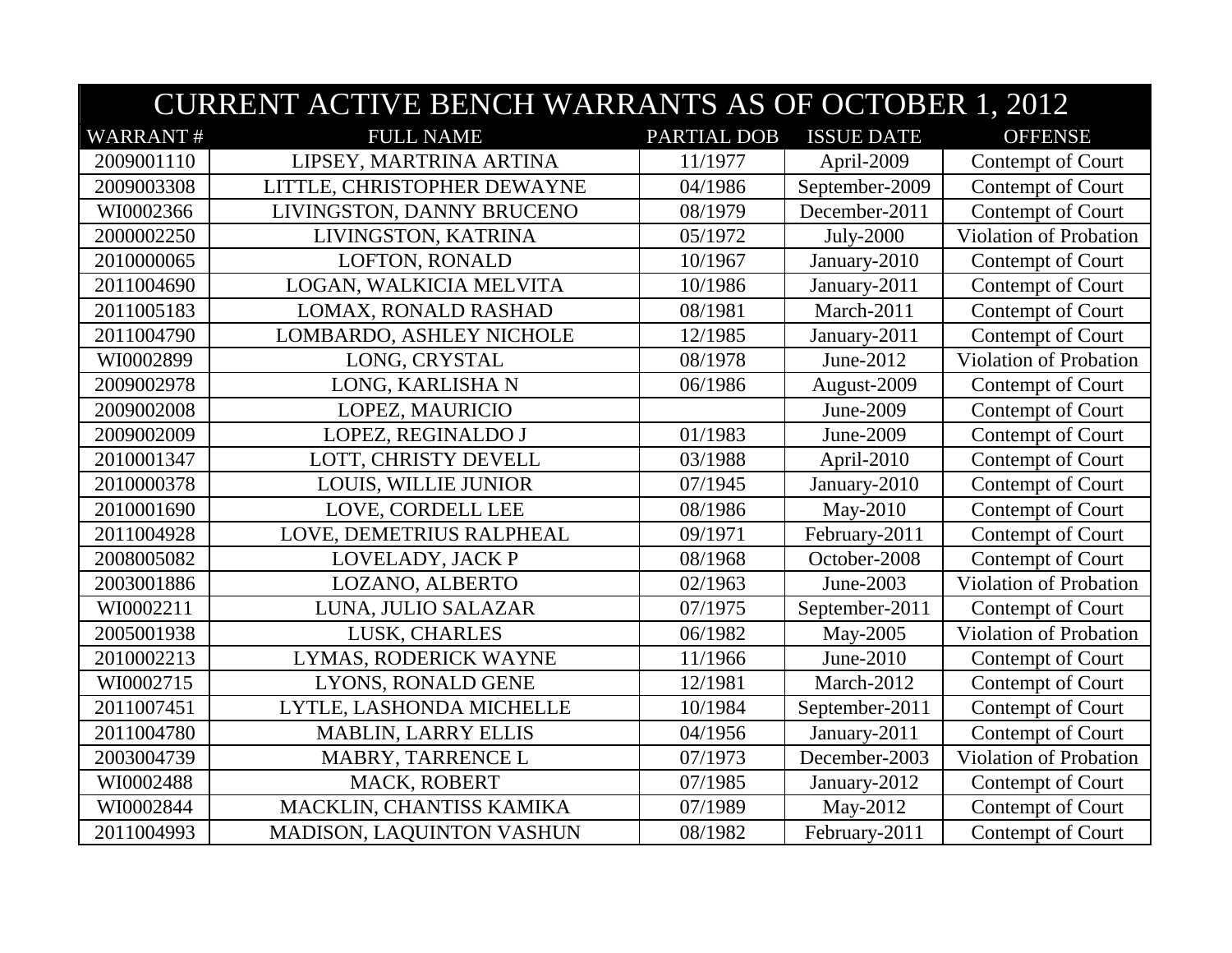|                 | <b>CURRENT ACTIVE BENCH WARRANTS AS OF OCTOBER 1, 2012</b> |                    |                   |                               |  |
|-----------------|------------------------------------------------------------|--------------------|-------------------|-------------------------------|--|
| <b>WARRANT#</b> | <b>FULL NAME</b>                                           | <b>PARTIAL DOB</b> | <b>ISSUE DATE</b> | <b>OFFENSE</b>                |  |
| WI0003034       | MAGLOTHIN, JAMES H                                         | 03/1976            | September-2012    | Contempt of Court             |  |
| 2011007449      | MALDONADO, JOSE ANGEL                                      | 05/1974            | September-2011    | Contempt of Court             |  |
| WI0002684       | MANAHAN, TABITHA MICHELLE                                  | 07/1978            | March-2012        | Contempt of Court             |  |
| WI0003035       | MANESS, HUNTER LEE                                         | 11/1991            | September-2012    | Contempt of Court             |  |
| WI0002886       | MANGRUM, WILLIAM PAYTON                                    | 07/1987            | June-2012         | Contempt of Court             |  |
| WI0003078       | MANGUM, MARKOVA ASERICO                                    | 12/1988            | September-2012    | Contempt of Court             |  |
| 2010000381      | MARABLE, CHRISTOPHER CORTEZ                                | 01/1982            | January-2010      | Contempt of Court             |  |
| 2003000964      | <b>MARION, MARCUS M</b>                                    | 10/1970            | March-2003        | Violation of Probation        |  |
| 2011004973      | MARLER, DANNY RAY                                          | 08/1967            | February-2011     | Contempt of Court             |  |
| 2005002449      | MARSH, MICHAEL N                                           | 01/1959            | July-2005         | Violation of Probation        |  |
| 2003000122      | MARSHAL, THURMAN BERNARD                                   | 05/1983            | January-2003      | Violation of Probation        |  |
| 2010000869      | <b>MARTIN, AMBER V</b>                                     | 07/1984            | March-2010        | Contempt of Court             |  |
| 2010000759      | <b>MARTIN, AMBER V</b>                                     | 07/1984            | February-2010     | Violation of Probation        |  |
| 2011005607      | MARTIN, CHRISTY NICOLE                                     | 08/1977            | April-2011        | Contempt of Court             |  |
| 2010000860      | MARTIN, CIERA YVONNE                                       | 07/1990            | March-2010        | Contempt of Court             |  |
| 2010001862      | MARTIN, HELEN                                              | 05/1980            | May-2010          | Contempt of Court             |  |
| WI0002415       | MARTIN, IRASON LAWAYNE                                     | 11/1978            | December-2011     | Contempt of Court             |  |
| 2010002739      | <b>MARTIN, JIMMY DEAN</b>                                  | 01/1967            | July-2010         | Contempt of Court             |  |
| 2009002011      | MARTIN, KATARI VARTRAY                                     | 12/1986            | June-2009         | Contempt of Court             |  |
| 2008004514      | MARTIN, PHILLIP ANTHONY                                    | 01/1959            | September-2008    | Contempt of Court             |  |
| 2008004515      | MARTINEZ, JUAN                                             | 05/1977            | September-2008    | Contempt of Court             |  |
| 2008004516      | MARTINEZ, JUAN                                             | 04/1980            | September-2008    | Contempt of Court             |  |
| 2008004881      | MARTINEZ, JUAN                                             | 04/1980            | October-2008      | <b>Violation of Probation</b> |  |
| WI0002657       | MASON, KAMILAH CHIRI                                       | 03/1980            | March-2012        | Contempt of Court             |  |
| 2011007133      | <b>MASON, SARAH ANETTE</b>                                 | 03/1980            | August-2011       | Contempt of Court             |  |
| 2011004861      | MASSEY, CORTNEY AVONTE                                     | 07/1990            | February-2011     | Contempt of Court             |  |
| 2009002012      | MATHES, JESSICA LYNN                                       | 03/1988            | June-2009         | Contempt of Court             |  |
| 2010000064      | MATHEWS, LEAH ELAYNE                                       | 01/1985            | January-2010      | Contempt of Court             |  |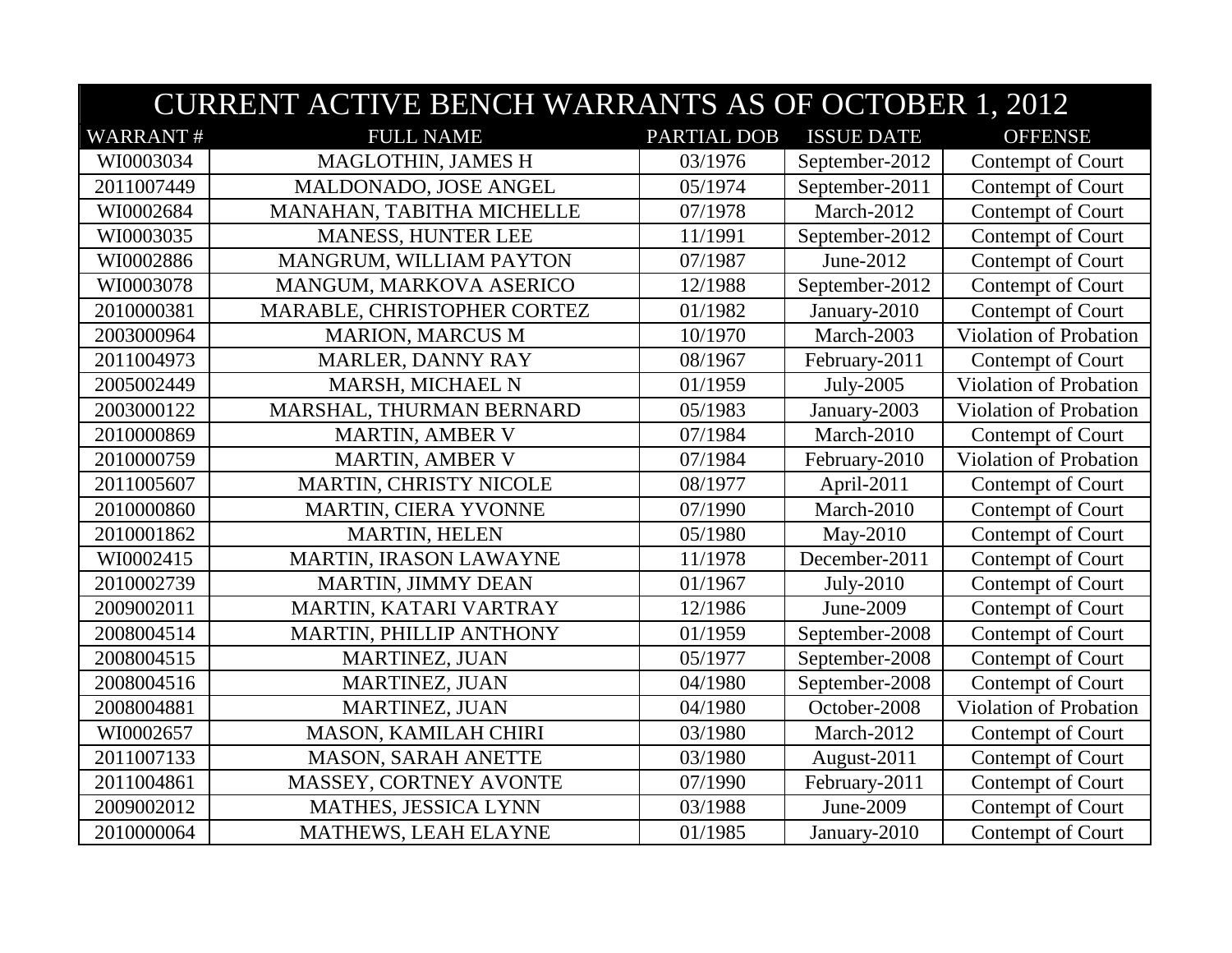|                 | <b>CURRENT ACTIVE BENCH WARRANTS AS OF OCTOBER 1, 2012</b> |                    |                   |                               |  |
|-----------------|------------------------------------------------------------|--------------------|-------------------|-------------------------------|--|
| <b>WARRANT#</b> | <b>FULL NAME</b>                                           | <b>PARTIAL DOB</b> | <b>ISSUE DATE</b> | <b>OFFENSE</b>                |  |
| 2009002882      | <b>MATHEWS, RONALD LENOR</b>                               | 03/1962            | August-2009       | Contempt of Court             |  |
| 2010003506      | MATHIS, CHRISTOPHER JEROME                                 | 05/1960            | September-2010    | Contempt of Court             |  |
| 2010000450      | MATLOCK, ANTONIO DESHUN                                    | 01/1985            | January-2010      | Contempt of Court             |  |
| 2008005483      | MATTHEWS, ANDREW LEE                                       | 05/1982            | November-2008     | Contempt of Court             |  |
| 2009002013      | MATTHEWS, KIMBERLY LEKEISHA                                | 04/1977            | June-2009         | Contempt of Court             |  |
| WI0003031       | MATTHEWS, MEIDRA MARIE                                     | 11/1983            | September-2012    | Violation of Probation        |  |
| 2010000380      | <b>MAXON, MARCUS ANTONIO</b>                               | 05/1975            | January-2010      | Contempt of Court             |  |
| 2008004751      | MAXWELL, SAMANTHA MICHELE                                  | 08/1989            | September-2008    | Contempt of Court             |  |
| 2009000242      | MAXWELL, SAMANTHA MICHELE                                  | 08/1989            | January-2009      | Violation of Probation        |  |
| 2010000063      | MAYFIELD, BOBBY                                            | 04/1964            | January-2010      | Contempt of Court             |  |
| 2009002829      | MAYO, LAWRENCE EUGENE                                      | 12/1960            | August-2009       | Contempt of Court             |  |
| 2005000845      | MAYS, SHUNTA RENA                                          | 12/1982            | March-2005        | Violation of Probation        |  |
| 2009002173      | MCATEE, LARRY LYNN                                         | 02/1966            | June-2009         | Contempt of Court             |  |
| WI0002361       | MCAVOY, BRIAN JAMES                                        | 11/1982            | December-2011     | Contempt of Court             |  |
| WI0002459       | MCCAIN, ALTON EUGENE                                       | 07/1982            | January-2012      | Contempt of Court             |  |
| 2011004735      | MCCAIN, GEORGE BRANDON                                     | 10/1981            | January-2011      | Contempt of Court             |  |
| 2011006666      | MCCALIP, KYLE A                                            | 12/1985            | July-2011         | Contempt of Court             |  |
| 2011007244      | MCCALIP, KYLE A                                            | 12/1985            | August-2011       | <b>Violation of Probation</b> |  |
| 2006000621      | MCCALLEUM, KEVIN CARZELL                                   | 11/1980            | March-2006        | Violation of Probation        |  |
| WI0002939       | MCCARTER, DREW GARRETT                                     | 06/1984            | July-2012         | Violation of Probation        |  |
| 2009000462      | MCCASKILL, ADAM BRADLEY                                    | 11/1964            | February-2009     | Contempt of Court             |  |
| 2002002423      | MCCLAIN, ANLISA CORINE                                     | 11/1983            | September-2002    | Violation of Probation        |  |
| 2009002828      | <b>MCCLAIN, BYRON DEUN</b>                                 | 06/1989            | August-2009       | Contempt of Court             |  |
| 2011005121      | MCCLAIN, YOULANDA                                          | 09/1965            | February-2011     | Contempt of Court             |  |
| WI0002382       | MCCLANAHAN, MATTHEW                                        | 03/1989            | December-2011     | Contempt of Court             |  |
| 2010000454      | MCCLINTON, EDWARD TERRION                                  | 04/1987            | January-2010      | Contempt of Court             |  |
| 2002003502      | MCCOY, ANDRE LORENZO                                       | 06/1975            | December-2002     | Violation of Probation        |  |
| 2010000443      | MCCOY, CHESTER LAONE                                       | 11/1984            | January-2010      | Contempt of Court             |  |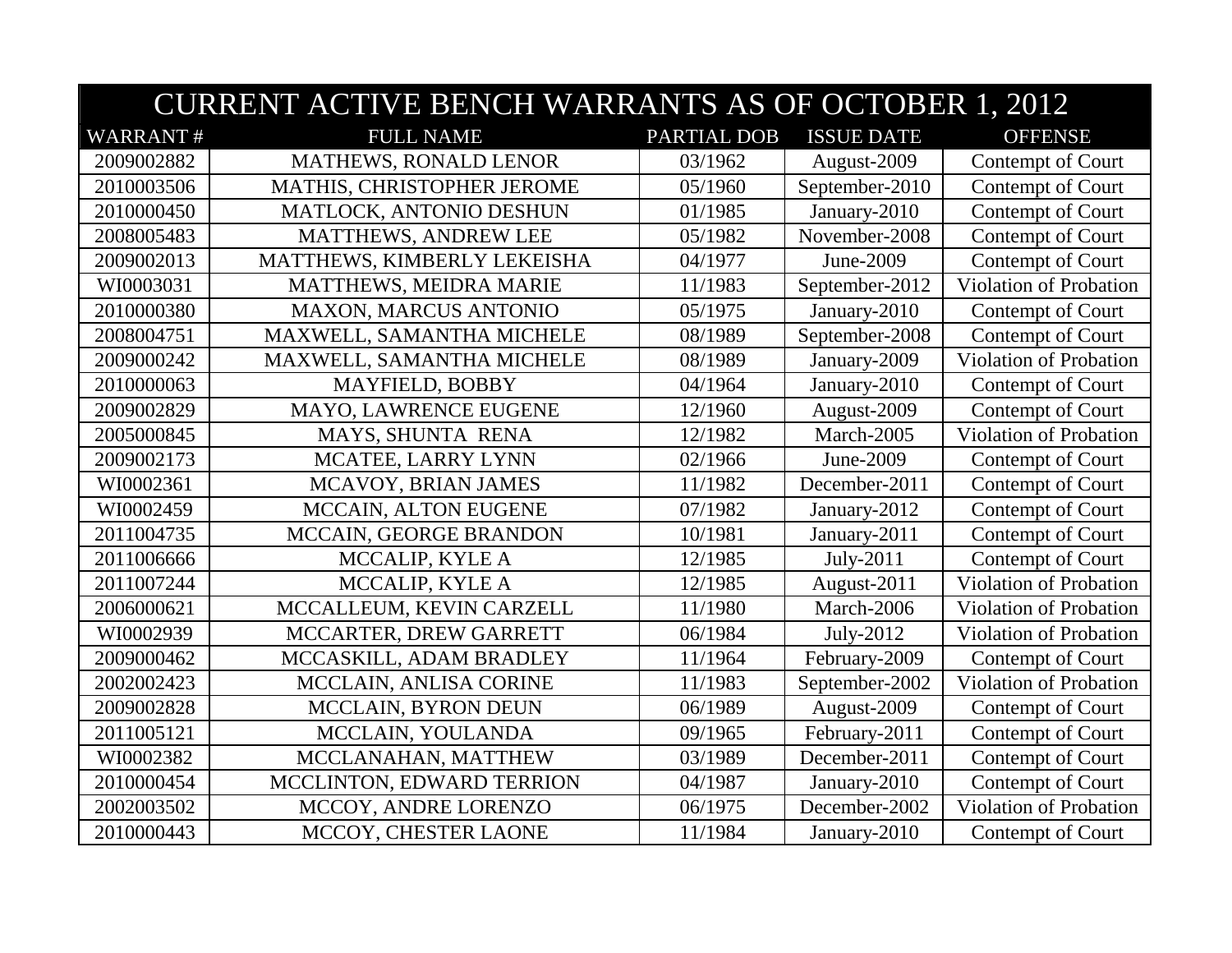|                 | <b>CURRENT ACTIVE BENCH WARRANTS AS OF OCTOBER 1, 2012</b> |             |                   |                               |  |
|-----------------|------------------------------------------------------------|-------------|-------------------|-------------------------------|--|
| <b>WARRANT#</b> | <b>FULL NAME</b>                                           | PARTIAL DOB | <b>ISSUE DATE</b> | <b>OFFENSE</b>                |  |
| 2004001793      | MCCOY, CLIFTON                                             | 10/1978     | May-2004          | Violation of Probation        |  |
| 2010000618      | MCCRACKEN, ARTHUR                                          | 06/1989     | February-2010     | Contempt of Court             |  |
| 2000002551      | MCCUNE, BEVERLY R                                          | 10/1973     | August-2000       | Violation of Probation        |  |
| 2010001374      | MCDANIEL, BERNARD DWAYNE                                   | 11/1973     | April-2010        | Contempt of Court             |  |
| 2009003011      | MCDONALD, FELICIA TAMIKA                                   | 06/1979     | August-2009       | Contempt of Court             |  |
| 2008004571      | MCELHANEY, BONNER RAY                                      | 09/1948     | September-2008    | Violation of Probation        |  |
| 2004001022      | MCEWEN, ROY L                                              | 02/1968     | March-2004        | Violation of Probation        |  |
| 2002000296      | MCFADGON, CORRY LAQUONZIA                                  | 03/1977     | January-2002      | Violation of Probation        |  |
| 2004004876      | MCGEE, JESSICA R                                           | 08/1974     | December-2004     | <b>Violation of Probation</b> |  |
| 2010000407      | MCGEE, SHIRLEY                                             | 10/1952     | January-2010      | Contempt of Court             |  |
| 2010000760      | MCGEE, SHIRLEY                                             | 10/1952     | February-2010     | <b>Violation of Probation</b> |  |
| 2004000621      | MCGHEE, LAMARIO M                                          | 10/1983     | February-2004     | Violation of Probation        |  |
| 2010002610      | MCGOUGHY, PARLETTA                                         | 12/1961     | July-2010         | Contempt of Court             |  |
| 2007700125      | MCGOWEN, TIMOTHY BENARD                                    | 01/1985     | January-2007      | Violation of Probation        |  |
| 2004001655      | MCGRUDER, AVERY EUGENE                                     | 07/1982     | May-2004          | Violation of Probation        |  |
| WI0002909       | MCGRUDER, MONTREZ SHERDALE                                 | 05/1990     | July-2012         | Contempt of Court             |  |
| WI0002629       | MCHAN, JANET NELSON                                        | 05/1957     | February-2012     | Violation of Probation        |  |
| 2009002600      | MCINTYRE, CHARLES                                          | 04/1946     | July-2009         | Contempt of Court             |  |
| 2008003381      | MCINTYRE, JOSHUA D                                         | 05/1981     | June-2008         | Contempt of Court             |  |
| WI0002502       | MCKEE, LORI ANN                                            | 01/1973     | January-2012      | Contempt of Court             |  |
| 2009002969      | MCKENNEY, RENARDO ANTIONE                                  | 09/1990     | August-2009       | Contempt of Court             |  |
| 2004000836      | MCKINNEY, APRIL DEMITICE                                   | 01/1984     | March-2004        | Violation of Probation        |  |
| 2002003513      | MCKINNEY, DARRON                                           | 08/1968     | December-2002     | <b>Violation of Probation</b> |  |
| 2009003000      | MCKNIGHT, ISADORE D                                        | 10/1984     | August-2009       | Contempt of Court             |  |
| 2010002767      | MCLEOD, FRAGIE LEE                                         | 05/1978     | July-2010         | Contempt of Court             |  |
| WI0002971       | MCMILLIAN, LAFRIENGE                                       | 08/1988     | August-2012       | Contempt of Court             |  |
| 2002003206      | MCNAMARA, JAMES ALOYSUIS                                   | 08/1972     | November-2002     | <b>Violation of Probation</b> |  |
| 2009003397      | MCNEAL, TIMICA SHERRELL                                    | 12/1974     | September-2009    | Contempt of Court             |  |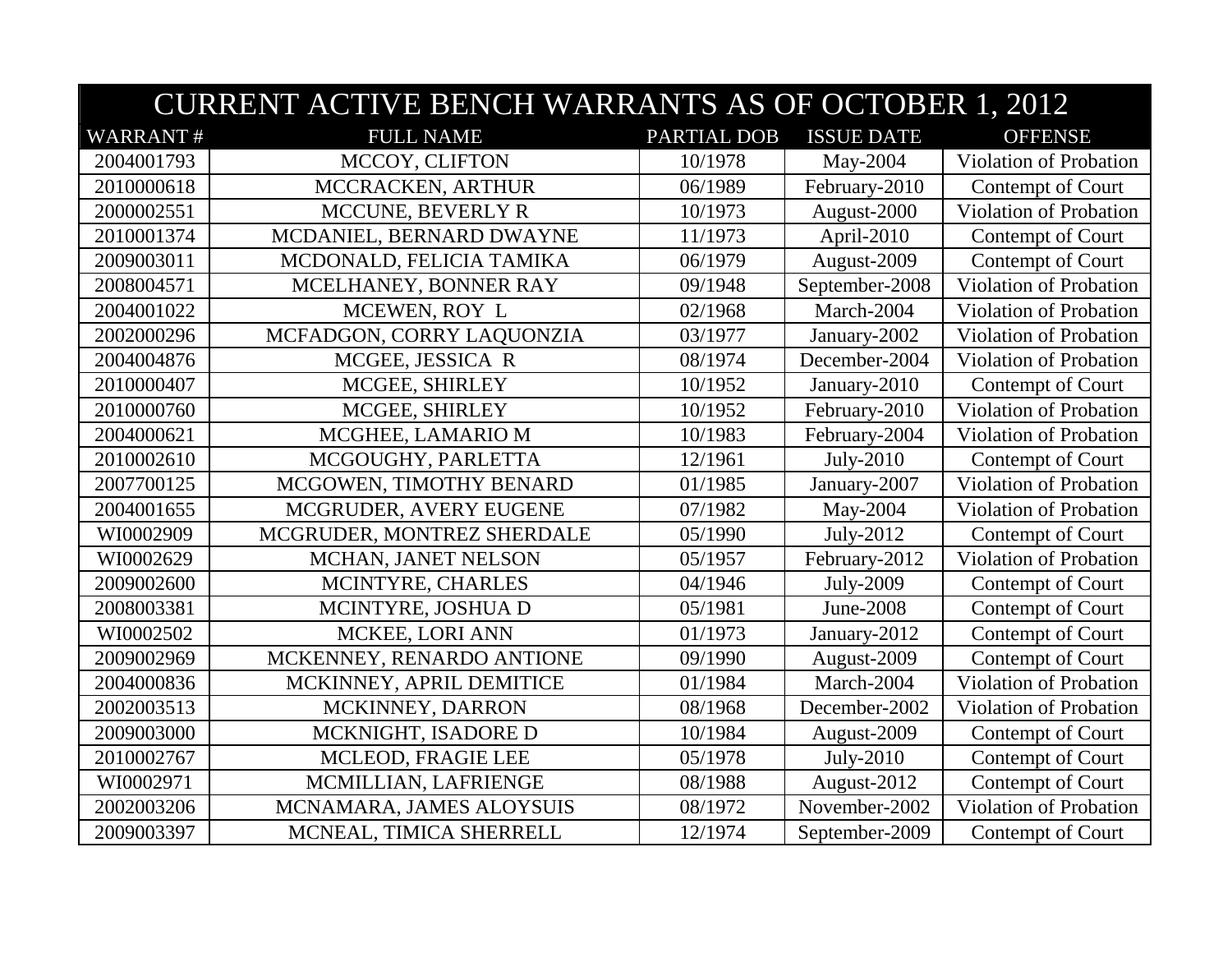|                 | <b>CURRENT ACTIVE BENCH WARRANTS AS OF OCTOBER 1, 2012</b> |             |                   |                               |  |
|-----------------|------------------------------------------------------------|-------------|-------------------|-------------------------------|--|
| <b>WARRANT#</b> | <b>FULL NAME</b>                                           | PARTIAL DOB | <b>ISSUE DATE</b> | <b>OFFENSE</b>                |  |
| 2009004207      | MCNEIL, ERIC A                                             | 06/1970     | December-2009     | Contempt of Court             |  |
| WI0002947       | MCNEIL, KAYLA LEIGH                                        | 08/1992     | August-2012       | Contempt of Court             |  |
| 2009002014      | MCNEIL, LECLEVE MARQUEL                                    | 01/1982     | June-2009         | Contempt of Court             |  |
| WI0002365       | MCQUARTERS, RICK DARNELL                                   | 01/1965     | December-2011     | Contempt of Court             |  |
| 2009002325      | MCVAY, KENDRICK DEON                                       | 09/1986     | July-2009         | Contempt of Court             |  |
| 2010003510      | MCWHORTER, KEVIN ANTWINE                                   | 01/1965     | September-2010    | Contempt of Court             |  |
| WI0002686       | MEADOWS, ANGELA LASHAY                                     | 10/1987     | March-2012        | Contempt of Court             |  |
| 2008004572      | MEDINA, ORLANDO                                            | 05/1986     | September-2008    | Violation of Probation        |  |
| 2010001087      | MEDLIN, BETTY CHARLENE                                     | 12/1984     | March-2010        | Contempt of Court             |  |
| WI0002728       | MEDLOCK, ROBERT EARL                                       | 09/1958     | March-2012        | Contempt of Court             |  |
| 2011007014      | MEEKS, STEVEN DURRELL                                      | 12/1983     | August-2011       | Contempt of Court             |  |
| 2000000671      | <b>MELTON, DAVID F</b>                                     | 03/1961     | March-2000        | Violation of Probation        |  |
| 2010002217      | MELVIN, DENISE DARCELL                                     | 03/1980     | June-2010         | Contempt of Court             |  |
| 2011005243      | MELVIN, DENISE DARCELL                                     | 03/1980     | March-2011        | Violation of Probation        |  |
| 2010003020      | MENDEZ, TOMAS VASQUEZ                                      | 05/1982     | August-2010       | Contempt of Court             |  |
| 2008004882      | MENDOZA, GEOVANNY                                          | 09/1985     | October-2008      | Contempt of Court             |  |
| 2008004573      | MERRIT, SHANICKA MARQUITIS                                 | 02/1987     | September-2008    | Violation of Probation        |  |
| 2010002249      | MERRIWEATHER, BRANDI LYNN                                  | 01/1992     | June-2010         | Contempt of Court             |  |
| 2011007430      | METCALF, AVERY JORDAN                                      | 05/1991     | September-2011    | Contempt of Court             |  |
| 2002001178      | MHOON, EDGAR MILAN                                         | 02/1957     | May-2002          | Violation of Probation        |  |
| 2009002015      | MICHAEL, ANTHONY LEO                                       | 01/1980     | June-2009         | Contempt of Court             |  |
| 2009002354      | MICHAEL, ANTHONY RAY                                       | 11/1959     | July-2009         | Contempt of Court             |  |
| 2009002016      | MICHAEL, SARAH ELIZABETH                                   | 11/1957     | June-2009         | Contempt of Court             |  |
| 2011007442      | MILAM, MARISSA HOPE                                        | 01/1977     | September-2011    | Contempt of Court             |  |
| 2000002104      | MILAM, MELVIN B                                            | 07/1969     | June-2000         | <b>Violation of Probation</b> |  |
| 2011005142      | MILES, CRYSTAL NICOLE                                      | 07/1980     | February-2011     | Contempt of Court             |  |
| 2009001805      | MILLBROOK, MICHAEL DEWAYNE                                 |             | June-2009         | Contempt of Court             |  |
| 2005002811      | MILLER, ANTONIETTE LASHELL                                 | 10/1984     | August-2005       | Violation of Probation        |  |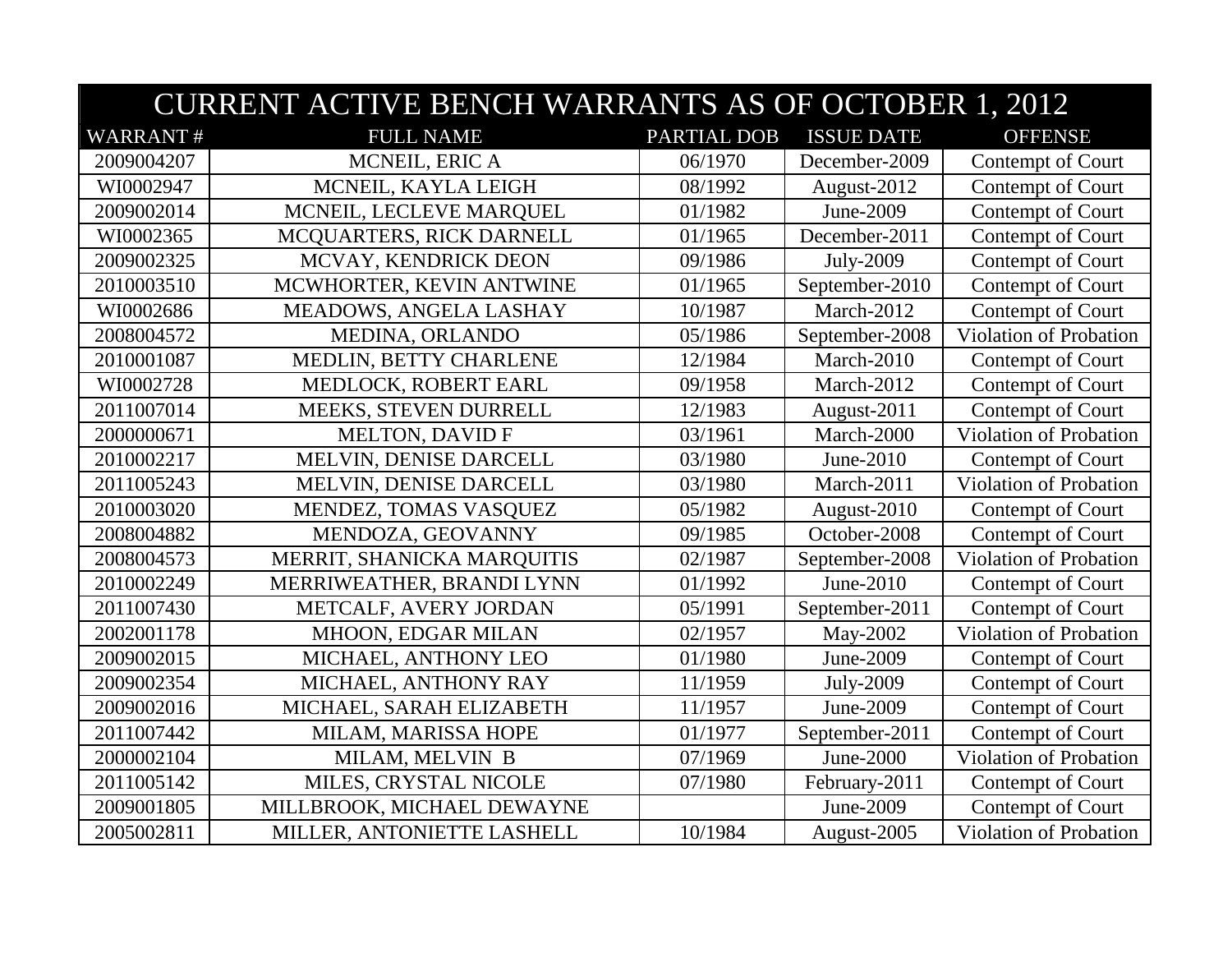|                 | <b>CURRENT ACTIVE BENCH WARRANTS AS OF OCTOBER 1, 2012</b> |                    |                   |                        |  |  |
|-----------------|------------------------------------------------------------|--------------------|-------------------|------------------------|--|--|
| <b>WARRANT#</b> | <b>FULL NAME</b>                                           | <b>PARTIAL DOB</b> | <b>ISSUE DATE</b> | <b>OFFENSE</b>         |  |  |
| WI0002750       | MILLER, BRANDON LEE                                        | 11/1988            | April-2012        | Contempt of Court      |  |  |
| 2009003398      | MILLER, ERIC LASHUN                                        | 01/1982            | September-2009    | Contempt of Court      |  |  |
| 2011004816      | MILLER, ERICA L                                            | 11/1979            | January-2011      | Contempt of Court      |  |  |
| 2004002860      | MILLER, JANIE LESHON                                       | 11/1969            | July-2004         | Violation of Probation |  |  |
| WI0002751       | MILLER, JERMAINE DARELL                                    | 09/1990            | April-2012        | Contempt of Court      |  |  |
| WI0002995       | MILLER, LEVANTA LERICUS                                    | 07/1990            | September-2012    | Contempt of Court      |  |  |
| 2011006082      | MILLER, STEVEN WAYNE                                       | 12/1955            | May-2011          | Contempt of Court      |  |  |
| WI0003036       | MILLICAN, DUSTIN                                           | 12/1991            | September-2012    | Contempt of Court      |  |  |
| 2006000251      | MILLIGAN, WILLIE D                                         | 04/1976            | February-2006     | Violation of Probation |  |  |
| 2008004523      | MIMS, TRAVIS M.                                            | 07/1980            | September-2008    | Contempt of Court      |  |  |
| 2008004645      | MIMS, TRAVIS M.                                            | 07/1980            | September-2008    | Violation of Probation |  |  |
| 2011005496      | MINOR, MICHAEL DEONE                                       | 07/1964            | March-2011        | Contempt of Court      |  |  |
| 2008003384      | MITCHELL, ALEXIS                                           | 09/1987            | June-2008         | Contempt of Court      |  |  |
| 2011004817      | MITCHELL, ATRAVIONE MARQUELL                               | 03/1989            | January-2011      | Contempt of Court      |  |  |
| WI0002250       | MITCHELL, EBONY NICOLE                                     | 09/1987            | October-2011      | Contempt of Court      |  |  |
| 2005001178      | MITCHELL, ERIC DEWAYNE                                     | 11/1980            | April-2005        | Violation of Probation |  |  |
| 2002000746      | MITCHELL, ERIC J                                           | 05/1972            | March-2002        | Violation of Probation |  |  |
| 2011004793      | MITCHELL, JOHN CORBIN                                      | 11/1977            | January-2011      | Contempt of Court      |  |  |
| 2001001627      | MITCHELL, KENDRA                                           | 01/1981            | July-2001         | Violation of Probation |  |  |
| 2004001473      | MITCHELL, KEVIN DEWAYNE                                    | 04/1981            | April-2004        | Violation of Probation |  |  |
| 2010000838      | MITCHELL, ROBERT EUGENE                                    | 03/1971            | March-2010        | Contempt of Court      |  |  |
| 2001001333      | MIXON, TIMOTHY<br><b>LEE</b>                               | 09/1968            | June-2001         | Violation of Probation |  |  |
| 2010002794      | MOLINERO, FLORIBERTO FLORES                                | 11/1975            | July-2010         | Contempt of Court      |  |  |
| 2004002547      | MOMENTE, JOHN WAYNE                                        | 12/1957            | June-2004         | Violation of Probation |  |  |
| WI0002786       | MONFORT, ROBIN R                                           | 10/1978            | April-2012        | Contempt of Court      |  |  |
| 2010003436      | MONROY, MARINO MORALES                                     | 12/1977            | September-2010    | Contempt of Court      |  |  |
| WI0002687       | MONTOYA, CRAIG PETER                                       | 04/1974            | March-2012        | Contempt of Court      |  |  |
| 2011006077      | MOODY, COURTNEY PATRICE                                    | 08/1984            | May-2011          | Contempt of Court      |  |  |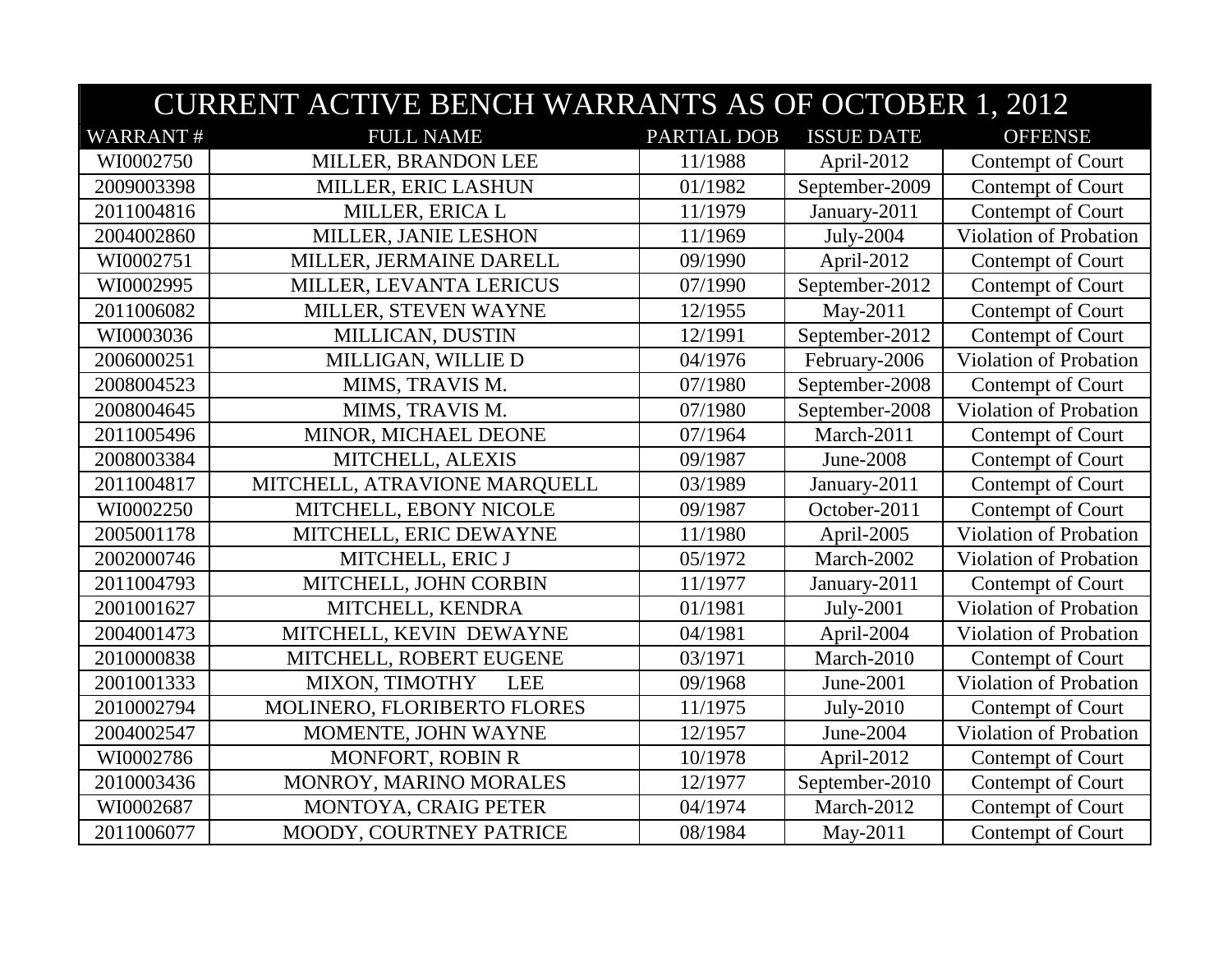|                 | <b>CURRENT ACTIVE BENCH WARRANTS AS OF OCTOBER 1, 2012</b> |             |                   |                               |  |
|-----------------|------------------------------------------------------------|-------------|-------------------|-------------------------------|--|
| <b>WARRANT#</b> | <b>FULL NAME</b>                                           | PARTIAL DOB | <b>ISSUE DATE</b> | <b>OFFENSE</b>                |  |
| WI0002527       | MOORE, ARKEMYAH ANTWOINETTE                                | 06/1992     | February-2012     | Contempt of Court             |  |
| 2003003170      | MOORE, ASHLEY DANIELLE                                     | 11/1982     | August-2003       | <b>Violation of Probation</b> |  |
| 2011006634      | MOORE, CHAD EDWARD                                         | 08/1981     | July-2011         | Contempt of Court             |  |
| 2010000246      | MOORE, FAITH                                               | 01/1988     | January-2010      | Violation of Probation        |  |
| WI0002205       | MOORE, GREGORY TYRONE                                      | 12/1963     | September-2011    | Contempt of Court             |  |
| 2009001528      | MOORE, JACQUELINE DENISE                                   | 09/1959     | May-2009          | Contempt of Court             |  |
| 2011007186      | MOORE, JOSHUA RYAN                                         | 12/1981     | August-2011       | Contempt of Court             |  |
| 2008004767      | MOORE, KELVIN BERNARD                                      | 10/1964     | September-2008    | Contempt of Court             |  |
| 2007700278      | MOORE, LAWRENCE                                            | 02/1954     | January-2007      | Violation of Probation        |  |
| 2010002250      | MOORE, MARCUS ANTONIO                                      | 06/1984     | June-2010         | Contempt of Court             |  |
| 2011005833      | MOORE, NORVIL LEON                                         | 10/1978     | April-2011        | Contempt of Court             |  |
| 2010000455      | MOORE, SHAWN CHRISTOPHER                                   | 10/1979     | January-2010      | Contempt of Court             |  |
| 2011006545      | MOORE, TYRUS TERRELL                                       | 12/1980     | June-2011         | Contempt of Court             |  |
| 2010000440      | MOORE, WILLIAM SCOTT                                       | 11/1963     | January-2010      | Contempt of Court             |  |
| 2011004788      | MORALEZ, JUAN JOSE                                         | 09/1984     | January-2011      | Contempt of Court             |  |
| 2010003437      | MORENO, ISAIAS VELAZQUEZ                                   | 07/1988     | September-2010    | Contempt of Court             |  |
| 2011005910      | MORGAN, ANTONON LERVILL                                    | 02/1976     | May-2011          | Contempt of Court             |  |
| WI0002688       | MORGAN, DERRWIN ANTHONY                                    | 03/1990     | March-2012        | Contempt of Court             |  |
| 2011007431      | MORGAN, HAROLD                                             | 10/1962     | September-2011    | Contempt of Court             |  |
| 2000003589      | MORGAN, LAGUANA                                            | 05/1974     | December-2000     | Violation of Probation        |  |
| 2011007193      | MORGAN, ROY DYLAN                                          | 10/1986     | August-2011       | Contempt of Court             |  |
| 2010003552      | MORRIS, DUSTIN D                                           | 06/1989     | October-2010      | Contempt of Court             |  |
| 2010000150      | <b>MORRIS, JAMES MARCUS</b>                                | 02/1983     | January-2010      | Contempt of Court             |  |
| 2010000765      | MORRIS, JASON DANIEL                                       | 09/1976     | February-2010     | Contempt of Court             |  |
| 2008004757      | <b>MORRIS, MARCO S</b>                                     | 05/1972     | September-2008    | Contempt of Court             |  |
| WI0002642       | <b>MORRIS, REGIS L</b>                                     | 12/1987     | February-2012     | Contempt of Court             |  |
| 2009002355      | MOSBY, CORNELIUS NAKIE                                     | 11/1974     | July-2009         | Contempt of Court             |  |
| 2011007444      | MOTA, TONY                                                 | 12/1973     | September-2011    | Contempt of Court             |  |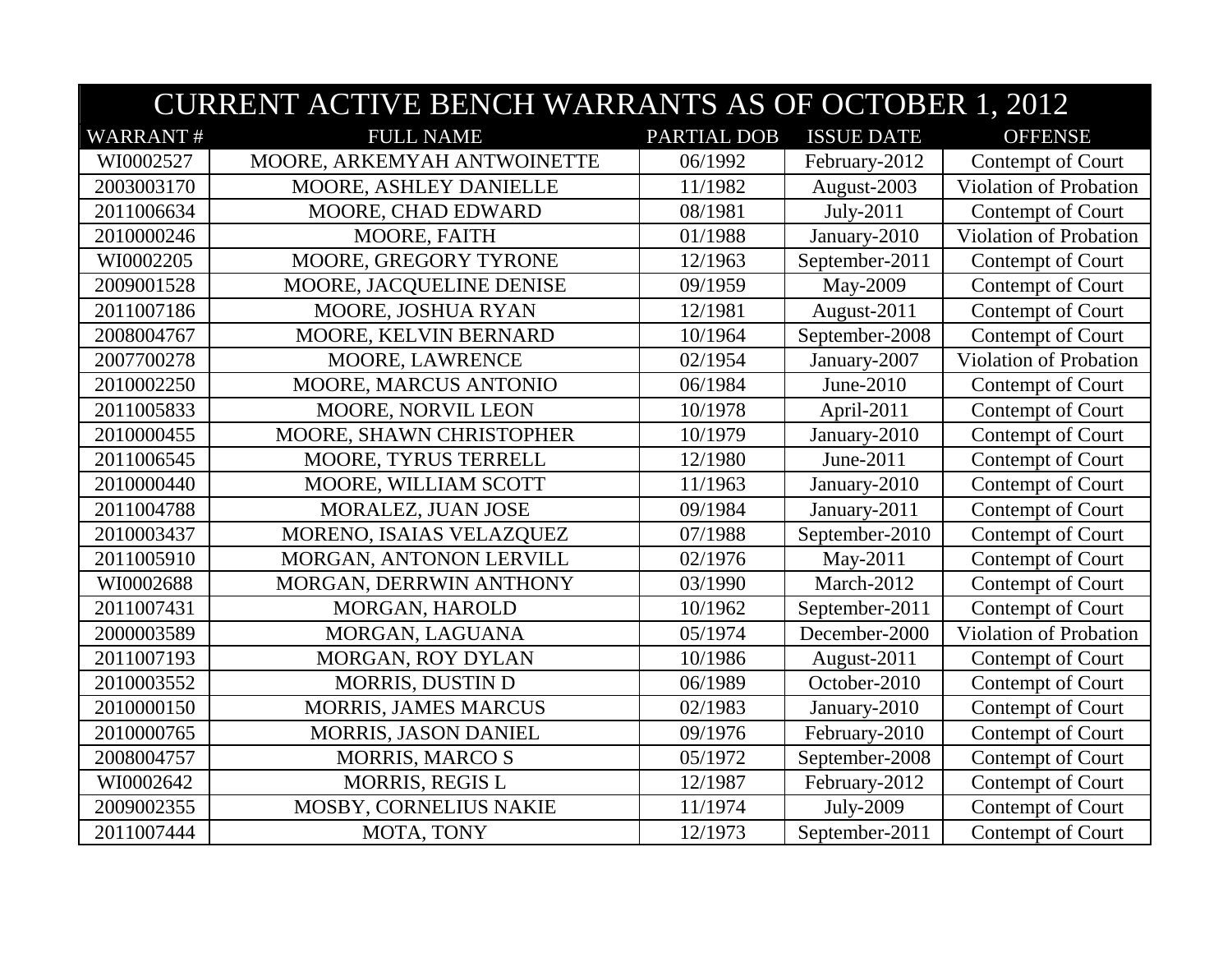|                 | <b>CURRENT ACTIVE BENCH WARRANTS AS OF OCTOBER 1, 2012</b> |             |                   |                        |  |
|-----------------|------------------------------------------------------------|-------------|-------------------|------------------------|--|
| <b>WARRANT#</b> | <b>FULL NAME</b>                                           | PARTIAL DOB | <b>ISSUE DATE</b> | <b>OFFENSE</b>         |  |
| WI0002508       | MOTON, LILLIAN V                                           | 08/1966     | January-2012      | Contempt of Court      |  |
| WI0002581       | MULLINS, ROBERT PERCY                                      | 02/1979     | February-2012     | Contempt of Court      |  |
| 2010003440      | MUNN, HERBERT ARTHUR                                       | 06/1986     | September-2010    | Contempt of Court      |  |
| 2011007194      | MUNOZ, JOSEPH PATRICK                                      | 01/1971     | August-2011       | Contempt of Court      |  |
| 2009000245      | MURPHY, DENNIS                                             | 07/1975     | January-2009      | Violation of Probation |  |
| 2011004792      | MURRY, CHARLES MELVIN                                      | 07/1986     | January-2011      | Contempt of Court      |  |
| WI0003037       | <b>MYERS, ALTONIOUS M</b>                                  | 08/1991     | September-2012    | Contempt of Court      |  |
| WI0002966       | <b>MYERS, TYLER RYAN</b>                                   | 05/1991     | August-2012       | Contempt of Court      |  |
| 2011004786      | NATHANIEL, WILLIE VIRGIL                                   | 11/1989     | January-2011      | Contempt of Court      |  |
| 2011007232      | NEAL, JACOB MARTIN                                         | 09/1993     | August-2011       | Contempt of Court      |  |
| 2010003178      | NELSON, AUGUSTUS LEE                                       | 03/1945     | September-2010    | Contempt of Court      |  |
| WI0002583       | NELSON, CURTIS DURRNAD                                     | 02/1964     | February-2012     | Contempt of Court      |  |
| 2011007457      | NELSON, TRAVIS TERRELL                                     | 06/1988     | September-2011    | Contempt of Court      |  |
| 2010000386      | NELSON, WILBUR                                             | 07/1967     | January-2010      | Contempt of Court      |  |
| WI0002690       | NEVAREZ, ROMEL JAVIER                                      | 11/1985     | March-2012        | Contempt of Court      |  |
| WI0002284       | NEWSOM, CORLEON DEWON                                      | 12/1991     | November-2011     | Violation of Probation |  |
| 2011006536      | NEWSOM, DAMEON C                                           | 04/1985     | June-2011         | Contempt of Court      |  |
| 2009002019      | NEWSON, TAUNDRIA LAKIESS                                   | 03/1988     | June-2009         | Contempt of Court      |  |
| 2009002020      | NICHOLS, ASHLEY MARIE                                      | 08/1977     | June-2009         | Contempt of Court      |  |
| WI0002787       | NICHOLS, ORLANDO KAYES                                     | 08/1987     | April-2012        | Contempt of Court      |  |
| 2011004995      | NORMENT, FELECIA                                           | 05/1975     | February-2011     | Violation of Probation |  |
| 2011006196      | NORRIS, RANDY DEANGELO                                     | 05/1988     | May-2011          | Contempt of Court      |  |
| WI0003038       | NUNLEY, WILLIAM EARL                                       | 08/1978     | September-2012    | Contempt of Court      |  |
| 2011006129      | OCONNOR, LAWRENCE LEE                                      | 05/1963     | May-2011          | Contempt of Court      |  |
| 2011005120      | ODOM, BRANDON KEITH                                        | 07/1988     | February-2011     | Contempt of Court      |  |
| WI0002720       | ODOM, KEVIN LYNN                                           | 07/1978     | March-2012        | Contempt of Court      |  |
| 2009002954      | <b>ODOMS, JOHN HENRY</b>                                   | 07/1974     | August-2009       | Contempt of Court      |  |
| 2004003063      | OLIVER, RODRIGUST Q                                        | 12/1985     | August-2004       | Violation of Probation |  |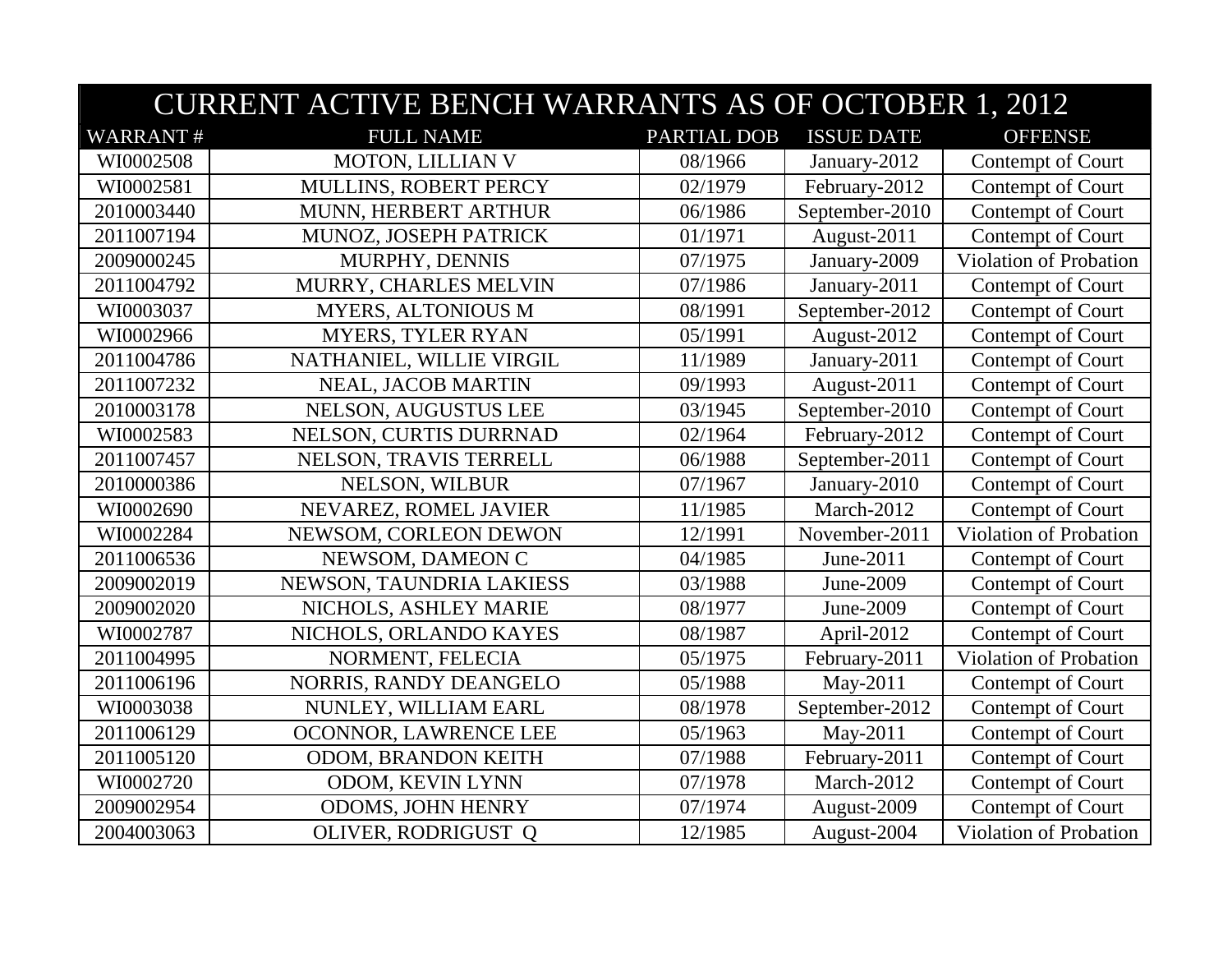|                 | <b>CURRENT ACTIVE BENCH WARRANTS AS OF OCTOBER 1, 2012</b> |                    |                   |                        |  |  |
|-----------------|------------------------------------------------------------|--------------------|-------------------|------------------------|--|--|
| <b>WARRANT#</b> | <b>FULL NAME</b>                                           | <b>PARTIAL DOB</b> | <b>ISSUE DATE</b> | <b>OFFENSE</b>         |  |  |
| 2011005871      | OLIVER, TERRIA LASHELL                                     | 09/1990            | April-2011        | Contempt of Court      |  |  |
| WI0002405       | OLIVER, VERNON                                             | 08/1970            | December-2011     | Contempt of Court      |  |  |
| 2009002356      | ORDAZ, BALTAZAR                                            | 11/1990            | July-2009         | Contempt of Court      |  |  |
| 2010000451      | OROZCO, JUAN MANUEL                                        | 12/1973            | January-2010      | Contempt of Court      |  |  |
| WI0002802       | ORR, VICTORIA MONQUETTE                                    | 06/1991            | April-2012        | Contempt of Court      |  |  |
| 2010001879      | ORTEGA, ALAN                                               | 11/1990            | May-2010          | Contempt of Court      |  |  |
| 2010002611      | ORTEGA, JORGE                                              | 09/1986            | July-2010         | Contempt of Court      |  |  |
| 2009002885      | ORTIZ, ANTONIO TURJA                                       | 10/1984            | August-2009       | Contempt of Court      |  |  |
| WI0002249       | <b>OSBORN, LATONYA F</b>                                   | 07/1972            | October-2011      | Contempt of Court      |  |  |
| WI0002416       | <b>OSBORNE, MICHAEL STEVEN</b>                             | 04/1952            | December-2011     | Contempt of Court      |  |  |
| WI0002817       | OSEWALT, GREGORY E                                         | 07/1959            | May-2012          | Contempt of Court      |  |  |
| 2009002326      | OTIS, FREDDIE JAMES                                        | 11/1962            | July-2009         | Contempt of Court      |  |  |
| WI0002930       | <b>OWENS, ASHLEY NICOLE</b>                                | 05/1990            | July-2012         | Violation of Probation |  |  |
| 2009000082      | <b>OWENS, JAMES CORDARRYL</b>                              | 06/1989            | January-2009      | Contempt of Court      |  |  |
| 2010002796      | <b>OWENS, JETTA REMONIA</b>                                | 02/1955            | July-2010         | Contempt of Court      |  |  |
| 2011005605      | OWENS, JOHN CHRISTOPHER                                    | 03/1978            | April-2011        | Contempt of Court      |  |  |
| 2011004785      | OWENS, KEITH DARNELL                                       | 10/1966            | January-2011      | Contempt of Court      |  |  |
| WI0002976       | PACE, SHAKEDRA                                             | 11/1985            | August-2012       | Contempt of Court      |  |  |
| 2011006665      | PAGE, ALISON L                                             | 08/1989            | July-2011         | Contempt of Court      |  |  |
| 2010001204      | PAGE, CURTIS DEWAYNE                                       | 08/1969            | March-2010        | Contempt of Court      |  |  |
| WI0002940       | PAGE, DANIELLE LATRICE                                     | 10/1981            | July-2012         | Violation of Probation |  |  |
| WI0002662       | PAGE, MARY DEVINE                                          | 12/1967            | March-2012        | Contempt of Court      |  |  |
| 2008004526      | PAIGE, ANDRE DENISE                                        | 08/1987            | September-2008    | Contempt of Court      |  |  |
| 2010002361      | PAIGE, JULIA NANCY FAYE                                    | 05/1988            | June-2010         | Contempt of Court      |  |  |
| 2010002612      | PALMER, ANTERRIOUS MARQUES                                 | 10/1988            | July-2010         | Contempt of Court      |  |  |
| 2011006543      | PALMER, BEVERLY A                                          | 10/1981            | June-2011         | Contempt of Court      |  |  |
| WI0002799       | PALMER, CHANDRIA R                                         | 06/1982            | April-2012        | Contempt of Court      |  |  |
| 2008004995      | PALMER, TERRANCE LAMONT                                    | 01/1984            | October-2008      | Contempt of Court      |  |  |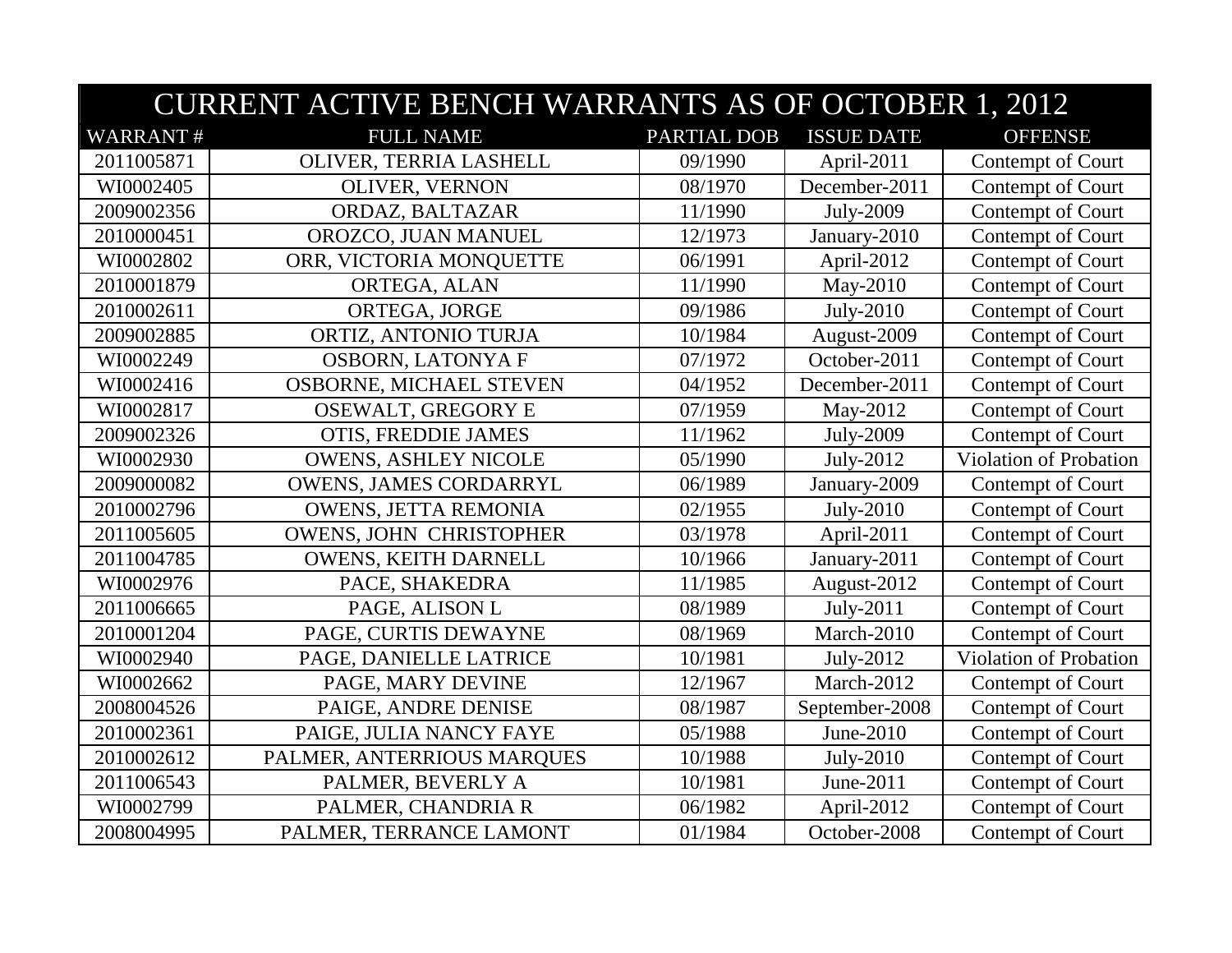|                 | <b>CURRENT ACTIVE BENCH WARRANTS AS OF OCTOBER 1, 2012</b> |             |                   |                               |  |
|-----------------|------------------------------------------------------------|-------------|-------------------|-------------------------------|--|
| <b>WARRANT#</b> | <b>FULL NAME</b>                                           | PARTIAL DOB | <b>ISSUE DATE</b> | <b>OFFENSE</b>                |  |
| 2007011820      | PAQUETTE, HUGH BRIAN                                       | 07/1957     | May-2007          | Violation of Probation        |  |
| WI0002404       | PARHAM, CLIFF D                                            | 01/1964     | December-2011     | Contempt of Court             |  |
| 2010003627      | PARKER, EVAN RUSSELL                                       | 03/1983     | October-2010      | Contempt of Court             |  |
| 2011007182      | PARKER, JAMES WADE                                         | 07/1972     | August-2011       | Contempt of Court             |  |
| 2011007445      | PARKER, JEREMIE                                            | 04/1979     | September-2011    | Contempt of Court             |  |
| 2004001021      | PARKER, MARCUS                                             | 12/1983     | March-2004        | <b>Violation of Probation</b> |  |
| WI0002752       | PARKS, ANDREA                                              | 07/1969     | April-2012        | Contempt of Court             |  |
| 2010001688      | PARRETT, RANDY EDWARD                                      | 08/1987     | May-2010          | Contempt of Court             |  |
| 2010002308      | PARTEE, VANESSA MARIE                                      | 01/1991     | June-2010         | Contempt of Court             |  |
| WI0002227       | PASCUAL, ALONZO                                            | 02/1982     | October-2011      | Contempt of Court             |  |
| 2011004794      | PATTERSON, RAYMOND LEO                                     | 11/1956     | January-2011      | Contempt of Court             |  |
| 2011006728      | PATTON, APRIL LATRESA                                      | 05/1984     | July-2011         | Contempt of Court             |  |
| WI0002324       | PATTON, APRIL LATRESA                                      | 05/1984     | January-2011      | Violation of Probation        |  |
| 2010001880      | PATTON, MARCUS LASEAN                                      | 05/1975     | May-2010          | Contempt of Court             |  |
| 2010000871      | PAYNE, KEVIN LAVELL                                        | 08/1971     | March-2010        | Contempt of Court             |  |
| 2010001205      | PAYNE, LAQUITA MICHELLE                                    | 05/1987     | March-2010        | Contempt of Court             |  |
| 2011007135      | PAYNE, MARTAVIOUS DELAINE                                  | 09/1991     | August-2011       | Contempt of Court             |  |
| WI0003058       | PAYNE, MICHAEL WAYNE                                       | 07/1961     | September-2012    | Contempt of Court             |  |
| WI0002267       | PAYTON, MERRICK KENTRELL                                   | 05/1989     | October-2011      | Contempt of Court             |  |
| 2008005485      | PEACOCK, KENNETH B                                         | 02/1966     | November-2008     | Contempt of Court             |  |
| WI0003063       | PEELER, KIMBERLY ANN                                       | 01/1974     | September-2012    | Contempt of Court             |  |
| 2011005965      | PEGG, MICHAEL JAMES                                        | 04/1985     | May-2011          | Contempt of Court             |  |
| 2009002357      | PELAYO, ANGEL F                                            | 07/1973     | July-2009         | Contempt of Court             |  |
| WI0002226       | PENA, DANIEL COSTELLO                                      | 07/1967     | October-2011      | Contempt of Court             |  |
| WI0002847       | PENTON, ELLIS                                              | 01/1974     | May-2012          | Contempt of Court             |  |
| 2010000155      | PERDOMO, WILFREDO R.                                       | 01/1984     | January-2010      | Contempt of Court             |  |
| 2011006663      | PEREZ, JUAN SALVADOR                                       | 04/1970     | July-2011         | Contempt of Court             |  |
| 2011006078      | PEREZ, ROLANDO                                             | 08/1985     | May-2011          | Contempt of Court             |  |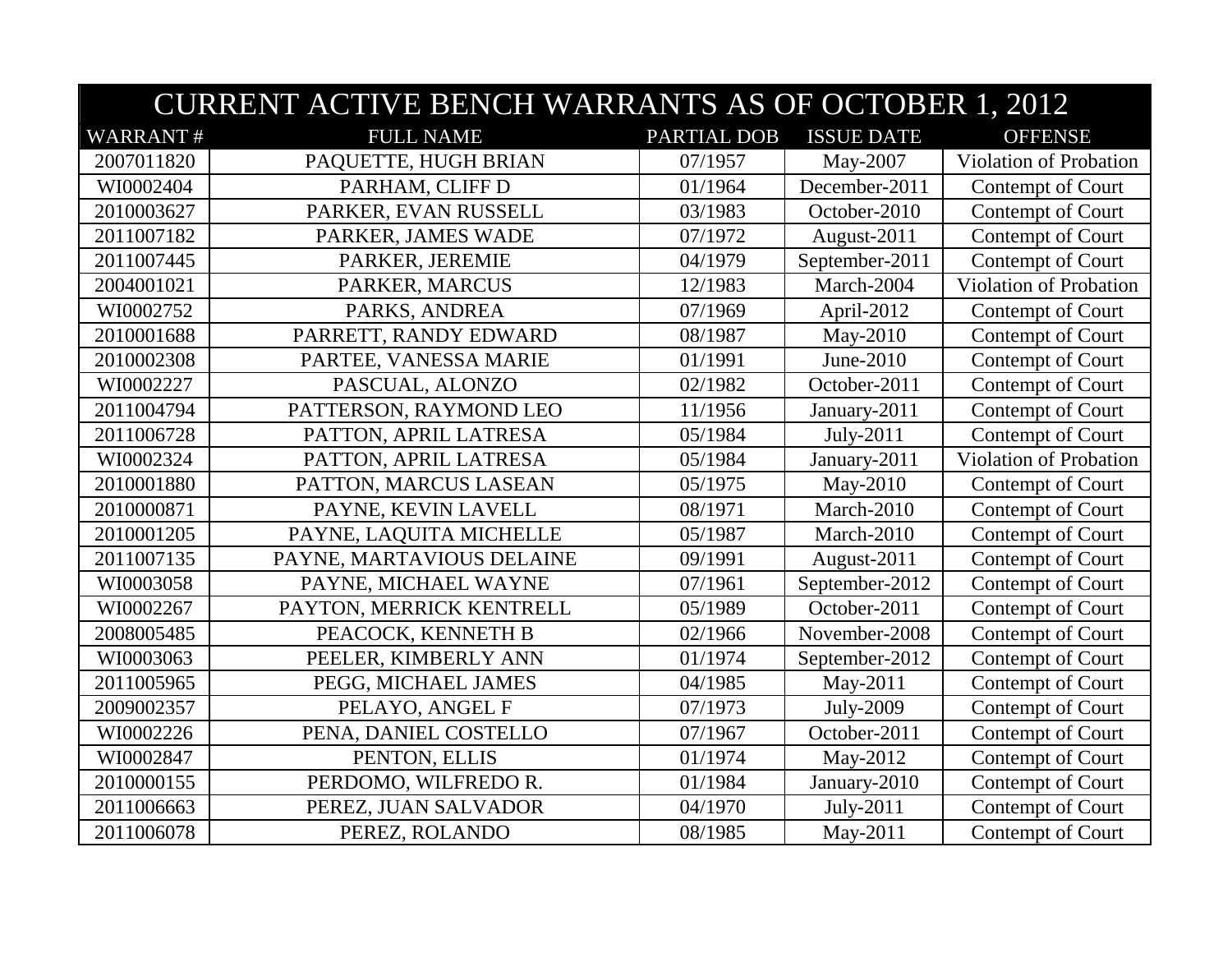|                 | <b>CURRENT ACTIVE BENCH WARRANTS AS OF OCTOBER 1, 2012</b> |                    |                   |                        |  |
|-----------------|------------------------------------------------------------|--------------------|-------------------|------------------------|--|
| <b>WARRANT#</b> | <b>FULL NAME</b>                                           | <b>PARTIAL DOB</b> | <b>ISSUE DATE</b> | <b>OFFENSE</b>         |  |
| 2008005161      | PEREZ, VALERIANO SANTIAGO                                  | 11/1980            | October-2008      | Contempt of Court      |  |
| 2008004760      | PERKINS, ANTHONY ANDRE                                     | 02/1987            | September-2008    | Contempt of Court      |  |
| WI0002937       | PERKINS, FORDERICA KENASHA                                 | 07/1987            | July-2012         | Contempt of Court      |  |
| 2010000861      | PERKINS, JACK EDWARD                                       | 01/1955            | March-2010        | Contempt of Court      |  |
| 2011005144      | PERKINS, JERRY CARL                                        | 01/1984            | February-2011     | Contempt of Court      |  |
| 2010003443      | PERRY, STEPHEN CRENSHAW                                    | 03/1983            | September-2010    | Contempt of Court      |  |
| 2010002974      | PETTY, JOSEPH DANIEL                                       | 06/1985            | August-2010       | Contempt of Court      |  |
| 2007010467      | PHILLIPS, DONALD                                           | 04/1957            | March-2007        | Violation of Probation |  |
| WI0002753       | PHILLIPS, ORLANDUS L                                       | 09/1971            | April-2012        | Contempt of Court      |  |
| 2008005486      | PIERCE, MICHAEL G                                          | 12/1986            | November-2008     | Contempt of Court      |  |
| 2008004893      | PIGGEE, TYREL DESHAUN                                      | 03/1979            | October-2008      | Contempt of Court      |  |
| 2010000766      | PINKSTON, BILLY WAYNE                                      | 07/1964            | February-2010     | Contempt of Court      |  |
| 2008002548      | PIRTLE, ARTARIUS                                           | 03/1985            | April-2008        | Violation of Probation |  |
| 2009002358      | PITTMAN, ANTWANA JAWANA                                    | 07/1983            | July-2009         | Contempt of Court      |  |
| WI0002540       | PLATER, JIMMIE WILLIAM                                     | 11/1967            | February-2012     | Contempt of Court      |  |
| 2009003009      | POINTER, LIONELL LONELL                                    | 03/1984            | August-2009       | Contempt of Court      |  |
| 2009002463      | POINTER, LIONELL LONELL                                    | 03/1984            | July-2009         | Violation of Probation |  |
| WI0003059       | POLLARD, EBONY D                                           | 11/1990            | September-2012    | Contempt of Court      |  |
| 2010002770      | POOLE, VANESSA ANN NELSON                                  | 07/1978            | $July-2010$       | Contempt of Court      |  |
| 2009002359      | POPE, JOHN ANTHONY                                         | 12/1986            | July-2009         | Contempt of Court      |  |
| 2011005602      | POPE, ROBERTINQUE TRENELL                                  | 12/1990            | April-2011        | Contempt of Court      |  |
| WI0002585       | PORCH, LESA COLE                                           | 05/1963            | February-2012     | Contempt of Court      |  |
| 2008003261      | PORTER, JONATHAN PRESTON                                   | 06/1984            | June-2008         | Contempt of Court      |  |
| 2010000387      | PORTERFIELD, STEVEN L                                      | 10/1975            | January-2010      | Contempt of Court      |  |
| 2011006511      | POUNDERS, LAURI LEIGH                                      | 11/1978            | June-2011         | Contempt of Court      |  |
| WI0003044       | POWELL, JOHN LAMAR                                         | 11/1970            | September-2012    | Contempt of Court      |  |
| 2011005872      | PRATCHER, TYRONE                                           | 10/1973            | April-2011        | Contempt of Court      |  |
| 2011006729      | PRATER, CHRISTOPHER DWAYNE                                 | 07/1980            | July-2011         | Contempt of Court      |  |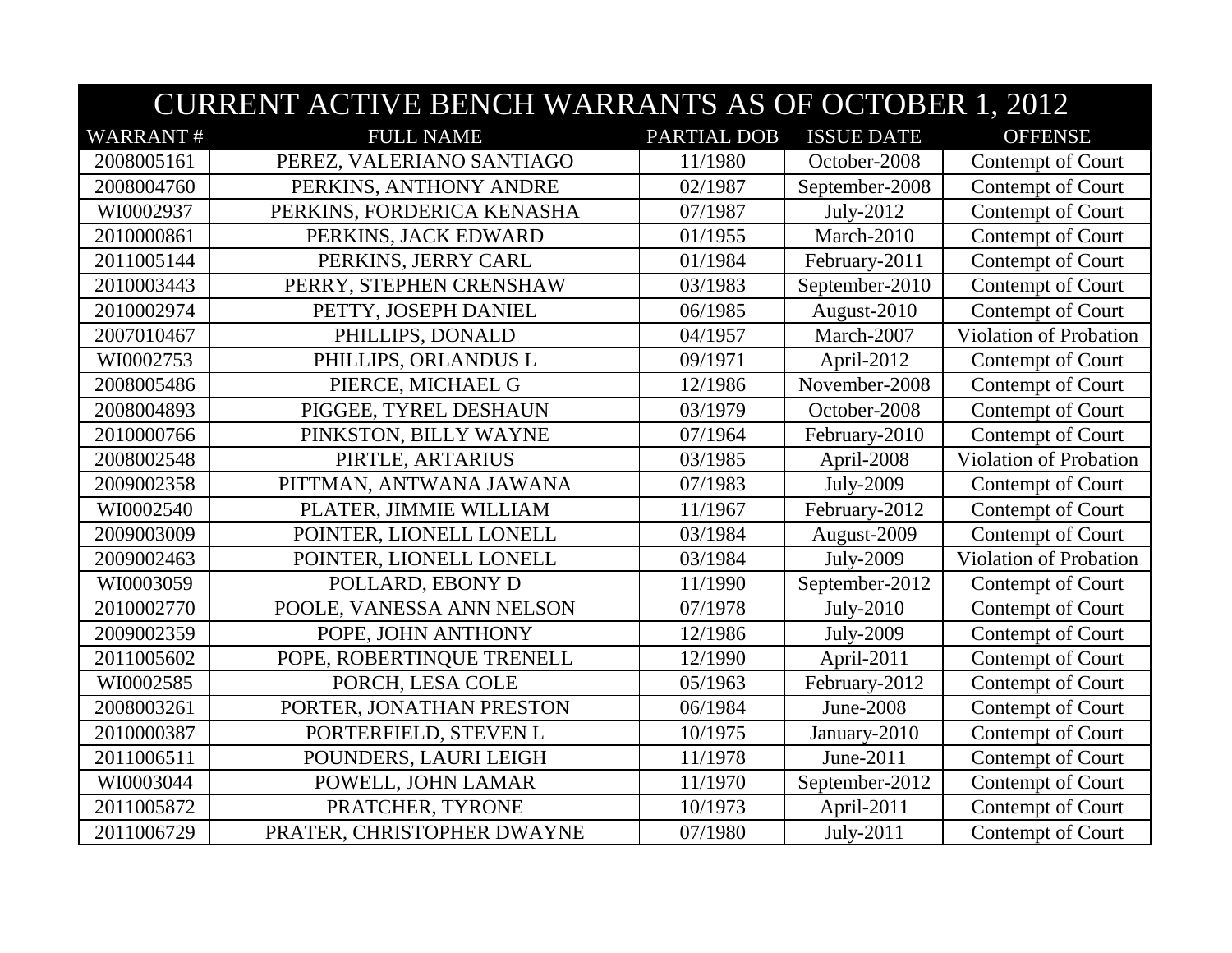|                 | <b>CURRENT ACTIVE BENCH WARRANTS AS OF OCTOBER 1, 2012</b> |             |                   |                        |  |
|-----------------|------------------------------------------------------------|-------------|-------------------|------------------------|--|
| <b>WARRANT#</b> | <b>FULL NAME</b>                                           | PARTIAL DOB | <b>ISSUE DATE</b> | <b>OFFENSE</b>         |  |
| 2009002029      | PRESLEY, MICHAEL ANTHONY                                   | 06/1979     | June-2009         | Contempt of Court      |  |
| WI0002403       | PRETTI, VENITA LYNN                                        | 09/1957     | December-2011     | Contempt of Court      |  |
| WI0002277       | PRICE, CHESTER LYNNE                                       | 01/1956     | October-2011      | Contempt of Court      |  |
| 2010003177      | PRICE, KENNETH VINCENT                                     | 02/1960     | September-2010    | Contempt of Court      |  |
| 2010003175      | PRIDE, AARON CHRISTOPHE                                    | 07/1982     | September-2010    | Contempt of Court      |  |
| WI0002207       | PRIDE, KIMARA                                              | 03/1981     | September-2011    | Contempt of Court      |  |
| WI0002460       | PRUDEN, JUSTIN DAVID                                       | 02/1983     | January-2012      | Contempt of Court      |  |
| WI0002216       | PRUITT, KENDALL ALTON                                      | 10/1984     | September-2011    | Contempt of Court      |  |
| 2010002252      | PUGH, HERBERT DANIEL                                       | 01/1982     | June-2010         | Contempt of Court      |  |
| 2010003021      | <b>QUALLS, BRYAN KEITH</b>                                 | 10/1973     | August-2010       | Contempt of Court      |  |
| 2010002223      | <b>QUINN, CAROL B</b>                                      | 03/1958     | June-2010         | Contempt of Court      |  |
| 2011005504      | RACHUBA, ROBERT A                                          | 05/1985     | March-2011        | Contempt of Court      |  |
| WI0002788       | RAGSDALE, LINDA ANN                                        | 12/1960     | April-2012        | Contempt of Court      |  |
| 2004003868      | RAHMLOW, WILL                                              | 08/1968     | September-2004    | Violation of Probation |  |
| WI0002402       | RAIFORD, MONTARRIS MARQUIS                                 | 09/1973     | December-2011     | Contempt of Court      |  |
| WI0002280       | RAINEY, SHARONDA VANESSA                                   | 02/1988     | November-2011     | Contempt of Court      |  |
| 2006002383      | RAMERO, GERADO CORRERO                                     | 02/1976     | July-2006         | Violation of Probation |  |
| 2011006533      | RAMIREZ, ADRIAN GONZALEZ                                   | 05/1980     | June-2011         | Contempt of Court      |  |
| 2006000624      | RAMIREZ, ENRIQUE                                           | 12/1972     | March-2006        | Violation of Probation |  |
| 2005003291      | RAMIREZ, JOSE ROBERTO                                      | 10/1988     | October-2005      | Violation of Probation |  |
| 2011006535      | RANDLE, RICKY                                              | 12/1962     | June-2011         | Contempt of Court      |  |
| 2011004769      | RANDOLPH, JAMES ALBERT                                     | 01/1964     | January-2011      | Contempt of Court      |  |
| WI0002479       | RANDOLPH, KENRTRIC COVELL                                  | 02/1988     | January-2012      | Contempt of Court      |  |
| 2008003391      | RATLIFF, MARQUAIL DARNAIL                                  | 10/1988     | June-2008         | Contempt of Court      |  |
| 2009004219      | RATLIFFE, DWAIN ANTONIO                                    | 08/1980     | December-2009     | Contempt of Court      |  |
| 2010003215      | RAUSCH, TYLER E                                            | 09/1963     | September-2010    | Contempt of Court      |  |
| 2010002797      | RAYFORD, BRANNAN JAMES                                     | 09/1984     | July-2010         | Contempt of Court      |  |
| 2009000947      | REDDICK, AARON JEROME                                      | 03/1960     | March-2009        | Contempt of Court      |  |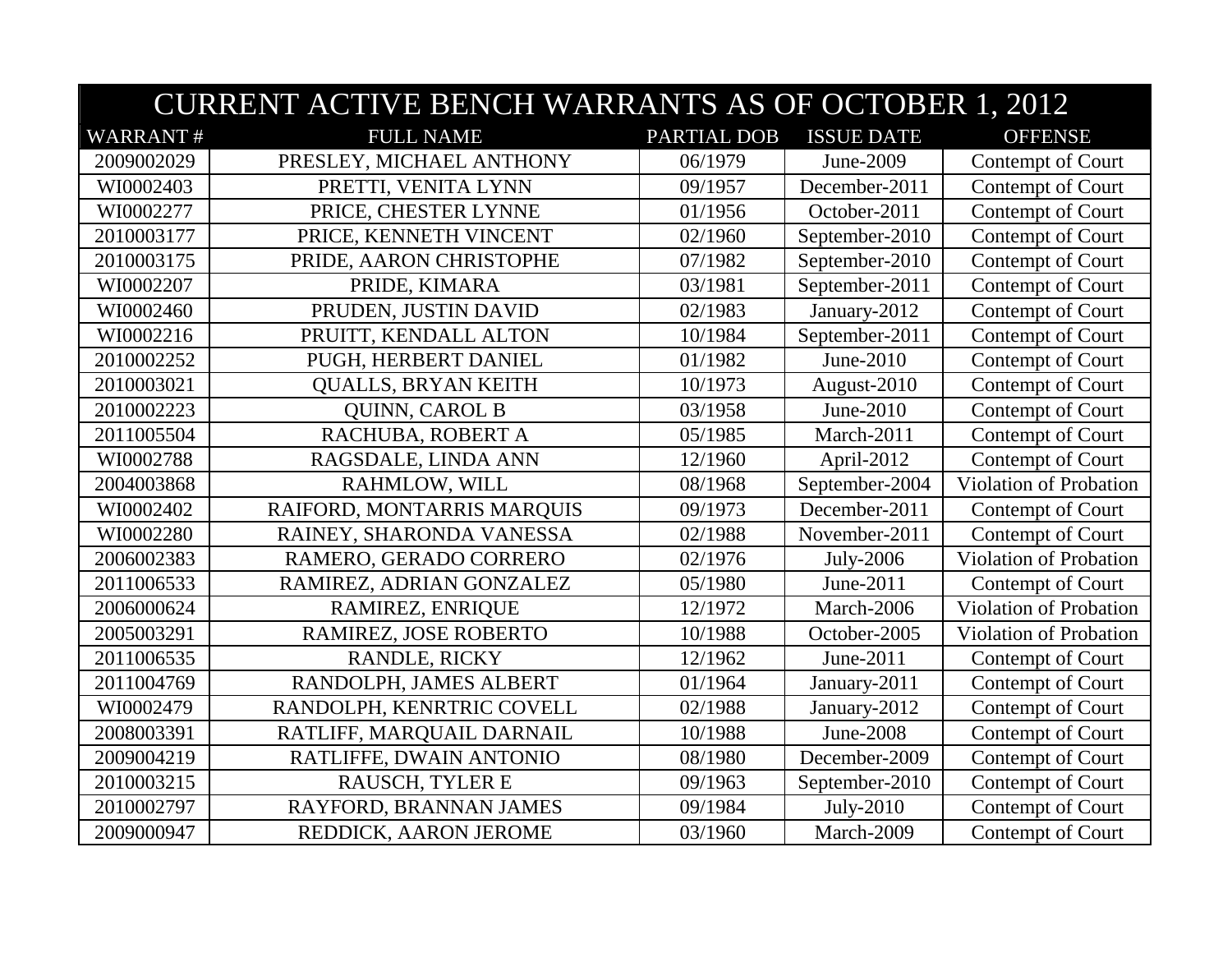| <b>CURRENT ACTIVE BENCH WARRANTS AS OF OCTOBER 1, 2012</b> |                               |                    |                   |                        |
|------------------------------------------------------------|-------------------------------|--------------------|-------------------|------------------------|
| <b>WARRANT#</b>                                            | <b>FULL NAME</b>              | <b>PARTIAL DOB</b> | <b>ISSUE DATE</b> | <b>OFFENSE</b>         |
| 2010000840                                                 | REDDICK, PRINCE MELDAVIOUS    | 12/1988            | March-2010        | Contempt of Court      |
| WI0003045                                                  | REDWINE, JIMMY DALE           | 10/1965            | September-2012    | Contempt of Court      |
| WI0002658                                                  | REID, JON CHRISTOPHER         | 10/1969            | March-2012        | Contempt of Court      |
| WI0002490                                                  | RELERFORD, DERRICK DAWAYNE    | 06/1986            | January-2012      | Contempt of Court      |
| WI0002848                                                  | RHODES, SHAVON JAY            | 07/1980            | May-2012          | Contempt of Court      |
| 2009001111                                                 | RICH, DONALD EDWARD           | 10/1980            | April-2009        | Contempt of Court      |
| 2009000998                                                 | RICH, DONALD EDWARD           | 10/1980            | March-2009        | Violation of Probation |
| 2009002982                                                 | RICHARDSON, ACQUANETTE LAVISE | 11/1989            | August-2009       | Contempt of Court      |
| 2008005290                                                 | RICHARDSON, CORY TYRONE       | 12/1981            | November-2008     | Contempt of Court      |
| 2008003392                                                 | RICHARDSON, NIKITA DELANO     | 03/1974            | June-2008         | Contempt of Court      |
| 2009002031                                                 | RICHARDSON, RONALD LEON       | 01/1979            | June-2009         | Contempt of Court      |
| 2010000165                                                 | RICHARDSON, YVONNE            | 05/1982            | January-2010      | Contempt of Court      |
| 2009002327                                                 | RICHMOND, TIMOTHY A           | 02/1982            | July-2009         | Contempt of Court      |
| 2010002614                                                 | RIDER, SCOTT ALAN             | 01/1961            | July-2010         | Contempt of Court      |
| WI0003052                                                  | RIKARD, MELISSA HAILEY        | 01/1979            | September-2012    | Contempt of Court      |
| 2011004921                                                 | RIKARD, WILLIAM W             | 03/1950            | February-2011     | Contempt of Court      |
| 2003004136                                                 | RILEY, BRIDGIT<br>ANN         | 07/1979            | October-2003      | Violation of Probation |
| WI0002230                                                  | RILEY, COURTNEY DEWAYNE       | 07/1990            | October-2011      | Contempt of Court      |
| 2009000086                                                 | RIMMER, GARY DUANE            | 05/1966            | January-2009      | Contempt of Court      |
| 2009002032                                                 | RINCON, FIDEL SORIA           | 03/1986            | June-2009         | Contempt of Court      |
| 2010000076                                                 | RINCON, JOSE J                | 11/1982            | January-2010      | Contempt of Court      |
| 2010001363                                                 | RINCON, JOSE J                | 11/1982            | April-2010        | Violation of Probation |
| 2009002033                                                 | RIVERA, MARTIN                |                    | June-2009         | Contempt of Court      |
| 2002000923                                                 | <b>ROBERSON, RONALD B</b>     | 06/1964            | April-2002        | Violation of Probation |
| WI0002266                                                  | ROBERTS, DANIEL BERNARD       | 07/1976            | October-2011      | Contempt of Court      |
| 2010001550                                                 | ROBERTS, MARK ANDREW          | 05/1972            | April-2010        | Contempt of Court      |
| 2010004062                                                 | ROBERTS, PAUL MICHAEL         | 09/1983            | November-2010     | Contempt of Court      |
| WI0003039                                                  | ROBERTS, SHANNON DEBRA        | 11/1967            | September-2012    | Contempt of Court      |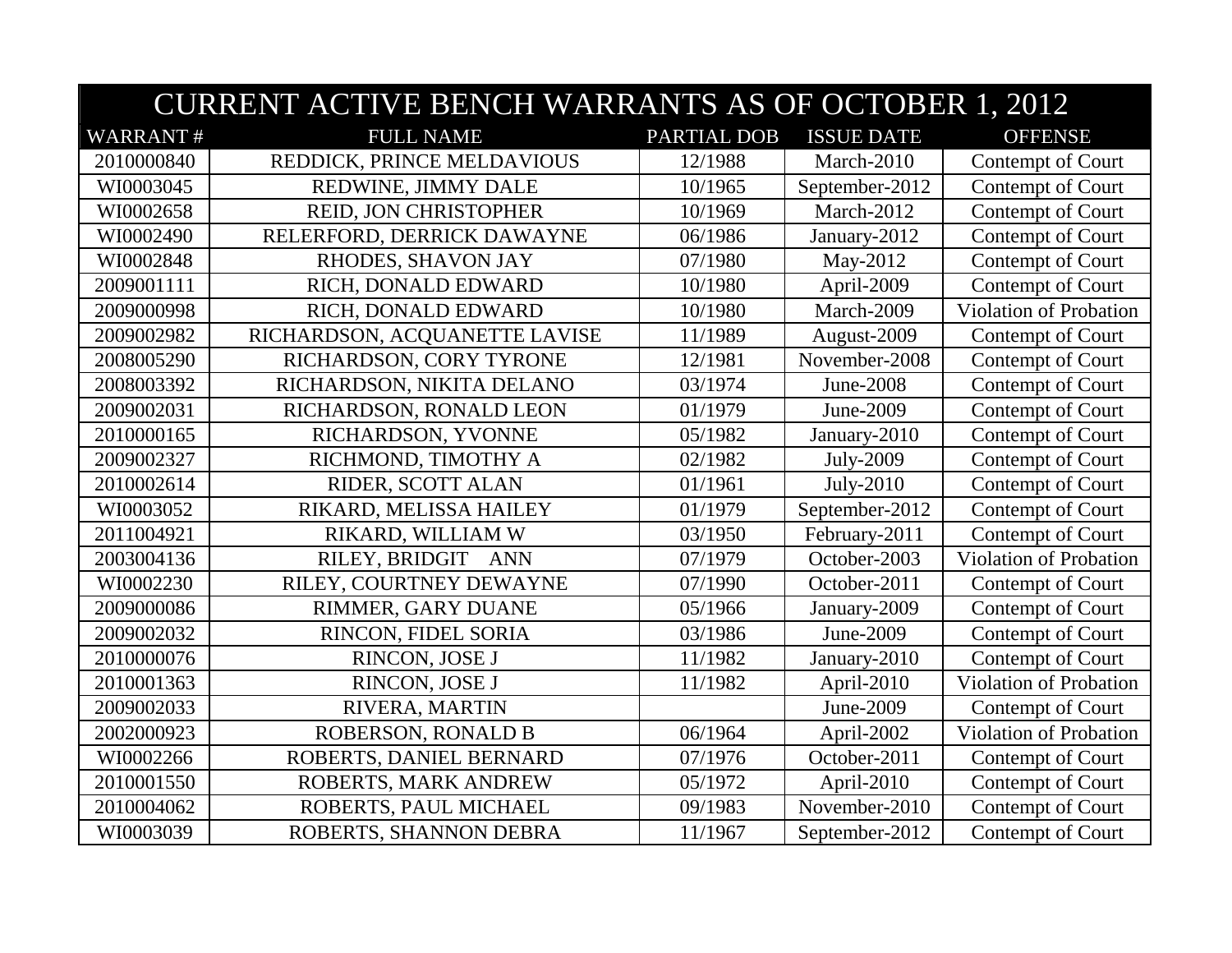|                 | <b>CURRENT ACTIVE BENCH WARRANTS AS OF OCTOBER 1, 2012</b> |             |                   |                               |  |
|-----------------|------------------------------------------------------------|-------------|-------------------|-------------------------------|--|
| <b>WARRANT#</b> | <b>FULL NAME</b>                                           | PARTIAL DOB | <b>ISSUE DATE</b> | <b>OFFENSE</b>                |  |
| 2011005970      | ROBERTS, TRAVIS LEE                                        | 04/1988     | May-2011          | Contempt of Court             |  |
| 2010000441      | ROBINSON, CIARA R                                          | 03/1984     | January-2010      | Contempt of Court             |  |
| 2011006539      | ROBINSON, EDGAR ROBINSON                                   | 08/1981     | June-2011         | Contempt of Court             |  |
| 2010000456      | ROBINSON, GREGORY D. ORT.                                  | 04/1986     | January-2010      | Contempt of Court             |  |
| 2009000087      | ROBINSON, JAMES EDWARD                                     | 10/1951     | January-2009      | Contempt of Court             |  |
| 2006001920      | ROBINSON, KAREN SHERROD                                    | 06/1958     | June-2006         | Violation of Probation        |  |
| 2008004412      | ROBINSON, KARRIEM ARNETT                                   | 01/1975     | September-2008    | Contempt of Court             |  |
| WI0002830       | ROBINSON, KEYWONDA LASHON                                  | 04/1978     | May-2012          | Contempt of Court             |  |
| 2010001882      | ROBINSON, LATORIA SHANELL                                  | 05/1984     | May-2010          | Contempt of Court             |  |
| WI0002849       | ROBINSON, LEANN LYNN                                       | 04/1980     | May-2012          | Contempt of Court             |  |
| 2009002362      | ROBINSON, PAULA                                            | 01/1974     | July-2009         | Contempt of Court             |  |
| 2008004409      | RODGERS, DANNY BERNETT                                     | 02/1969     | September-2008    | Contempt of Court             |  |
| 2002000064      | RODGERS, RICKY DARNELL                                     | 04/1965     | January-2002      | Violation of Probation        |  |
| 2011007021      | RODGERS, ROKEYA                                            | 09/1981     | August-2011       | Contempt of Court             |  |
| 2011004770      | RODRIGO, MENDOZA                                           | 10/1975     | January-2011      | Contempt of Court             |  |
| 2010003022      | RODRIGUEZ, GERMAN                                          | 02/1988     | August-2010       | Contempt of Court             |  |
| 2011006376      | RODRIGUEZ, STEPHANIE LUCILLE                               | 06/1981     | June-2011         | Contempt of Court             |  |
| 2004003650      | RODRIGUEZ, VICTOR                                          | 10/1976     | September-2004    | Violation of Probation        |  |
| 2010001864      | ROGAN, RASHID ALI                                          | 08/1972     | May-2010          | Contempt of Court             |  |
| WI0002772       | ROGERS, KEVIN L                                            | 03/1984     | April-2012        | Contempt of Court             |  |
| 2010000457      | ROGERS, TONY DEMETIRUS                                     | 12/1976     | January-2010      | Contempt of Court             |  |
| 2010002225      | ROHLING, SUSAN PAIGE                                       | 02/1959     | June-2010         | Contempt of Court             |  |
| 2008004577      | ROJAS, FLORENTINO SUAREZ                                   | 06/1973     | September-2008    | <b>Violation of Probation</b> |  |
| 2008005109      | ROMAN, EDISON C                                            | 05/1978     | October-2008      | Contempt of Court             |  |
| WI0002639       | ROSALES, CAROLS FLORES                                     | 08/1989     | February-2012     | Contempt of Court             |  |
| 2009002606      | ROSALES, MICHAEL ANTHONY                                   | 11/1987     | <b>July-2009</b>  | Contempt of Court             |  |
| 2008001040      | ROSAS, JUAN                                                | 12/1981     | February-2008     | Violation of Probation        |  |
| WI0002876       | ROSE, CHRISTOPHER LEE                                      | 12/1992     | May-2012          | Violation of Probation        |  |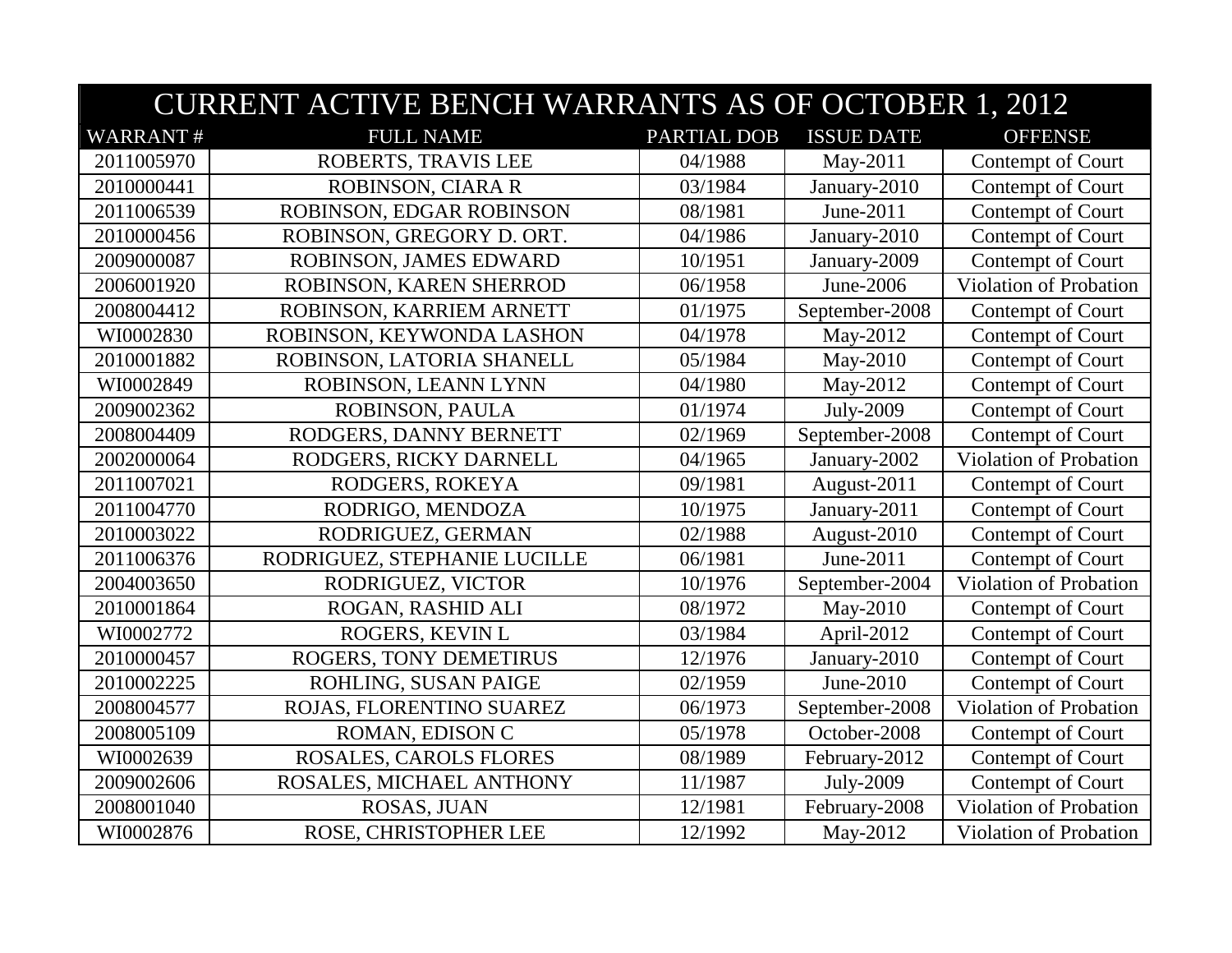|                 | <b>CURRENT ACTIVE BENCH WARRANTS AS OF OCTOBER 1, 2012</b> |             |                   |                               |  |  |
|-----------------|------------------------------------------------------------|-------------|-------------------|-------------------------------|--|--|
| <b>WARRANT#</b> | <b>FULL NAME</b>                                           | PARTIAL DOB | <b>ISSUE DATE</b> | <b>OFFENSE</b>                |  |  |
| 2009000247      | ROSS, DERRICK EUGENE                                       | 05/1970     | January-2009      | Violation of Probation        |  |  |
| 2009002607      | <b>ROSS, DERRICK EUGENE</b>                                | 05/1970     | July-2009         | Contempt of Court             |  |  |
| 2004004490      | ROSS, ROBERT L                                             | 01/1973     | November-2004     | Violation of Probation        |  |  |
| 2010001687      | ROSS, TABITHA LASHA                                        | 02/1984     | May-2010          | Contempt of Court             |  |  |
| 2009001197      | ROSS, THOMAS DONTRELLA                                     | 07/1983     | April-2009        | Violation of Probation        |  |  |
| WI0002694       | ROWE, JAMES RANDALL                                        | 04/1968     | March-2012        | Contempt of Court             |  |  |
| 2009002992      | RUBEN, OMARI LEONTAYE                                      | 05/1984     | August-2009       | Contempt of Court             |  |  |
| 2011006768      | <b>RUBIN, CHARLES</b>                                      | 01/1944     | July-2011         | Contempt of Court             |  |  |
| 2010002615      | <b>RUBIO, JAVIER</b>                                       | 11/1988     | July-2010         | Contempt of Court             |  |  |
| 2010000874      | RUDD, HENRY                                                | 10/1965     | March-2010        | Contempt of Court             |  |  |
| 2009002182      | RUFFIN, ANTHONY CARL                                       | 03/1970     | June-2009         | Contempt of Court             |  |  |
| 2011004791      | RUSSELL, ANTONIO TERRELL                                   | 07/1977     | January-2011      | Contempt of Court             |  |  |
| WI0002400       | RUSSELL, ASHLEY                                            | 12/1992     | December-2011     | Contempt of Court             |  |  |
| 2009001807      | SAFFORD, LEONARD                                           | 12/1968     | June-2009         | Contempt of Court             |  |  |
| 2007014829      | SALAZAR, JULIO CESAR                                       | 07/1982     | August-2007       | Violation of Probation        |  |  |
| 2010000452      | SALAZAR, JULIO CESAR                                       | 07/1982     | January-2010      | Contempt of Court             |  |  |
| 2010003313      | SALAZAR, VICTOR                                            | 07/1966     | September-2010    | Contempt of Court             |  |  |
| 2008004883      | <b>SALINAS, SANDRA LEIGH</b>                               | 03/1968     | October-2008      | Contempt of Court             |  |  |
| WI0002850       | SAMUEL, BRYANT T                                           | 10/1974     | May-2012          | Contempt of Court             |  |  |
| 2003002501      | SANCHEZ, DAVID                                             | 05/1978     | July-2003         | Violation of Probation        |  |  |
| 2010000748      | SANCHEZ, FAUSTO CESAR                                      | 02/1987     | February-2010     | Contempt of Court             |  |  |
| WI0002695       | <b>SANCHEZ, JOSE</b>                                       | 10/1977     | March-2012        | Contempt of Court             |  |  |
| 2007011901      | <b>SANCHEZ, OMAR</b>                                       | 07/1984     | May-2007          | <b>Violation of Probation</b> |  |  |
| 2010002595      | SANDERFORD, JAMES GRAY                                     | 07/1963     | July-2010         | Contempt of Court             |  |  |
| 2011006993      | <b>SANDERS, LAKE JEROME</b>                                | 09/1969     | August-2011       | Contempt of Court             |  |  |
| WI0002949       | SANDERS, LESTER WILLIAM                                    | 11/1980     | August-2012       | Contempt of Court             |  |  |
| WI0002696       | SANDERS, ROBERT L                                          | 04/1986     | March-2012        | Contempt of Court             |  |  |
| 2010002253      | SANTIAGO, AURELIO PEREZ                                    | 11/1980     | June-2010         | Contempt of Court             |  |  |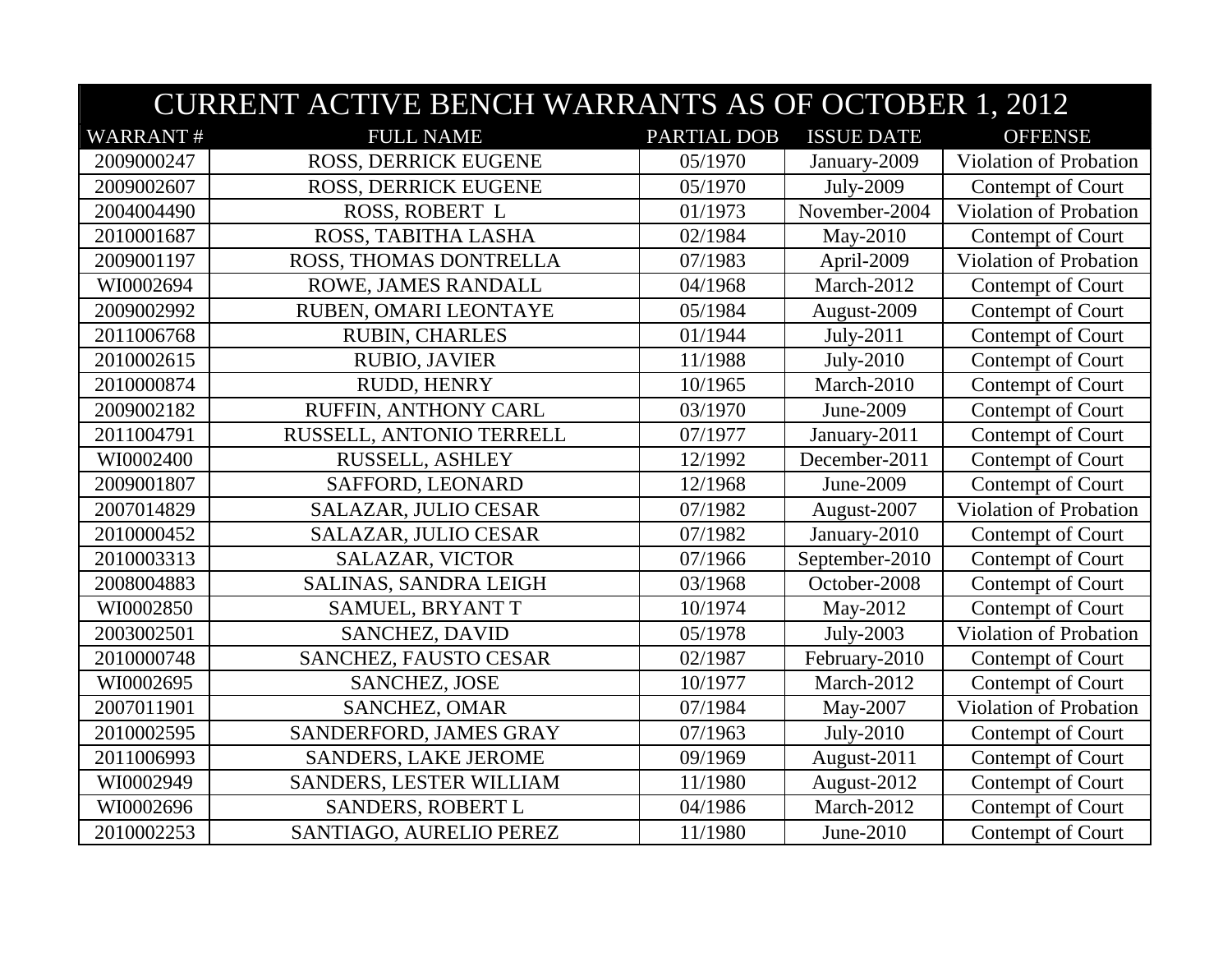|                 | <b>CURRENT ACTIVE BENCH WARRANTS AS OF OCTOBER 1, 2012</b> |             |                   |                               |  |
|-----------------|------------------------------------------------------------|-------------|-------------------|-------------------------------|--|
| <b>WARRANT#</b> | <b>FULL NAME</b>                                           | PARTIAL DOB | <b>ISSUE DATE</b> | <b>OFFENSE</b>                |  |
| WI0002729       | SANTOS, ANTONIO                                            | 01/1986     | March-2012        | Contempt of Court             |  |
| WI0002759       | SANTOS, ANTONIO                                            | 01/1986     | April-2012        | Violation of Probation        |  |
| WI0002707       | SAPPINGTON, JOHN ALLEN                                     | 03/1972     | March-2012        | Contempt of Court             |  |
| 2009003412      | SARGENT, SHONDA NICOLE                                     | 12/1976     | September-2009    | Contempt of Court             |  |
| 2010002617      | SAULSBERRY, DC                                             | 02/1961     | July-2010         | Contempt of Court             |  |
| 2011004818      | SCHMIDT, WILLIAM B                                         | 12/1981     | January-2011      | Contempt of Court             |  |
| 2010001944      | SCHULTZ, JOSEPH JAY                                        | 07/1964     | May-2010          | Contempt of Court             |  |
| 2011005487      | SCOTT, EMERALD PATRICE                                     | 06/1984     | March-2011        | Contempt of Court             |  |
| WI0002232       | <b>SCOTT, LEE ANGELO</b>                                   | 09/1971     | October-2011      | Contempt of Court             |  |
| 2009002890      | <b>SCOTT, MATHEW KYLE</b>                                  | 12/1977     | August-2009       | Contempt of Court             |  |
| WI0002931       | <b>SCOTT, ROBERT J</b>                                     | 03/1978     | July-2012         | <b>Violation of Probation</b> |  |
| WI0002721       | <b>SCOTT, RYAN JEFFREY</b>                                 | 08/1974     | March-2012        | Contempt of Court             |  |
| 2011006540      | SCOTT, SHANNON TEKITA                                      | 06/1985     | June-2011         | Contempt of Court             |  |
| 2011006769      | SCOTT, SHANNON TEKITA                                      | 06/1985     | July-2011         | Violation of Probation        |  |
| 2008000837      | <b>SCRUGGS, KAREN RENEE</b>                                | 05/1981     | February-2008     | Violation of Probation        |  |
| WI0002591       | <b>SCRUGGS, PATRICK ANDREW</b>                             | 01/1979     | February-2012     | Contempt of Court             |  |
| WI0002923       | SELMON, ANTONIO                                            | 12/1984     | July-2012         | Contempt of Court             |  |
| 2008005407      | <b>SELMON, PATRECE D</b>                                   | 09/1978     | November-2008     | Contempt of Court             |  |
| 2009003586      | SERVIN, JORGE IBARRA                                       | 01/1974     | October-2009      | Contempt of Court             |  |
| 2008004532      | <b>SHANKS, OLIVER GARRISON</b>                             | 08/1964     | September-2008    | Contempt of Court             |  |
| 2009002183      | SHANNON, LEMUEL                                            | 06/1961     | June-2009         | Contempt of Court             |  |
| 2010000447      | SHAW, KEITH AARON                                          | 03/1985     | January-2010      | Contempt of Court             |  |
| 2011004863      | <b>SHAW, KEITH AARON</b>                                   | 03/1985     | February-2011     | Contempt of Court             |  |
| 2011004869      | SHEGOG, WALTER                                             | 09/1955     | February-2011     | Contempt of Court             |  |
| 2007017294      | SHELTON, DAVID CHARLES                                     | 09/1961     | October-2007      | Violation of Probation        |  |
| 2009001808      | SHELTON, JEREMY ANTWAN                                     | 09/1990     | June-2009         | Contempt of Court             |  |
| 2008005489      | SHEPPARD, WILLIAM ROBERT                                   | 09/1973     | November-2008     | Contempt of Court             |  |
| 2006003338      | SHERMAN, ARMOUR RAY                                        | 11/1947     | October-2006      | Violation of Probation        |  |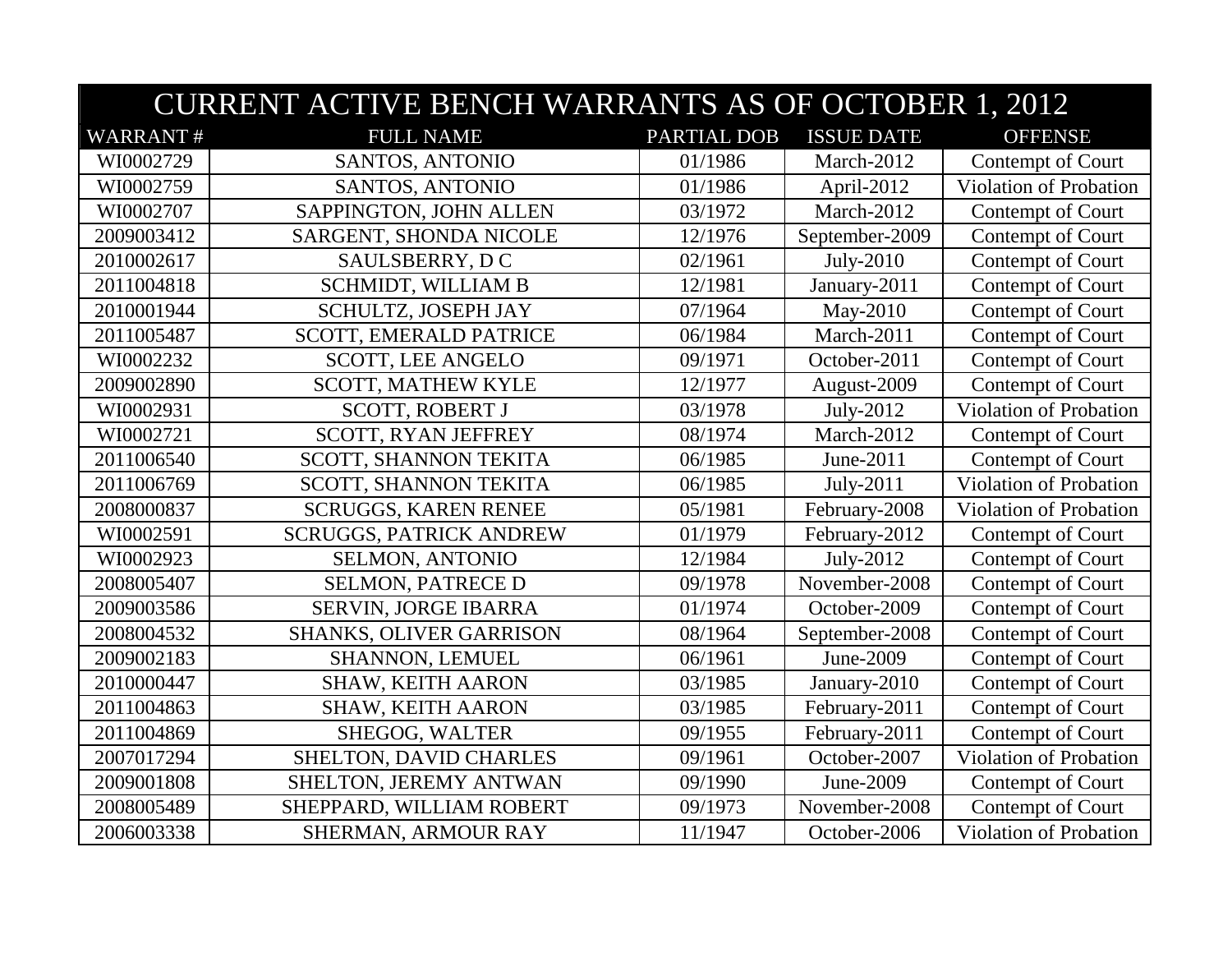|                 | <b>CURRENT ACTIVE BENCH WARRANTS AS OF OCTOBER 1, 2012</b> |             |                   |                        |  |
|-----------------|------------------------------------------------------------|-------------|-------------------|------------------------|--|
| <b>WARRANT#</b> | <b>FULL NAME</b>                                           | PARTIAL DOB | <b>ISSUE DATE</b> | <b>OFFENSE</b>         |  |
| 2009002040      | SHIELDS, GREGORY DURRELL                                   | 12/1967     | June-2009         | Contempt of Court      |  |
| 2009001213      | <b>SHIELDS, RANDY B</b>                                    | 10/1962     | April-2009        | Contempt of Court      |  |
| 2008005408      | SILLAH, ALVSENI I                                          | 01/1986     | November-2008     | Contempt of Court      |  |
| 2009002181      | SIMMONS, JOHN WESLEY                                       | 05/1988     | June-2009         | Contempt of Court      |  |
| 2009002975      | SIMMONS, LINDA DARNELL                                     | 09/1957     | August-2009       | Contempt of Court      |  |
| 2010003445      | SIMMONS, TINA LOUISE                                       | 02/1970     | September-2010    | Contempt of Court      |  |
| WI0003064       | SIMPSON, QUINTIN JEMARIO                                   | 08/1988     | September-2012    | Contempt of Court      |  |
| 2009002328      | SIMS, JEREMY WAYNE                                         | 12/1976     | July-2009         | Contempt of Court      |  |
| 2011005969      | SIMS, QUENTIN DEANDRE                                      | 02/1986     | May-2011          | Contempt of Court      |  |
| WI0002396       | SINGLER-MASON, IRISH                                       | 10/1962     | December-2011     | Contempt of Court      |  |
| WI0002867       | SINGLETON, BARRY B                                         | 08/1963     | May-2012          | Contempt of Court      |  |
| 2008004756      | SIPP, KENNETH JEROME                                       | 08/1987     | September-2008    | Contempt of Court      |  |
| WI0002977       | SISTRUNK, RANDY                                            | 10/1979     | August-2012       | Contempt of Court      |  |
| 2000000998      | SITZES, JEFFREY                                            | 10/1963     | March-1998        | Violation of Probation |  |
| 2011006743      | SIVER, RASCHELLE MEGEAN                                    | 02/1986     | July-2011         | Violation of Probation |  |
| 2011007200      | SIVER, RASCHELLE MEGEAN                                    | 02/1986     | August-2011       | Contempt of Court      |  |
| WI0002472       | SLAUGHTER, CEEQUAON                                        | 01/1990     | January-2012      | Contempt of Court      |  |
| 2011006541      | <b>SLAUGHTER, CEIRRA MARIE</b>                             | 04/1989     | June-2011         | Contempt of Court      |  |
| 2009002987      | SLAUGHTER, MEGAN ELIZABETH                                 | 03/1990     | August-2009       | Contempt of Court      |  |
| WI0003060       | SLAY, PATRICK MICHAEL                                      | 08/1980     | September-2012    | Contempt of Court      |  |
| 2003004738      | SMART, PHSHAWN DEWAYNE                                     | 11/1975     | December-2003     | Violation of Probation |  |
| 2010000170      | SMART, RAYNER ANTONIO                                      | 10/1981     | January-2010      | Contempt of Court      |  |
| WI0002812       | SMITH, CALVIN                                              | 02/1976     | May-2012          | Contempt of Court      |  |
| 2011006979      | SMITH, CHRISTOPHER TRAVAIL                                 | 01/1990     | August-2011       | Contempt of Court      |  |
| 2009002891      | SMITH, DARRYL KEVIN                                        | 11/1987     | August-2009       | Contempt of Court      |  |
| 2010000848      | SMITH, DAVID WAYNE                                         | 01/1982     | March-2010        | Contempt of Court      |  |
| 2010002802      | SMITH, EDDIE RAY                                           | 07/1961     | July-2010         | Contempt of Court      |  |
| 2011004870      | SMITH, EDWARD EARL                                         | 03/1956     | February-2011     | Contempt of Court      |  |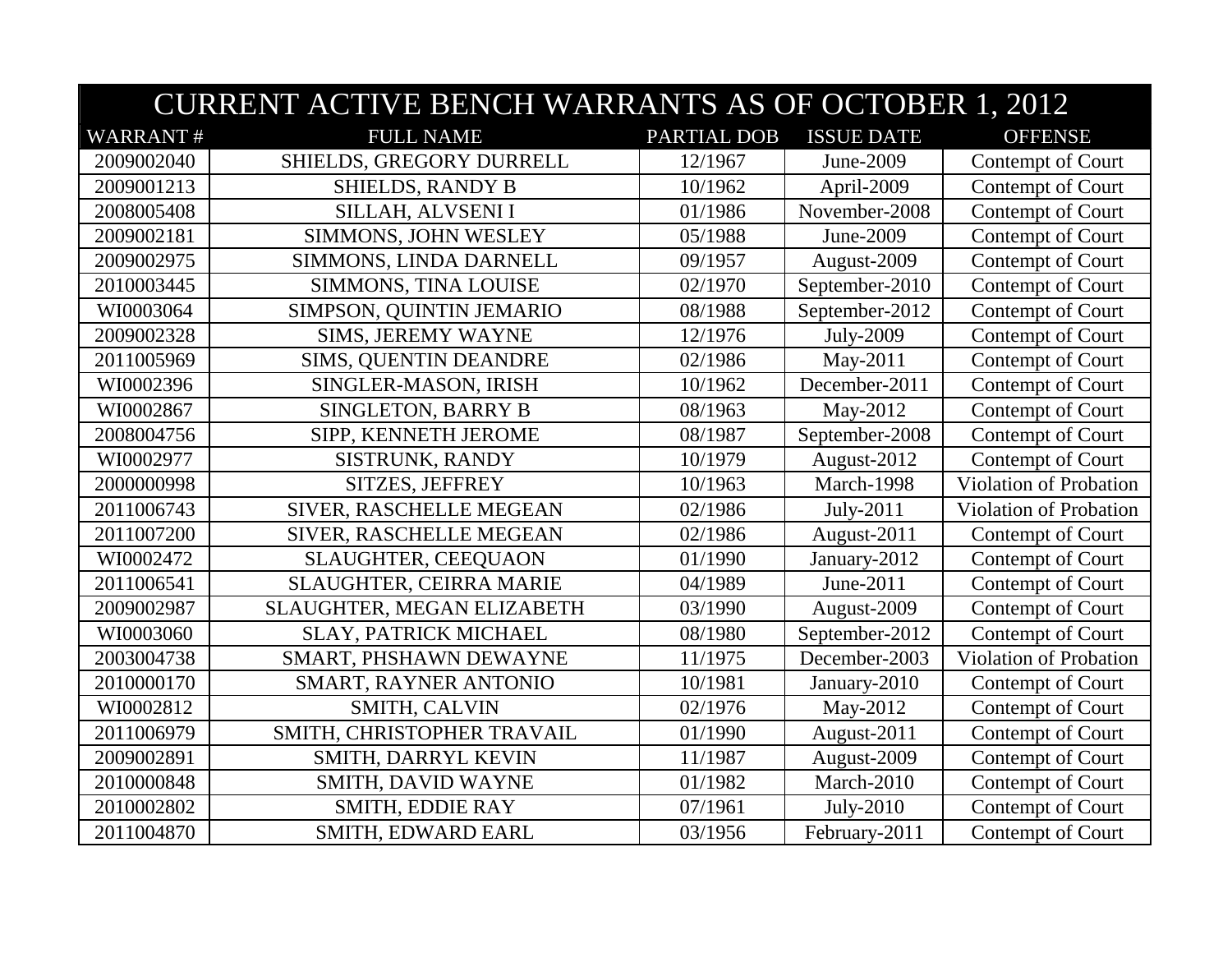|                 | <b>CURRENT ACTIVE BENCH WARRANTS AS OF OCTOBER 1, 2012</b> |             |                   |                        |  |
|-----------------|------------------------------------------------------------|-------------|-------------------|------------------------|--|
| <b>WARRANT#</b> | <b>FULL NAME</b>                                           | PARTIAL DOB | <b>ISSUE DATE</b> | <b>OFFENSE</b>         |  |
| 2011007199      | SMITH, GARY LEE                                            | 01/1958     | August-2011       | Contempt of Court      |  |
| 2011005835      | SMITH, HARVEY JEREMY                                       | 04/1990     | April-2011        | Contempt of Court      |  |
| 2010003853      | SMITH, JAMES                                               | 04/1988     | October-2010      | Contempt of Court      |  |
| 2004003061      | <b>SMITH, JOHN EARL</b>                                    | 11/1981     | August-2004       | Violation of Probation |  |
| 2004001954      | SMITH, JOHN JAMES                                          | 05/1951     | May-2004          | Violation of Probation |  |
| 2010003446      | SMITH, KYLEE L                                             | 06/1980     | September-2010    | Contempt of Court      |  |
| 2000001017      | SMITH, LESLIE M JOHNSON                                    | 07/1970     | February-2000     | Violation of Probation |  |
| 2010002227      | SMITH, MICHEAL ANTHONY                                     | 08/1971     | June-2010         | Contempt of Court      |  |
| 2009002041      | <b>SMITH, MILTON D</b>                                     | 08/1980     | June-2009         | Contempt of Court      |  |
| 2009002329      | SMITH, OSCAR NATHANIEL                                     | 05/1969     | July-2009         | Contempt of Court      |  |
| WI0002417       | SMITH, QUAZI LEBRONZ                                       | 06/1969     | December-2011     | Contempt of Court      |  |
| 2010002618      | SMITH, SEDRIC DESHON                                       | 04/1974     | July-2010         | Contempt of Court      |  |
| WI0002290       | SMITH, SHEILA L                                            | 10/1970     | November-2011     | Contempt of Court      |  |
| 2008004533      | SMITH, TERRICK JERMON                                      | 08/1983     | September-2008    | Contempt of Court      |  |
| WI0002269       | SMITH, TIMMY BREWER                                        | 09/1964     | October-2011      | Contempt of Court      |  |
| 2010001366      | SMITH, TRINIKA ROCHELLE                                    | 12/1985     | April-2010        | Contempt of Court      |  |
| WI0002442       | SMITH, TYRONE EMANUEL                                      | 01/1987     | January-2012      | Contempt of Court      |  |
| WI0002790       | SMITH, VINCENT EDWARD                                      | 05/1966     | April-2012        | Contempt of Court      |  |
| WI0002851       | SMITHERMAN, TOMMY                                          | 04/1953     | May-2012          | Contempt of Court      |  |
| WI0002594       | SMOOT, TYSHON JAMAR                                        | 07/1982     | February-2012     | Contempt of Court      |  |
| 2010002363      | SNEED, CHRISTINA MARIE                                     | 12/1981     | June-2010         | Contempt of Court      |  |
| 2009003001      | <b>SNEED, STEVEN M</b>                                     | 05/1955     | August-2009       | Contempt of Court      |  |
| 2008005084      | SNIDER, JAMES WILLIAM                                      | 05/1967     | October-2008      | Contempt of Court      |  |
| 2010003448      | SNOW, NORMAN KELVIN                                        | 07/1990     | September-2010    | Contempt of Court      |  |
| 2010001085      | SPANIEL, FLORENCE A                                        | 05/1969     | March-2010        | Contempt of Court      |  |
| WI0002419       | SPANKS, BARBARA ANN                                        | 11/1965     | December-2011     | Contempt of Court      |  |
| WI0002234       | SPEARS, AKELRA VSHUN                                       | 01/1983     | October-2011      | Contempt of Court      |  |
| 2010003449      | SPENCER, CORTNEY JO                                        | 12/1973     | September-2010    | Contempt of Court      |  |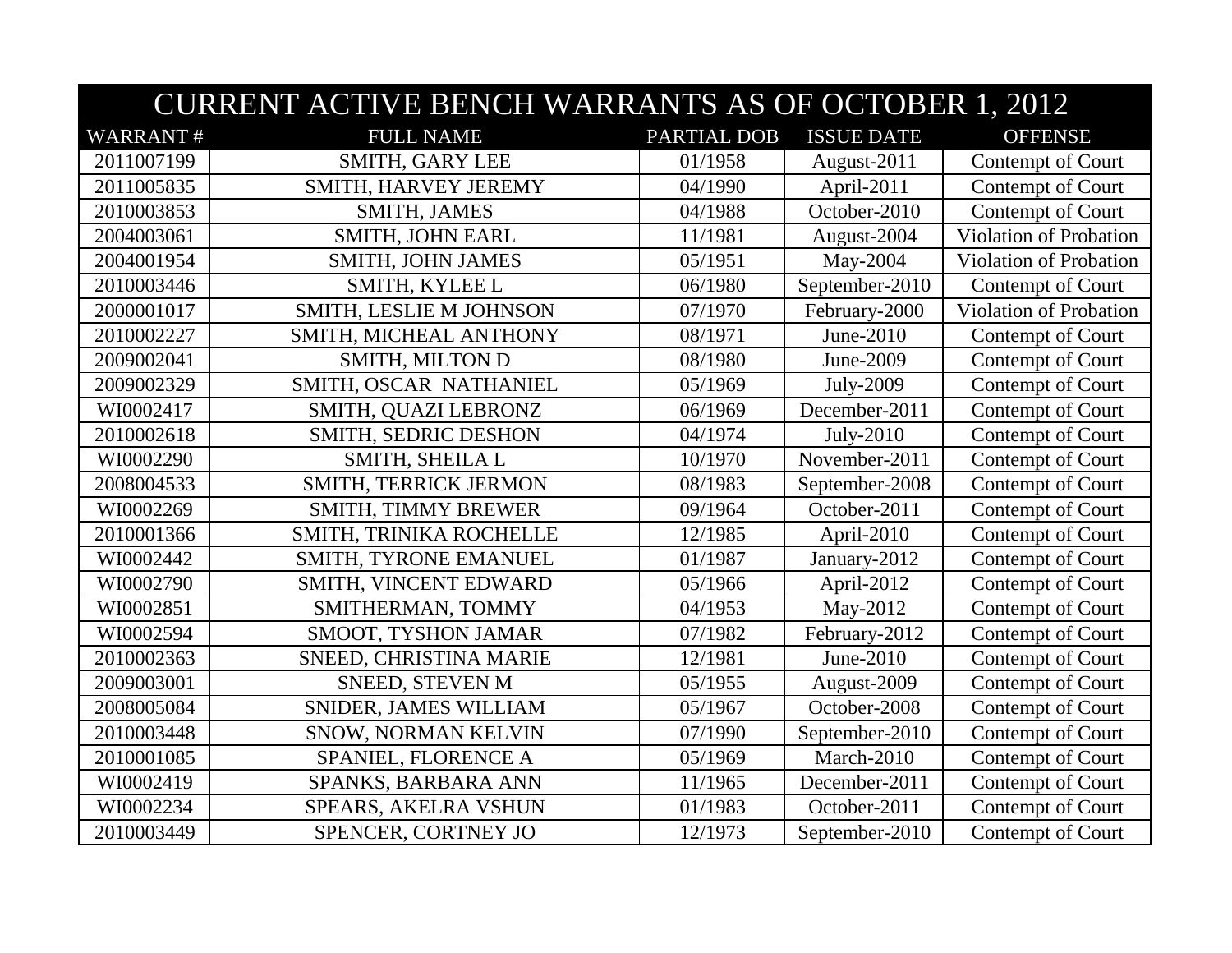|                 | <b>CURRENT ACTIVE BENCH WARRANTS AS OF OCTOBER 1, 2012</b> |             |                   |                               |  |
|-----------------|------------------------------------------------------------|-------------|-------------------|-------------------------------|--|
| <b>WARRANT#</b> | <b>FULL NAME</b>                                           | PARTIAL DOB | <b>ISSUE DATE</b> | <b>OFFENSE</b>                |  |
| WI0002426       | SPENCER, TRAVIS LEE                                        | 01/1989     | December-2011     | Contempt of Court             |  |
| WI0002852       | SPRADLING, PATRICIA                                        | 11/1956     | May-2012          | Contempt of Court             |  |
| 2011005963      | STACKS, DONOVAN RAY                                        | 06/1973     | May-2011          | Contempt of Court             |  |
| 2009004206      | STAFFORD, TONY CURTIS                                      | 11/1960     | December-2009     | Contempt of Court             |  |
| WI0002853       | STAMPS, CYNTHIA DIANE                                      | 08/1984     | May-2012          | Contempt of Court             |  |
| WI0002495       | STANBACK, ANTRELL ONEAL                                    | 10/1990     | January-2012      | Contempt of Court             |  |
| WI0002618       | STANTON, LADERRICK C                                       | 02/1984     | February-2012     | Contempt of Court             |  |
| 2010002347      | STAPLETON, DON                                             | 08/1977     | June-2010         | Contempt of Court             |  |
| WI0002473       | STARKS, ELNORA                                             | 08/1961     | January-2012      | Contempt of Court             |  |
| WI0002287       | <b>STEEN, CARRIE JEAN</b>                                  | 08/1971     | November-2011     | Contempt of Court             |  |
| 2011005873      | <b>STEEN, ROBERT EARL</b>                                  | 08/1992     | April-2011        | Contempt of Court             |  |
| 2010001884      | STEPHENSON, SHEDRICK                                       | 07/1983     | May-2010          | Contempt of Court             |  |
| 2009004205      | STERLING, MEYANA LAKISH                                    | 11/1988     | December-2009     | Contempt of Court             |  |
| 2006003816      | STEWART, BERNARD                                           | 07/1964     | December-2006     | <b>Violation of Probation</b> |  |
| 2008005296      | STEWART, CEDRIC LAVANDRUS                                  | 09/1979     | November-2008     | Contempt of Court             |  |
| WI0002235       | STEWART, JOSEPH KENNETH                                    | 12/1959     | October-2011      | Contempt of Court             |  |
| WI0002872       | STEWART, LESLIE JEROME                                     | 02/1984     | May-2012          | Contempt of Court             |  |
| 2009002972      | STEWART, RONNIE                                            | 09/1981     | August-2009       | Contempt of Court             |  |
| WI0002967       | STEWART, TERRANCE MARRIUNTI                                | 12/1979     | August-2012       | Contempt of Court             |  |
| 2010002803      | STONE, THERESA THOMAS                                      | 02/1974     | July-2010         | Contempt of Court             |  |
| 2009001012      | STONE, TIFFANY DENISE                                      | 05/1982     | March-2009        | Contempt of Court             |  |
| 2008005085      | STREET, DOSS JEROME                                        | 03/1964     | October-2008      | Contempt of Court             |  |
| 2011004782      | STRICKLAND, SHARI L                                        | 09/1986     | January-2011      | Contempt of Court             |  |
| 2010003450      | STRONG, MARIO DARVEZ                                       | 06/1978     | September-2010    | Contempt of Court             |  |
| 2011006375      | STRONG, ROBERT A                                           | 09/1988     | June-2011         | Contempt of Court             |  |
| 2010003511      | SULLIVAN, DESTINEY NICOLE                                  | 08/1989     | September-2010    | Contempt of Court             |  |
| 2009001214      | <b>SUMLIN, CEDRIC D</b>                                    | 05/1983     | April-2009        | Contempt of Court             |  |
| 2010002602      | SUMMERS, DERENZO JERMAINE                                  | 03/1985     | July-2010         | Violation of Probation        |  |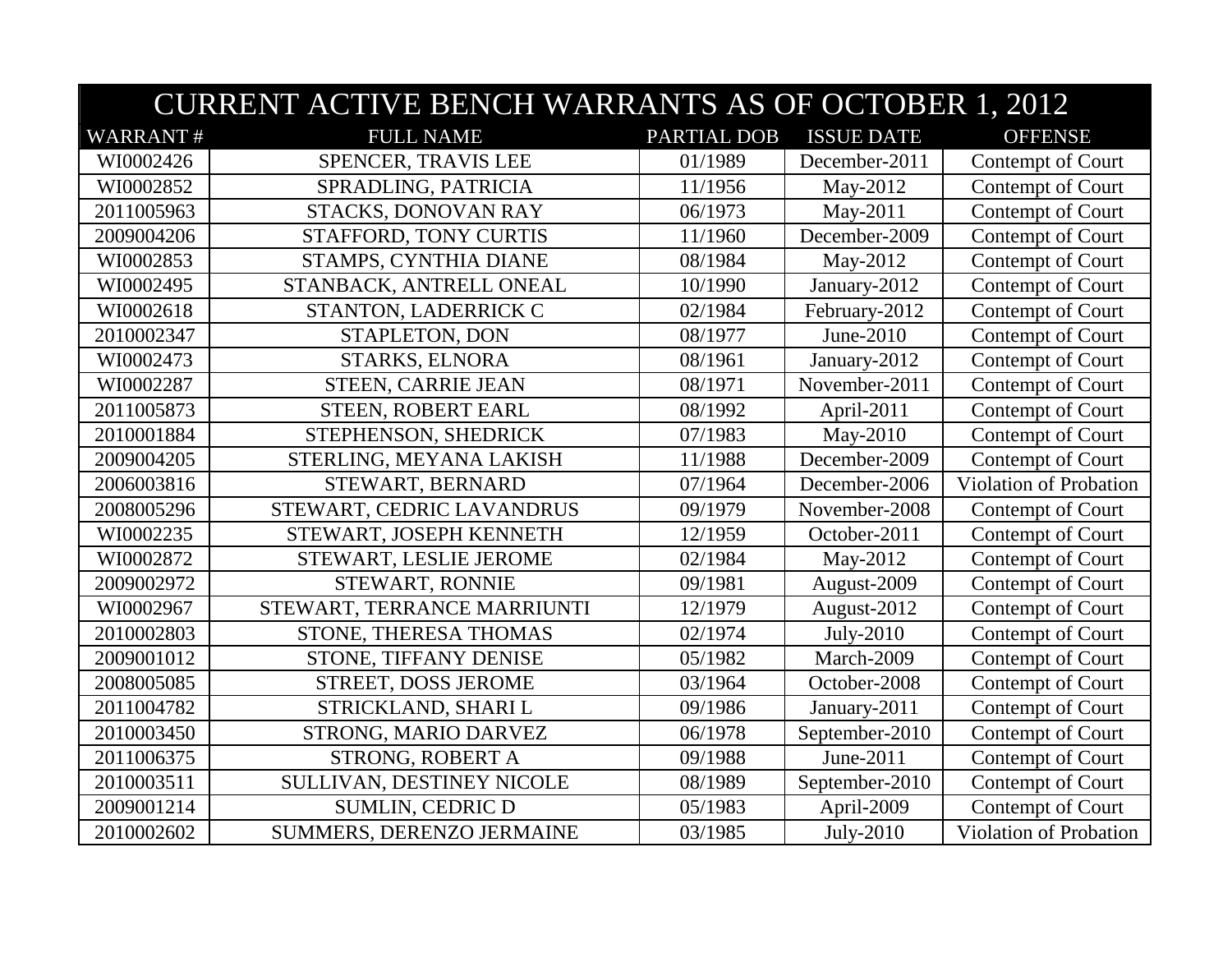|                 | <b>CURRENT ACTIVE BENCH WARRANTS AS OF OCTOBER 1, 2012</b> |             |                   |                               |  |
|-----------------|------------------------------------------------------------|-------------|-------------------|-------------------------------|--|
| <b>WARRANT#</b> | <b>FULL NAME</b>                                           | PARTIAL DOB | <b>ISSUE DATE</b> | <b>OFFENSE</b>                |  |
| 2010001866      | SUMMERS, DERENZO JERMAINE                                  | 03/1985     | May-2010          | Contempt of Court             |  |
| WI0003046       | <b>SUMMERS, LC</b>                                         | 04/1983     | September-2012    | Contempt of Court             |  |
| 2007700631      | <b>SUTTON, WILLIAM D</b>                                   | 07/1957     | February-2007     | Violation of Probation        |  |
| 2010000502      | SWORD, DAVID EUGENE                                        | 01/1983     | February-2010     | Contempt of Court             |  |
| WI0002420       | <b>TABOR, DEASHLEY S</b>                                   | 05/1988     | December-2011     | Contempt of Court             |  |
| WI0002980       | TATE, CEDRIC DEVOLL                                        | 06/1985     | August-2012       | Contempt of Court             |  |
| 2010002255      | TATE, DERNARIO M                                           | 03/1985     | June-2010         | Contempt of Court             |  |
| 2010002805      | TATE, KENNETH R                                            | 03/1983     | July-2010         | Contempt of Court             |  |
| 2011006276      | TATE, KIARA R                                              | 11/1991     | June-2011         | Contempt of Court             |  |
| 2005003105      | TATE, MARK ANTHONY                                         | 07/1978     | September-2005    | Violation of Probation        |  |
| 2009000092      | TAYLOR, DERICK DWAYNE                                      | 02/1971     | January-2009      | Contempt of Court             |  |
| WI0002394       | TAYLOR, DYVIA ANTOINETTE                                   | 11/1984     | December-2011     | Contempt of Court             |  |
| WI0002943       | TAYLOR, GREGORY LUCIOUS                                    | 04/1993     | August-2012       | Violation of Probation        |  |
| 2011007239      | TAYLOR, ISSAC BERNARD                                      | 07/1977     | August-2011       | Contempt of Court             |  |
| 2010000419      | TAYLOR, JASMINE SHENISE                                    | 07/1989     | January-2010      | Contempt of Court             |  |
| 2010000467      | TAYLOR, JASMINE SHENISE                                    | 07/1989     | January-2010      | Violation of Probation        |  |
| 2000003612      | TAYLOR, KARENINA                                           | 06/1972     | December-2000     | Violation of Probation        |  |
| 2011006528      | TAYLOR, LOVELY                                             | 06/1968     | June-2011         | Contempt of Court             |  |
| 2009002370      | <b>TAYLOR, MARCUS</b>                                      | 02/1984     | July-2009         | Contempt of Court             |  |
| 2009001937      | TAYLOR, MARCUS                                             | 02/1984     | June-2009         | Violation of Probation        |  |
| WI0002289       | TAYLOR, RODRICK MONTRELL                                   | 12/1983     | November-2011     | Contempt of Court             |  |
| WI0002596       | TAYLOR, SHUN PERRY                                         | 07/1978     | February-2012     | Contempt of Court             |  |
| WI0002351       | TAYLOR, SHUN PERRY                                         | 07/1978     | December-2011     | <b>Violation of Probation</b> |  |
| 2008005298      | TAYLOR, STEVE                                              | 02/1982     | November-2008     | Contempt of Court             |  |
| 2009002981      | TAYLOR, TELIA                                              | 04/1984     | August-2009       | Contempt of Court             |  |
| 2010000060      | TAYLOR, TERRY DWAYNE                                       | 12/1962     | January-2010      | Contempt of Court             |  |
| 2009003113      | TELFORD, RAYMOND GENE                                      | 12/1967     | August-2009       | Contempt of Court             |  |
| 2011005029      | <b>TELLES GIL, JESUS</b>                                   | 11/1986     | February-2011     | Contempt of Court             |  |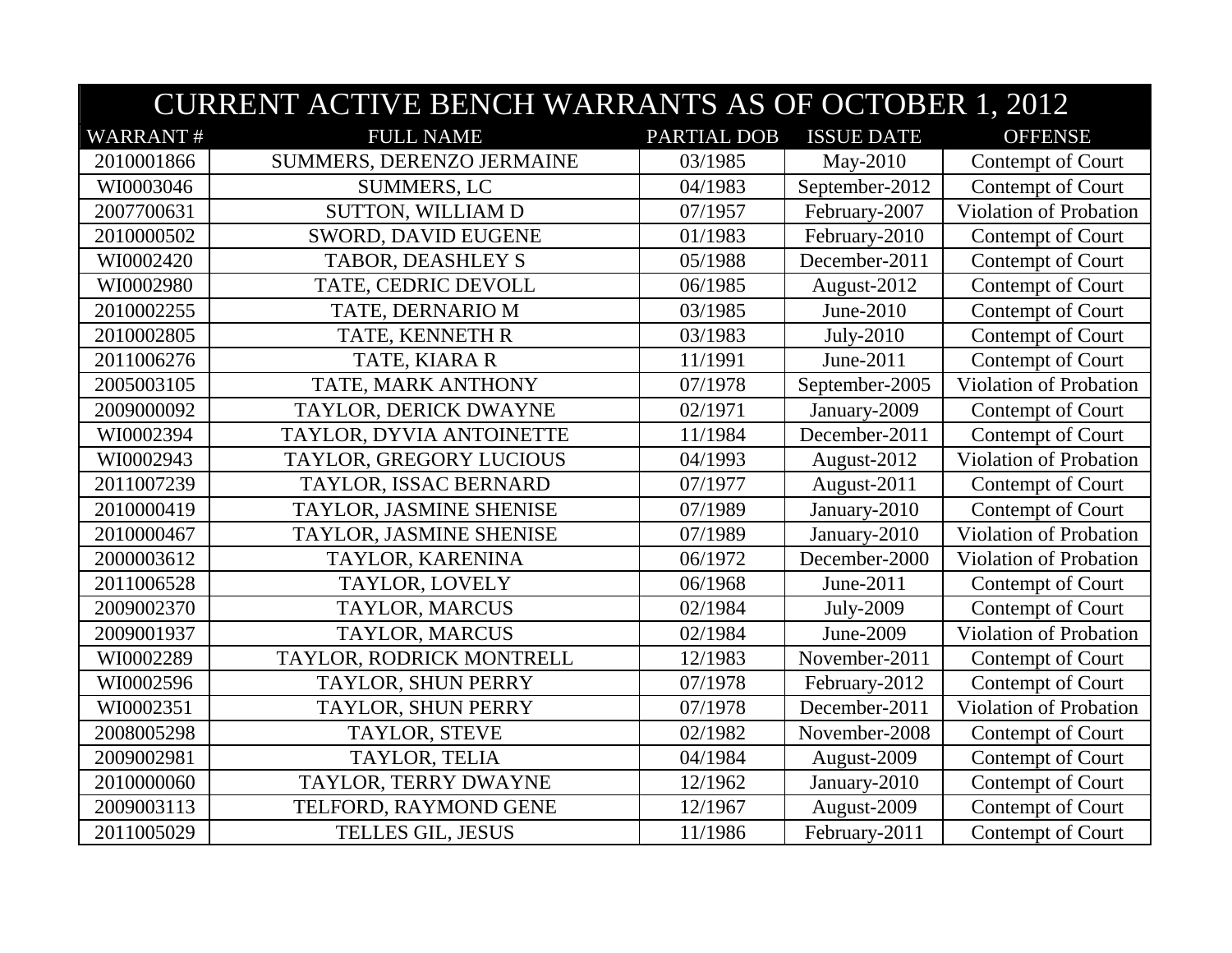|                 | <b>CURRENT ACTIVE BENCH WARRANTS AS OF OCTOBER 1, 2012</b> |             |                   |                               |  |
|-----------------|------------------------------------------------------------|-------------|-------------------|-------------------------------|--|
| <b>WARRANT#</b> | <b>FULL NAME</b>                                           | PARTIAL DOB | <b>ISSUE DATE</b> | <b>OFFENSE</b>                |  |
| 2006000256      | <b>TERRAZAS, JOSE LUIS</b>                                 | 05/1980     | February-2006     | Violation of Probation        |  |
| 2009001037      | TERRY, KENDRICK DESHAWN                                    | 12/1984     | April-2009        | Contempt of Court             |  |
| 2004003236      | TERRY, RAHIM KENDEL                                        | 11/1967     | August-2004       | Violation of Probation        |  |
| 2010000837      | THOMAS, ALANDIS CEPEDA                                     | 08/1985     | March-2010        | Contempt of Court             |  |
| 2010002374      | THOMAS, ANTONIO MONTANA                                    | 07/1985     | June-2010         | Contempt of Court             |  |
| 2010001692      | THOMAS, DONYEL EDWIN                                       | 06/1984     | May-2010          | Contempt of Court             |  |
| WI0003065       | THOMAS, FREDRICK DEWAYNE                                   | 12/1987     | September-2012    | Contempt of Court             |  |
| WI0002791       | THOMAS, KARNESHA DISHAY                                    | 11/1989     | April-2012        | Contempt of Court             |  |
| WI0002855       | THOMAS, KEVIN JERMAINE                                     | 04/1979     | May-2012          | Contempt of Court             |  |
| 2010004318      | THOMAS, LARRY LEE                                          | 10/1987     | December-2010     | Contempt of Court             |  |
| WI0002996       | THOMAS, MELANIE EVETT                                      | 04/1973     | September-2012    | Contempt of Court             |  |
| 2009002049      | THOMAS, TASHA                                              | 10/1981     | June-2009         | Contempt of Court             |  |
| 2009002050      | THOMAS, TERRY LEDELL                                       | 05/1981     | June-2009         | Contempt of Court             |  |
| 2009000674      | THOMAS, THOMAS LEE                                         | 08/1966     | March-2009        | Violation of Probation        |  |
| 2009002051      | THOMAS, THOMAS LEE                                         | 08/1966     | June-2009         | Contempt of Court             |  |
| WI0002811       | THOMAS, ZACHARY EDWARD                                     | 04/1991     | May-2012          | Contempt of Court             |  |
| 2003003152      | THOMASON, RICKIE D                                         | 09/1957     | August-2003       | Violation of Probation        |  |
| 2009002184      | THOMPSON, CAMILLA DINITA                                   | 10/1963     | June-2009         | <b>Violation of Probation</b> |  |
| 2010000410      | THOMPSON, CHAUNCEY EARL                                    | 12/1987     | January-2010      | Contempt of Court             |  |
| 2008004582      | THOMPSON, DONISHA EVETTE                                   | 07/1988     | September-2008    | Violation of Probation        |  |
| WI0002831       | THOMPSON, JIMMIE RUTH                                      | 11/1958     | May-2012          | Contempt of Court             |  |
| 2010002228      | THOMPSON, LEWIS ELDRIDGE                                   | 03/1953     | June-2010         | Contempt of Court             |  |
| WI0002500       | THOMPSON, RICKY NELSON                                     | 09/1968     | January-2012      | Contempt of Court             |  |
| WI0002792       | THORNELL, RON ROYCE                                        | 11/1959     | April-2012        | Contempt of Court             |  |
| 2004001471      | THRASHER, WILLIAM KEITH                                    | 03/1967     | April-2004        | Violation of Probation        |  |
| WI0003062       | THREATT, ANTOE DWAYNE                                      | 02/1973     | September-2012    | Contempt of Court             |  |
| 2010000624      | TICE, ROBIN MACHAEL                                        | 10/1990     | February-2010     | Contempt of Court             |  |
| 2009002895      | TIDWELL, RODERICK DESHON                                   | 03/1976     | August-2009       | Contempt of Court             |  |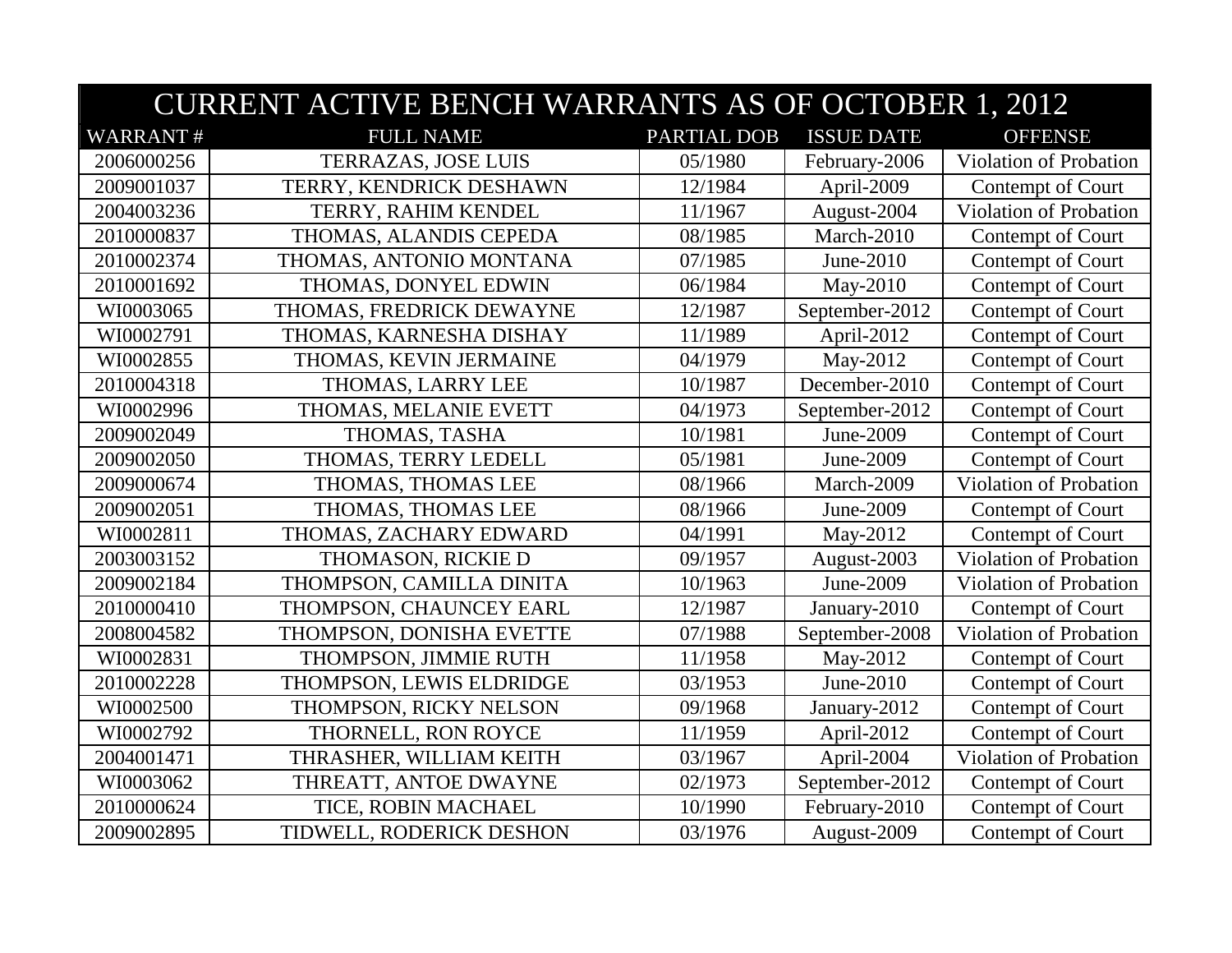|                 | <b>CURRENT ACTIVE BENCH WARRANTS AS OF OCTOBER 1, 2012</b> |             |                   |                               |  |
|-----------------|------------------------------------------------------------|-------------|-------------------|-------------------------------|--|
| <b>WARRANT#</b> | <b>FULL NAME</b>                                           | PARTIAL DOB | <b>ISSUE DATE</b> | <b>OFFENSE</b>                |  |
| WI0002856       | TIETJEN, RYAN JEFFERY                                      | 12/1986     | May-2012          | Contempt of Court             |  |
| 2009002989      | TIGNER, BRITTANI SHADA                                     | 10/1988     | August-2009       | Contempt of Court             |  |
| 2009002894      | TINDALL, DOUGLAS                                           | 02/1964     | August-2009       | Contempt of Court             |  |
| 2011004773      | TINES, PHILIP ALAN                                         | 01/1971     | January-2011      | Contempt of Court             |  |
| WI0002857       | TODD, DARWIN DEWAYNE                                       | 12/1979     | May-2012          | Contempt of Court             |  |
| WI0002395       | TOLBERT, CEDRIC DEWAYNE                                    | 03/1987     | December-2011     | Contempt of Court             |  |
| 2011004820      | TOLIVER, SENECA J                                          | 08/1985     | January-2011      | Contempt of Court             |  |
| 2011005606      | TOLLIVER, DAPHNEY SHARELL                                  | 03/1988     | April-2011        | Contempt of Court             |  |
| 2010004007      | TORRES, FERNANDO MIGUEL                                    | 04/1979     | November-2010     | Contempt of Court             |  |
| 2007018349      | TORRES, LUIS MANUAEL                                       | 11/1981     | December-2007     | <b>Violation of Probation</b> |  |
| 2011004796      | TORRES, MARGARITO TORRES                                   | 01/1968     | January-2011      | Contempt of Court             |  |
| 2009000093      | TOWNSEND, TURRELL TYRONE                                   | 07/1977     | January-2009      | Contempt of Court             |  |
| WI0003047       | TUBBS, DANNY O                                             | 02/1958     | September-2012    | Contempt of Court             |  |
| 2009003012      | TUGGLE, TASHARRA KESHONE                                   | 02/1987     | August-2009       | Contempt of Court             |  |
| 2010002230      | TURLEY, JEROME RAY                                         | 11/1966     | June-2010         | Contempt of Court             |  |
| WI0002993       | TURNBAUGH, DANIEL SCOTT                                    | 08/1979     | September-2012    | Contempt of Court             |  |
| WI0002994       | TURNBAUGH, DANIEL SCOTT                                    | 08/1979     | September-2012    | Violation of Probation        |  |
| 2011004783      | TURNER, CARLOS D                                           | 11/1985     | January-2011      | Contempt of Court             |  |
| WI0002858       | TURNER, MICHAEL                                            | 09/1965     | May-2012          | Contempt of Court             |  |
| WI0002928       | TURNER, SHAYNA LEIGH                                       | 11/1988     | July-2012         | Contempt of Court             |  |
| WI0002859       | TUTWILER, TOSHIA RENA                                      | 06/1972     | May-2012          | Contempt of Court             |  |
| 2002001182      | TYLER, LEONARD R                                           | 07/1970     | May-2002          | Violation of Probation        |  |
| 2010001695      | TYRRELL, KYLE MARSHALL                                     | 10/1990     | May-2010          | Contempt of Court             |  |
| 2009001530      | TYSON, MARIO DANTHONY                                      | 02/1989     | May-2009          | Contempt of Court             |  |
| 2010000458      | <b>URIAS, JOSE</b>                                         | 09/1982     | January-2010      | Contempt of Court             |  |
| 2003003067      | VALENTINE, CHRISTOPHER                                     | 06/1977     | August-2003       | Violation of Probation        |  |
| WI0002225       | VANCE, MICHAEL SHUNTELL                                    | 11/1982     | October-2011      | Contempt of Court             |  |
| 2009002052      | VANSCOIK, BILLYJOE                                         | 11/1986     | June-2009         | Contempt of Court             |  |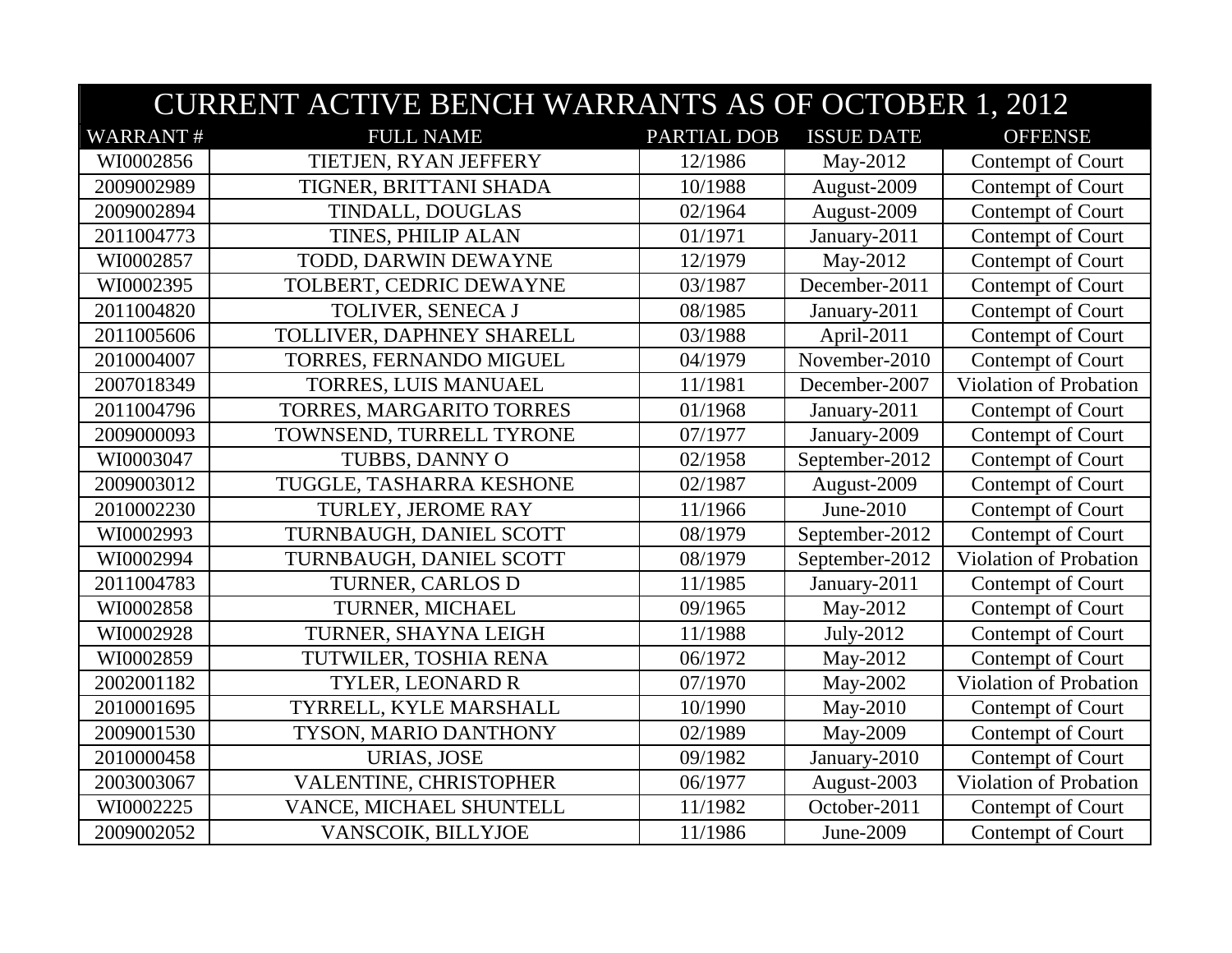|                 | <b>CURRENT ACTIVE BENCH WARRANTS AS OF OCTOBER 1, 2012</b> |             |                   |                               |  |
|-----------------|------------------------------------------------------------|-------------|-------------------|-------------------------------|--|
| <b>WARRANT#</b> | <b>FULL NAME</b>                                           | PARTIAL DOB | <b>ISSUE DATE</b> | <b>OFFENSE</b>                |  |
| 2005001118      | VAUGHN, RONNIE                                             | 06/1965     | April-2005        | Violation of Probation        |  |
| WI0002868       | VAZQUEZ, NATALIE NICOLE                                    | 11/1992     | May-2012          | Contempt of Court             |  |
| 2010001072      | <b>VEASLEY, DERRICK CORTEZ</b>                             | 11/1984     | March-2010        | Contempt of Court             |  |
| 2010003079      | VEGA, JUAN TREJO                                           | 12/1972     | August-2010       | Contempt of Court             |  |
| 2010002773      | VELASQUEZ, DORIS GALVEZ                                    | 06/1978     | July-2010         | Contempt of Court             |  |
| 2010003176      | <b>VELASQUEZ, LUIS</b>                                     | 11/1983     | September-2010    | Contempt of Court             |  |
| 2008003398      | VELAZQUES-RUIZ, ANNA MARIA                                 | 07/1975     | June-2008         | Contempt of Court             |  |
| 2010003179      | VENTURA, GOSE JUAN                                         | 04/1983     | September-2010    | Contempt of Court             |  |
| 2010003452      | <b>VENTURA, JOSE</b>                                       | 07/1979     | September-2010    | Contempt of Court             |  |
| 2010000393      | <b>VERGES, LEON</b>                                        | 07/1954     | January-2010      | Contempt of Court             |  |
| 2010001414      | <b>VESCIO, ANTHONY RALPH</b>                               | 09/1964     | April-2010        | Contempt of Court             |  |
| 2010001378      | VICKERY, RICKY ALLEN                                       | 08/1963     | April-2010        | Contempt of Court             |  |
| 2011005971      | VILLANUEVA, VICTOR JOSE                                    | 10/1989     | May-2011          | Contempt of Court             |  |
| 2006002761      | VINSON, ALTON DWIGHT                                       | 03/1962     | August-2006       | Violation of Probation        |  |
| 2000001675      | VIZCAYA, RODRIGO S                                         | 12/1969     | April-2000        | Violation of Probation        |  |
| 2011005549      | VOLLBRACHT, HAGAN                                          | 12/1987     | April-2011        | Contempt of Court             |  |
| 2008004413      | VORTIS, MARLON ANTWOINE                                    | 01/1975     | September-2008    | Contempt of Court             |  |
| WI0002339       | <b>WADE, ANTONIO ARTEZ</b>                                 | 01/1989     | November-2011     | <b>Violation of Probation</b> |  |
| WI0002220       | WADE, JESSICA                                              | 06/1992     | September-2011    | Violation of Probation        |  |
| 2011006654      | WADE, KIMBERLY                                             | 08/1991     | July-2011         | Contempt of Court             |  |
| 2009000094      | <b>WALDEN, MARC T</b>                                      | 10/1979     | January-2009      | Contempt of Court             |  |
| 2010003310      | <b>WALKER, APRIL NICOLE</b>                                | 10/1989     | September-2010    | Violation of Probation        |  |
| 2011006994      | <b>WALKER, BRIAN EDWIN</b>                                 | 10/1971     | August-2011       | Contempt of Court             |  |
| 2011005058      | WALKER, BRITTANY MARISSA                                   | 03/1987     | February-2011     | Contempt of Court             |  |
| WI0003048       | WALKER, BRITTANY MICHELLE                                  | 03/1989     | September-2012    | Contempt of Court             |  |
| 2011005187      | <b>WALKER, JAMES KENNY</b>                                 | 02/1968     | March-2011        | Contempt of Court             |  |
| 2011005057      | WALKER, LARRY LASHWUN                                      | 06/1987     | February-2011     | Contempt of Court             |  |
| 2010002976      | WALKER, LUVINA MARIE                                       | 03/1984     | August-2010       | Contempt of Court             |  |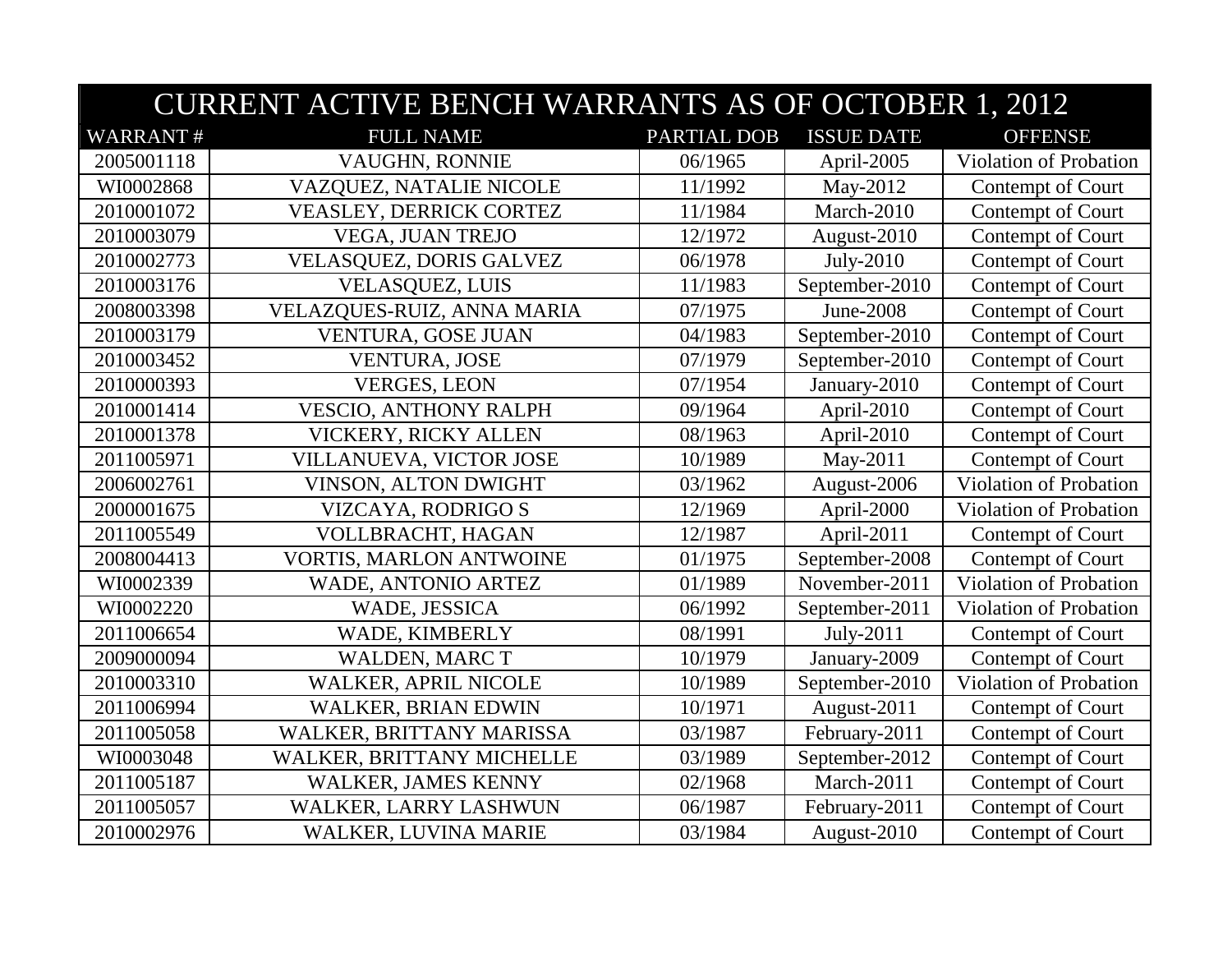|                 | <b>CURRENT ACTIVE BENCH WARRANTS AS OF OCTOBER 1, 2012</b> |             |                   |                        |  |
|-----------------|------------------------------------------------------------|-------------|-------------------|------------------------|--|
| <b>WARRANT#</b> | <b>FULL NAME</b>                                           | PARTIAL DOB | <b>ISSUE DATE</b> | <b>OFFENSE</b>         |  |
| 2010002555      | WALKER, TAKISHA NATCOLE                                    | 04/1984     | July-2010         | Contempt of Court      |  |
| 2008004895      | WALKER, TERESA ANN                                         | 08/1974     | October-2008      | Contempt of Court      |  |
| 2010002621      | WALKER, VOMO GOODWIN                                       | 11/1978     | July-2010         | Contempt of Court      |  |
| 2005001931      | WALLACE, CHAQUITA                                          | 02/1986     | May-2005          | Violation of Probation |  |
| 2008004414      | <b>WALLACE, JOE LEE</b>                                    | 05/1968     | September-2008    | Contempt of Court      |  |
| WI0002443       | WALLACE, JOHN MICHAEL                                      | 07/1980     | January-2012      | Contempt of Court      |  |
| 2004000216      | WALLACE, NARVELL ANTONIO                                   | 06/1972     | January-2004      | Violation of Probation |  |
| 2009002670      | <b>WALLACE, SANDY LEE</b>                                  | 03/1966     | July-2009         | Contempt of Court      |  |
| WI0002979       | WALLACE, SPENCER BLAKE                                     | 03/1984     | August-2012       | Contempt of Court      |  |
| 2007011133      | <b>WALLACE, WILLIE LEE</b>                                 | 11/1949     | April-2007        | Violation of Probation |  |
| WI0002951       | WALLS, ANITA LOUISE                                        | 04/1956     | August-2012       | Contempt of Court      |  |
| 2008005492      | WALLS, RONDA SHUNTELL                                      | 12/1981     | November-2008     | Contempt of Court      |  |
| 2004003238      | <b>WALTON, ARTHUR Y</b>                                    | 12/1980     | August-2004       | Violation of Probation |  |
| WI0002474       | WALTON, CARLO JAMAAL                                       | 05/1989     | January-2012      | Contempt of Court      |  |
| 2011005973      | <b>WALTON, JEFFREY</b>                                     | 08/1975     | May-2011          | Contempt of Court      |  |
| 2011004497      | WALTON, NATHANIEL                                          | 12/1970     | January-2011      | Contempt of Court      |  |
| 2008004584      | WARD, REGINALD M.                                          | 09/1966     | September-2008    | Violation of Probation |  |
| WI0002347       | WARDLOW, MARQUITA SHUNTA                                   | 11/1984     | December-2011     | Contempt of Court      |  |
| WI0002429       | WARREN, BRYANT MICHAEL                                     | 02/1982     | December-2011     | Contempt of Court      |  |
| 2003003729      | <b>WARREN, LEROY</b>                                       | 03/1969     | October-2003      | Violation of Probation |  |
| 2005003288      | <b>WARREN, SOLOMAN</b>                                     | 09/1980     | October-2005      | Violation of Probation |  |
| WI0002496       | WASH, WILLIE                                               | 07/1954     | January-2012      | Contempt of Court      |  |
| 2011004760      | <b>WASHINGTON, DEMARCUS D</b>                              | 07/1985     | January-2011      | Contempt of Court      |  |
| 2005000856      | <b>WASHINGTON, MARCUS T</b>                                | 10/1979     | March-2005        | Violation of Probation |  |
| WI0003053       | WASHINGTON, MATTHEW VAUGHON                                | 05/1990     | September-2012    | Contempt of Court      |  |
| 2010003456      | WASHINGTON, RODERICK DEWAYNE                               | 08/1987     | September-2010    | Contempt of Court      |  |
| 2010001077      | WATERS, JONATHAN KEITH                                     | 09/1988     | March-2010        | Contempt of Court      |  |
| 2010000310      | <b>WATKINS, MAURICE JR</b>                                 | 06/1977     | January-2010      | Contempt of Court      |  |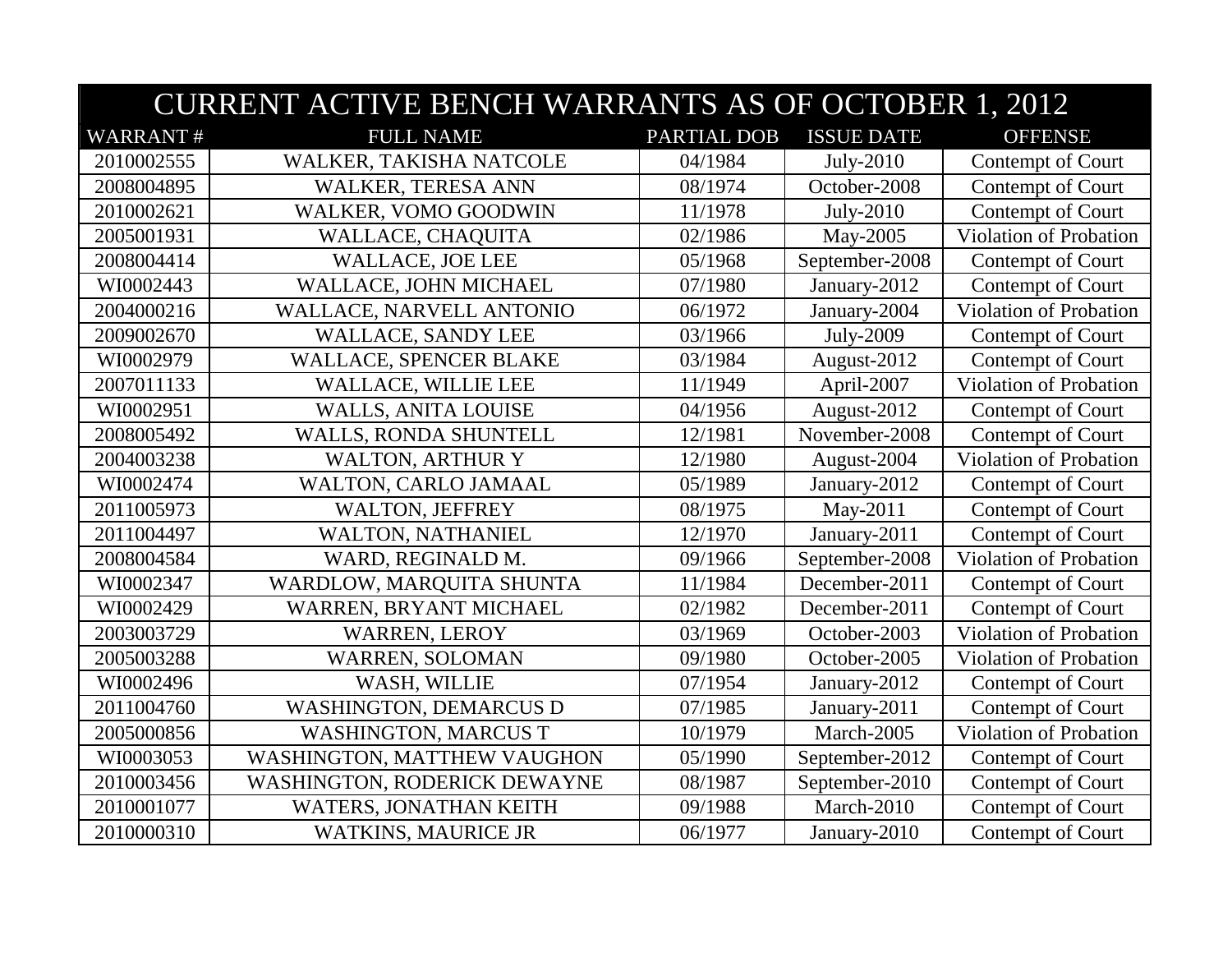|                 | <b>CURRENT ACTIVE BENCH WARRANTS AS OF OCTOBER 1, 2012</b> |             |                   |                               |  |
|-----------------|------------------------------------------------------------|-------------|-------------------|-------------------------------|--|
| <b>WARRANT#</b> | <b>FULL NAME</b>                                           | PARTIAL DOB | <b>ISSUE DATE</b> | <b>OFFENSE</b>                |  |
| 2011006530      | <b>WATKINS, ROBERT B</b>                                   | 11/1983     | June-2011         | Contempt of Court             |  |
| 2008005088      | WATSON, AUTUMN ALEXIS                                      | 09/1986     | October-2008      | Contempt of Court             |  |
| 2011004781      | WATT, LARRY D                                              | 04/1958     | January-2011      | Contempt of Court             |  |
| 2011007071      | WATTS, KIEUNDRAY LARAIL                                    | 04/1978     | August-2011       | Contempt of Court             |  |
| 2011006371      | WATTS, WILLIAM LOYCE                                       | 01/1942     | June-2011         | Contempt of Court             |  |
| 2009003315      | WAYNE, KEVIN RAY                                           | 01/1960     | September-2009    | Contempt of Court             |  |
| 2004003062      | WEATHERSPOON, EMMA L                                       | 07/1956     | August-2004       | <b>Violation of Probation</b> |  |
| 2011006797      | WEBB, ALBERT JAMES                                         | 08/1950     | July-2011         | Contempt of Court             |  |
| 2008004537      | WEBB, BOBBY G                                              | 01/1964     | September-2008    | Contempt of Court             |  |
| WI0003074       | <b>WEBB, CORY MAURICE</b>                                  | 01/1986     | September-2012    | Contempt of Court             |  |
| WI0002981       | WEBB, GERALD VINCENT                                       | 09/1969     | August-2012       | Contempt of Court             |  |
| 2009001215      | WEBB, KEITH J                                              | 10/1989     | April-2009        | Contempt of Court             |  |
| 2004002855      | WEBB, LATISHAT                                             | 03/1980     | July-2004         | Violation of Probation        |  |
| WI0002702       | WEBB, LATOYA NICHOL                                        | 01/1981     | March-2012        | Contempt of Court             |  |
| 2010001887      | <b>WEBB, LAZAR QUIEROS</b>                                 | 03/1972     | May-2010          | Contempt of Court             |  |
| WI0003040       | WEBER, TODD JAY                                            | 02/1993     | September-2012    | Contempt of Court             |  |
| WI0002800       | WEEKS, DAVEY LAVON                                         | 05/1989     | April-2012        | Contempt of Court             |  |
| 2009004203      | <b>WEEKS, LARRIE</b>                                       | 01/1983     | December-2009     | Contempt of Court             |  |
| 2010003311      | WEINS, SHERRI LYNN                                         | 03/1967     | September-2010    | Contempt of Court             |  |
| WI0002477       | WENZLER, MANDY L                                           | 01/1978     | January-2012      | Contempt of Court             |  |
| 2010000082      | WEST, RECO ALONZO                                          | 09/1976     | January-2010      | Contempt of Court             |  |
| 2009002671      | WESTBROOK, DENVY DERELL                                    | 05/1988     | July-2009         | Contempt of Court             |  |
| 2009002331      | WESTBROOK, JERRY WAYNE                                     | 09/1973     | July-2009         | Contempt of Court             |  |
| WI0002327       | WHITE, ANTHONY LEE                                         | 03/1970     | November-2011     | Contempt of Court             |  |
| 2009001532      | WHITE, EDDIE                                               | 07/1989     | May-2009          | Contempt of Court             |  |
| 2004002630      | WHITE, JERRY                                               | 07/1984     | July-2004         | <b>Violation of Probation</b> |  |
| WI0002703       | WHITE, KEITH KENSHURNE                                     | 01/1978     | March-2012        | Contempt of Court             |  |
| 2003001218      | WHITE, LARAY C                                             | 02/1981     | April-2003        | Violation of Probation        |  |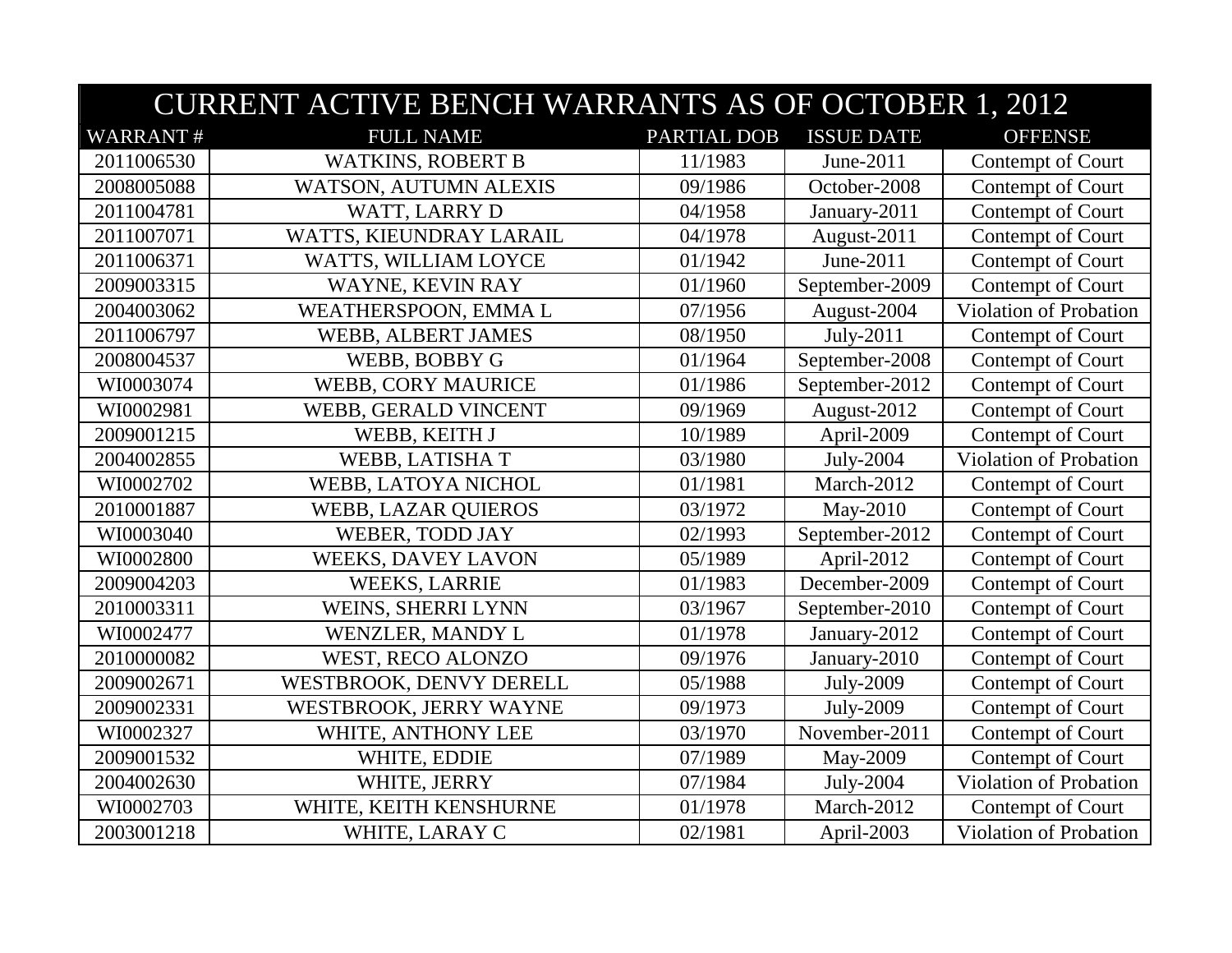|                 | <b>CURRENT ACTIVE BENCH WARRANTS AS OF OCTOBER 1, 2012</b> |             |                   |                               |  |  |
|-----------------|------------------------------------------------------------|-------------|-------------------|-------------------------------|--|--|
| <b>WARRANT#</b> | <b>FULL NAME</b>                                           | PARTIAL DOB | <b>ISSUE DATE</b> | <b>OFFENSE</b>                |  |  |
| 2002000069      | WHITE, MEISHA LAMIA                                        | 06/1980     | January-2002      | Violation of Probation        |  |  |
| WI0002626       | WHITE, NICOLE EVETTE                                       | 06/1981     | February-2012     | Contempt of Court             |  |  |
| 2005002549      | WHITE, REGINALD W                                          | 10/1956     | July-2005         | Violation of Probation        |  |  |
| WI0002861       | WHITE, ROMAN MICHAEL                                       | 04/1988     | May-2012          | Contempt of Court             |  |  |
| WI0002883       | WHITE, ROMAN MICHAEL                                       | 04/1988     | May-2012          | Violation of Probation        |  |  |
| 2011004821      | WHITE, SHENIKA SHAVONN                                     | 06/1986     | January-2011      | Contempt of Court             |  |  |
| 2011004850      | WHITE, SHENIKA SHAVONN                                     | 06/1986     | February-2011     | Violation of Probation        |  |  |
| WI0002722       | WHITE, TAMMY T                                             | 12/1974     | March-2012        | Contempt of Court             |  |  |
| WI0002938       | WHITE, TAMMY T                                             | 12/1974     | July-2012         | Violation of Probation        |  |  |
| 2011007130      | WHITEHEAD, APRIL                                           | 10/1980     | August-2011       | Contempt of Court             |  |  |
| WI0003054       | WHITEHEAD, CURTIS DONTE                                    | 07/1980     | September-2012    | Contempt of Court             |  |  |
| 2002000753      | WHITENTON, BRIAN                                           | 03/1974     | March-2002        | Violation of Probation        |  |  |
| WI0002793       | WHITLOCK, ANTHONY JAMES                                    | 07/1968     | April-2012        | Contempt of Court             |  |  |
| 2010001061      | WHITMORE, ELIOT LEON                                       | 03/1980     | March-2010        | Contempt of Court             |  |  |
| 2010004358      | WHITMORE, ERICA BEUNA                                      | 04/1990     | December-2010     | Violation of Probation        |  |  |
| 2008004538      | WHITTEMIRE, TINA LOUISE                                    | 11/1964     | September-2008    | Contempt of Court             |  |  |
| 2008005305      | WHORTON, LOYCE D                                           | 01/1949     | November-2008     | Contempt of Court             |  |  |
| 2008004539      | WIGGINS, JEVON MARQUISE                                    | 02/1989     | September-2008    | Contempt of Court             |  |  |
| 2010003994      | WIGGINS, TONYA GEORGETTE                                   | 05/1972     | November-2010     | Contempt of Court             |  |  |
| WI0002498       | WILEMON, JEFFERY CALEB                                     | 10/1990     | January-2012      | Contempt of Court             |  |  |
| WI0002621       | WILKINS, DINEKA R                                          | 08/1979     | February-2012     | Contempt of Court             |  |  |
| 2009003416      | WILKINS, RHONDA ETISHA                                     | 06/1984     | September-2009    | Contempt of Court             |  |  |
| 2005000861      | WILKINS, SHERMAN LOUIS                                     | 08/1971     | March-2005        | <b>Violation of Probation</b> |  |  |
| 2008005090      | WILLIAMS, ANTHONY B.                                       | 10/1965     | October-2008      | Contempt of Court             |  |  |
| WI0002239       | WILLIAMS, BERNARD                                          | 04/1963     | October-2011      | Contempt of Court             |  |  |
| 2009002375      | WILLIAMS, CATRESTA MESHELL                                 | 06/1979     | July-2009         | Contempt of Court             |  |  |
| 2011005596      | WILLIAMS, CHARLES JARRETT                                  | 10/1988     | April-2011        | Contempt of Court             |  |  |
| WI0002704       | WILLIAMS, CHRISTOPHER DEWAYNE                              | 05/1982     | March-2012        | Contempt of Court             |  |  |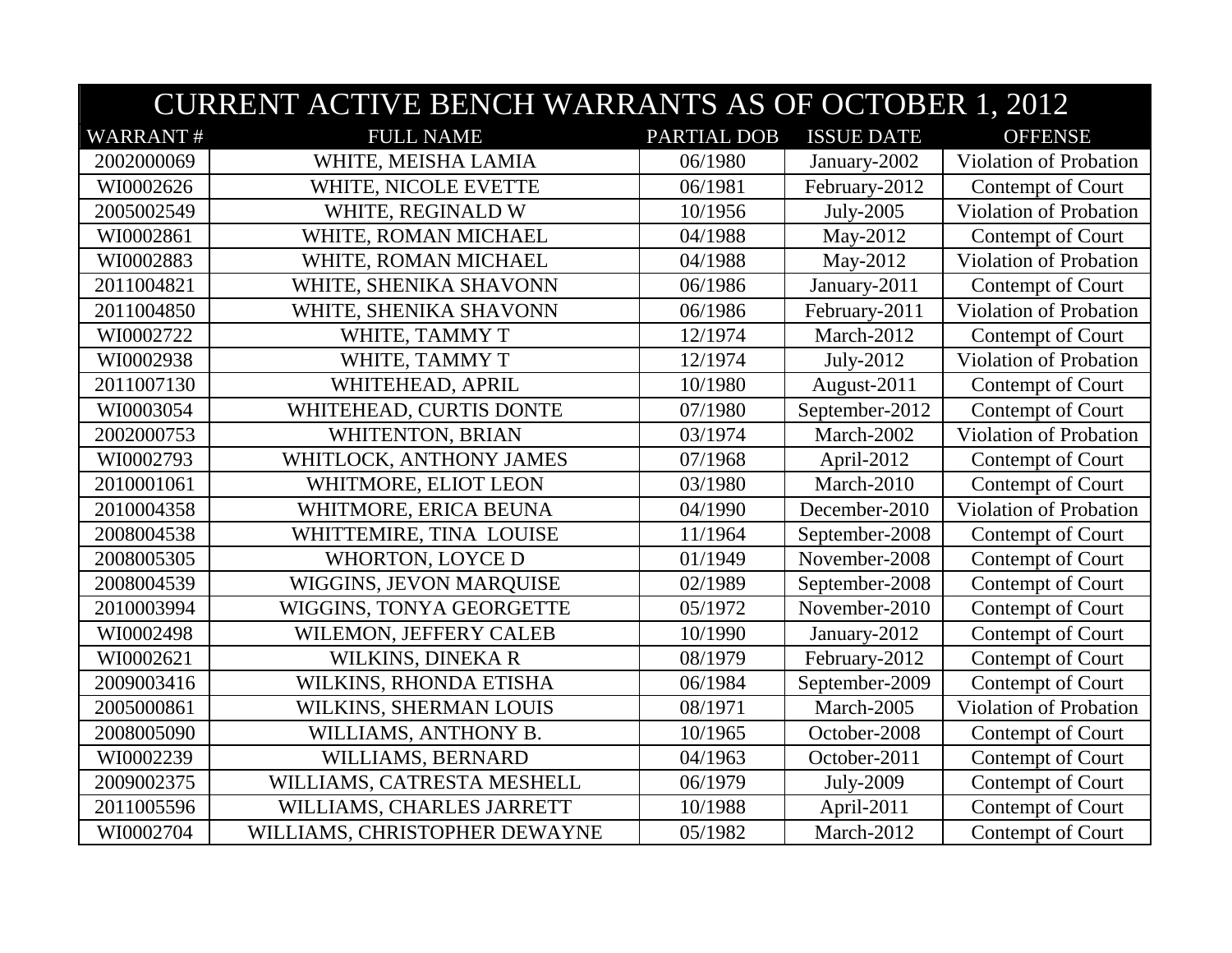| <b>CURRENT ACTIVE BENCH WARRANTS AS OF OCTOBER 1, 2012</b> |                            |             |                   |                               |  |  |  |
|------------------------------------------------------------|----------------------------|-------------|-------------------|-------------------------------|--|--|--|
| <b>WARRANT#</b>                                            | <b>FULL NAME</b>           | PARTIAL DOB | <b>ISSUE DATE</b> | <b>OFFENSE</b>                |  |  |  |
| WI0002875                                                  | WILLIAMS, CORTNEY CORTEZ   | 04/1990     | May-2012          | Contempt of Court             |  |  |  |
| 2011006996                                                 | WILLIAMS, DENYNE ANGELICA  | 06/1991     | August-2011       | Contempt of Court             |  |  |  |
| 2011007246                                                 | WILLIAMS, DENYNE ANGELICA  | 06/1991     | August-2011       | Violation of Probation        |  |  |  |
| 2009000459                                                 | WILLIAMS, DERRELL ANDRE    | 04/1980     | February-2009     | Contempt of Court             |  |  |  |
| 2010010023                                                 | WILLIAMS, DERRON           | 04/1975     | May-2010          | Contempt of Court             |  |  |  |
| 2011007249                                                 | WILLIAMS, DWAN CORTEZ      | 07/1980     | August-2011       | Contempt of Court             |  |  |  |
| 2011005730                                                 | WILLIAMS, EUGENE           | 02/1970     | April-2011        | Contempt of Court             |  |  |  |
| 2010003504                                                 | WILLIAMS, JAMES            | 04/1984     | September-2010    | Contempt of Court             |  |  |  |
| 2011006772                                                 | WILLIAMS, JOCKO MARCIO     | 12/1971     | July-2011         | Contempt of Court             |  |  |  |
| 2009002805                                                 | WILLIAMS, KENOSHA L        | 02/1979     | August-2009       | Contempt of Court             |  |  |  |
| 2010003859                                                 | WILLIAMS, KESHEILA         | 05/1973     | October-2010      | Contempt of Court             |  |  |  |
| 2010003457                                                 | WILLIAMS, KEVIN D          | 01/1981     | September-2010    | Contempt of Court             |  |  |  |
| 2010003216                                                 | WILLIAMS, MARCELL          | 11/1965     | September-2010    | Contempt of Court             |  |  |  |
| 2009002612                                                 | WILLIAMS, MARVIS ORLANDO   | 09/1983     | July-2009         | Contempt of Court             |  |  |  |
| 2008005306                                                 | WILLIAMS, MORRIS           | 05/1981     | November-2008     | Contempt of Court             |  |  |  |
| 2011004779                                                 | WILLIAMS, RONALDO          | 11/1981     | January-2011      | Contempt of Court             |  |  |  |
| 2009002900                                                 | WILLIAMS, SHAVIA NICOLE    | 11/1988     | August-2009       | Contempt of Court             |  |  |  |
| 2009002973                                                 | WILLIAMS, SHAVIA NICOLE    | 11/1988     | August-2009       | <b>Violation of Probation</b> |  |  |  |
| WI0002709                                                  | WILLIAMS, SHEILA SHERMAN   | 11/1971     | March-2012        | Contempt of Court             |  |  |  |
| 2006000258                                                 | WILLIAMS, STEPHEN          | 11/1980     | February-2006     | Violation of Probation        |  |  |  |
| 2008004758                                                 | WILLIAMS, SUZANNE MICHELLE | 03/1976     | September-2008    | Contempt of Court             |  |  |  |
| 2010003703                                                 | WILLIAMS, TRACY            | 06/1975     | October-2010      | Violation of Probation        |  |  |  |
| 2008005411                                                 | WILLIAMS, TUSHAUN QUINELL  | 06/1981     | November-2008     | Contempt of Court             |  |  |  |
| 2001001040                                                 | WILLIAMSON, CHRISTOPHER L  | 03/1962     | May-2001          | Violation of Probation        |  |  |  |
| 2007011905                                                 | WILLIES, JASZMAN           | 09/1987     | May-2007          | Violation of Probation        |  |  |  |
| 2010002258                                                 | WILLIFORD, JUSTIN          | 03/1989     | June-2010         | Contempt of Court             |  |  |  |
| 2010001796                                                 | WILLIFORD, JUSTIN K        | 03/1989     | May-2010          | Violation of Probation        |  |  |  |
| 2010001412                                                 | WILLOUGHBY, KEAVEN         | 10/1956     | April-2010        | Contempt of Court             |  |  |  |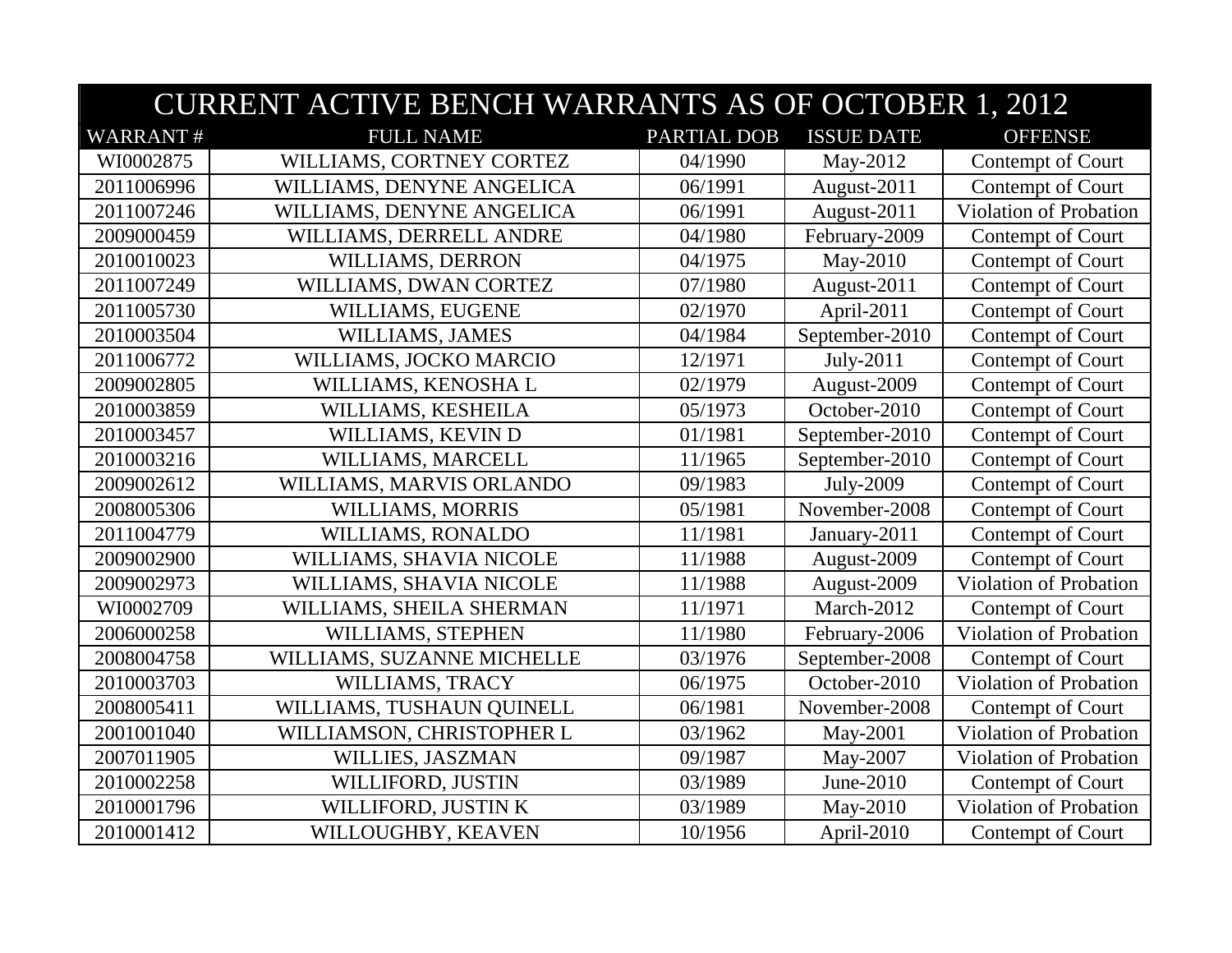| <b>CURRENT ACTIVE BENCH WARRANTS AS OF OCTOBER 1, 2012</b> |                             |             |                   |                        |  |  |  |
|------------------------------------------------------------|-----------------------------|-------------|-------------------|------------------------|--|--|--|
| <b>WARRANT#</b>                                            | <b>FULL NAME</b>            | PARTIAL DOB | <b>ISSUE DATE</b> | <b>OFFENSE</b>         |  |  |  |
| 2011005056                                                 | <b>WILSON, ASHLEY</b>       | 02/1988     | February-2011     | Contempt of Court      |  |  |  |
| 2010002623                                                 | WILSON, DARRIN LAMONT       | 10/1973     | July-2010         | Contempt of Court      |  |  |  |
| WI0002731                                                  | WILSON, DAVID               | 12/1991     | March-2012        | Contempt of Court      |  |  |  |
| 2009002054                                                 | WILSON, EDWARD FAIR         | 05/1983     | June-2009         | Contempt of Court      |  |  |  |
| 2009003317                                                 | WILSON, EUGENE              | 08/1967     | September-2009    | Contempt of Court      |  |  |  |
| 2010000162                                                 | WILSON, MARK SHERMAN        | 08/1979     | January-2010      | Contempt of Court      |  |  |  |
| 2010003904                                                 | WILSON, MICHAEL ZACHARIAH   | 06/1979     | November-2010     | Contempt of Court      |  |  |  |
| WI0002600                                                  | WILSON, REGINALD            | 06/1984     | February-2012     | Contempt of Court      |  |  |  |
| 2008005493                                                 | WILSON, SHARON DENISE       | 06/1965     | November-2008     | Contempt of Court      |  |  |  |
| 2011004713                                                 | WILSON, THOMAS CLIFTON      | 11/1974     | January-2011      | Contempt of Court      |  |  |  |
| 2010000395                                                 | WILSON, TODD LAMAR          | 07/1966     | January-2010      | Contempt of Court      |  |  |  |
| 2008004678                                                 | WINDOWS, CHRISTOPHER PIERRE | 10/1982     | September-2008    | Contempt of Court      |  |  |  |
| 2010002603                                                 | WINTERS, MARC ANTHONY       | 10/1972     | July-2010         | Violation of Probation |  |  |  |
| 2010002624                                                 | WINTERS, MARC ANTHONY       | 10/1972     | July-2010         | Contempt of Court      |  |  |  |
| 2009002613                                                 | WOOD, JOHNATHAN LOUIS       | 08/1975     | July-2009         | Contempt of Court      |  |  |  |
| 2011006379                                                 | WOOD, LATOSHA RENEE         | 01/1989     | June-2011         | Contempt of Court      |  |  |  |
| 2009002377                                                 | WOOD, ROGER DALE            | 10/1958     | July-2009         | Contempt of Court      |  |  |  |
| 2009001216                                                 | WOOD, SHAWN CLYDE           | 03/1975     | April-2009        | Contempt of Court      |  |  |  |
| 2011005555                                                 | WOOD, TERRY                 | 10/1972     | April-2011        | Contempt of Court      |  |  |  |
| 2011007012                                                 | WOODS, CHASTITY TAMIKA      | 12/1975     | August-2011       | Contempt of Court      |  |  |  |
| 2009003598                                                 | WOODS, DEBORAH YVONNE       | 12/1987     | October-2009      | Contempt of Court      |  |  |  |
| WI0002998                                                  | WOODS, HOLLY MICHELLE       | 10/1976     | September-2012    | Contempt of Court      |  |  |  |
| 2010003993                                                 | WOODS, MICHELLE             | 12/1970     | November-2010     | Contempt of Court      |  |  |  |
| WI0002988                                                  | WOODS, UREKA DEMARCO        | 08/1975     | September-2012    | Contempt of Court      |  |  |  |
| WI0002421                                                  | <b>WORLEY, JAMES</b>        | 06/1985     | December-2011     | Contempt of Court      |  |  |  |
| 2009002055                                                 | WORTHAM, RENEE              | 04/1973     | June-2009         | Contempt of Court      |  |  |  |
| 2009002379                                                 | WRAYTON, CHARLOTTE MARY     | 06/1989     | July-2009         | Contempt of Court      |  |  |  |
| 2011006544                                                 | <b>WREN, JANICE LANETTE</b> | 08/1989     | June-2011         | Contempt of Court      |  |  |  |